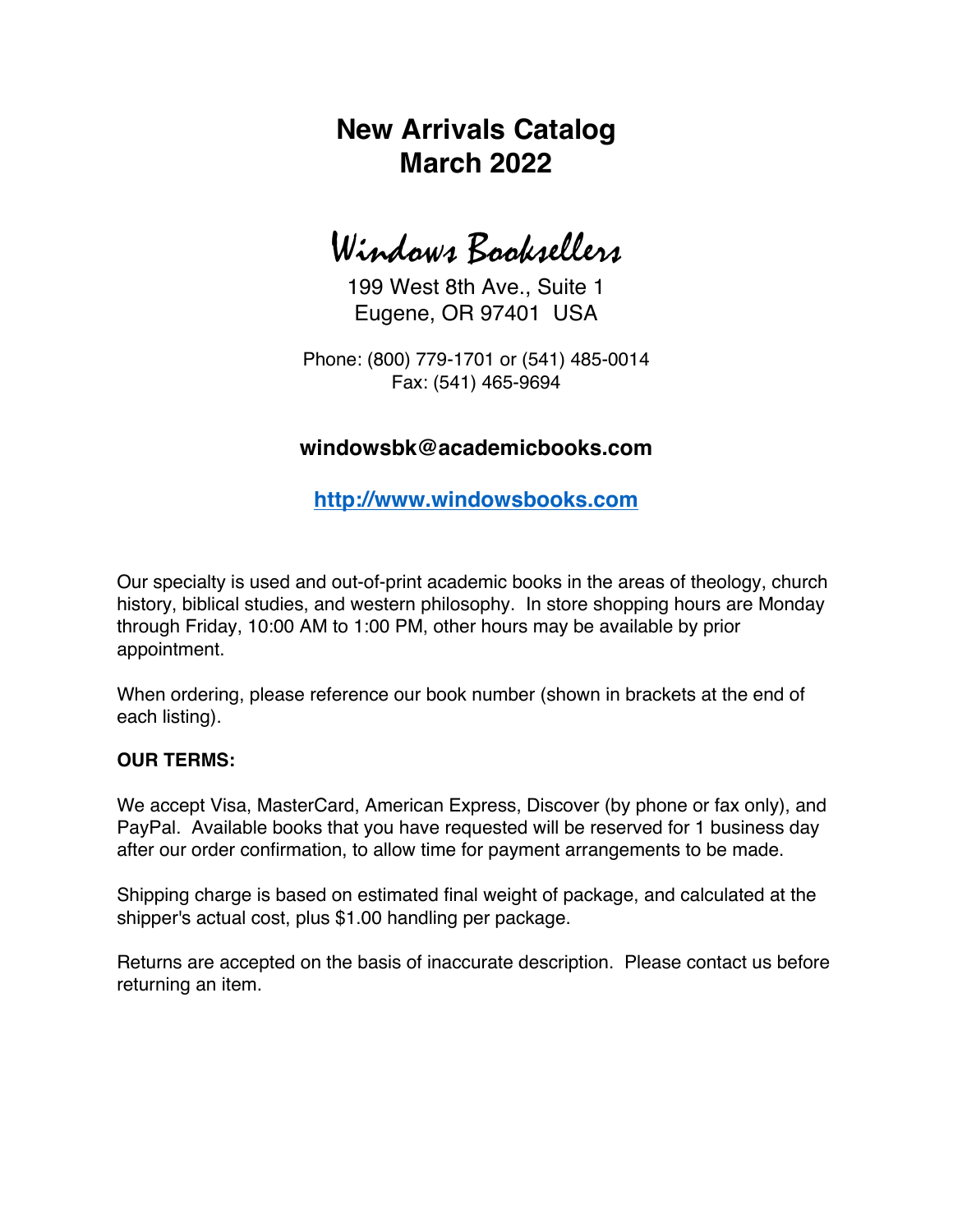## **New Arrivals Catalog March 2022**

### **Table of Contents**

| Archaeology & Ancient Near East    | 1   |
|------------------------------------|-----|
| Art                                | 7   |
| <b>Bibles</b>                      | 8   |
| <b>Biblical Interpretation</b>     | 8   |
| Church History                     | 11  |
| <b>Classics</b>                    | 18  |
| <b>Commentaries- New Testament</b> | 50  |
| <b>Commentaries- Old Testament</b> | 57  |
| Devotional                         | 66  |
| Greek                              | 67  |
| Hebrew                             | 68  |
| History                            | 68  |
| Inklings & Friends                 | 69  |
| Judaica                            | 80  |
| Literature                         | 83  |
| Miscellany                         | 84  |
| <b>New Testament</b>               | 85  |
| Old Testament                      | 93  |
| Philosophy                         | 113 |
| Preaching                          | 116 |
| Psychology                         | 117 |
| Reference                          | 117 |
| Theology                           | 119 |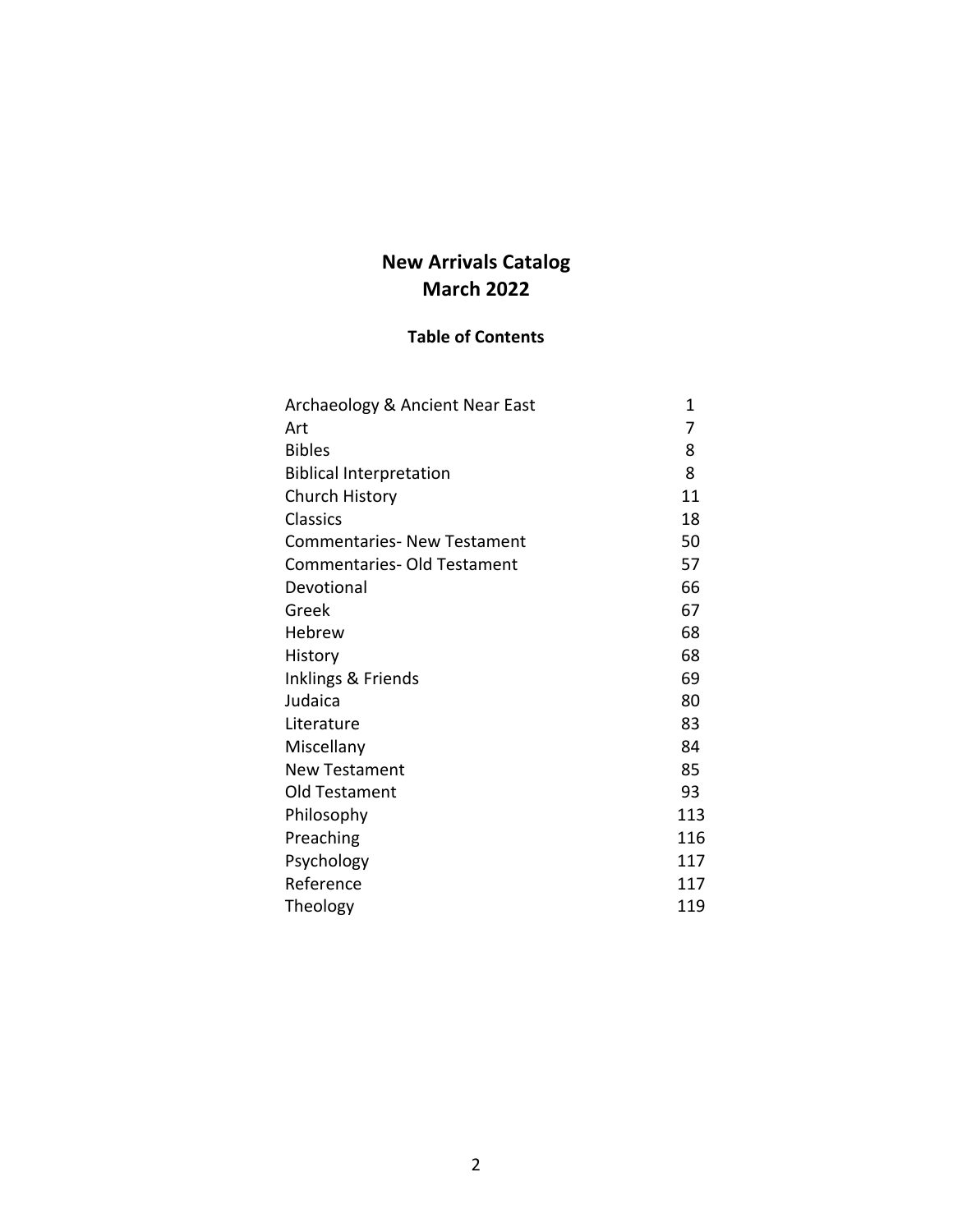ARCHAEOLOGY & ANCIENT NEAR EAST

Alston, Richard. \_\_The City in Roman and Byzantine Egypt . Routledge. 2001. Hardcover with dust jacket. 479pp. G/VG, slight highlighting. \$75 [712724]

Bailey, Clinton. \_\_ Bedouin Poetry from Sinai and the Negev: Mirror of a Culture . Clarendon Press, Oxford. 1990. Hardcover, no dust jacket. 473pp. Very good; upper board corners bumped. \$52 [712270]

Bennett, Emmett L. Jr. ed.. Mycenaean Studies: Proceedings of the Third International Colloquium for Mycenaean Studies Held at 'Wingspread, ' 4-8 September 1961\_\_. University of Wisconsin Press. 1964. Hardcover with dust jacket. 284pp. VG/G. Chipped and cornerclipped dust jacket. \$11 [712294]

Breasted, James Henry. Ancient Records of Egypt (volume 1 through volume 4; lacks index volume: 4 vols. total) \_\_. University of Illinois Press. 2001. Paperback. 4 VOLSpp. Volume 1 through volume 4; lacks index volume (4 volumes total). Very good. Owner's label inside front covers, wrappers laminated. Due to the weight of these volumes, shipping will cost more than the standard rate indicated on some websites. \$60 [712721]

Clements, Ruth A. and Nadav Sharon. The Orion Center Bibliography of the Dead Sea Scrolls and Associated Literature (2000-2006) [Studies on the Texts of the Desert of Judah (71)] . Brill. 2007. Hardcover with dust jacket. 328pp. VG/VG \$47 [712284]

Cook, Edward M. ed.. \_\_Sopher Mahir: Northwest Semitic Studies Presented to Stanislav Segert . Eisenbrauns. 1990. Hardcover, no dust jacket. 384pp. Near fine. \$15 [712590]

Cook, Stanley A.. \_\_ The Religion of Ancient Palestine in the Light of Archaeology. The Schweich Lectures of the British Academy 1925 . London: Published for the British Academy. 1930. Hardcover, no dust jacket. 252pp. Slight foxing, previous owner's name, spine cloth torn at upper edge. Sound otherwise. 252, xxxix pages \$8 [712291]

Cornelius, Friedrich. Geistesgeschichte der Fruhzeit, I: Von der Eiszeit bis zur Erfindung der Keilschrift . E.J. Brill. 1960. Hardcover, no dust jacket. 238pp. In German. Very good condition. \$15 [712292]

de Vaux, Roland. \_\_Archaeology and the Dead Sea Scrolls [Schweich Lectures, 1959] . Oxford. 1977. Hardcover with dust jacket. 142pp. VG/G. Bookplate, slightly worn and torn dust jacket. \$8 [712288]

de Vaux, Roland. \_\_Archaeology and the Dead Sea Scrolls [Schweich Lectures, 1959]\_\_. Oxford. 1977. Hardcover with dust jacket. 142, xxxixpp. VG/G. Owner's stamp to endpapers and dust jacket flap; dust jacket tips worn. \$8 [712289]

3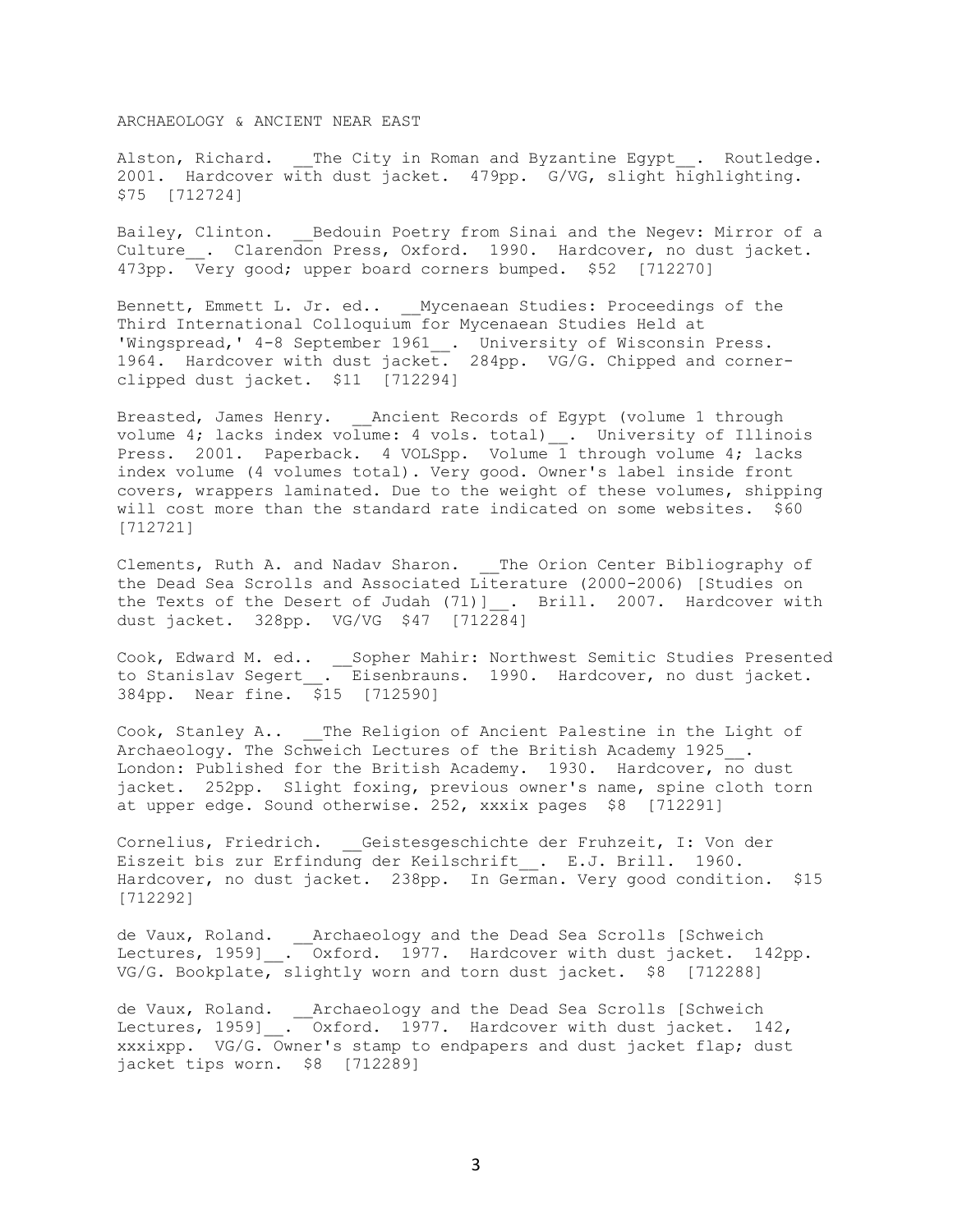Dever, William G.. \_\_Did God Have a Wife? Archaeology and Folk Religion in Ancient Israel\_\_. Eerdmans. 2005. Hardcover with dust jacket. 344pp. VG/VG \$13 [712548]

Driver, Samuel R.. Modern Research as Illustrating the Bible. The Schweich Lectures 1908 . London: Published for the British Academy by Henry Frowde, Oxford University Press. 1909. Hardcover, no dust jacket. 95pp. Ex-library, light foxing. Otherwise very good. \$10 [712679]

du Mesnil du Buisson, Robert. \_\_Nouvelles Etudes sur les Dieux et les Mythes de Canaan [Etudes Preliminaires aux Religions Orientales dans l'Empire Romain] . E.J. Brill. 1973. Hardcover, no dust jacket. 274pp. In French. Ex-library, otherwise very good. \$32 [712657]

Dupont-Sommer, Andre; Walter W. Muller. Die Essenischen Schriften vom Toten Meer . J.C.B. Mohr (Paul Siebeck) Tubingen. 1960. Hardcover with dust jacket. 458pp. In German. G/G. Penciling, chipped dust jacket. Good otherwise. \$8 [712691]

Gadd, C.J. and S.N. Kramer. \_\_Ur Excavations: Texts. IV: Literary and Religious Texts, Second Part\_\_. Printed by order of The Trustees of the Two Museums. 1966. Hardcover, no dust jacket. pp. Good; edge-worn cover. \$67 [711446]

Glueck, Nelson. Explorations in Eastern Palestine IV, Part I: Text, and Part II: Pottery Notes and Plates (2 vols.) [Annual of the American Schools of Oriental Research, vols. XXV-XXVIII for 1945-1949 . American Schools of Oriental Research. 1951. Hardcover, no dust jacket. 711pp. Complete set, Part I and Part II (2 volumes total). Foxing, worn covers, front hinge broken, board corners and spine edges bumped. \$20 [712295]

Grant, Elihu. The People of Palestine: An Enlarged Edition of The Peasantry of Palestine, Life, Manners and Customs of the Village . Wipf and Stock. 2005. Paperback. 334pp. Very good. \$11 [712569]

Hoerth, Alfred J.. \_\_Archaeology and the Old Testament\_\_. Baker Books. 1998. Hardcover, no dust jacket. 447pp. Gift note, light to moderate highlighting. Otherwise good. \$22 [711772]

Jawad, Abdul Jalil. \_\_ The Advent of the Era of Townships in Northern Mesopotamia . E.J. Brill. 1965. Hardcover, no dust jacket. 128pp. Ex-library, lower spine cloth torn. Sound otherwise. \$11 [712586]

Jawad, Abdul Jalil. \_\_ The Advent of the Era of Townships in Northern Mesopotamia . E.J. Brill. 1965. Hardcover, no dust jacket. 128pp. Ex-library, otherwise very good. \$11 [712587]

Koldewey, Robert. The Excavations at Babylon. With 255 Illustrations and Plans . Macmillan & Co.. 1914. Hardcover, no dust jacket. 335pp. Ex-library, tender hinges, a few pages becoming loose, rubbed cover. \$37 [712268]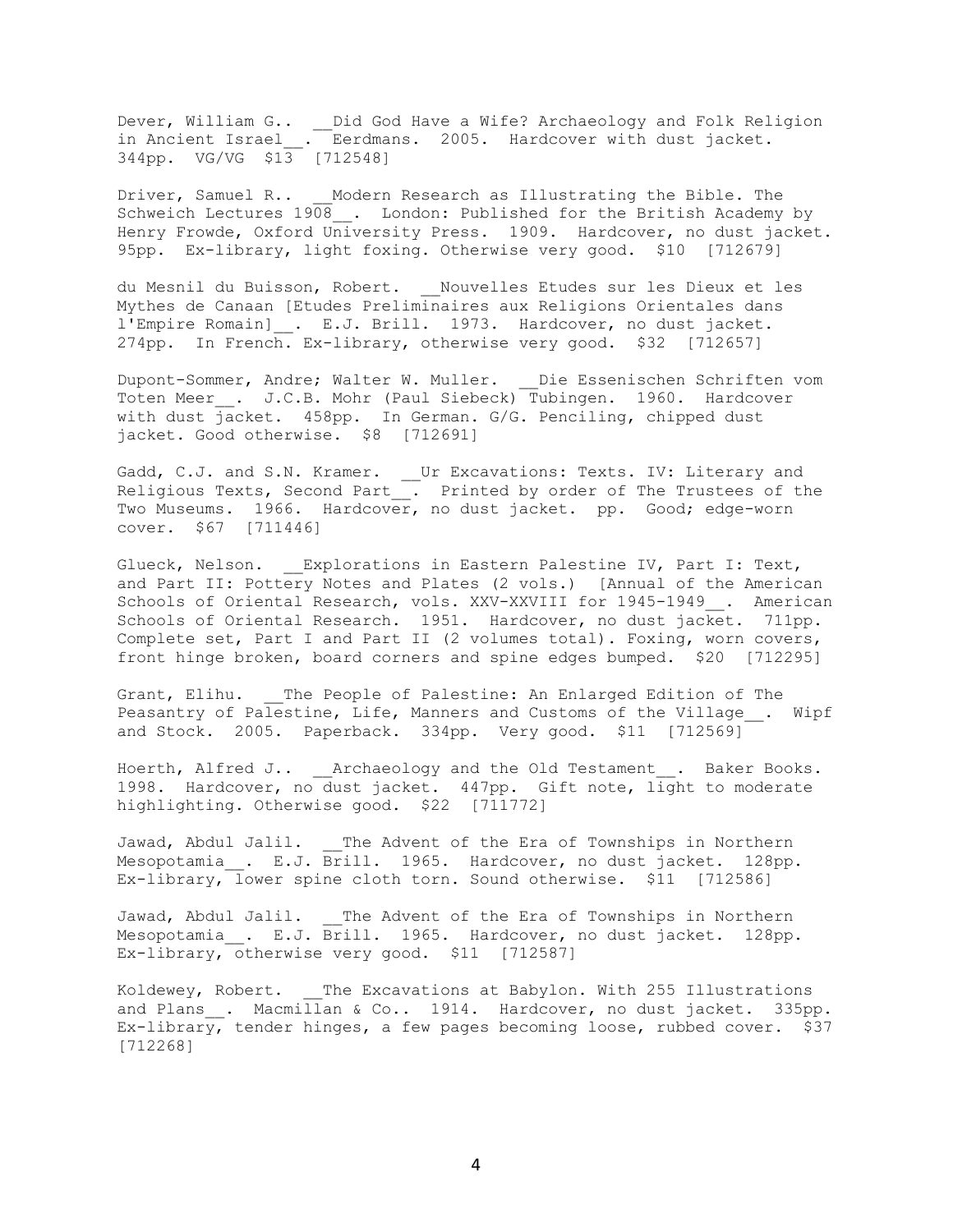Lambert, W.G. and A.R. Millard. \_\_Cuneiform Texts from Babylonian Tablets in the British Museum, Part XLVI: Babylonian Literary Texts\_. Published by the Trustees of the British Museum. 1965. Hardcover, no dust jacket. 50pp. Part 46 only. Book-plate inside front cover, board corners bumped. Good otherwise. \$22 [711447]

Leclant, J.. \_\_\_Inventaire Bibliographique des Isiaca (IBIS). Repertoire Analytique des Travaux Relatifs a la Diffusion des Cultes Isiaques 1940- 1969 A-D. Avec un Frontispice et 21 Planches [Etudes Preliminaires aux Religions Orientales dans l'Empire Romain]\_\_. E.J. Brill. 1972. Hardcover, no dust jacket. 191pp. In French. Ex-library, otherwise very good. \$15 [712283]

Leclant, J.. \_ Inventaire Bibliographique des Isiaca (IBIS). Repertoire Analytique des Travaux Relatifs a la Diffusion des Cultes Isiaques 1940- 1969 A-D. Avec un Frontispice et 21 Planches [Etudes Preliminaires aux Religions Orientales dans l'Empire Romain]\_\_. E.J. Brill. 1972. Hardcover, no dust jacket. 191pp. In French. Ex-library, otherwise very good. \$15 [712593]

Matthews, Victor Harold. \_\_Pastoral Nomadism in the Mari Kingdom (ca. 1830-1760 B.C.) [American Schools of Oriental Research Dissertation Series 3] . American Schools of Oriental Research. 1978. Paperback. 213pp. Very good. Slightly yellowed pages. \$8 [712644]

McCarter, P. Kyle. \_\_ Ancient Inscriptions: Voices from the Biblical World . Biblical Archaeology Society. 1996. Hardcover, no dust jacket. 179pp. Previous owner's name, otherwise very good. \$15 [712802]

Michael E. Stone ed.. \_\_Rock Inscriptions and Graffiti Project, Volume 2: Inscriptions 3001-6000 [Society of Biblical Literature Resources for Biblical Study 29, 2] . Scholars Press. 1992. Hardcover, no dust jacket. 244pp. Very good; previous owner's name. \$12 [711555]

Michael E. Stone ed.. \_\_Rock Inscriptions and Graffiti Project, Volume 3 [Society of Biblical Literature Resources for Biblical Study 31] \_\_. Scholars Press. 1994. Paperback. 248pp. Very good. \$11 [712678]

Moorey, Roger. A Century of Biblical Archaeology\_\_. Lutterworth Press. 1991. Paperback. 189pp. Foxing, previous owner's name on halftitle page. Otherwise very good. \$8 [711898]

Nielsen, Inge. Cultic Theatres and Ritual Drama . Aarhus University Press. 2002. Hardcover with dust jacket. 395pp. G/VG. Moderate highlighting. \$37 [712319]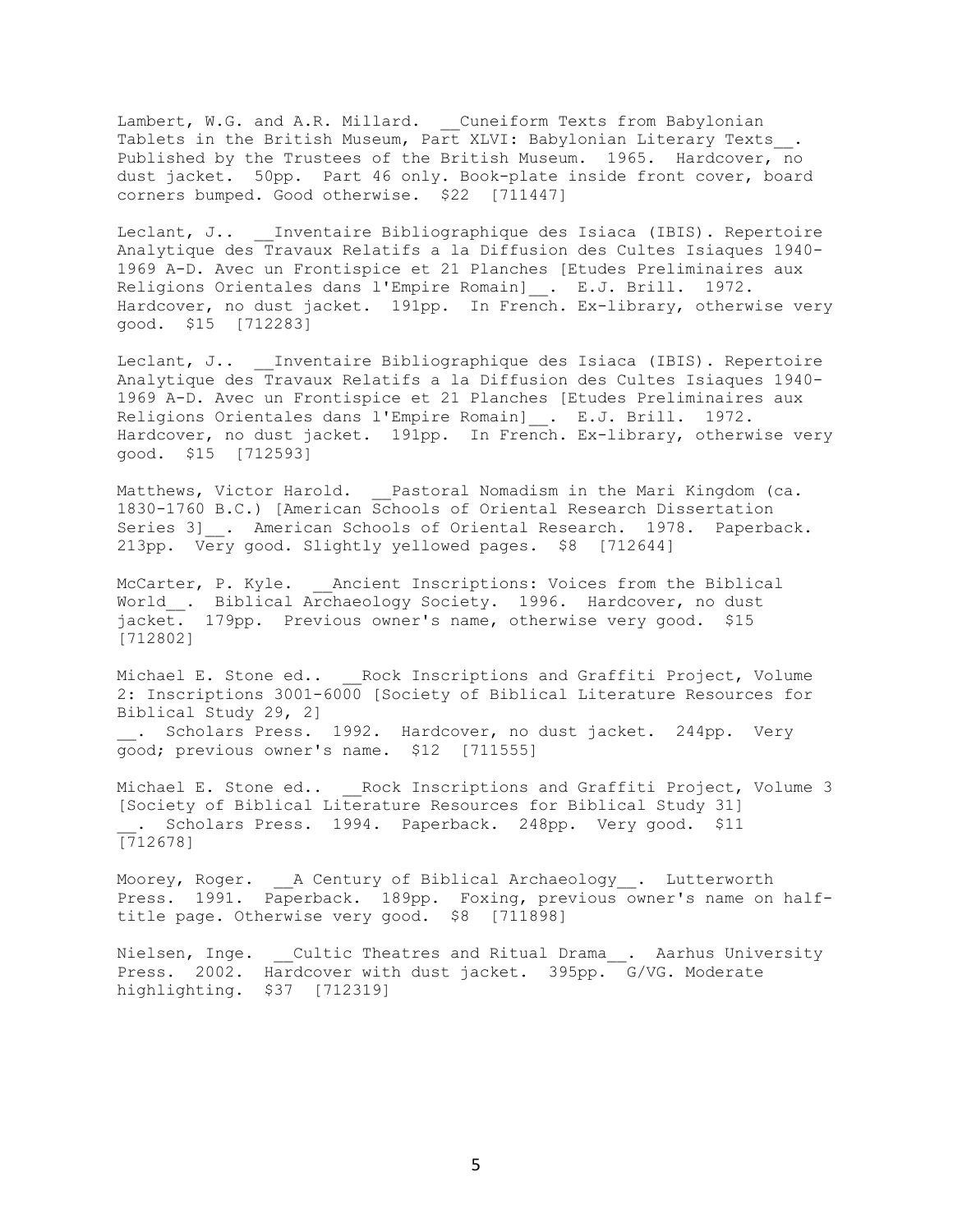Pettinato, Giovanni. \_\_Testi Amministrativi Della Biblioteca L. 2769 Parte 1 [Istituto Universitario Orientale di Napoli Seminario di Studi Asiatici, Series Maior II, Materiali Epigrafici di Ebla - 2] \_. Napoli 1980. 1980. Paperback. 378pp. In Italian. Folio. Part 1 only. Sunned wrappers, bent corners. Good otherwise. Due to the weight of this book, shipping will cost more than the standard rate indicated on some websites. \$47 [711442]

Price, S. R.. \_\_Rituals and Power: The Roman Imperial Cult in Asia Minor\_. Cambridge. 1986. Paperback. 320pp. Slight markings and highlighting. Good otherwise. \$30 [712763]

Richter, G.M.A.. Korai: Archaic Greek Maidens . Phaidon. 1968. Hardcover with dust jacket. 327pp. VG/VG. Corner-clipped dust jacket. Due to the weight of this book, shipping will cost more than the standard rate indicated on some websites. \$50 [712808]

Richter, Gisela M. A.; with Irma Richter. \_\_Kouroi. Archaic Greek Youths: A Study of the Development of the Kouros Type in Greek Sculpture. Third edition\_\_. New York: Phaidon. 1970. Hardcover with dust jacket. 365pp. VG/VG. With 656 illustrations. A few spots to head, and light edge rubbing, owner's name on front glued end paper. Due to the weight of these volumes, shipping will cost more than the standard rate indicated on some websites. \$50 [712809]

Romm, James S.. \_\_The Edges of the Earth in Ancient Thought\_\_. Princeton. 1992. Hardcover with dust jacket. 228pp. G/VG. Some highlighting to a few pages, otherwise good. \$47 [712348]

Sawyer, John E.A. and David J.A. Clines, eds.. \_ Midian, Moab and Edom: The History and Archaeology of Late Bronze and Iron Age Jordan and North-West Arabia [Journal for the Study of the Old Testament Supplement Series 24] . Sheffield. 1983. Hardcover, no dust jacket. 172pp. Yellowed pages, otherwise very good. \$37 [711752]

Schloen, J. David . \_\_ The House of the Father As Fact and Symbol: Patrimonialism in Ugarit and the Ancient Near East [Studies in the Archaeology and History of the Levant 2] . Eisenbrauns. 2001. Hardcover, no dust jacket. 414pp. Very good. Slightly bumped board corners. \$150 [712769]

Smith, Sidney. \_\_Cuneiform Texts from Cappadocian Tablets in the British Museum, Part II . Printed by Order of the Trustees, Sold at the British Museum. 1924. Hardcover, no dust jacket. 50pp. Part 2 only. Previous owner's name inside front cover, foxing. \$37 [711449]

Smith, Sidney. Cuneiform Texts from Cappadocian Tablets in the British Museum, Part III . Printed by Order of the Trustees, Sold at the British Museum. 1925. Hardcover, no dust jacket. 50pp. Part 3 only. Previous owner's name inside front cover, bumped board corners. \$37 [711448]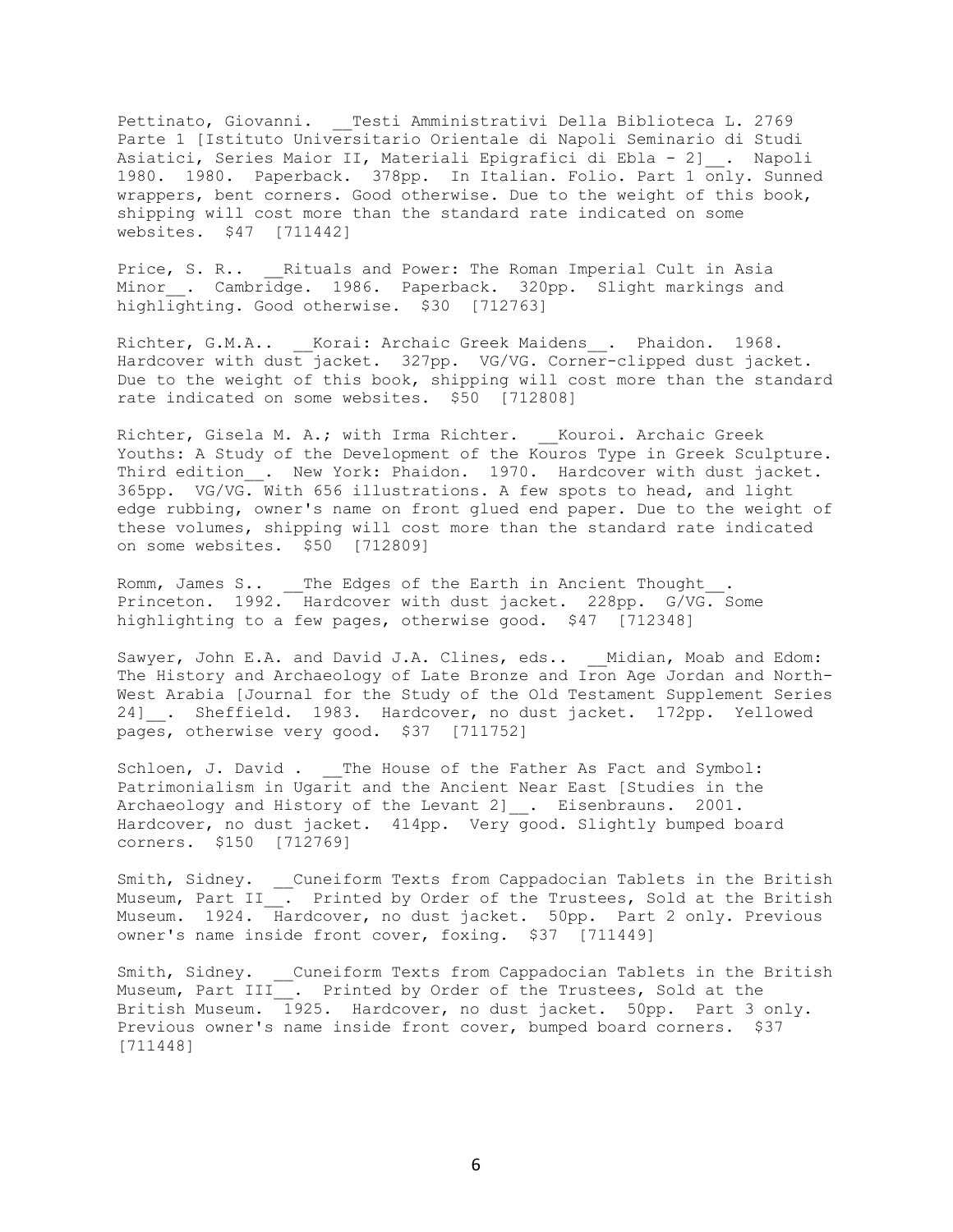Smith, Sidney. \_\_Cuneiform Texts from Cappadocian Tablets in the British Museum, Part IV\_\_. Printed by Order of the Trustees, Sold at the British Museum. 1927. Hardcover, no dust jacket. 50pp. Part 4 only. Previous owner's name inside front cover and corners, worn cover, spine cloth torn, foxing. \$37 [711450]

Van Seters, John. In Search of History: Historiography in the Ancient World and the Origins of Biblical History \_\_. Yale. 1983. Paperback. 399pp. Very good condition. \$9 [711896]

Vaughn, Andrew G.. \_\_Theology, History, and Archaeology in the Chronicler's Account of Hezekiah [Archaeology and Biblical Studies, No. 4] . Scholars. 1999. Paperback. 240pp. Very good; previous owner's name on half-title. \$10 [711868]

Vermes, Geza. \_\_The Dead Sea Scrolls in English\_ . JSOT. 1987. Hardcover with dust jacket. 320pp. VG/G. Previous owner's name and book-plate, slightly chipped dust jacket. \$10 [711646]

Yadin, Yigael. Hazor: The Head of All Those Kingdoms, Joshua 11:10, With a Chapter on Israelite Megiddo [Schweich Lectures, 1970] . Oxford. 1972. Hardcover with dust jacket. 211pp. From the personal library of G. Ernest Wright, with his bookplate on front glued end paper. VG/G. Chipped and slightly stained dust jacket. \$15 [712624]

ART

Grabar, Andre. Christian Iconography: A Study of its Origins . Princeton University Press. 1968. Hardcover with dust jacket. 174+331pp. G/G. Previous owner's name, very slight penciling. With 331 black and white plates. \$27 [712706]

Jensen, Robin Margaret. Understanding Early Christian Art Routledge. 2002. Paperback. 221pp. Very good. \$16 [712723]

Meiss, Millard and Elizabeth H. Beatson. The Belles Heures of Jean, Duke of Berry. The Cloisters, The Metropolitan Museum of Art . George Braziller. 1974. Hardcover, no dust jacket. 268pp. Lower spine waterstained, good otherwise. With color plates. In scuffed and stained slip case. \$16 [712801]

Schiller, Gertrud. Loonography of Christian Art, volume 1 and volume 2 (2 vols.) . New York Graphic Society. 1971. Hardcover with dust jacket. 473pp. Complete set, volume 1 and volume 2 (2 volumes total). G/G. Previous owner names, chipped dust jacket. Second volume's ffep is damp-warped and front board slightly stained (no other signs of damp exposure). Includes black and white plates. 473, 692 pages. Due to the weight of these volumes, shipping will cost more than the standard rate indicated on some websites. \$125 [712705]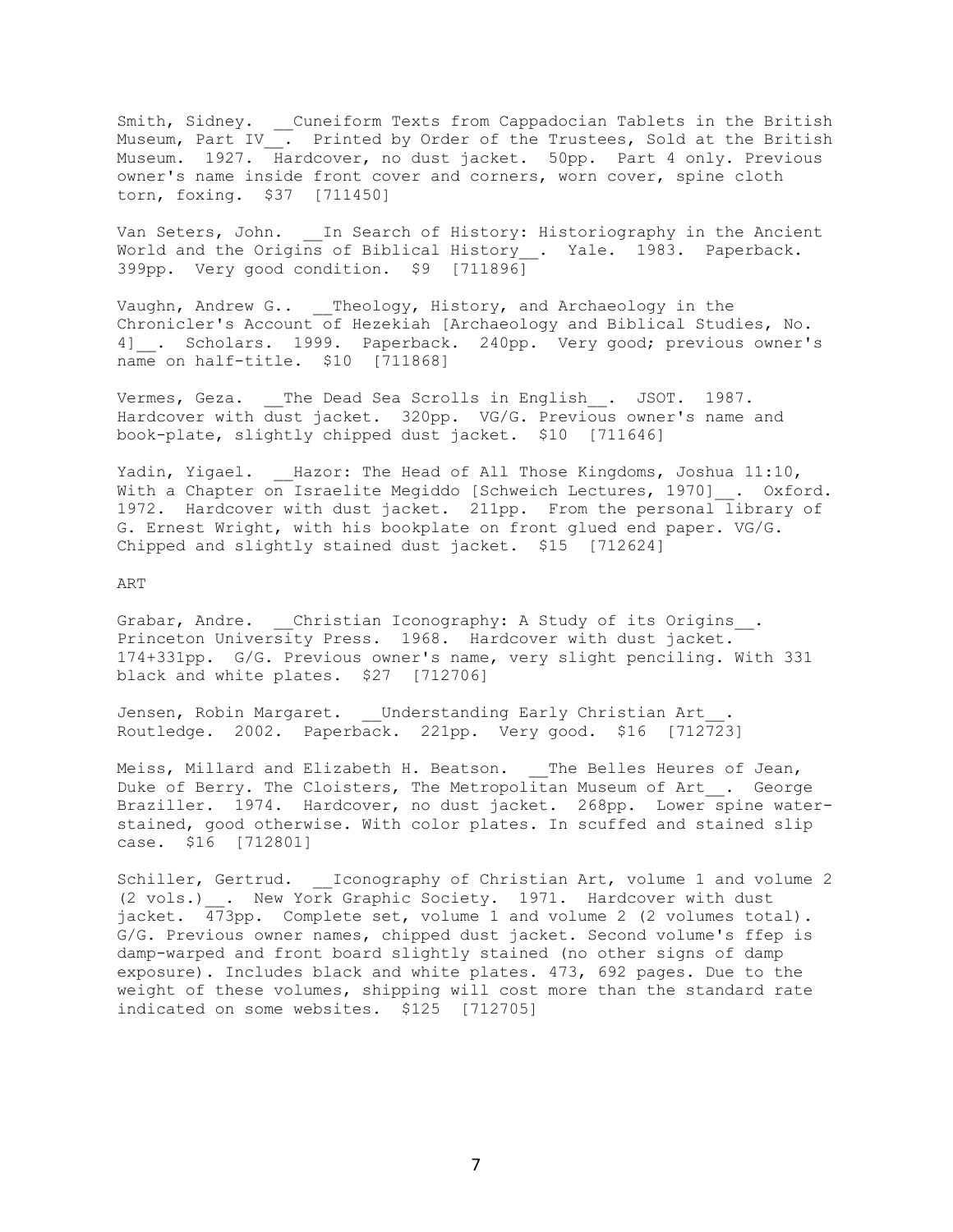BIBLES

Holy Bible: People's Parallel Edition. King James Version presented side-by-side with The Living Bible Paraphrased\_\_. Tyndale House Publishers, Inc.. 1981. Leatherette. pp. Black imitation leather. Adhesive remnants on front cover, otherwise very good. \$14 [711918]

New Oxford Annotated Bible. New Revised Standard Version. Third Edition . Oxford University Press. 2001. Hardcover, no dust jacket. pp. Faded cover. Good otherwise. \$10 [711668]

Strive: the Bible for Men. Today's New International Version . Zondervan. 2004. Vinyl. pp. Two-toned brown vinyl binding. Previous owner's name engraved on front cover. Good condition otherwise. \$37 [711669]

The One Year NIV Devotional New Testament. Arranged in 365 Daily Readings . Tyndale. 2003. Hardcover, no dust jacket. pp. Very good. \$15 [711765]

Adams, Jay E.. The Christian Counselor's New Testament. A New Translation in Everyday English with Notations, Marginal References, and Supplemental Helps\_\_. Presbyterian and Reformed. 1977. Hardcover, no dust jacket. 770pp. Stained and rubbed cover and ffep, otherwise good. \$22 [712565]

Fox, Everett. The Five Books of Moses: Genesis, Exodus, Leviticus, Numbers, and Deuteronomy [The Schocken Bible, volume 1] . Schocken. 1995. Hardcover with dust jacket. 1024pp. VG/VG \$10 [711852]

Scofield, C.I. ed.. \_\_ The First Scofield Reference Bible, Authorized King James Bible . Barbour and Company Inc.. 1986. Paperback. pp. Very good. \$20 [711916]

Baird, William. \_\_History of New Testament Research, volume 1: From Deism to Tubingen\_. Fortress. 1992. Hardcover with dust jacket. 450pp. G/VG. Slight penciling. \$25 [711775]

#### BIBLICAL INTERPRETATION

Bal, Mieke. \_\_Lethal Love: Feminist Literary Readings of Biblical Love Stories . Indiana University. 1987. Paperback. 141pp. Very good; blind-stamp on half-title page. \$27 [711871]

Bar-Efrat, Shimon. \_\_ Narrative Art in the Bible [Journal for the Study of the Old Testament Supplement Series 70; Bible and Literature Series 17] . Almond Press. 1992. Paperback. 295pp. Ink underlining. \$22 [711897]

Beckwith, Roger T.. The Old Testament Canon of the New Testament Church and its Background in Early Judaism . Eerdmans. 1986. Hardcover with dust jacket. 528pp. G/VG. Slight ink markings, previous owner's name on ffep. \$77 [711872]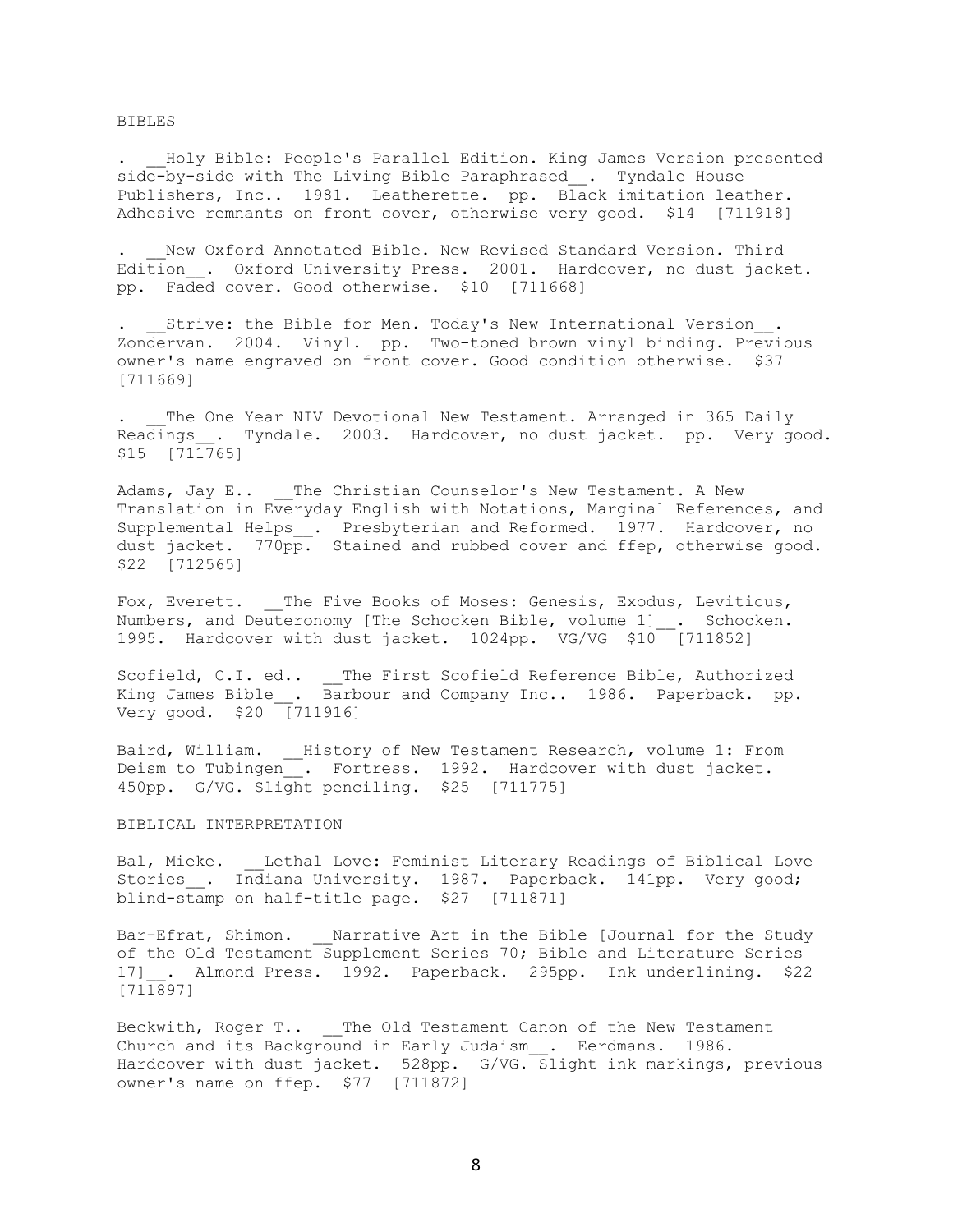Carr, David M.. \_\_The Formation of the Hebrew Bible: A New Reconstruction\_\_. Oxford. 2011. Hardcover with dust jacket. 524pp. VG/VG \$67 [711946]

Cassirer, Heinz W.. God's New Covenant: An New Testament Translation . Eerdmans. 1989. Hardcover with dust jacket. 494pp. VG/G. Slightly creased and edge-worn dust jacket. \$10 [711660]

Davies, W.D.. \_\_\_ Torah in the Messianic Age and/or the Age to Come [Journal of Biblical Literature, Monograph Series VII]\_\_. Society of Biblical Literature. 1952. Paperback. 99pp. Sunned wrappers, blindstamp, otherwise very good. \$8 [712639]

Davis, Ellen; foreword by Wendell Berry. \_\_Scripture, Culture, and Agriculture. An Agrarian Reading of the Bible\_\_. Cambridge. 2010. Paperback. 234pp. Near fine. \$25 [712781]

de Waard, Jan and William A. Smalley. \_\_A Handbook on the Book of Amos . UBS Handbook Series. 1994. Paperback. 274pp. Very good. Blind-stamp on title page \$22 [711503]

Dempsey, Carol J. and Elayne J. Shapiro. \_\_Reading the Bible, Transforming Conflict [Theology in Dialogue]\_\_. Orbis. 2011. Paperback. 229pp. Very good. \$16 [712638]

Fowl, Stephen E.. \_\_ Engaging Scripture: A Model for Theological Interpretation\_\_. Blackwell. 1998. Paperback. 228pp. Very good. \$10 [711730]

Fox, Everett. \_\_Give Us a King! Samuel, Saul, and David. A New Translation of Samuel I and II, with an Introduction and Notes\_\_. Schocken. 1999. Hardcover with dust jacket. 294pp. VG/VG \$19 [711779]

Frei, Hans W.. \_\_The Eclipse of Biblical Narrative: A Study in Eighteenth and Nineteenth Century Hermeneutics\_\_. Yale. 1974. Paperback. 355pp. Extensive ink underlining, otherwise sound. \$29 [711638]

Gamble, Harry Y.. Books and Readers in the Early Church: A History of Early Christian Texts\_\_. Yale University Press. 1995. Hardcover, no dust jacket. 337pp. Slight ink markings, previous owners' names. \$37 [712489]

Gaussen, L.. The Divine Inspiration of the Bible. Enlarged type edition, with Analysis and Subject Index . Kregel Publications. 1979. Hardcover with dust jacket. 382pp. VG/VG. Corner-clipped dust jacket. \$8 [711620]

Hallo, William W., James C. Moyer and Leo G. Perdue, eds.. Scripture in Context II: More Essays on the Comparative Method . Eisenbrauns. 1983. Hardcover with dust jacket. 250pp. VG/G. Previous owner's name, slightly chipped dust jacket. \$10 [711776]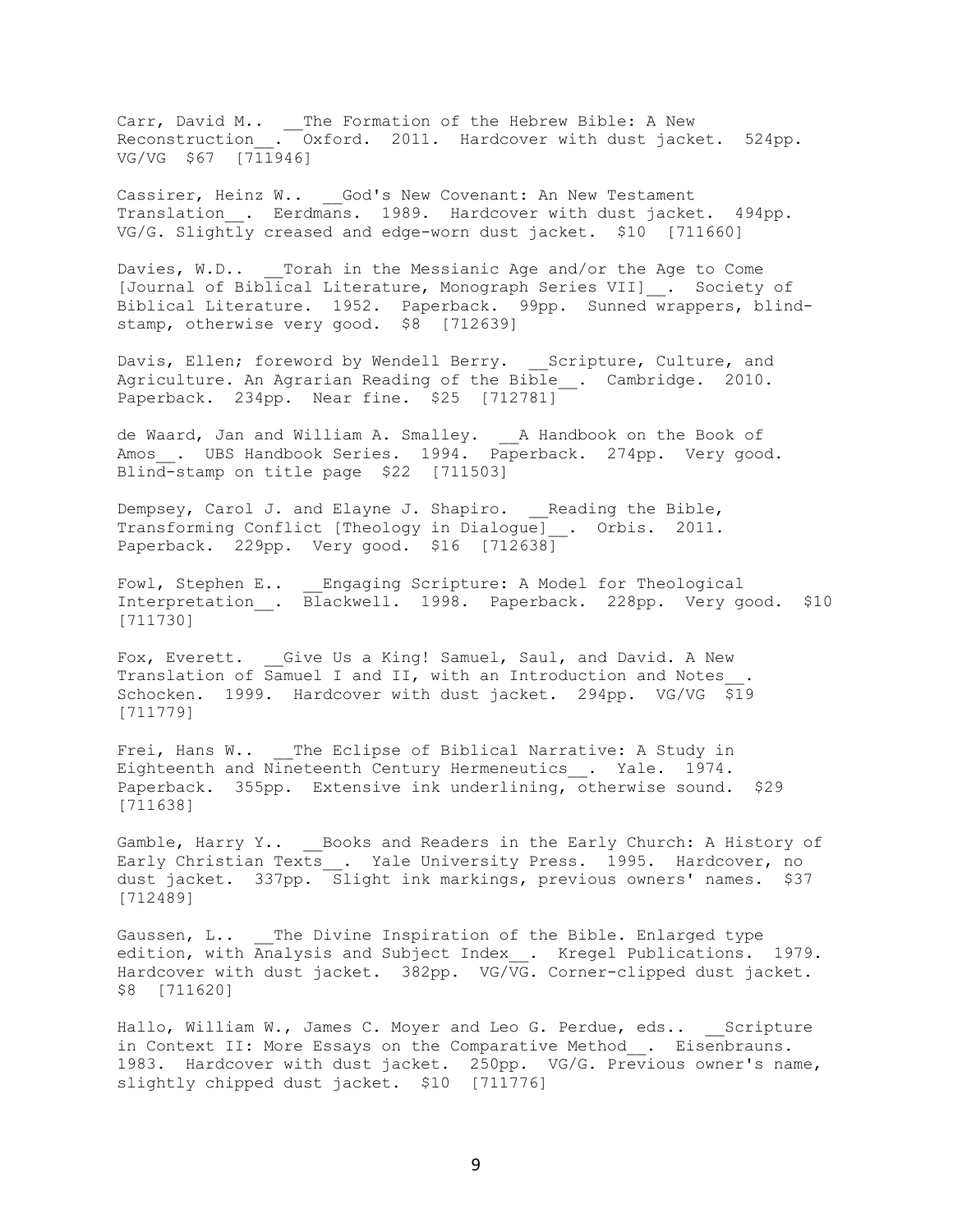House, Paul R., ed.. \_\_Beyond Form Criticism: Essays in Old Testament Literary Criticism [Sources for Biblical and Theological Study] . Eisenbrauns. 1992. Hardcover, no dust jacket. 448pp. Very good, lower spine bumped. \$14 [711731]

Kaiser, Walter C. and Moises Silva. \_\_An Introduction to Biblical Hermeneutics: The Search for Meaning . Zondervan. 1994. Hardcover with dust jacket. 298pp. VG/VG. Previous owner's name on ffep. \$8 [711873]

Kaiser, Walter C. and Moises Silva. \_\_An Introduction to Biblical Hermeneutics: The Search for Meaning . Zondervan. 1994. Hardcover with dust jacket. 298pp. VG/VG. Previous owner's stamp on ffep. \$8 [711879]

Milne, Pamela J.. \_\_Vladimir Propp and the Study of Structure in Hebrew Biblical Narrative [Bible and Literature Series] \_. Sheffield. 1988. Paperback. 325pp. Very good; blind-stamp on half-title page. \$11 [711900]

Muller, Richard A. and John L Thompson eds.. Biblical Interpretation in the Era of the Reformation: Essays Presented to David C. Steinmetz in Honor of His Sixtieth Birthday . William B. Eerdmans. 1996. Hardcover, no dust jacket. 352pp. Extensive highlighting, previous owner's name, sound otherwise. \$16 [712616]

Murphy, Roland E.. Experiencing Our Biblical Heritage . Hendrickson. 2001. Paperback. 185pp. Very good. \$8 [711887]

Riches, John K.. \_\_ A Century of New Testament Study\_\_. Trinity Press International. 1993. Paperback. 246pp. Very good; blind-stamp on half-title page. \$8 [711680]

Riches, John K.. \_\_A Century of New Testament Study\_\_. Trinity Press International. 1993. Paperback. 246pp. Very good; blind-stamp on half-title page. \$8 [711681]

Schniedewind, William M.. How the Bible Became a Book: The Textualization of Ancient Israel . Cambridge. 2005. Hardcover with dust jacket. 257pp. NF/NF \$11 [711821]

Seeley, David. Deconstructing the New Testament [Biblical Interpretation Series, Vol. 5] . E.J. Brill. 1994. Hardcover, no dust jacket. 201pp. Ex-library, otherwise good. \$30 [712333]

Slingerland, H. Dixon. \_\_ The Testaments of the Twelve Patriarchs: A Critical History of Research [Society of Biblical Literature Monograph Series, volume 21] . Scholars Press. 1977. Paperback. 122pp. Very good. \$7 [712777]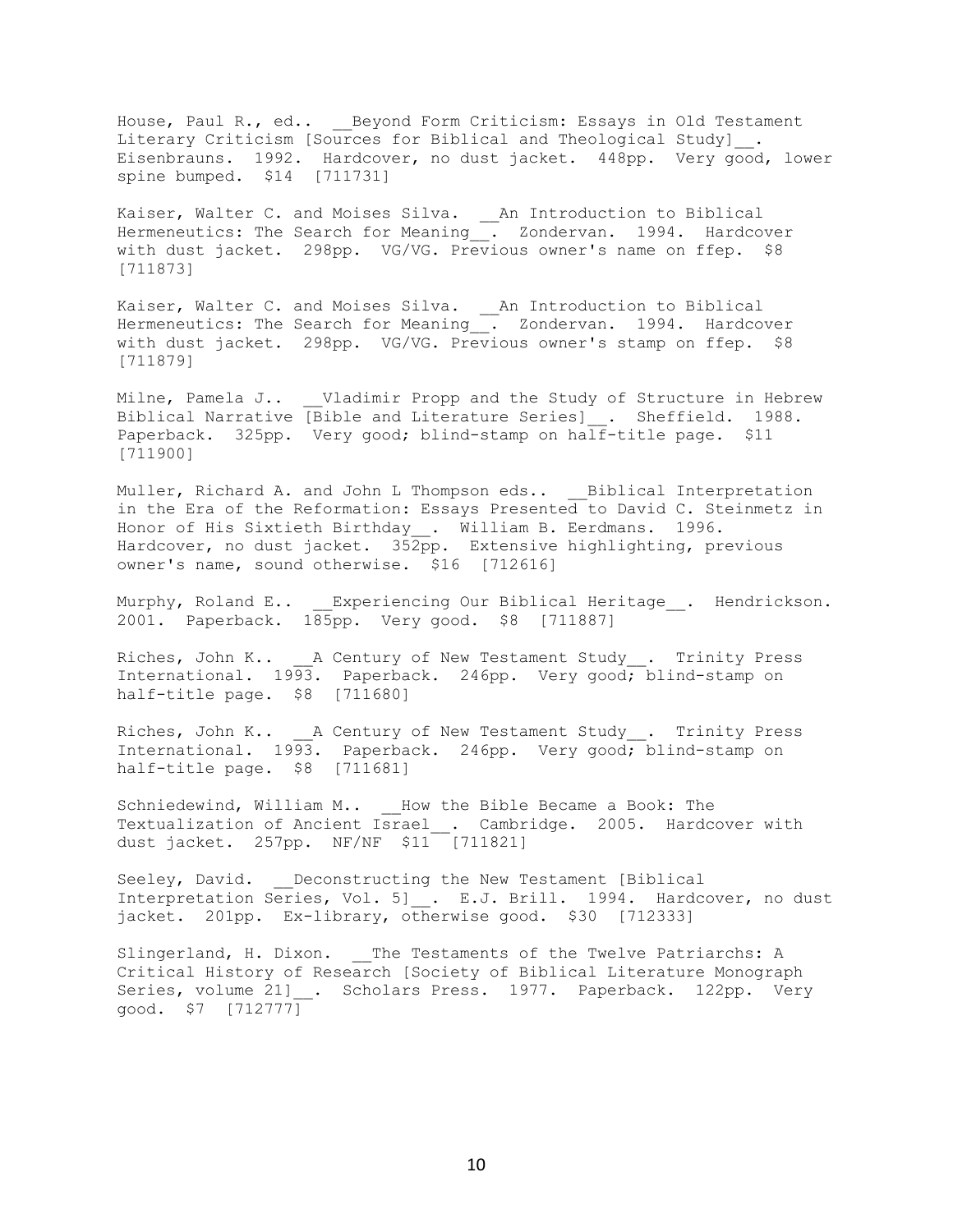Sternberg, Meir. \_\_The Poetics of Biblical Narrative: Ideological Literature and the Drama of Reading \_\_. Indiana. 1987. Paperback. 580pp. Good condition. Creased wrappers, blind-stamp on half-title. \$20 [711639]

Tauberschmidt, Gerhard. Secondary Parallelism: A Study of Translation Technique in LXX Proverbs [Society of Biblical Literature, Academia Biblica, Number 15] \_\_. Society of Biblical Literature. 2004. Paperback. 246pp. Very good; previous owner's name on half-title. \$22 [711734]

Towner, W. Sibley. Hermeneutical Systems of Hillel and the Tannaim: A Fresh Look [Offprint from Hebrew Union College Annual Volume LIII 1982]\_\_. Hebrew Union College - Jewish Institute of Religion. 1982. Paperback. pp. Small stain on front wrapper, otherwise good. Note this is an offprint. \$8 [711421]

Trembath, Kern Robert. \_\_Evangelical Theories of Biblical Inspiration: A Review and Proposal\_\_. Oxford. 1987. Hardcover with dust jacket. 154pp. VG/G. Sunned dust jacket. \$20 [711721]

van der Toorn, Karel. \_\_Scribal Culture and the Making of the Hebrew Bible . Harvard. 2007. Hardcover with dust jacket. 401pp. VG/VG. Previous owner's name on ffep. \$21 [711953]

Wenham, John. Christ and the Bible. 3rd edition . Baker. 1994. Paperback. 222pp. Very good. Blind-stamp on half-title page. \$10 [711886]

CHURCH HISTORY

Adam of St. Victor; Digby S. Wrangham trans.. \_\_The Liturgical Poetry of Adam of St. Victor from the Text of Gautier (3 vols.)\_\_. London: Kegan Paul, Trench & Co.. 1881. Hardcover, no dust jacket. pp. Complete set, volume 1 through volume 3. Ex-library, rubbed and edge-worn covers, worn board corners, third volume's front hinge slightly tender. Good otherwise. \$47 [711412]

Alexander, Gross; James B. Scouller, R.V. Foster, and T.C. Johnson. A History of the Methodist Church, South; the United Presbyterian Church, The Cumberland Church, and the Presbyterian Church, South in the United States [American Church History vol. 11] . New York: The Christian Literature Co.. 1894. Hardcover, no dust jacket. 487pp. Volume 11 only. Ex-library, water stained and worn cover, foxing, worming along the hinges, tender hinges. \$8 [711477]

Alexander, H.G.. \_\_Religion in England 1558-1662\_\_. University of London Press Ltd. 1968. Hardcover, no dust jacket. 233pp. Stained cover and page edges, previous owner's stamps. Good otherwise. \$11 [711904]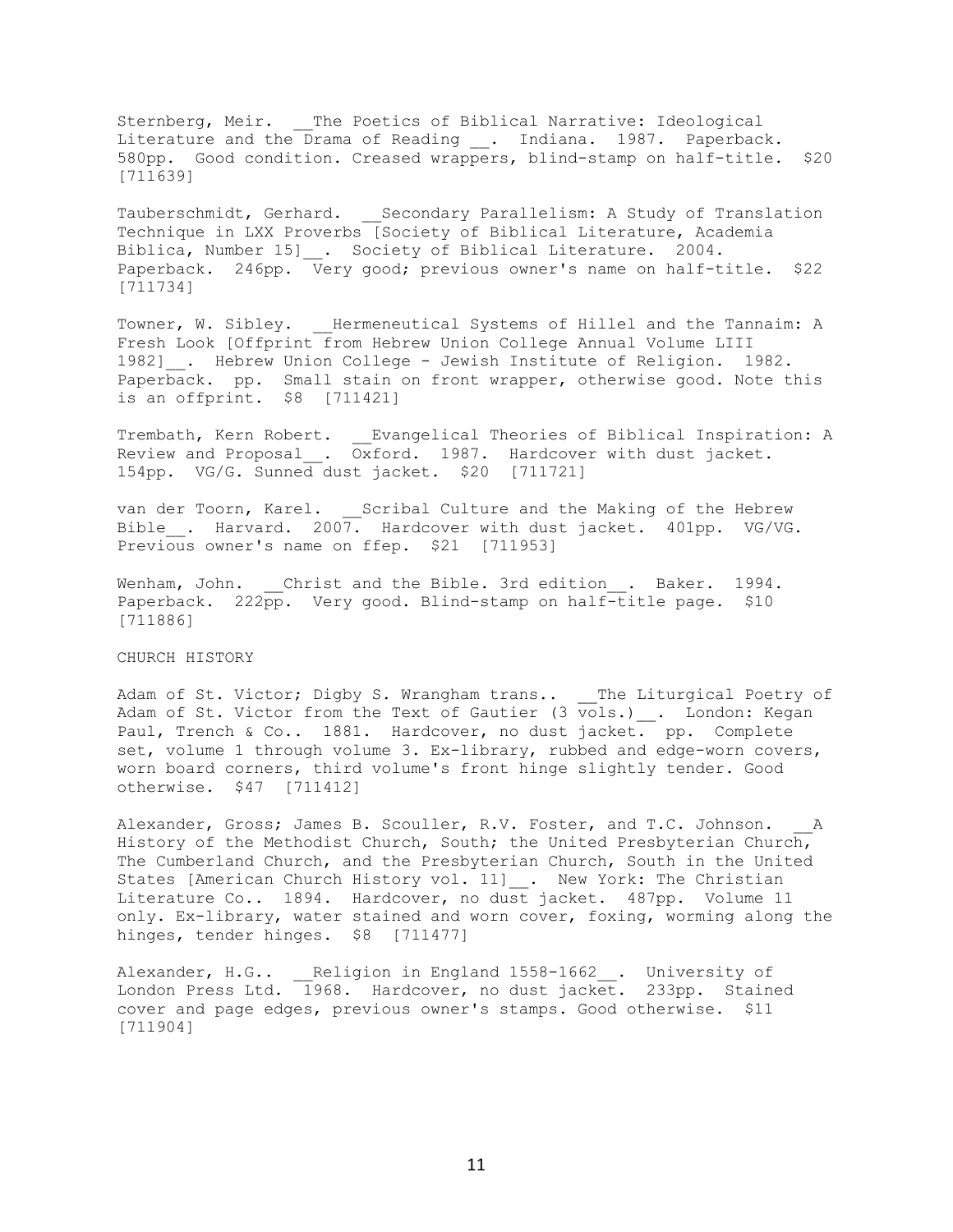Allen, Joseph Henry and Richard Eddy. \_\_A History of the Unitarians and the Universalists in the United States [American Church History vol. 10] . New York: The Christian Literature Co.. 1894. Hardcover, no dust jacket. 506pp. Volume 10 only. Ex-library, worn cover, foxing, repaired hinges. \$10 [711478]

Angelini, Nicola. \_\_Istoria Della Vita e Del Martirio Dei Beati Rodolfo Acquaviva, Alfonso Francisco, Francesco Aragna. Della Compagnia di Gesu . Roma: Tipographia A. Befani. 1893. Full leather. 222pp. In Italian. Full, tooled leather binding. Spine sunned, light wear to board edges, moderate to heavy foxing. Good otherwise. \$22 [711371]

Augustijn, Cornelis. \_\_Erasmus der Humanist als Theologe und Kirchenreformer [Studies in Medieval and Reformation Thought] . E.J. Brill. 1996. Hardcover, no dust jacket. 375pp. In German. Very slight ink marks (title page and table of contents only); very good condition otherwise. \$27 [712287]

Augustine, St.; Philip T. Weller. \_\_ Selected Easter Sermons of St. Augustine . B. Herder Book Co.. 1959. Hardcover with dust jacket. 329pp. VG/G. Previous owner's name stamp; chipped dust jacket. \$14 [712394]

Barker, Francis E.. \_\_Through the Ages: The Story of the Christian Church (volume 1 and volume 2)\_\_. Church Assembly Children's Council / Church Information Board. 1955. Hardcover with dust jacket. 340pp. VG/G. Complete set, volume 1 and volume 2. Previous owner's name, slightly chipped dust jackets. \$10 [711915]

Barnard, L.W.. Studies in the Apostolic Fathers and Their Background . Oxford: Basil Blackwell. 1966. Hardcover, no dust jacket. 177pp. Ex-library, otherwise very good. \$15 [711429]

Beck, Rosalie. <br>
<u>A Community of Scholars:</u> A History of the Natural Association of Baptist Professors of Religion [Special Studies Series Number 12] . Natural Association of Baptist Professors of Religion. 1998. Paperback. 160pp. Very good. \$10 [711627]

Blunt, J.J.. On the Right Use of the Early Fathers; Two Series of Lectures, Delivered in the University of Cambridge. 2nd Edition, Corrected, with Index . London: John Murray. 1858. Library buckram. 542pp. Ex-library, rebound in sea-green buckram. Moderate underlining and marginalia. \$16 [711433]

Bouyer, Louis. Erasmus and His Times. Newman Press. 1959. Hardcover with dust jacket. 220pp. VG/G. Chipped dust jacket. \$27 [712381]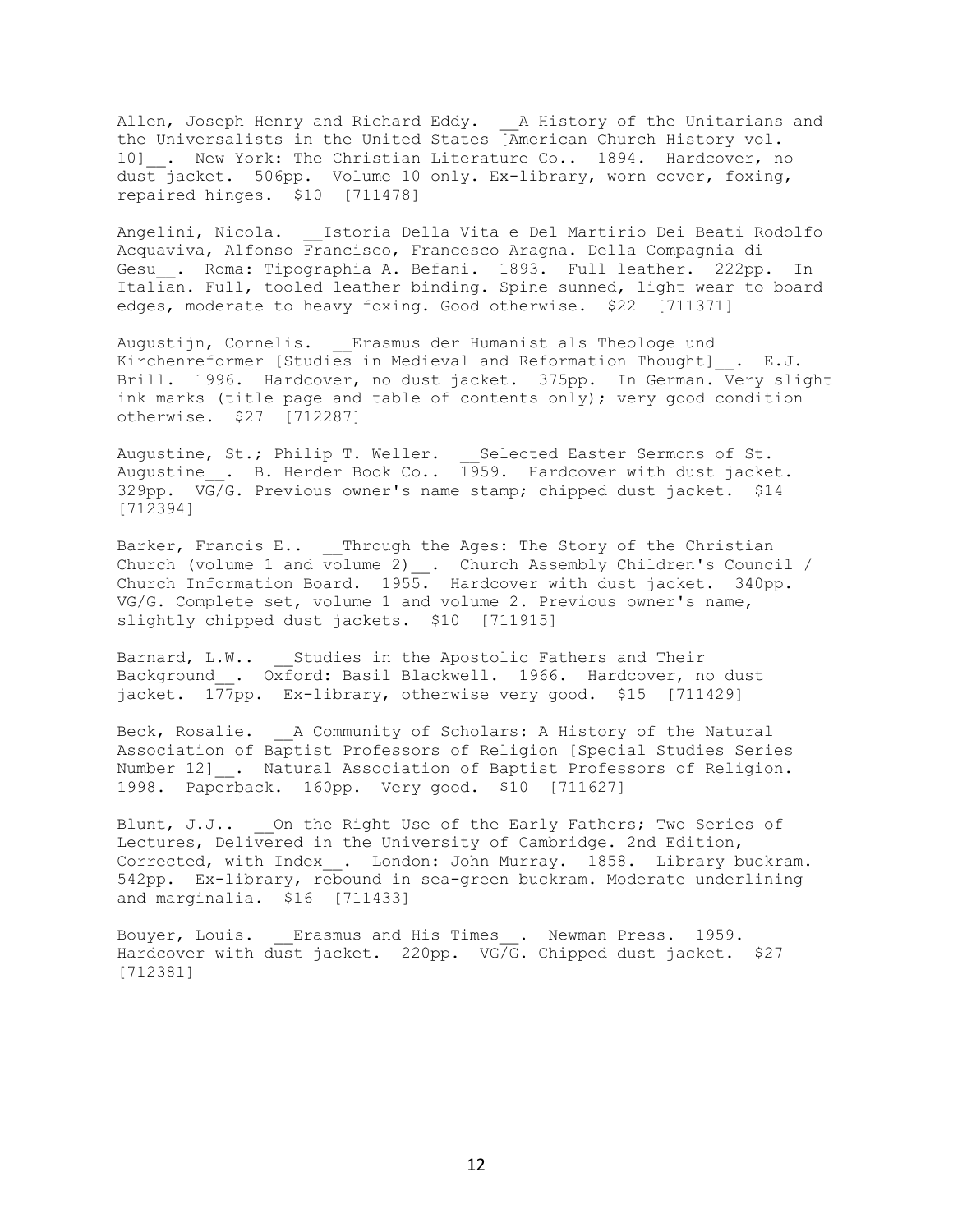Bradley, Joshua. \_\_Accounts of Religious Revivals in Many Parts of the United States from 1815 to 1818\_\_. Albany: G.J. Loomis and Co.. 1819. Full leather. 300pp. 16mo, very worn full leather binding, chipped at spine and splitting along the joints. Front board nearly detached. Exlibrary with library labels affixed to front board. Heavy foxing, early owner's name in calligraphy on ffep, front blank, and back blank. Stained page edges. \$27 [711471]

Braw, Christian. \_\_Bucher im Staube: Die Theologie Johann Arndts in Ihrem Verhaltnis zur Mystik [Studies in Medieval and Reformation Thought] . E.J. Brill. 1986. Hardcover, no dust jacket. 236pp. In German. Ex-library, otherwise very good. \$10 [712286]

Briand, Abbe E.. \_\_\_Histoire de Sainte Radegonde, reine de France et sanctuaires et pelerinages en son honneur\_\_. Poitiers et Paris, H. Oudin. 1898. Hardcover, no dust jacket. 534pp. In French. Light foxing, sunned spine. Illustrated in black and white. Due to the weight of this book, shipping will cost more than the standard rate indicated on some websites. \$47 [712805]

Brooke, Z.N.. The English Church and the Papacy from the Conquest to the Reign of John . Cambridge University Press. 1952. Hardcover with dust jacket. 260pp. VG/G. Previous owners' names, foxing, chipped and torn dust jacket. \$8 [711650]

Brown, Peter. The Body and Society: Men, Women, and Sexual Renunciation in Early Christianity\_\_. Columbia University Press. 1988. Hardcover with dust jacket. 504pp. VG/G. Slightly faded and chipped dust jacket. \$8 [712563]

Burnett, Stephen G.. From Christian Hebraism to Jewish Studies: Johannes Buxtorf (1564-1629) and Hebrew Learning in the Seventeenth Century . E.J. Brill. 1996. Hardcover with dust jacket. 317pp. NF/NF 587 [711923]

Carroll, J.M.. \_\_Texas Baptist Statistics 1895\_\_. Baptist General Convention of Texas, Texas Baptist Historical Committee. 1985. Hardcover, no dust jacket. 123pp. Reprint of the J.J. Pastoriza Printing & Litho Co. edition. Blind-stamp, otherwise very good. \$10 [711786]

Cayre, F.. Manual of Patrology and History of Theology, Second Volume: Third and Fourth Books . Society of St. John the Evangelist. 1940. Hardcover, no dust jacket. 916pp. Volume 2 only. Ex-library, sunned cover, bumped spine edges and corners. Good otherwise. \$15 [711411]

Corwin, E.T.; J.H. Dubbs, and J.T. Hamilton. A History of the Reformed Church, Dutch; the Reformed Church, German; and the Moravian Church in the United States [American Church History vol. 8]\_\_. New York: The Christian Literature Co.. 1895. Hardcover, no dust jacket. 525pp. Volume 8 only. Ex-library, worn cover, foxing, worming along the hinges and some inner margins (text not impacted). \$15 [711476]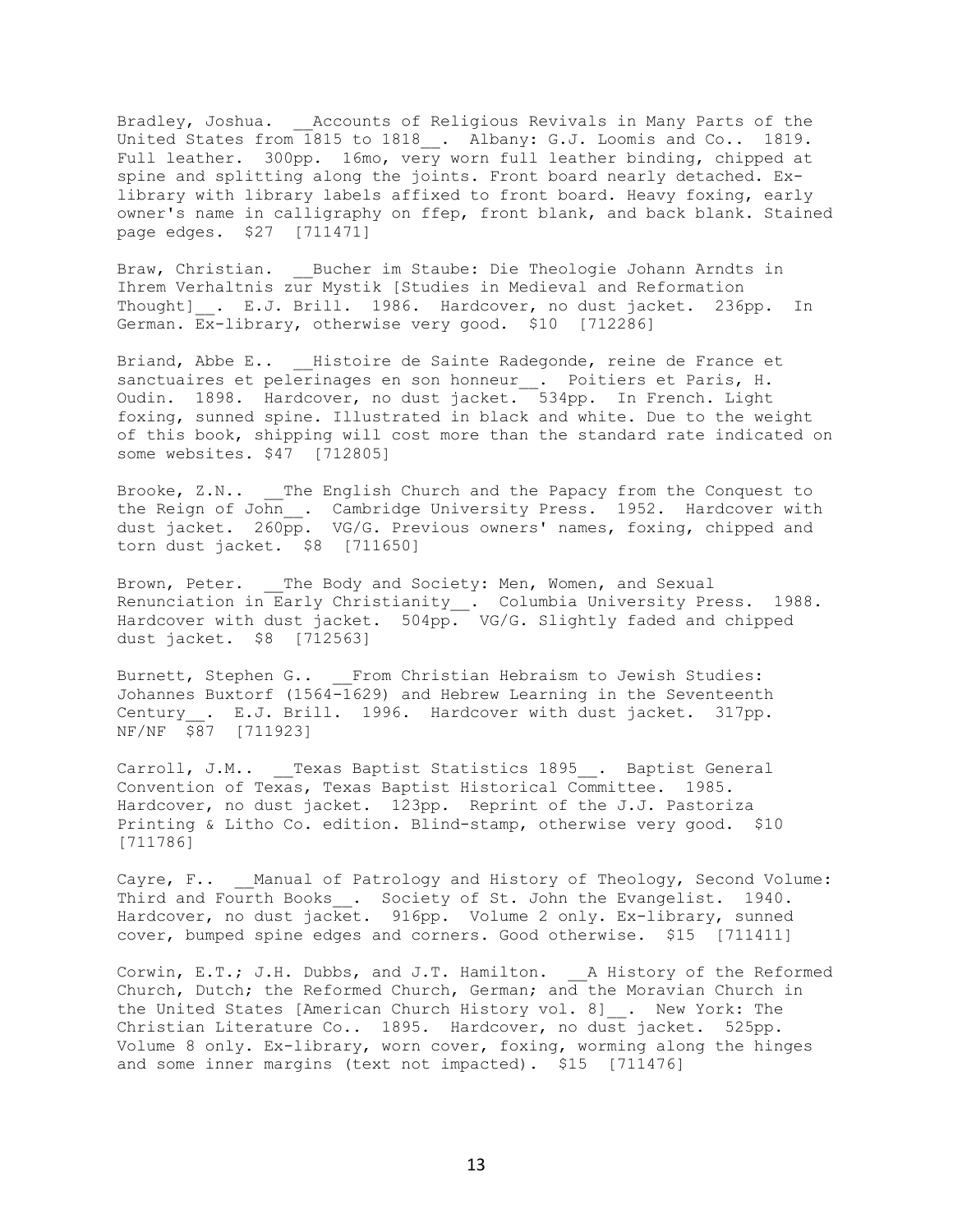Coulon, M. L'Abbe. \_\_Abrege du Clebre Ouvrage de M. Bossuet, Intitule, Defense de la Declaration de l'Assemblee Generale du Clerge de France, de 1682\_. A. Londres, de l'Imprimerie de R. Juigne. 1813. Full leather. 450pp. In French. Full leather. Light wear and small dents along board edges. Damp-stains to upper edges of ffep and front blank. Moderate foxing. Sound otherwise. \$77 [711379]

Cyprian. The Letters of St. Cyprian, Vol. 4: Letters 67-82 [Ancient Christian Writers] . Paulist / Newman. 1989. Hardcover, no dust jacket. 345pp. Ex-library, good otherwise. \$18 [712327]

Danielou, Jean. The Gospel Message and Hellenistic Culture [A History of Early Christian Doctrine Before the Council of Nicaea, Vol. 2] Darton, Longman & Todd / Westminster Press. 1973. Hardcover with dust jacket. 446pp. G/G. Ex-library. \$37 [712331]

Danielou, Jean. \_\_The Theology of Jewish Christianity [A History of Early Christian Doctrine Before the Council of Nicaea, volume 1]\_\_. London: Darton, Longman & Todd. 1978. Hardcover with dust jacket. 445pp. Light to moderate ink underlining throughout, previous owner's name, personal library label on dust jacket spine, slightly chipped dust jacket, in notes on back flap of dust jacket. \$47 [712509]

De Bernis, Cardinal- Francois-Joachim de Pierre. \_\_Oeuvres de Francois-Joachim de Pierre, cardinal de Bernis (Tome I & Tome II; 2 volumes total)\_\_. Paris: Stereotype d'Herhan. 1803. Half leather. 493pp. In French. Tome 1 and Tome 2. 12mo, half-leather with marbled board and endpapers,upper edges gilt. Light wear to spine and board corners, very light foxing, otherwise very good. 211, 282 pages. \$37 [711375]

De Bussierre, M. Th.. Le Perou et Sainte Rose de Lima (Sainte Rose de Sainte Marie) . Paris: Henri Plon. 1863. Quarter leather. 469pp. In French. Slightly worn green quarter leather binding. Foxing, good otherwise. \$47 [711394]

Delaporte, Victor. Le Monastere des Oiseaux: Les Origines la Reverende Mere Marie-Sophie 1811-1863 . Paris: Victor Retaux. 1899. Hardcover, no dust jacket. 424pp. In French. In marbled quarter cloth and paper boards. Rubbed and edge-worn cover, slightly shaken, browned pages. Stains on back end papers. Sound otherwise. \$12 [711387]

Donaldson, Gordon. Scotland: Church and Nation Through Sixteen Centuries . SCM Press Ltd. 1960. Hardcover, no dust jacket. 128pp. Ex-library, sunned spine, foxing. Good otherwise. \$9 [711422]

Felix, G.. S.E. Le Cardinal Mermillod: Vie Intime et Souvenirs. Illustrations de Bouard\_\_. Paris: Librairie Saint-Joseph, Tolra, Librairie-Editeur. . Quarter leather. 322pp. In French. Sunned and edge-worn quarter leather binding, yellowed pages, foxing. Previous owner's stamp on title page. Good otherwise. \$15 [711386]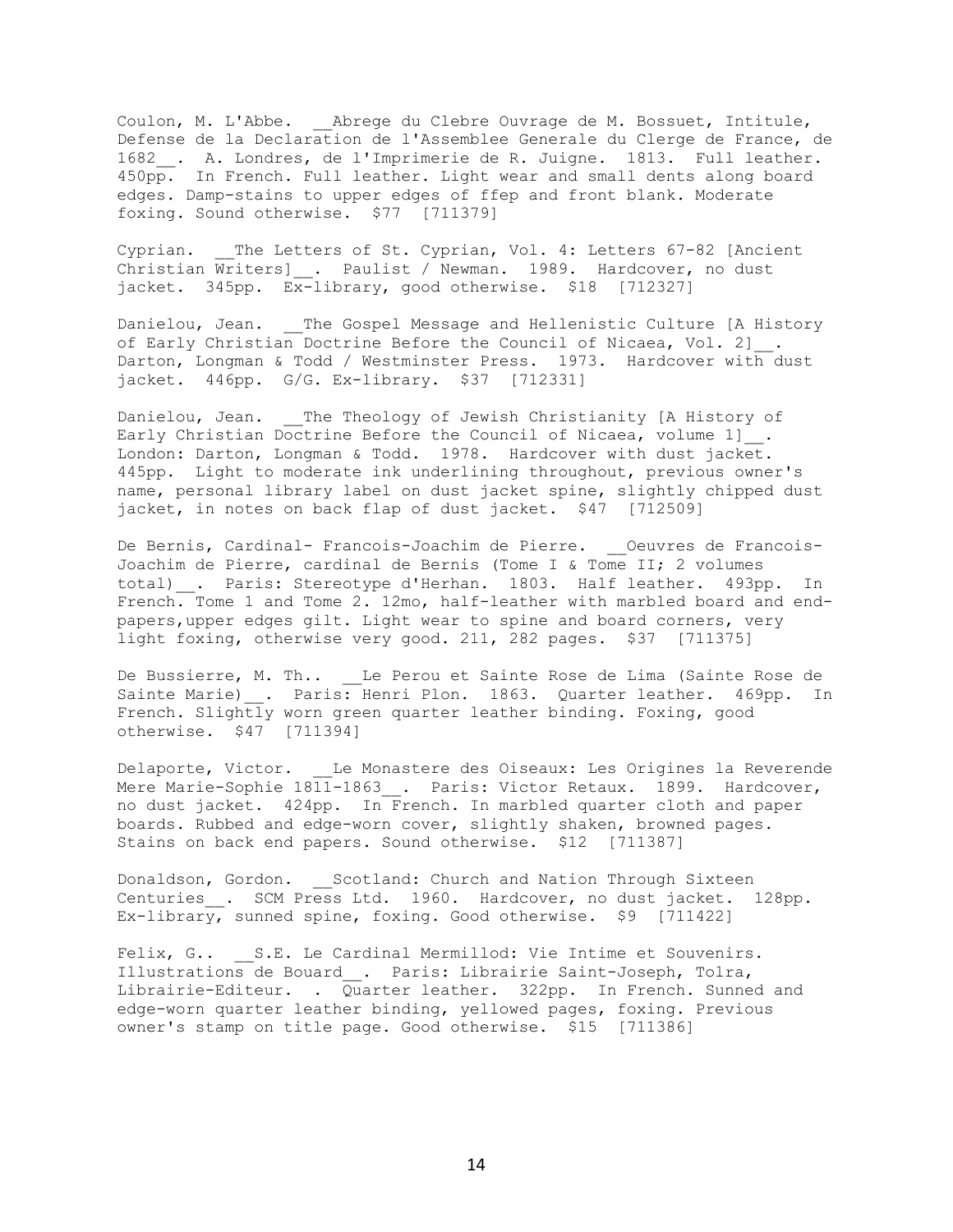Fisher, George Park. History of the Christian Church . Hodder and Stoughton. 1898. Hardcover, no dust jacket. 729pp. Good condition. Slightly rubbed cover, previous owners' names, lightly yellowed pages. \$8 [711768]

Gillies, John. Memoirs of the Life of the Reverend George Whitefield, M.A., Late Chaplain to the Right Honorable the Countess of Huntingdon...\_\_. New-Haven: Printed for Andrus & Starr, Hartford. J. Barber, Printer. 1812. Full leather. 312pp. Sold as is. 8vo, badly worn full leather binding. boards nearly detached. Ex-library, with library labels affixed to spine and front board. Heavy foxing, some stains. \$37 [711472]

Gueranger, Dom.. Sainte Cecile et la societe romaine aux deux Premiers Siecles. Nouvelle Edition\_\_. Paris: Societe Generale de Librairie Catholique. 1884. Hardcover, no dust jacket. 467pp. In French. Worn quarter cloth with marbled boards. Board corners damaged. Foxing. Small tear at lower edge of title page. Sound otherwise. \$12 [711388]

Halifax, Viscount. Leo XIII and Anglican Orders . London: Longmans, Green and Co.. 1912. Hardcover, no dust jacket. 461pp. 8vo, maroon cloth. Typical age-spotting to edges, some pencil marks to edges, front hinge starting, otherwise sound. \$22 [712740]

Hastings, Adrian ed.. \_\_\_ A World History of Christianity . Eerdmans. 1999. Hardcover with dust jacket. 594pp. VG/VG \$27 [711920]

Hicks, Elias. Journal of the Life and Religious Labours of Elias Hicks. Written by Himself. Second Edition . New-York: Isaac T. Hopper. 1832. Full leather. 451pp. Sold as is. Very worn full leather binding, ex-library with library labels affixed to spine, front board, etc. Heavy foxing, heavy damp-staining. Tender hinges. Lacks ffep. \$15 [711468]

Hippolytus; Burton Scott Easton trans.. The Apostolic Tradition of Hippolytus, Translated into English with Introduction and Notes\_\_. New York: The Macmillan Company. 1934. Hardcover, no dust jacket. 112pp. Ex-library, foxing, slightly musty, water stained and worn cover, some upper page edges stained. \$10 [711420]

Hollis, Michael. \_\_Paternalism and the Church: A Study of South Indian Church History\_\_. Oxford University Press. 1962. Hardcover, no dust jacket. 114pp. Ex-library, otherwise good. \$10 [711423]

Holzapfel, Heribert. Handbuch der Geschichte des Franziskanerordens. Freiberg im Breisgau: Herdersche Verlagshandlung. 1909. Leather. 732pp. In German. Stamp on ffep. Full leather binding, marbled page edges. Book is very good, with badly torn dust jacket laid in. \$10 [711397]

Hughes, Philip. A History of the Church, vol. 1: The Church and the World in Which the Church was Founded . Sheed & Ward. 1956. Hardcover, no dust jacket. 326pp. Volume 1 only. Very good; previous owner's name. \$12 [711913]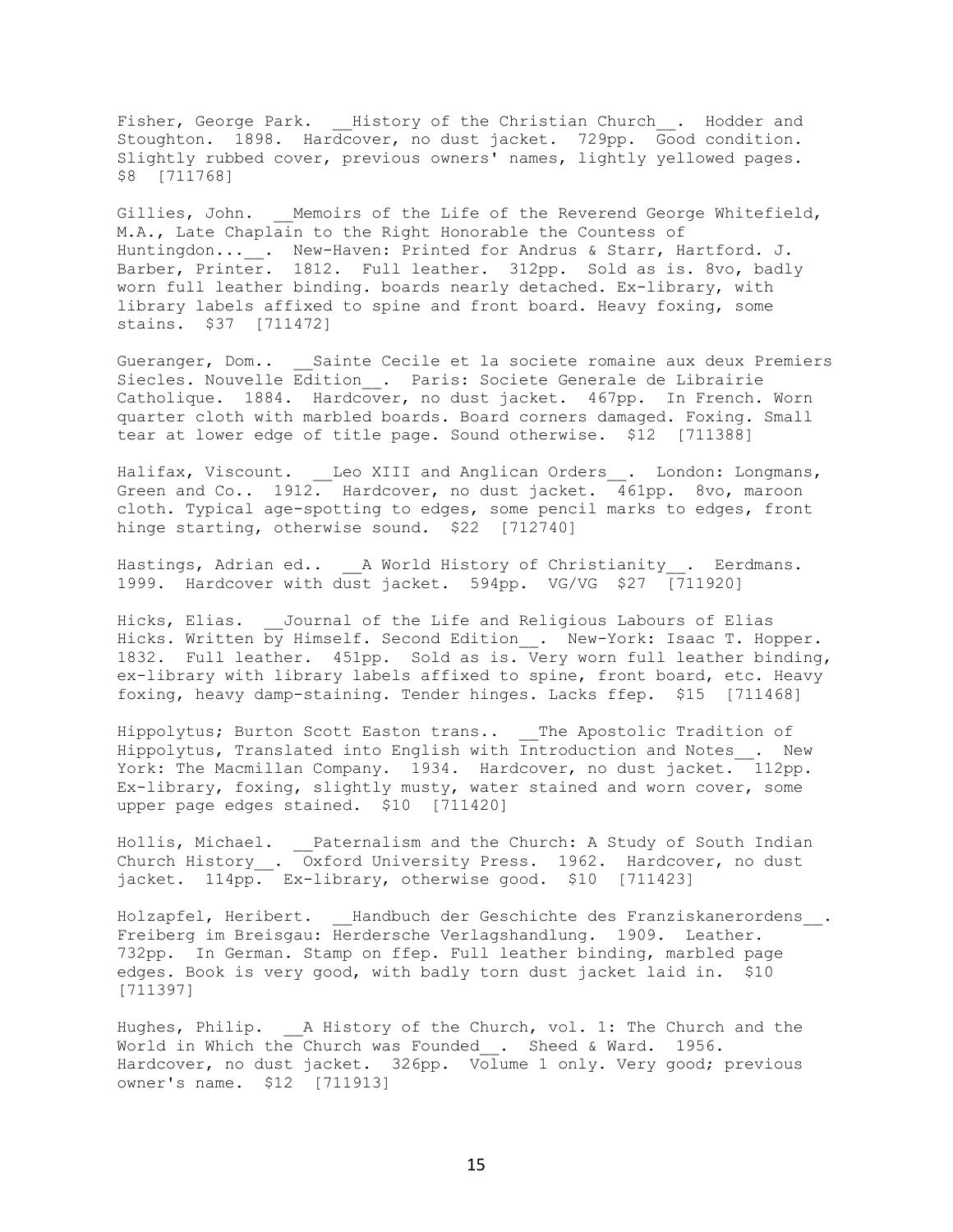Jacobs, Henry Eyster. A History of the Evangelical Lutheran Church in the United States, Third Edition [American Church History vol. 4] . New York: The Christian Literature Co.. 1893. Hardcover, no dust jacket. 539pp. Volume 4 only. Ex-library, worn cover, foxing, worming to hinges, some dog-earred pages. \$15 [711480]

Kiesel, Georges. Der Heilige Willibrord im Zeugnis der Bildenden Kunst: Ikonographie des Apostels der Niederlande mit Beitragen zu Seiner Kultgeschichte . Ministere des Arts et des Sciences-Luxembourg. 1969. Hardcover with dust jacket. pp. In German. G/G. Light foxing, chipped dust jacket. 256 black and white plates. 553, 256 pages \$16 [711396]

Lietzmann, Hans. Mass and Lord's Supper: A Study in the History of the Liturgy. Fascicle  $\overline{1}$  through Fascicle 9 only (9 volumes total) . Leiden: E.J. Brill. 1974. Paperback. pp. Fascicle 1 through Fascicle 9 only (9 volumes total); lacks Fasc. 10. Ex-library, some sunned wrappers, good otherwise. \$47 [711485]

Lietzmann, Hans. Mass and Lord's Supper: A Study in the History of the Liturgy. Fascicle  $\overline{7}$  only . Leiden: E.J. Brill. 1969. Paperback. pp. Fascicle 7 only. Ex-library, good otherwise. \$10 [711434]

Lietzmann, Hans. Mass and Lord's Supper: A Study in the History of the Liturgy. Fascicle 9 only . Leiden: E.J. Brill. 1974. Paperback. pp. Fascicle 9 only. Ex-library, good otherwise. \$10 [711435]

Luther, Martin. De Captivitate Babylonica Ecclesiae praeludium Martini Lutheri (Wittenberg, Melchior Lotter, 1520) mit einem Nachwort von Dr. Eberhard Wolfel [Quellen zur Geschichte des Humanismllus und der Reformation in Faksimile-Ausgaben, Band 3]\_\_. Johann Froben Verlag Munchen. . Library buckram. pp. In Latin. Facsimile edition. Exlibrary, rebound in blue library buckram. Good otherwise. \$15 [711436]

Luther, Martin; Jaroslav Pelikan ed.. Luther's Works, vol. 30: The Catholic Epistles . Concordia Publishing House. 1967. Hardcover, no dust jacket. 347pp. Musty, previous owner's name. Sound otherwise. \$10 [712729]

Lys, Antoine du. Saint Pascal Baylon Frere Mineur, Patron des Associations Eucharistiques . Vanves Pres Paris: Imprimerie Franciscaine Missionnaire. 1897. Hardcover, no dust jacket. 370pp. In French. Rubbed and edge-worn cover, lower board corners damaged. Personal library stamp on title page, deeply yellowed pages. Good otherwise. \$27 [711384]

Michelet, Mm. et Mm. Quinet. Des Jesuites . Paris: Comptoir des Imprimeurs-Unis. 1845. Hardcover, no dust jacket. 292pp. In French. Small 8vo in quarter leather. Foxing, slightly edge-worn boards, otherwise good. \$15 [711393]

Nunn, H.P.V.. Christian Inscriptions . Philosophical Library. 1952. Hardcover, no dust jacket. 72pp. Previous owner's name, moderate underlining and notes. \$8 [711417]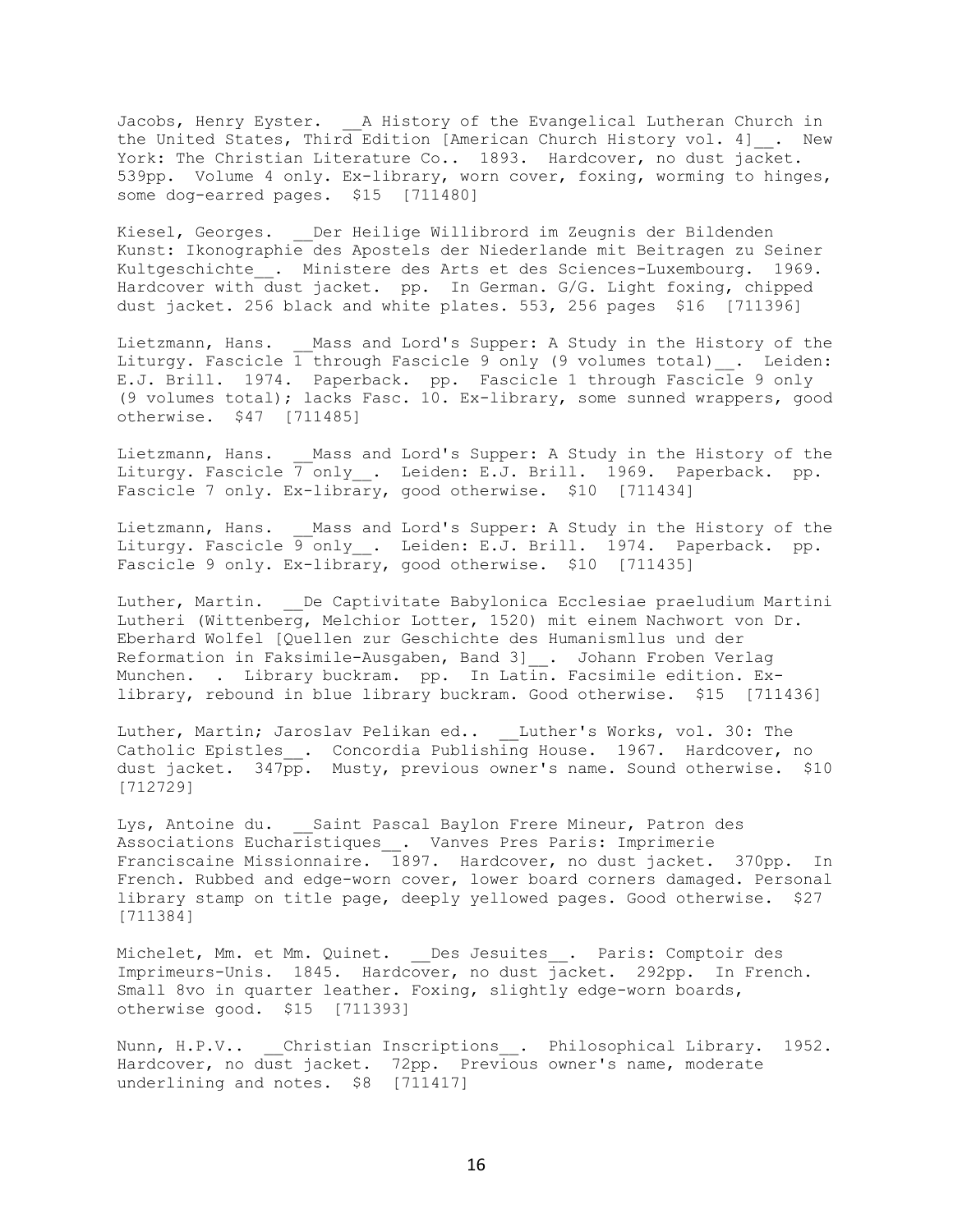Oberman, Heiko A.. The Reformation: Roots and Ramifications Eerdmans. 1994. Paperback. 232pp. Very good. \$12 [711686]

Quasten, Johannes.  $\quad$  Patrology, volume 1, 2, and 3 (3 vols. total) $\quad$ . Spectrum Publishers. 1966. Hardcover, no dust jacket. pp. Volume 1 through volume 3 (3 volumes total). Previous owner name inside each volume, dust jackets have personal library labels on spine. Otherwise G/G. Due to the weight of these volumes, shipping will cost more than the standard rate indicated on some websites. \$47 [712755]

Ratisbonne, R.P. Marie-Theodore. \_\_ Histoire de Saint Bernard et de son Siecle. Dixieme Edition (Tome I & Tome II) - 2 volumes total . Paris: Librairie Poussielgue Freres. 1889. Quarter leather. 384pp. In French. Complete set, Tome 1 and Tome 2. Worn quarter leather bindings, foxing. Good otherwise. 384, 415 pages. \$27 [711374]

Rocquain, Felix. \_\_La Cour de Rome et l'Espirit de Reforme avant Luther, I: La Theocratie Apogee du Pouvoir Pontifical\_\_. Paris: Thorin & Fils, Editeurs. 1893. Hardcover, no dust jacket. 425pp. In French. Volume 1 only. Slightly edge-worn cover, slightly yellowed pages. Small tears in the edges of the last few pages; last few pages beginning to loosen. Sound otherwise. \$37 [711395]

Rocquain, Felix. La Cour de Rome et L'Espirit de Reforme Avant Luther, II: Les Abus Decadence de la Papaute . Paris: Thorin & Fils, Editeurs. 1895. Hardcover, no dust jacket. 574pp. In French. Volume 2 only. Title page torn, light foxing. Good otherwise. \$37 [711405]

Sider, Ronald J. Ed.. \_\_Karlstadt's Battle with Luther: Documents in a Liberal-Radical Debate\_\_. Fortress Press. 1978. Case-bound. 161pp. Ex-library, case-bound. Good otherwise. \$8 [711430]

Sider, Ronald J. Ed.. \_\_Karlstadt's Battle with Luther: Documents in a Liberal-Radical Debate\_\_. Fortress Press. 1978. Library buckram. 161pp. Ex-library, rebound in library buckram. Good otherwise. \$8 [711431]

Tyler, B.B.; A.C. Thomas, R.H. Thomas, D. Berger, and S.P. Spreng; Samuel Macauley Jackson. <br>A History of the Disciples of Christ, the Society of Friends, the United Brethren in Christ and the Evangelical Association; and Bibliography of American Church History [American Church History vol. 12] . New York: The Christian Literature Co.. 1894. Hardcover, no dust jacket. 506pp. Volume 10 only. Ex-library, worn cover, foxing, repaired hinges. \$10 [711479]

von Campenhausen, Hans. Men Who Shaped the Western Church . Harper & Row. 1964. Hardcover with dust jacket. 328pp. VG/G. Previous owner's name and stamp inside, chipped dust jacket. \$9 [711624]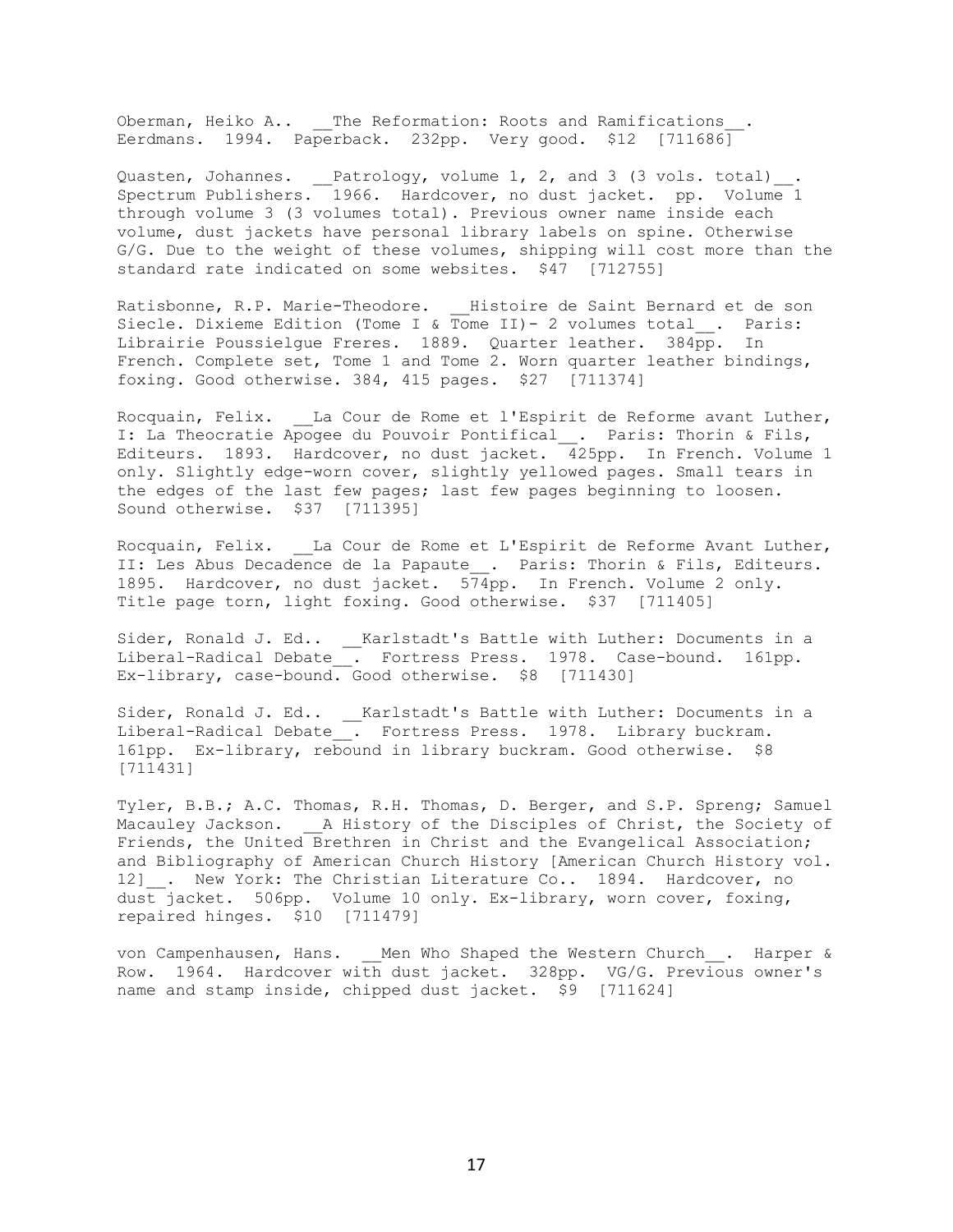Walker, Williston. \_\_ A History of the Congregational Churches in the United States [American Church History vol. 3] \_\_. New York: The Christian Literature Co.. 1894. Hardcover, no dust jacket. 451pp. Volume 3 only. Ex-library, worn cover, foxing, slight worming to hinges, damp-stained page edges, upper page corners bent. \$10 [711482]

Woker, Wilhelm. Geschichte der Norddentschen franziskaner-Missionen der Sachstschen Ordens-Provinz vom hl. Kreuz . Freiburg im Breisgan: Herderische Verlagshandlung. 1880. Quarter leather. 735pp. In German. Worn quarter-leathering binding, worn and bent board corners. Good otherwise. \$22 [711401]

Wordsworth, Chr.. A Church History to the Council of Nicaea A.D. 325; from Council of Nicaea A.D. 325 to 381; From the Council of Constantinople A.D. 381 to 430; to the Council of Chalcedon A.D. 451 (4 Volumes total)\_\_. New York: James Pott and Co.. 1892. Hardcover, no dust jacket. pp. Complete set, volume 1 through volume 4 (4 volumes total). Ex-library, worn covers, slightly musty, foxing, cocked spines, slightly shaken. Some water-damage to covers. 495, 347, 421, 327 pages. \$77 [711432]

#### CLASSICS

Adcock, F.E.. The Roman Art of War Under the Republic . Cambridge: W. Heffer and Sons; New York: Barnes and Noble Inc.. 1970. Hardcover with dust jacket. 140pp. VG/VG \$11 [712664]

Aelian; N.G. Wilson trans.. \_\_\_ Aelian, Historical Miscellany [Loeb Classical Library] \_. Harvard University Press. 1997. Hardcover with dust jacket. 514pp. VG/VG \$16 [712069]

Aeschyli; Denys Page. Aeschyli, Septem Quae Supersunt Tragoedias [Oxford Classical Texts / Scriptorum Classicorum Bibliotheca Oxoniensis] . Oxford University Press. 1972. Hardcover with dust jacket. 335pp. In Greek. VG/VG \$22 [712232]

Aeschylus; Herbert Weir Smyth trans.. \_\_Aeschylus, vol. I: Agamemnon, Libation-Bearers, Eumenides, Fragments [Loeb Classical Library] . Harvard University Press; William Heinemann. 1992. Hardcover with dust jacket. 611pp. VG/VG \$16 [712177]

Aeschylus; Herbert Weir Smyth trans.. \_\_Aeschylus, Vol. I: Suppliant Maidens; Persians; Prometheus; Seven Against Thebes [Loeb Classical Library] . Harvard / William Heinemann. 1988. Hardcover with dust jacket. 424pp. VG/G. Sunned dust jacket. \$16 [712124]

Aeschylus; John Dewar Denniston and Denys Page. Aeschylus, Agamemnon [Oxford Classical Texts / Scriptorum Classicorum Bibliotheca Oxoniensis] . Oxford University Press. 1968. Hardcover with dust jacket. 240pp. In Greek. Penciling, chipped and deeply corner-clipped dust jacket. \$11 [712110]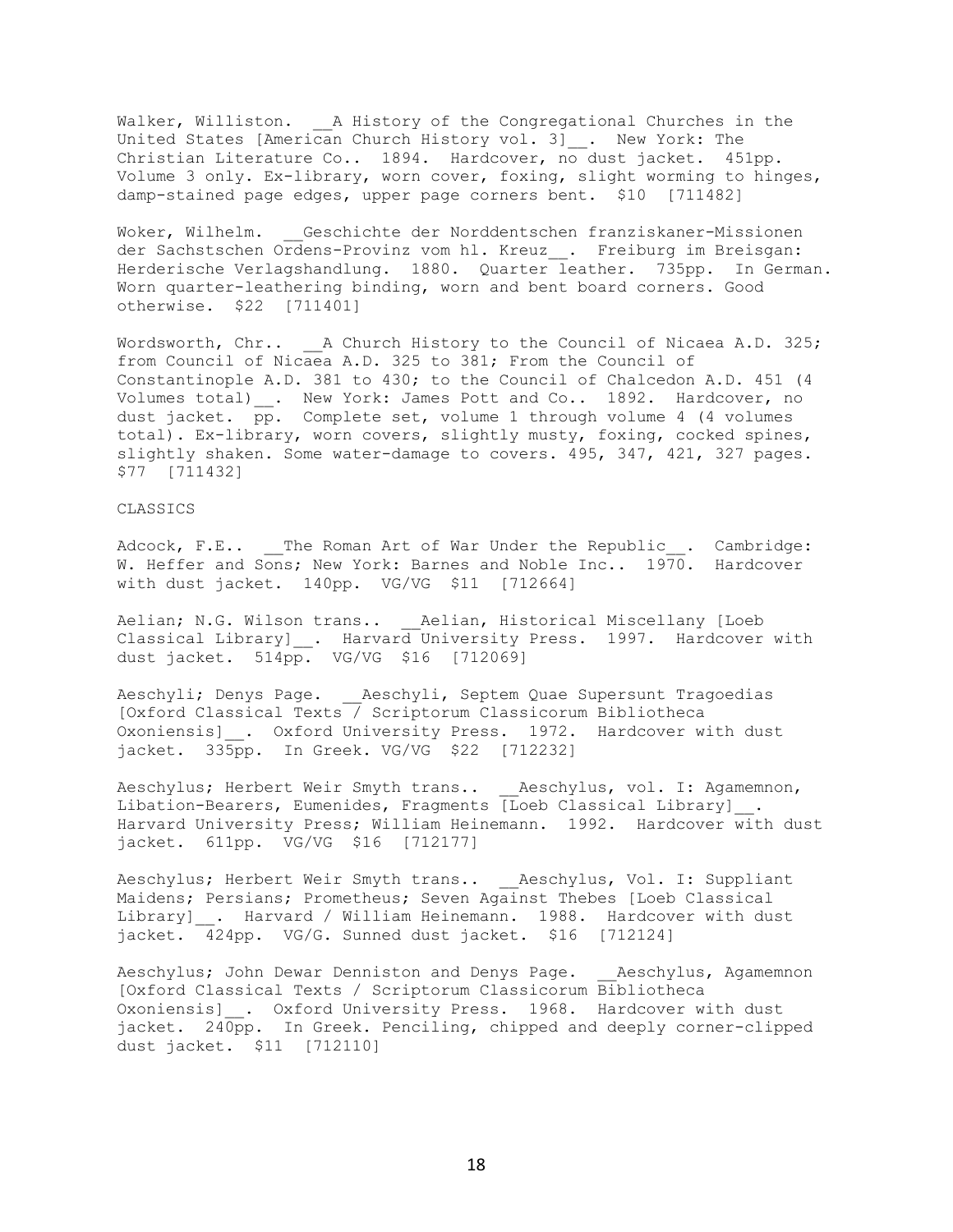Antiphontis et Andocidi; M.R. Dilts and D.J. Murphy. \_\_Antiphontis et Andocidi, Orationes [Oxford Classical Texts / Scriptorum Classicorum Bibliotheca Oxoniensis]\_\_. Oxford University Press. 2018. Hardcover with dust jacket. 212pp. In Greek. VG/VG \$47 [712112]

Apollodorus; James George Frazer trans.. \_\_Apollodorus: The Library, vol. I only[Loeb Classical Library] . Harvard University Press / William Heinemann Ltd. 1961. Hardcover, no dust jacket. 403pp. Volume 1 only. Stained and water-damaged cover, some lower page edges stained. \$8 [711969]

Apollodorus; James George Frazer trans.. \_\_Apollodorus: The Library, vol. II [Loeb Classical Library] . William Heinemann / G.P. Putnam's Sons. 1921. Hardcover, no dust jacket. 546pp. Very good. \$16 [712016]

Apollonius Rhodius; R.C. Seaton trans.. \_\_Apollonius Rhodius: Argonautica [Loeb Classical Library]\_\_. Harvard / William Heinemann. 1988. Hardcover with dust jacket. 432pp. VG/G. Foxed end papers, slightly sunned and rubbed dust jacket. \$16 [712021]

Appian; Horace White ed.. \_\_ Appian's Roman History, vol. II, Books VIII Part II-XII [Loeb Classical Library] . Harvard / William Heinemann. 1955. Hardcover with dust jacket. 477pp. G/G. Foxing, torn dust jacket. \$15 [712020]

Appian; Horace White ed.. \_\_Appian's Roman History, vol. III [Loeb Classical Library] . William Heinemann; Harvard University Press. 1958. Hardcover with dust jacket. 567pp. G/G. Foxing, underlining, chipped dust jacket. \$16 [712122]

Appian; Horace White trans.. \_\_Appian's Roman History, vol. I [Loeb Classical Library]\_\_. William Heinemann; Harvard University Press. 1958. Hardcover with dust jacket. 567pp. G/G. Foxing, slightly stained cover. \$16 [712125]

Apuleius; J. Arthur Hanson trans.. \_\_Apuleius, Metamorphoses vol. I: Books I-VI [Loeb Classical Library]\_\_. Harvard University Press. 1996. Hardcover with dust jacket. 371pp. VG/VG \$16 [712054]

Apuleius; J. Arthur Hanson trans.. \_\_Apuleius, Metamorphoses vol. I: Books I-VI [Loeb Classical Library]\_\_. Harvard University Press. 1989. Hardcover with dust jacket. 371pp. VG/VG. Blind-stamp. \$16 [712185]

Apuleius; J. Arthur Hanson trans.. \_\_Apuleius: Metamorphoses vol. II: Books VII-XI [Loeb Classical Library]\_\_. Harvard University Press. 1998. Hardcover with dust jacket. 377pp. VG/VG \$16 [712053]

Apuleius; J. Arthur Hanson trans.. \_\_Apuleius: Metamorphoses vol. II: Books VII-XI [Loeb Classical Library]\_\_. Harvard University Press. 1998. Hardcover with dust jacket. 377pp. VG/VG. Blind-stamp \$16 [712184]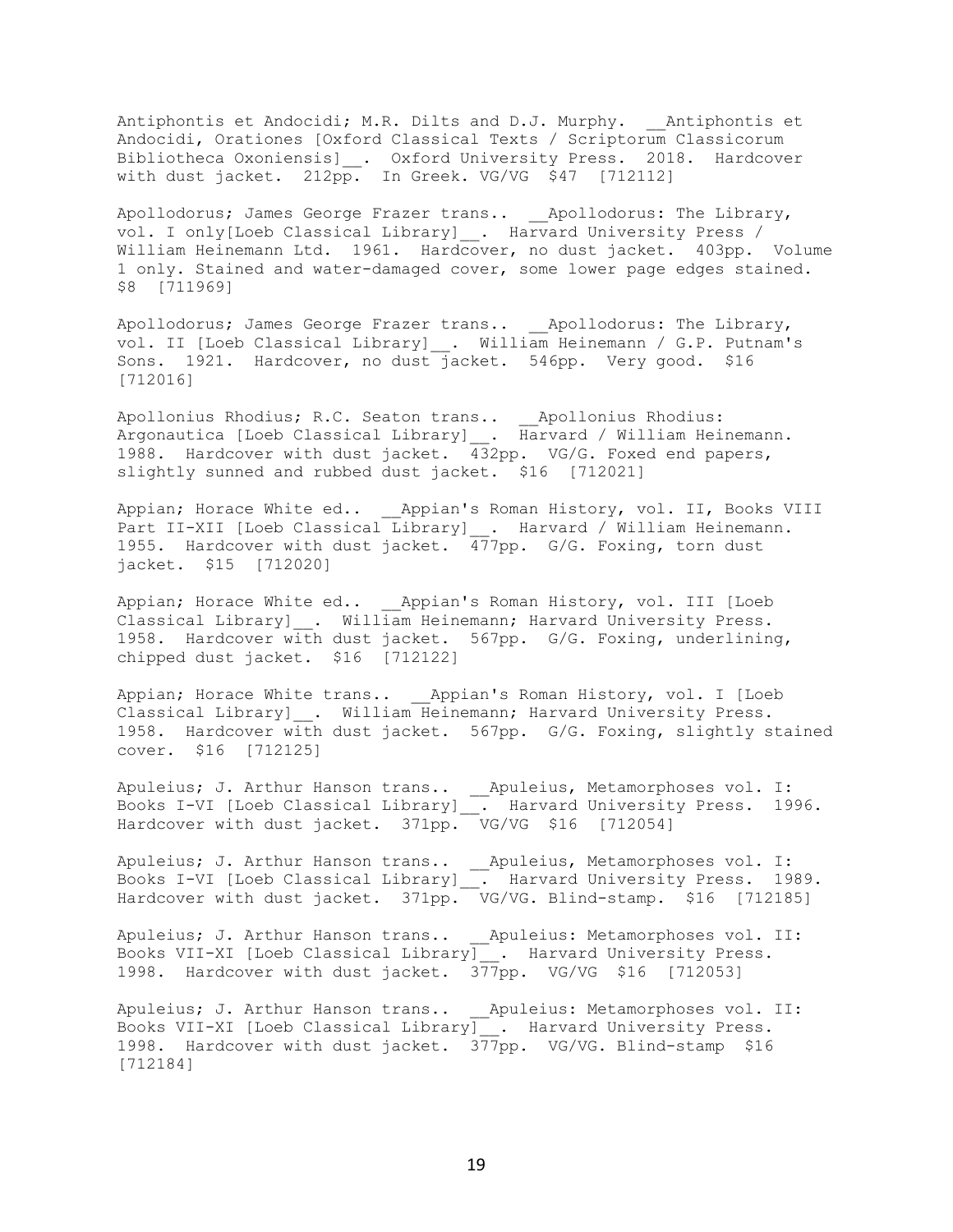Apuleius; W. Adlington trans.; revised by S. Gaselee. \_\_Apuleius, The Golden Ass: Being the Metamorphoses of Lucius Apuleius [Loeb Classical Library] . William Heinemann; G.P. Putnam's Sons. 1928. Half leather. 608pp. Worn cover, upper corners badly bent. \$8 [712183]

Aristides; C.A. Behr trans.. <br>Aristides: C.A. Behr trans.. <br>Aristides I: Panathenaic Oration and In Defence of Oratory [Loeb Classical Library]\_\_. Harvard University Press / William Heinemann Ltd.. 1973. Hardcover with dust jacket. 458pp. VG/G. Blind-stamps, corner-clipped and slightly worn dust jacket. \$16 [712002]

Aristophanes; Benjamin Bickley Rogers trans.. \_\_\_ Aristophanes, Vol. I: The Acharnians, The Clouds, The Knights, The Wasps [Loeb Classical Library] . Harvard University Press / William Heinemann. 1982. Hardcover with dust jacket. 555pp. VG/VG \$16 [712070]

Aristophanes; Benjamin Bickley Rogers trans.. \_\_\_ Aristophanes, vol. II: The Peace, The Birds, The Frogs [Loeb Classical Library] . Harvard/William Heinemann. 1979. Hardcover with dust jacket. 443pp. VG/VG \$16 [712024]

Aristophanes; Benjamin Bickley Rogers trans.. \_\_Aristophanes, Vol. III: The Lysistrata; The Thesmophoriazusae; The Ecclesiazusae; The Plutus [Loeb Classical Library] . William Heinemann Ltd. / G.P. Putnam's Sons. 1931. Hardcover, no dust jacket. 471pp. Slightly sunned cover, foxing, blind-stamp. Good otherwise. \$15 [711976]

Aristophanis; F.W. Hall and W.M. Geldart. Aristophanis Comoediae, Tomvs I: Acharnenses, Eqvites, Nvbes, Vespas, Pacem, Aves, Continens [Oxford Classical Texts / Scriptorum Classicorum Bibliotheca Oxoniensis] . Oxford University Press. 1960. Hardcover with dust jacket. pp. Volume 1 only. In Greek. G/G. Penciling, slightly rubbed dust jacket. \$11 [711962]

Aristophanis; F.W. Hall and W.M. Geldart. Aristophanis Comoediae, Tomvs II: Lysistratam, Thesmophoriazvsas, Ranas, Ecclesiazvsas, Plvtvm Fragmenta, Indicem Nominvm Continens [Oxford Classical Texts / Scriptorum Classicorum Bibliotheca Oxoniensis] . Oxford University Press. 1956. Hardcover with dust jacket. pp. Volume 2 only. In Greek. VG/VG. Slightly foxed end papers. \$11 [711963]

Aristotelis; F.G. Kenyon. \_\_Aristotelis, Atheniensivm Respvblica[Oxford Classical Texts / Scriptorum Classicorum Bibliotheca Oxoniensis]\_\_. Oxford University Press. 1976. Hardcover with dust jacket. 78pp. In Greek. VG/VG. Corner-clipped dust jacket. \$11 [712108]

Aristotelis; I. Bywater. \_\_\_ Aristotelis, Ethica Nicomachea [Oxford Classical Texts / Scriptorum Classicorum Bibliotheca Oxoniensis]\_\_. Oxford University Press. 1959. Hardcover, no dust jacket. pp. In Greek. Rubbed cover, good otherwise. \$16 [712219]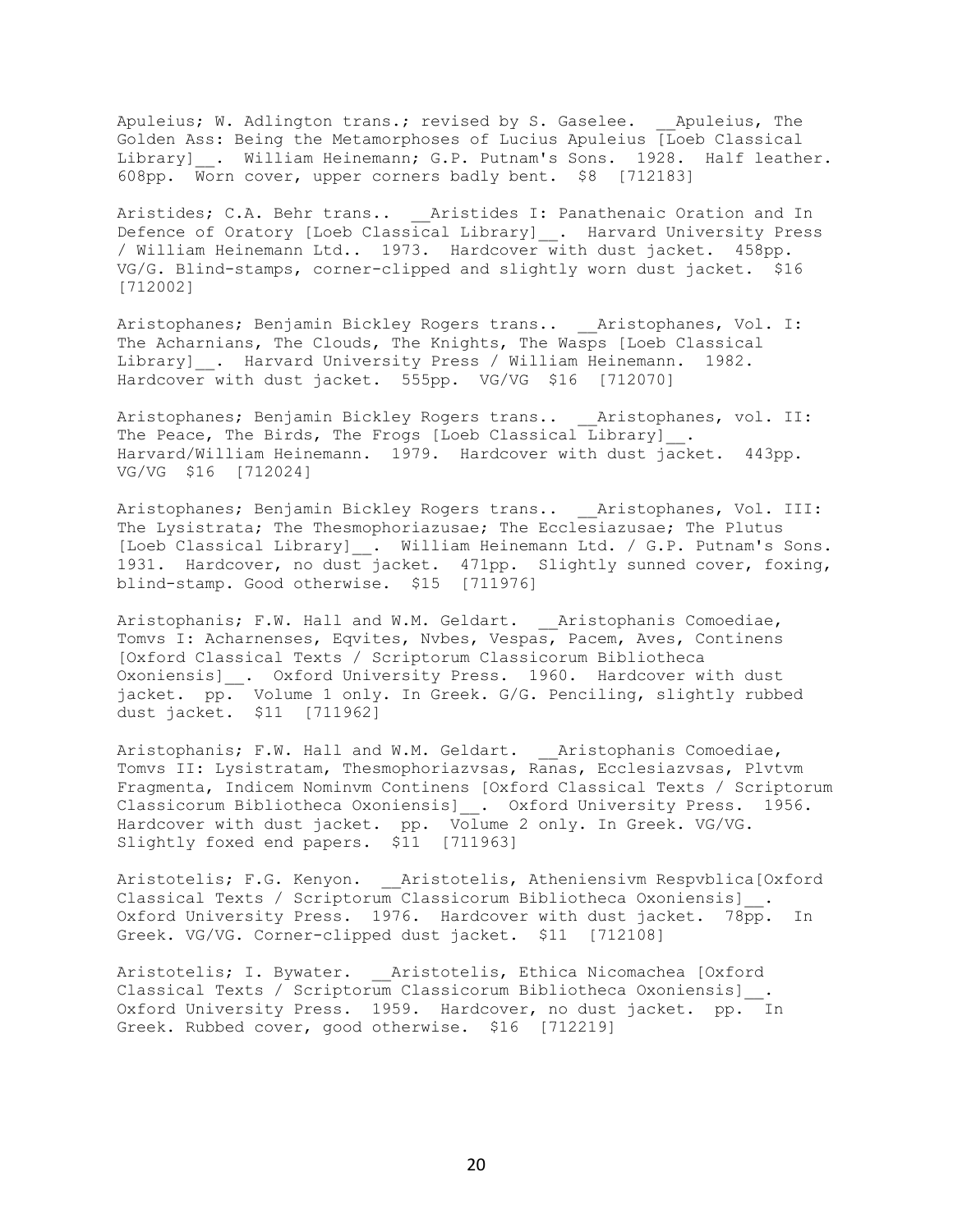Aristotelis; W.D. Ross. \_\_Aristotelis, Ars Rhetorica [Oxford Classical Texts / Scriptorum Classicorum Bibliotheca Oxoniensis]\_\_. Oxford University Press. 1959. Hardcover with dust jacket. 206pp. In Greek. VG/VG. Previous owner's name. \$22 [712115]

Aristotelis; W.D. Ross. Aristotelis, Politica [Oxford Classical Texts / Scriptorum Classicorum Bibliotheca Oxoniensis]\_\_. Oxford University Press. 1973. Hardcover with dust jacket. pp. In Greek. VG/VG. Previous owner's name. \$22 [712225]

Aristotle; A.L. Peck and E.S. Forster trans.. \_\_Aristotle, Parts of Animals; Movement of Animals; Progression of Animals [Loeb Classical Library] . Harvard University Press. 1961. Hardcover with dust jacket. 556pp. VG/G. Chipped dust jacket. \$16 [711988]

Aristotle; A.L. Peck trans.. \_\_\_ Aristotle, Generation of Animals [Loeb Classical Library] \_\_. Harvard University Press. 2000. Hardcover with dust jacket. 608pp. VG/VG. Dust jacket slightly scuffed. \$16 [711982]

Aristotle; A.L. Peck trans.. \_\_Aristotle, Generation of Animals [Loeb Classical Library] . Harvard University Press / William Heinemann Ltd.. 1953. Hardcover, no dust jacket. 608pp. Ex-library, foxing. \$11 [712103]

Aristotle; D.M. Balme ed.. \_\_Aristotle, History of Animals Books VII-X [Loeb Classical Library]\_\_. Harvard University Press. 1991. Hardcover with dust jacket. 603pp. VG/G. Chipped dust jacket. \$16 [711998]

Aristotle; H. Rackham trans.. \_\_Aristotle, The Athenian Constitution; The Eudemian Ethics; On Virtues and Vices [Loeb Classical Library] . William Heinemann; Harvard University Press. 1938. Hardcover, no dust jacket. 505pp. Ex-library, foxing. Sound otherwise. \$11 [711974]

Aristotle; Harold P. Cook and Hugh Tredennick trans.. Aristotle, The Categories of Interpretation; Prior Analytics [Loeb Classical Library] . William Heinemann / Harvard. 1962. Hardcover with dust jacket. 542pp. G/G. Slight foxing, chipped dust jacket. \$16 [712017]

Aristotle; Hugh Tredennick and G. Cyril Armstrong trans.. Aristotle, Metaphysics, X-XIV; Oeconomica Magna Moralia [Loeb Classical Library] . Harvard University Press. 1997. Hardcover with dust jacket. 685pp. VG/VG. Previous owner's name on ffep. \$16 [711981]

Aristotle; Hugh Tredennick and G. Cyril Armstrong trans.. Aristotle, Metaphysics, X-XIV; Oeconomica Magna Moralia [Loeb Classical Library] . William Heinemann / Harvard University Press. 1962. Hardcover with dust jacket. 687pp. Corner-clipped ffep, badly torn dust jacket. \$15 [711996]

Aristotle; Hugh Tredennick trans.. \_\_Aristotle, Metaphysics Books I-IX [Loeb Classical Library]\_\_. William Heinemann / Harvard University Press. 1961. Hardcover with dust jacket. 473pp. Corner-clipped ffep, badly torn dust jacket. \$15 [711997]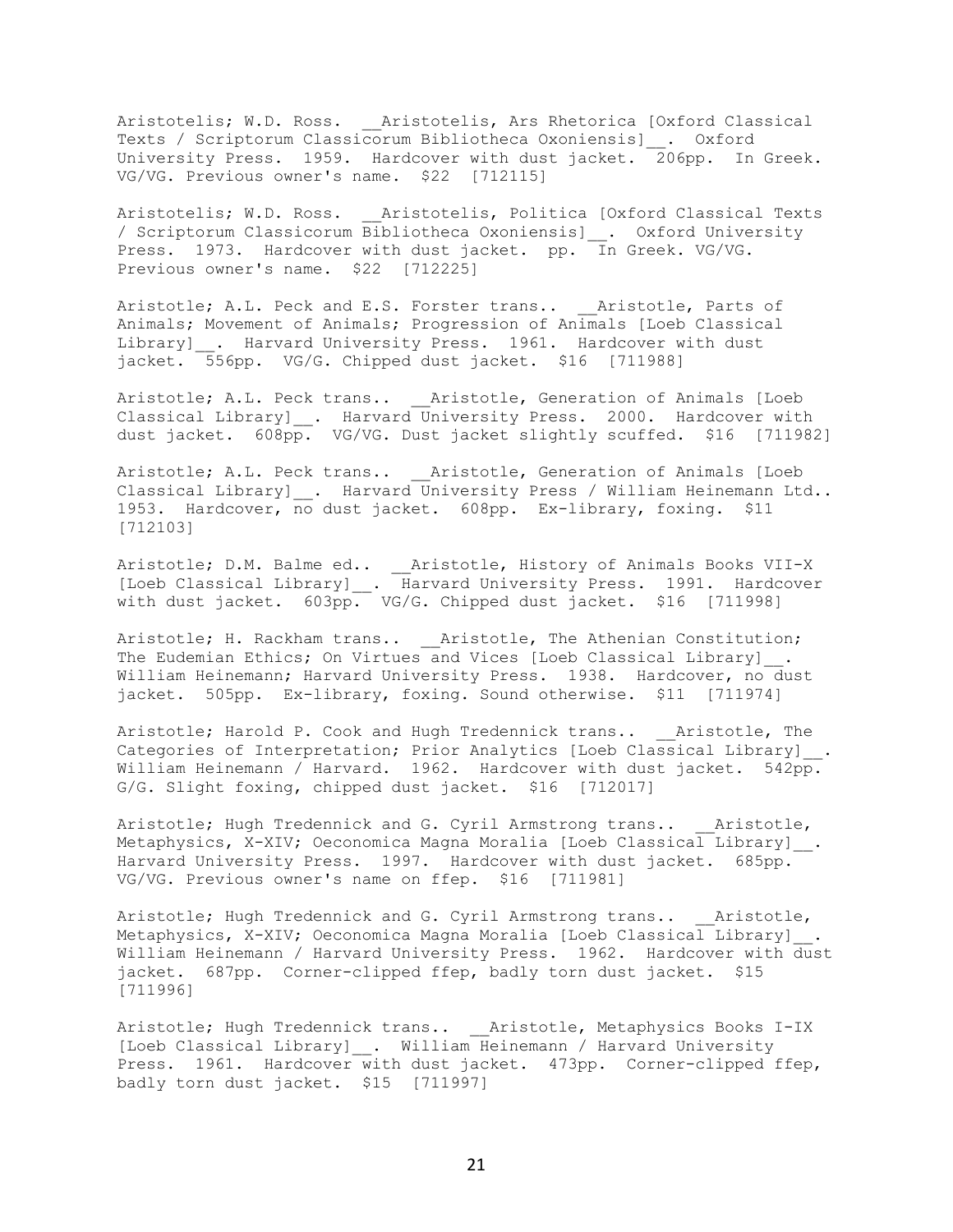Aristotle; Hugh Tredennick trans.. \_\_Aristotle, Metaphysics Books I-IX [Loeb Classical Library]\_\_. William Heinemann / Harvard University Press. 1947. Hardcover, no dust jacket. 473pp. Very good; previous owner's name on ffep. \$15 [712014]

Aristotle; Longinus; Demetrius. Aristotle, The Poetics; Longinus on the Sublime; Demetrius on Style [Loeb Classical Library] . Harvard / William Heinemann. 1965. Hardcover, no dust jacket. 500pp. Rubbed cover, slightly bumped corners, otherwise very good. \$16 [711975]

Aristotle; Longinus; Demetrius. \_\_\_ Aristotle, The Poetics; Longinus, On the Sublime; Demetrius, On Style [Loeb Classical Library] . William Heinemann / Harvard. 1946. Hardcover, no dust jacket. 501pp. Slight foxing, previous owner's stamp and name, otherwise very good. \$15 [712000]

Aristotle; Philip H. Wicksteed and Francis M. Cornford trans.. Aristotle, The Physics vol. I [Loeb Classical Library] . Harvard University Press / William Heinemann. 1957. Hardcover, no dust jacket. 427pp. Very good. Previous owner's name, remnants of dust jacket tucked inside. \$15 [711999]

Aristotle; Philip H. Wicksteed and Francis M. Cornford trans.. Aristotle, The Physics vol. V: Books V-VIII [Loeb Classical Library] . Harvard University Press / William Heinemann. 2000. Hardcover with dust jacket. 438pp. VG/VG \$16 [712102]

Aristotle; W.S. Hett trans.. Aristotle, On the Soul; Parva Naturalia; On Breath [Loeb Classical Library]\_\_. William Heinemann / Harvard. 1964. Hardcover with dust jacket. 528pp. VG/G. Previous owner's name on ffep. \$16 [712093]

Aristotle; W.S. Hett trans.. \_\_Aristotle, On the Soul; Parva Naturalia; On Breath [Loeb Classical Library] . Harvard University Press; William Heinemann. 1986. Hardcover with dust jacket. 528pp. VG/G. Slightly worn dust jacket. \$16 [712101]

Aristotle; W.S. Hett trans.. \_\_Aristotle, Problems I: Books I-XXI [Loeb Classical Library] . Harvard / William Heinemann. 1961. Hardcover, no dust jacket. 461pp. Ex-library, good otherwise. \$15 [712015]

Arrian; P.A. Brunt trans.. \_\_\_ Arrian, History of Alexander and Indicia I / Anabasis Alexandri Books I-IV [Loeb Classical Library]\_\_. Harvard University Press. 1976. Hardcover with dust jacket. 547pp. Exlibrary, front glued end paper loose (can be re-glued). Sound otherwise. \$11 [712003]

Arrian; P.A. Brunt trans.. \_\_Arrian, History of Alexander and Indicia I / Anabasis Alexandri Books I-IV [Loeb Classical Library]\_\_. William Heinemann Ltd. / Harvard University Press. 1961. Hardcover with dust jacket. 547pp. Slight foxing, badly torn dust jacket. Good otherwise. \$11 [712004]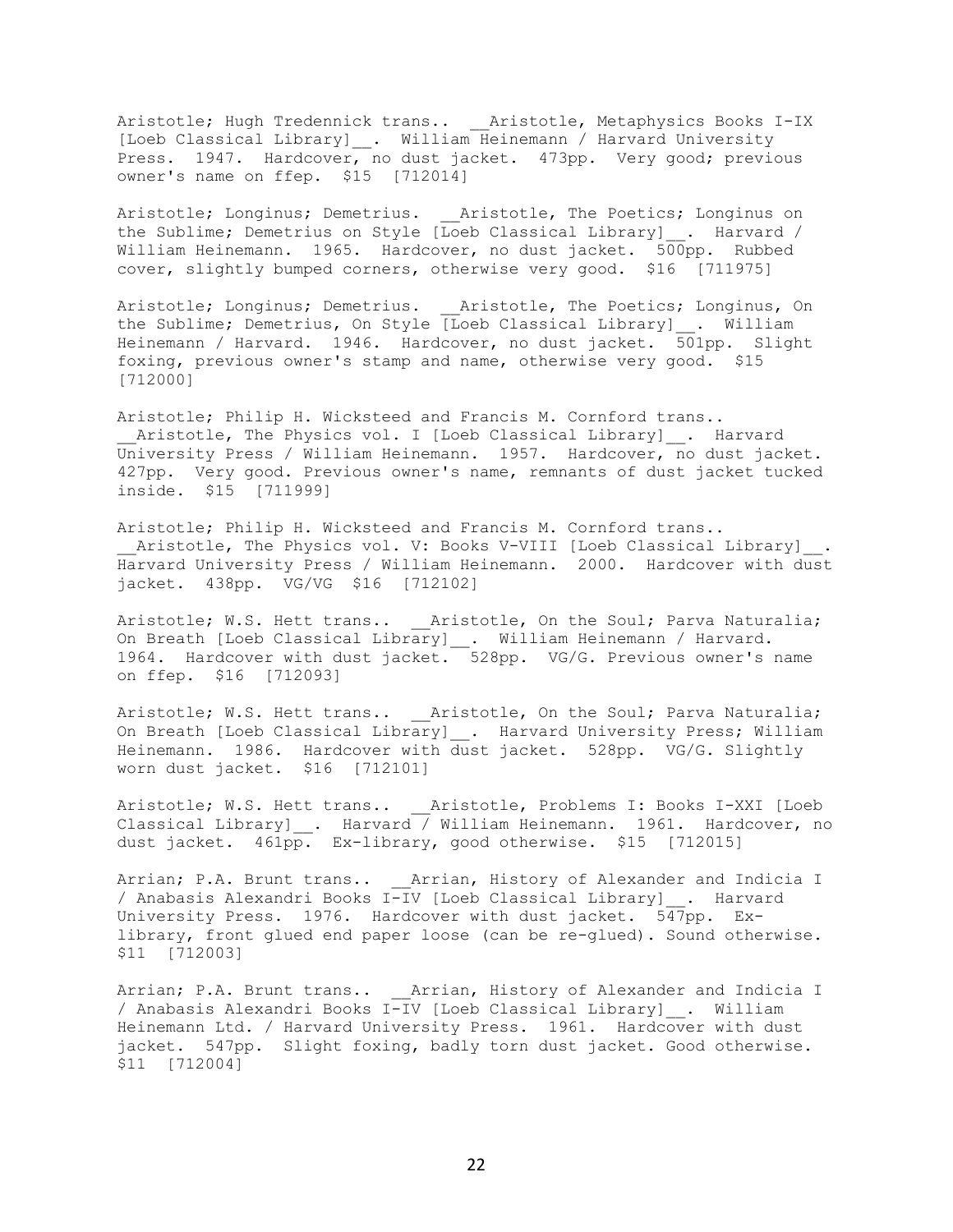Arrian; P.A. Brunt trans.. \_\_Arrian, History of Alexander and Indicia I / Anabasis Alexandri Books I-IV [Loeb Classical Library]\_\_. William Heinemann; Harvard University Press. 1967. Hardcover with dust jacket. 450pp. VG/G. Previous owner's name, corner-clipped and slightly chipped dust jacket. \$16 [712204]

Arrian; P.A. Brunt trans.. \_\_\_ Arrian, History of Alexander and Indicia II / Anabasis Alexandri Books V-VII, Indicia [Loeb Classical Library]\_\_. William Heinemann Ltd. / Harvard University Press. 1983. Hardcover with dust jacket. 589pp. G/G. Ex-library. \$15 [712007]

Arrian; P.A. Brunt trans.. \_\_\_ Arrian, History of Alexander and Indicia II / Anabasis Alexandri Books V-VII, Indicia [Loeb Classical Library]\_\_. William Heinemann Ltd. / Harvard University Press. 1966. Hardcover with dust jacket. 446pp. VG/VG. Dust jacket rubbed and corner-clipped. \$16 [712008]

Arrian; P.A. Brunt trans.. \_\_Arrian, History of Alexander and Indicia II / Anabasis Alexandri Books V-VII, Indicia [Loeb Classical Library] . William Heinemann Ltd. / Harvard University Press. 1966. Hardcover with dust jacket. 446pp. VG/G. Chipped dust jacket. \$16 [712025]

Asconius / Q. Asconii Pediani; Albertvs Cvrtis Clark. \_\_ Q. Asconii Pediani Orationvm Ciceronis Qvinqve Enarratio [Oxford Classical Texts / Scriptorum Classicorum Bibliotheca Oxoniensis]\_\_. Oxford University Press. 1966. Hardcover with dust jacket. 104pp. In Latin. VG/G. Foxed and corner-clipped dust jacket. \$16 [712227]

Augustine, St.; David Wiesen trans.. \_\_Saint Augustine: City of God III: Books VIII-XI [Loeb Classical Library]\_\_. Harvard University Press; William Heinemann. 1968. Hardcover with dust jacket. 571pp. G/G. Corner-clipped and chipped dust jacket, with some repairs with clear tape along jacket edges; previous owner's name, bumped board corners. \$15 [712196]

Augustine, St.; E.M. Sandford and W.M. Green trans.. Saint Augustine: City of God V: Books XVI-XVIII.35 [Loeb Classical Library] . Harvard University Press; William Heinemann. 1965. Hardcover with dust jacket. 509pp. VG/G. Corner-clipped and chipped dust jacket. \$16 [712194]

Augustine, St.; George E. McCracken trans.. Saint Augustine: The City of God Against the Pagans, vol. I, Books I-III[Loeb Classical Library] . Harvard University Press / William Heinemann. 1957. Hardcover, no dust jacket. 399pp. Very good; lower board corners bumped. \$15 [712160]

Augustine, St.; J.H. Baxter trans.. Saint Augustine: Select Letters [Loeb Classical Library] . Harvard  $\overline{\smash{/}}$  William Heinemann. 1993. Hardcover with dust jacket. 535pp. Slightly damp-warped page edges, damp-warped dust jacket. \$15 [712127]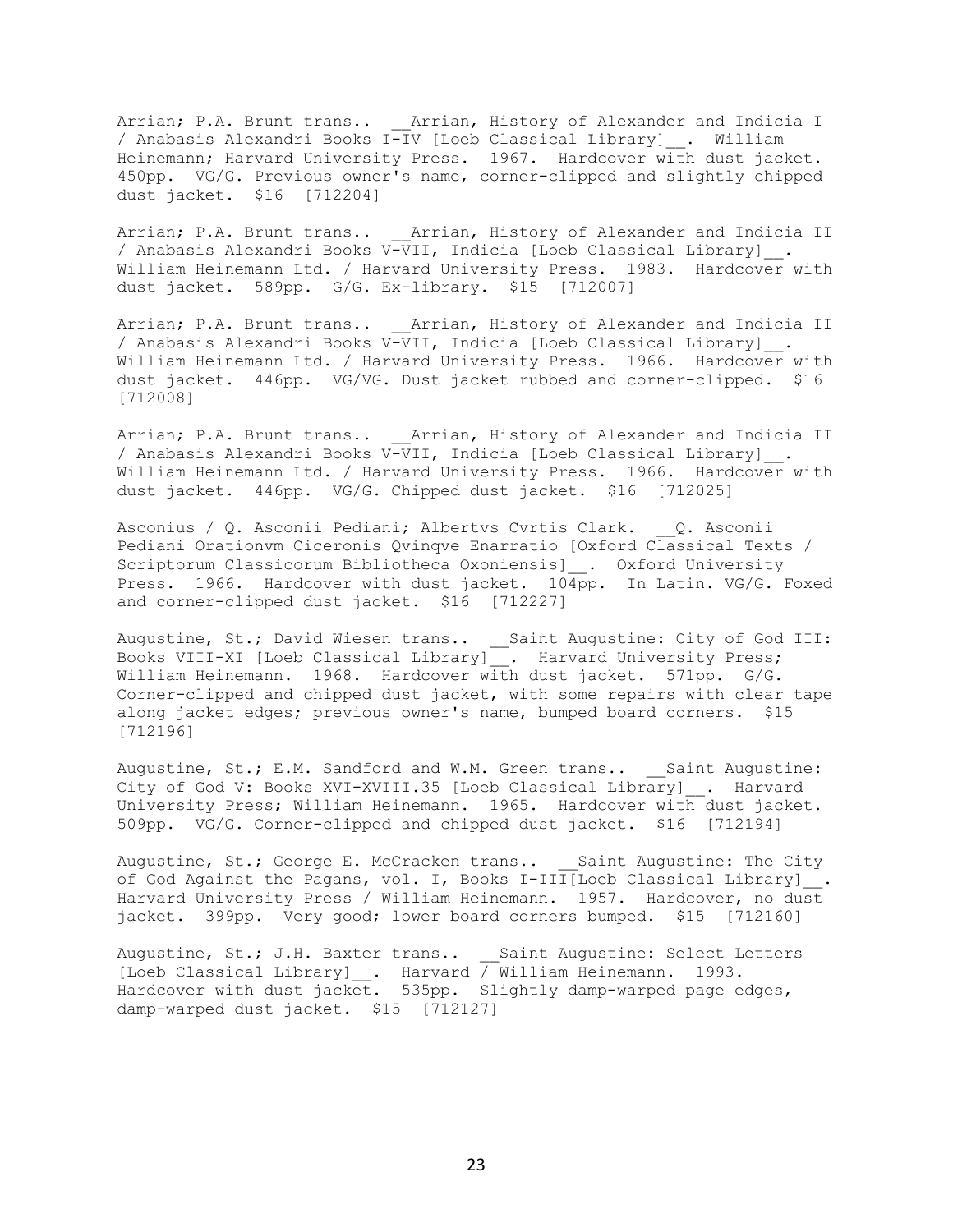Augustine, St.; Philip Levine trans.. \_\_Saint Augustine: City of God IV: Books XII-XV [Loeb Classical Library]\_\_. Harvard University Press; William Heinemann. 1966. Hardcover with dust jacket. 581pp. VG/G. Corner-clipped and chipped dust jacket; previous owner's name. \$16 [712195]

Babrius & Phaedrus; B.E. Perry trans.. \_\_\_ Babrius and Phaedrus [Loeb Classical Library]\_\_. Harvard University Press. 1984. Hardcover with dust jacket.  $634\overline{p}$ . VG/VG \$16 [712068]

Basil, St.; Roy J. Deferrari, trans.. \_\_ Saint Basil: The Letters, Vol. I [Loeb Classical Library] . William Heinemann / G.P. Putnam's Sons. 1926. Hardcover, no dust jacket. 366pp. Foxing, bowed and slightly faded boards, sound otherwise. \$15 [712006]

Basil, St.; Roy J. Deferrari, trans.. \_\_Saint Basil: The Letters, Vol. II [Loeb Classical Library]\_\_. William Heinemann / G.P. Putnam's Sons. 1928. Hardcover, no dust jacket. 479pp. Foxing, notes on back end papers, rubbed cover. Good otherwise. \$15 [712005]

Basil, St.; Roy J. Deferrari, trans.. Saint Basil: The Letters, volume I[Loeb Classical Library]\_\_. William Heinemann / G.P. Putnam's Sons. 1926. Hardcover, no dust jacket. 366pp. Volume 1 only. Ex-library. Boards are slightly edge worn and scuffed. Otherwise, sound. \$11 [711970]

Basil, St.; Roy J. Deferrari, trans.. Saint Basil: The Letters, volume II [Loeb Classical Library]\_\_. Harvard University Press / William Heinemann Ltd.. 1928. Hardcover, no dust jacket. 480pp. Volume 2 only. Ex-library, otherwise good. \$11 [711977]

Basil, St.; Roy J. Deferrari, trans.. \_\_ Saint Basil: The Letters, volume III [Loeb Classical Library]\_\_. William Heinemann / G.P. Putnam's Sons. 1930. Hardcover, no dust jacket. 489pp. Volume 3 only. Ex-library. Boards are slightly edge worn and scuffed. Otherwise, sound. \$11 [711968]

Basil, St.; Roy J. Deferrari, trans.. Saint Basil: The Letters, volume III [Loeb Classical Library] . Harvard University Press / William Heinemann Ltd.. 1930. Hardcover, no dust jacket. 489pp. Volume 3 only. Ex-library, faded cover. \$11 [711973]

Basil, St.; Roy J. Deferrari, trans.. Saint Basil: The Letters, volume IV; Address to Young Men on Reading Greek Literature [Loeb Classical Library] . Harvard University Press / William Heinemann Ltd.. 1934. Hardcover, no dust jacket. 461pp. Volume 4 only. Ex-library. Boards are slightly edge worn and scuffed. Otherwise, sound. \$11 [711972]

Beazley, J.D. and B. Ashmole. Greek Sculpture and Painting\_\_. Cambridge University Press. 1966. Hardcover with dust jacket. 111pp. VG/VG. Previous owner's name, corner-clipped dust jacket. Many black and white plates. \$16 [712349]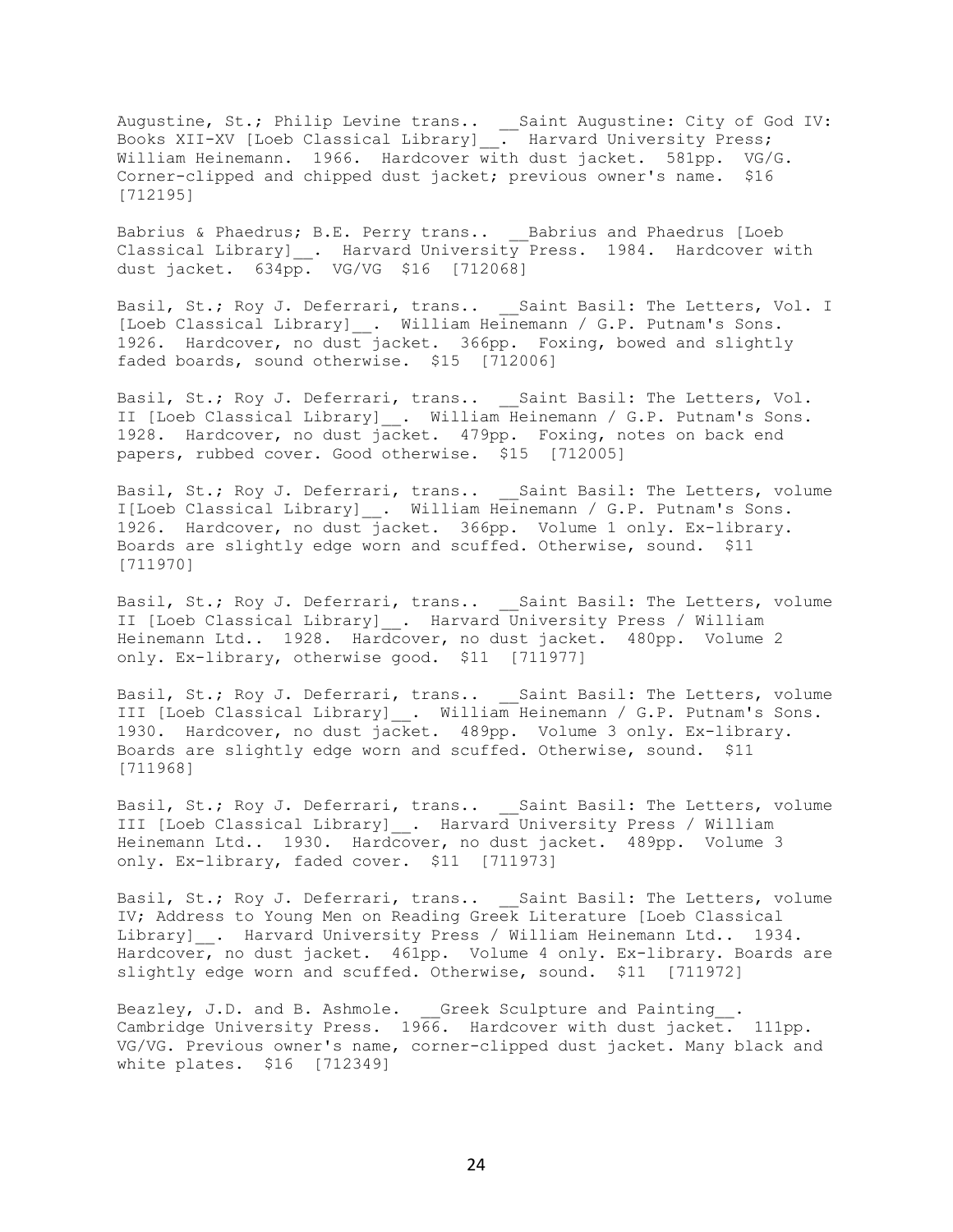Caesar, Julius / Ivlii Caesaris; A. Klotz ed.. \_\_Ivlii Caesaris Commentarii Rerum, Vol. III: Bellum Alexandrinum, Africum, Hispaniense, Fragmenta [Bibliotecha Scriptorum Graecorum et Romanorum Teubneriana]\_. Leipzig: B.G. Teubner Verlagsgesellschaft. 1966. Hardcover, no dust jacket. 248pp. In Latin. Very good. \$27 [712303]

Caesar, Julius / Ivlii Caesaris; A. Klotz ed.. \_\_Ivlii Caesaris Commentarii, Vol. II: Commentarii Belli Civilis [Bibliotecha Scriptorum Graecorum et Romanorum Teubneriana]\_. Leipzig: B.G. Teubner Verlagsgesellschaft. 1966. Hardcover, no dust jacket. 174pp. In Latin. Yellowed pages, penciling. \$27 [712304]

Caesar; A.G. Peskett, trans.. \_\_Caesar: The Civil Wars [Loeb Classical Library]\_\_. Harvard University Press. 1979. Hardcover with dust jacket. 370pp. VG/VG \$16 [711989]

Caesar; H.J. Edwards trans.. \_\_Caesar: The Gallic War [Loeb Classical Library]\_\_. Harvard University Press. 1994. Hardcover with dust jacket. 631pp. VG/VG \$16 [712182]

Callimachus; Musaeus; C.A. Trypanis, Thomas Gelzer, Cedric Whitman. Callimachus: Aetia, Iambi, Lyric Poems, Hecale, Minor Epic and Elegiac Poems, and Other Fragments; Musaeus: Hero and Leander . Harvard University Press; William Heinemann Ltd.. 1975. Hardcover with dust jacket. 421pp. G/G. Ex-library \$15 [711979]

Cartledge, Paul; Paul Millett, and Sitta von Reden. \_\_Kosmos: Essays in Order, Conflict and Community in Classical Athens\_\_. Cambridge Univ Press. 1998. Hardcover with dust jacket. 268pp. VG/VG. Previous owner's name \$47 [712725]

Catullus; Francis P. Simpson ed.. \_\_Select Poems of Catullus (in Latin). Edited, with Introductions, Notes and Appendices\_\_. Macmillan & Co. Ltd.. 1963. Hardcover, no dust jacket. 208pp. Latin text, with introduction and notes in English. Very good condition; previous owner's name. \$11 [712180]

Catullus; Tibullus; Pervigilium Veneris; Francis Warre Cornish, J.P. Postgate & J.W. Mackail trans.; revised by G.P. Goold. Catullus; Tibullus; Pervigilium Veneris. Second edition [Loeb Classical Library]\_\_. Harvard University Press; William Heinemann. 1988. Hardcover with dust jacket. 375pp. VG/G. Slightly chipped dust jacket. \$16 [712050]

Catvlli; Robinson Ellis. Catvlli Carmina [Oxford Classical Texts / Scriptorum Classicorum Bibliotheca Oxoniensis] . Oxford University Press. 1954. Hardcover with dust jacket. pp. Latin text. Extensive underlining and notes, good otherwise. \$9 [712244]

Cicero / M. Tulli Ciceronis; R.G. Austin ed.. \_\_ M. Tulli Ciceronis: Pro M. Caelio Oratio (Third Edition) . Oxford: At the Clarendon Press. 1977. Hardcover, no dust jacket. 180pp. Latin text, with notes in English. Previous owner's name, rubbed and slightly bowed boards. Otherwise sound. \$16 [712606]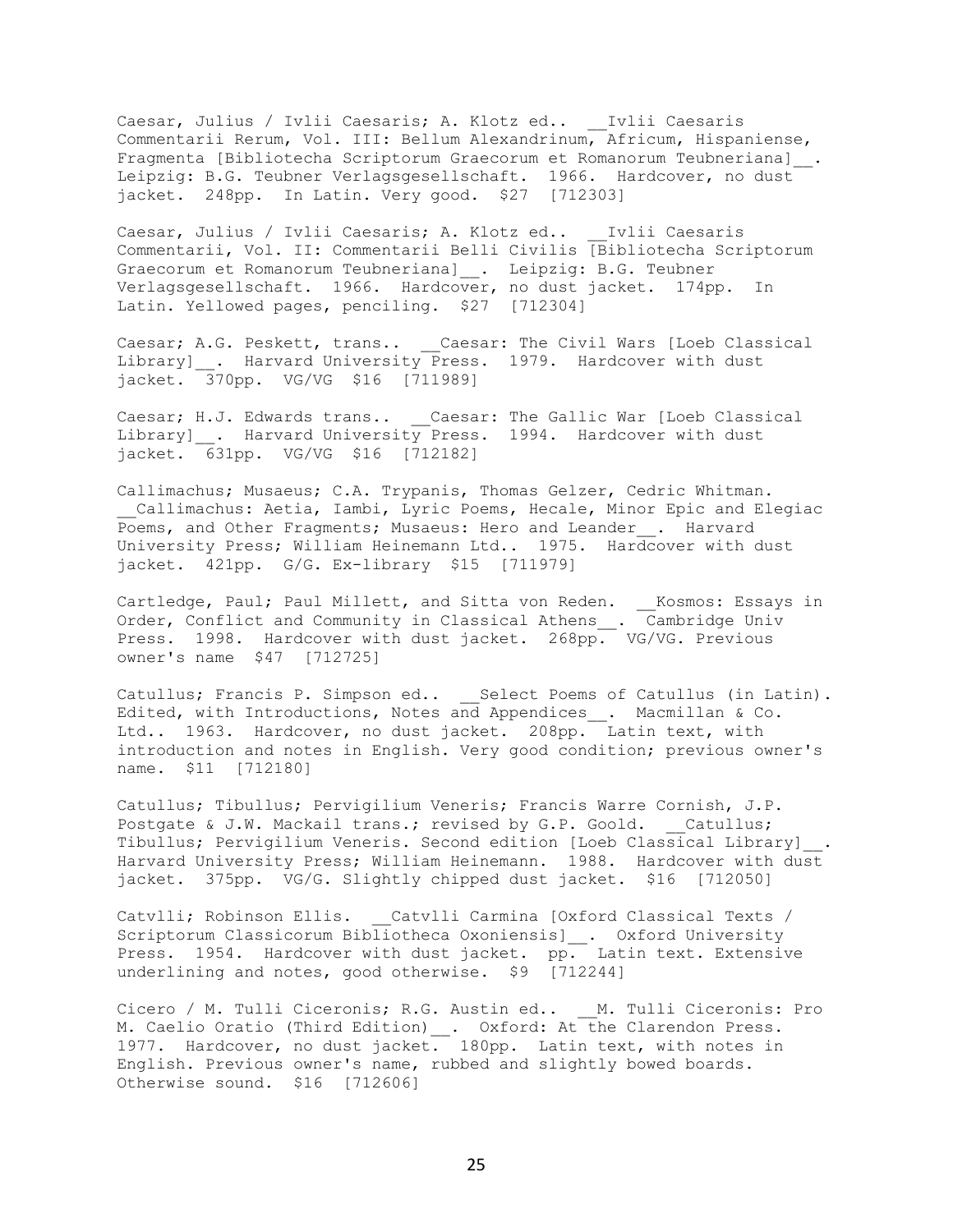Cicero / M. Tvlli Ciceronis; J.D. Denniston ed.. \_\_M. Tvlli Ciceronis in M. Antonivm Orationes Philippicae Prima et Secvnda\_\_. Oxford: At the Clarendon Press. 1952. Hardcover, no dust jacket. 186pp. Latin text, with notes in English. Penciling, slightly edge-worn cover. Small tears in two pages. Good otherwise. \$16 [711955]

Cicero; E.O. Winstedt trans.. \_\_Cicero, Letters to Atticus, Vol. I: Books I-VI [Loeb Classical Library]\_\_. Harvard University Press / William Heinemann. 1980. Hardcover with dust jacket. 496pp. VG/VG. Slightly bumped board corners. \$16 [712141]

Cicero; H. Rackham trans.. \_\_Cicero, XIX: De Natura Deorum Academica [Loeb Classical Library]\_\_. Harvard University Press; William Heinemann. 1972. Hardcover with dust jacket. 664pp. VG/G. Corner-clipped and slightly chipped dust jacket. \$16 [712178]

Cicero; H. Rackham trans.. \_\_Cicero, XIX: De Natura Deorum Academica [Loeb Classical Library]\_\_. Harvard University Press; William Heinemann. 1961. Hardcover, no dust jacket. 664pp. Very good; previous owner's name on ffep, rubbed cover. \$15 [712179]

Cicero; H. Rackham trans.. \_\_Cicero, XIX: De Natura Deorum Academica [Loeb Classical Library]\_\_. Harvard University Press; William Heinemann. 2000. Hardcover with dust jacket. 664pp. Moderate highlighting and notes, chipped and stained dust jacket. \$15 [712201]

Cicero; M. Tvlli Ciceronis; Albertvs Cvrtis Clark. \_\_ M. Tvlli Ciceronis, Orationes IV [Oxford Classical Texts / Scriptorum Classicorum Bibliotheca Oxoniensis]\_\_. Oxford: At the Clarendon Press. 1958. Hardcover with dust jacket. pp. Latin text. Ex-library, ffep sliced out, dust jacket chipped. \$16 [712241]

Cicero; M. Tvlli Ciceronis; Gvlielmvs Peterson. \_\_M. Tvlli Ciceronis, Orationes V [Oxford Classical Texts / Scriptorum Classicorum Bibliotheca Oxoniensis] \_\_. Oxford: At the Clarendon Press. 1957. Hardcover, no dust jacket. pp. Latin text. Ex-library, ffep sliced out, a few pages beginning to loosen. \$11 [712220]

Cicero; Walter C.A. Ker trans.. \_\_Cicero, Philippics [Loeb Classical Library] . Harvard University Press; William Heinemann. 1969. Hardcover, no dust jacket. 656pp. Rubbed cover, previous owner's name, slight underlining and highlighting, ink markings on fore-edge. Sound otherwise. \$11 [712051]

Ciceronis / M. Tvlli Ciceronis; A.S. Wilkins. M. Tvlli Ciceronis, Rhetorica (Tomvs I & Tomvs II: 2 vols.) [Oxford Classical Texts / Scriptorum Classicorum Bibliotheca Oxoniensis]\_\_. Oxford: At the Clarendon Press. 1969. Hardcover with dust jacket. pp. Complete set, volume 1 and volume 2. Latin text.Penciling, corner-clipped dust jacket. \$42 [712119]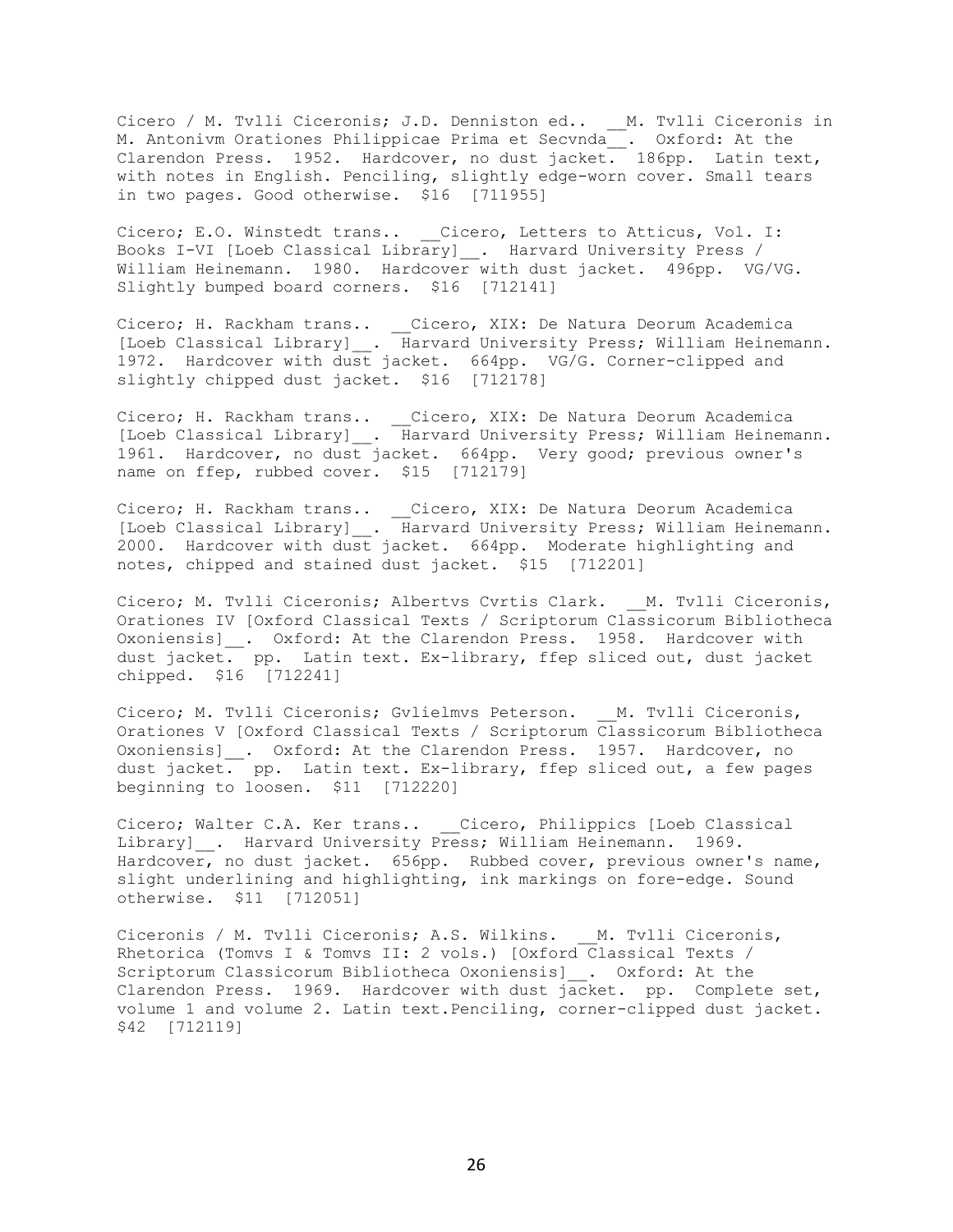Ciceronis / M. Tvlli Ciceronis; A.S. Wilkins. M. Tvlli Ciceronis, Rhetorica, Tomvs I: Libros de Oratore Tres Continens [Oxford Classical Texts / Scriptorum Classicorum Bibliotheca Oxoniensis]\_\_. Oxford: At the Clarendon Press. 1961. Hardcover, no dust jacket. pp. Volume 1 only. In Latin. Slightly shaken, some underlining, ink stains to some pages. \$8 [712248]

Ciceronis / M. Tvlli Ciceronis; A.S. Wilkins. M. Tvlli Ciceronis, Rhetorica, Tomvs II: Brvtvs, Orator, De Optimo Genere Oratorvm, Partitiones Oratoriae, Topica [Oxford Classical Texts / Scriptorum Classicorum Bibliotheca Oxoniensis]\_\_. Oxford: At the Clarendon Press. 1957. Hardcover, no dust jacket. pp. Volume 2 only. In Latin. Very good condition. \$15 [712235]

Ciceronis / M. Tvlli Ciceronis; A.S. Wilkins. M. Tvlli Ciceronis, Rhetorica, Tomvs II: Brvtvs, Orator, De Optimo Genere Oratorvm, Partitiones Oratoriae, Topica [Oxford Classical Texts / Scriptorum Classicorum Bibliotheca Oxoniensis] \_. Oxford: At the Clarendon Press. 1957. Hardcover, no dust jacket. pp. Volume 2 only. In Latin. Very good condition. \$15 [712595]

Clement of Alexandria; G.W. Butterworth trans.. \_\_Clement of Alexandria: The Exhortation to the Greeks; The Rich Man's Salvation; and the Fragment of an Address Entitled To the Newly Baptized [Loeb Classical Library] . Harvard University Press / William Heinemann. 1960. Hardcover, no dust jacket. 409pp. Water-stained cover, previous owner's name. Good otherwise. \$11 [712022]

Curtius, Ernst.; Adolphus William Ward trans.. \_\_The History of Greece (5 vols.)\_\_. New York: Charles Scribner's Sons. 1897. Hardcover, no dust jacket. pp. Complete set, volume 1 through volume 5. Ex-library, slight foxing, slight penciling. Some denting and scuffing to boards. Early owner's name and a cut-out portrait of Curtius on first volume's ffep. Light sunning to spines. Sound otherwise. Due to the weight of these volumes, shipping will cost more than the standard rate indicated on some websites. \$77 [711492]

Dawson, Doyne. Cities of the Gods: Communist Utopias in Greek Thought . Oxford. 1992. Hardcover with dust jacket. 305pp. VG/VG \$47 [712673]

Demosthenis; S.H. Butcher. \_\_Demosthenis, Orationes. Tomvs I [Oxford Classical Texts / Scriptorum Classicorum Bibliotheca Oxoniensis]\_\_. Oxford University Press. 1970. Hardcover with dust jacket. pp. Volume 1 only. In Greek. Extensive penciling, previous owner's name, cornerclipped dust jacket. \$16 [712231]

Demosthenis; W. Rennie. Demosthenis, Orationes. Tomi II Pars II [Oxford Classical Texts / Scriptorum Classicorum Bibliotheca Oxoniensis]\_\_. Oxford University Press. 1974. Hardcover with dust jacket. pp. Volume 2, part 2 only. In Greek. VG/VG. Corner-clipped dust jacket. \$16 [712222]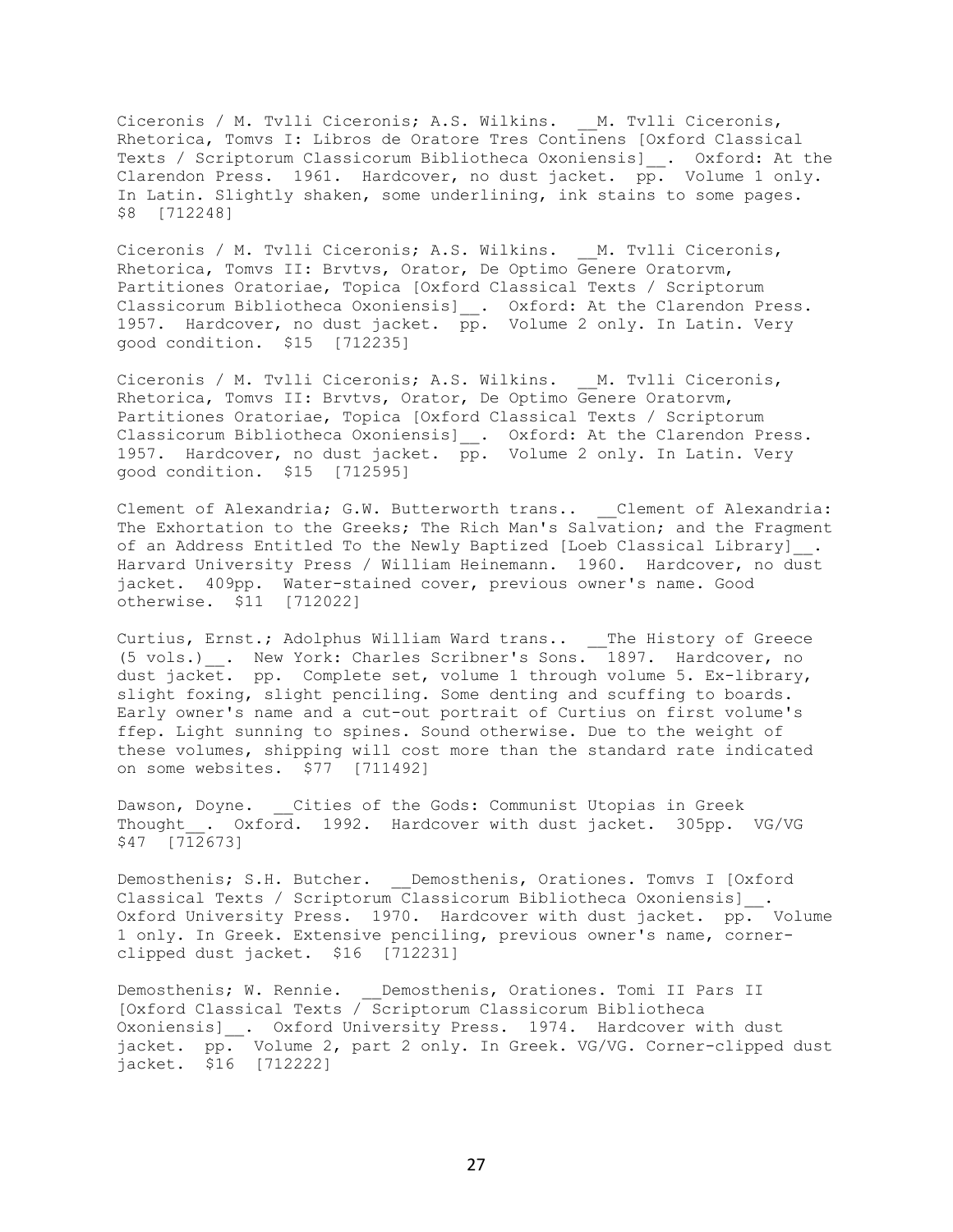Demosthenis; W. Rennie. \_\_Demosthenis, Orationes. Tomi III [Oxford Classical Texts / Scriptorum Classicorum Bibliotheca Oxoniensis]\_\_. Oxford University Press. 1967. Hardcover with dust jacket. pp. Volume 3 only. In Greek. VG/VG. Corner-clipped dust jacket. \$16 [712238]

Dio; Earnest Cary trans.. Dio's Roman History, vol. I: Fragments of Books I-XI [Loeb Classical Library] . William Heinemann; Harvard University Press. 1954. Hardcover with dust jacket. 449pp. G/VG. Slight foxing. \$16 [712158]

Dio; Earnest Cary trans.. Dio's Roman History, vol. II [Loeb Classical Library] . William Heinemann; Macmillan. 1914. Hardcover, no dust jacket. 519pp. Stained and worn cover, previous owner's name, light foxing. \$11 [712157]

Dio; Earnest Cary trans.. \_\_Dio's Roman History, vol. IX [Loeb Classical Library]\_\_. Harvard University Press; William Heinemann. 1955. Hardcover, no dust jacket. 572pp. Good; foxing. \$15 [712149]

Dio; Earnest Cary trans.. \_\_Dio's Roman History, vol. VI: Books LI-LV [Loeb Classical Library]\_\_. Harvard University Press; William Heinemann. 1955. Hardcover with dust jacket. 572pp. VG/G. Torn dust jacket. \$15 [712150]

Dio; Earnest Cary trans.. \_\_Dio's Roman History, vol. VI: Books LI-LV [Loeb Classical Library]\_\_. Harvard University Press; William Heinemann. 1955. Hardcover, no dust jacket. 572pp. Slight foxing, previous owner's name. \$15 [712151]

Diodorus of Sicily; Russel M. Greer trans.. Diodorus of Sicily, The Library of History, Books XVIII-XIX.65 [Loeb Classical Library] . Harvard. 1998. Hardcover with dust jacket. 420pp. VG/G. Slightly torn dust jacket. \$16 [712166]

Diodorus Siculus / Diodorus of Sicily; Russel M. Geer trans.. \_\_Diodorus of Sicily, vol. VIII: Books XVI. 66-95 and XVII [Loeb Classical Library] \_\_. Harvard University Press; William Heinemann. 1963. Hardcover, no dust jacket. 485pp. Moderate ink underlining, previous owner's name and blind-stamp. \$11 [712167]

Diodorus Siculus / Diodorus of Sicily; C. H. Oldfather trans.. Diodorus of Sicily, The Library of History, Books IV.59-VIII [Loeb Classical Library] . Harvard University Press. 2000. Hardcover with dust jacket. 470pp. VG/VG \$16 [712152]

Diodorus Siculus / Diodorus of Sicily; C. H. Oldfather trans.. Diodorus of Sicily, Vol. I: Books I-II [Loeb Classical Library] . Harvard / William Heinemann. 1968. Hardcover with dust jacket. 470pp. VG/VG. Previous owner's name, corner-clipped dust jacket. \$16 [712044]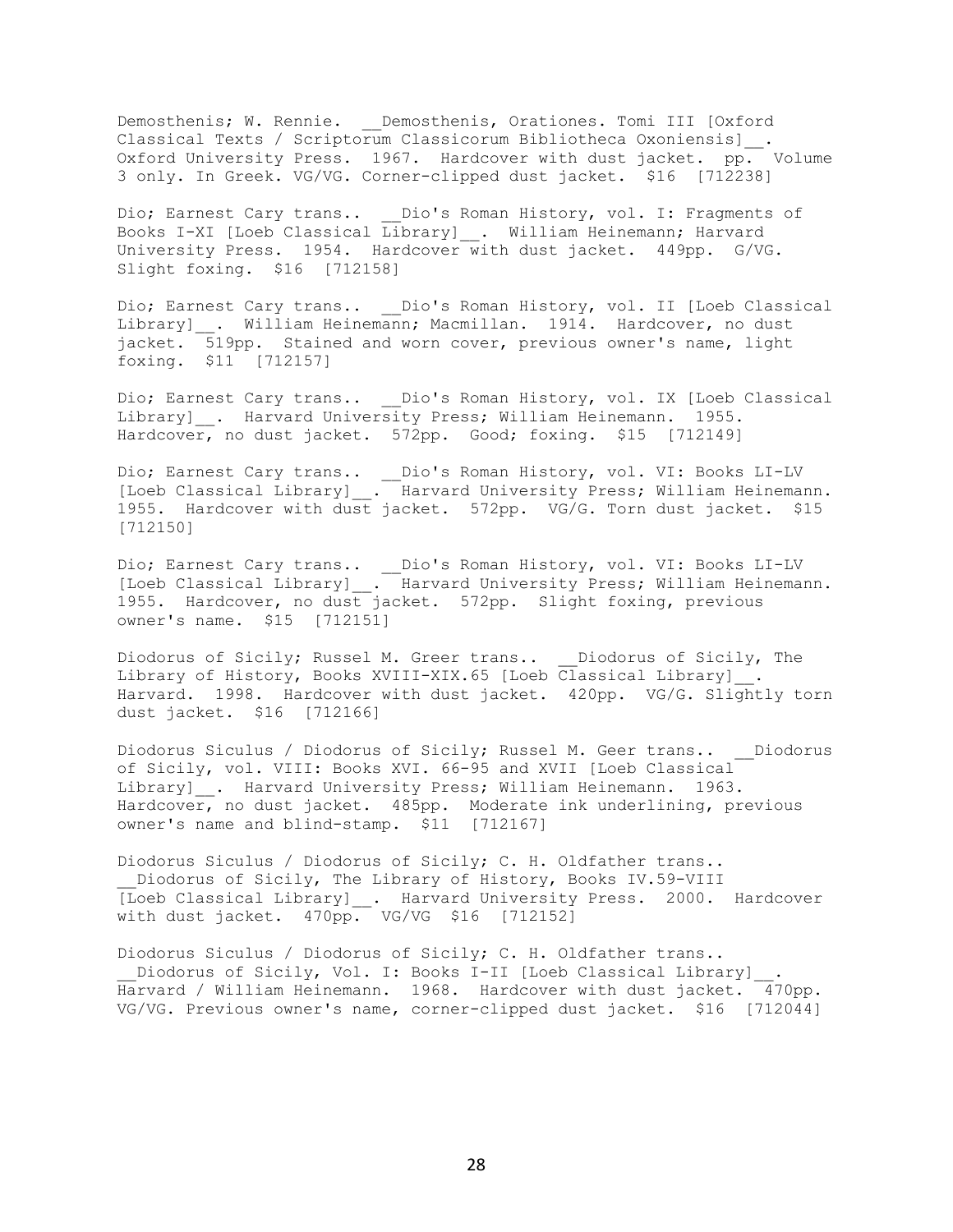Diodorus Siculus / Diodorus of Sicily; C. H. Oldfather trans.. Diodorus of Sicily, Vol. II: Books II (continued) 35-IV, 58 [Loeb Classical Library]\_\_. Harvard University Press; William Heinemann. 1967. Hardcover with dust jacket. 539pp. VG/VG. Corner-clipped dust jacket. \$16 [712153]

Diogenes Laertius; R.D. Hicks trans.. Diogenes Laertius: Lives of Eminent Philosophers, volume 1 [Loeb Classical Library]\_\_. Harvard University Press / William Heinemann Ltd. 1959. Hardcover, no dust jacket. 549pp. Volume 1 only. Ex-library, musty. \$15 [711552]

Diogenes Laertius; R.D. Hicks trans.. Diogenes Laertius: Lives of Eminent Philosophers, volume 2 [Loeb Classical Library]\_\_. Harvard University Press / William Heinemann Ltd. 1958. Hardcover, no dust jacket. 704pp. Volume 2 only. Ex-library, musty. \$15 [711551]

Dionysius of Halicarnassus; Earnest Cary trans.. \_\_The Roman Antiquities of Dionysius of Halicarnassus, vol. IV [Loeb Classical Library] . Harvard University. 1986. Hardcover with dust jacket. 385pp. VG/VG \$16 [712023]

Dionysius of Halicarnassus; Earnest Cary trans.. \_\_The Roman Antiquities of Dionysius of Halicarnassus, volume II: Books III and IV [Loeb Classical Library] \_. Harvard University. 1961. Hardcover with dust jacket. 532pp. Volume 2 only. VG/G. Slightly sunned and corner-clipped dust jacket. \$16 [711966]

Edmonds, J.M. trans.. Elegy and Iambus, with the Anacreontea, vol. II [Loeb Classical Library]\_\_. Harvard / William Heinemann. 1979. Hardcover with dust jacket. 480pp. Ex-library, front hinge nearly broken (could be re-glued). 365, 115 pages \$8 [712163]

Edwards, I.E.S.; C.J. Gadd and N.G.L. Hammond eds.. The Cambridge Ancient History, vol. I, Part 2: Early History of the Middle East, 3rd edition. Cambridge. 1971. Hardcover, no dust jacket. 1058pp. Volume 1, part 2 only. Very tender hinges, chipped dust jacket. \$27 [712810]

Euripides; Arthur S. Way trans.. Euripides, vol. I: Iphigeneia at Aulis; Rhesus; Hecuba; The Daughters of Troy; Helen [Loeb Classical Library] . William Heinemann; Harvard University Press. 1966. Hardcover with dust jacket. 609pp. Shaken, chipped dust jacket. \$11 [712147]

Euripides; Arthur S. Way trans.. Euripides, vol. I: Iphigeneia at Aulis; Rhesus; Hecuba; The Daughters of Troy; Helen [Loeb Classical Library] . Harvard University Press; William Heinemann. 1947. Hardcover, no dust jacket. 611pp. Foxed end papers, previous owner's name, slightly rubbed and scratched cover. Very good otherwise. \$15 [712161]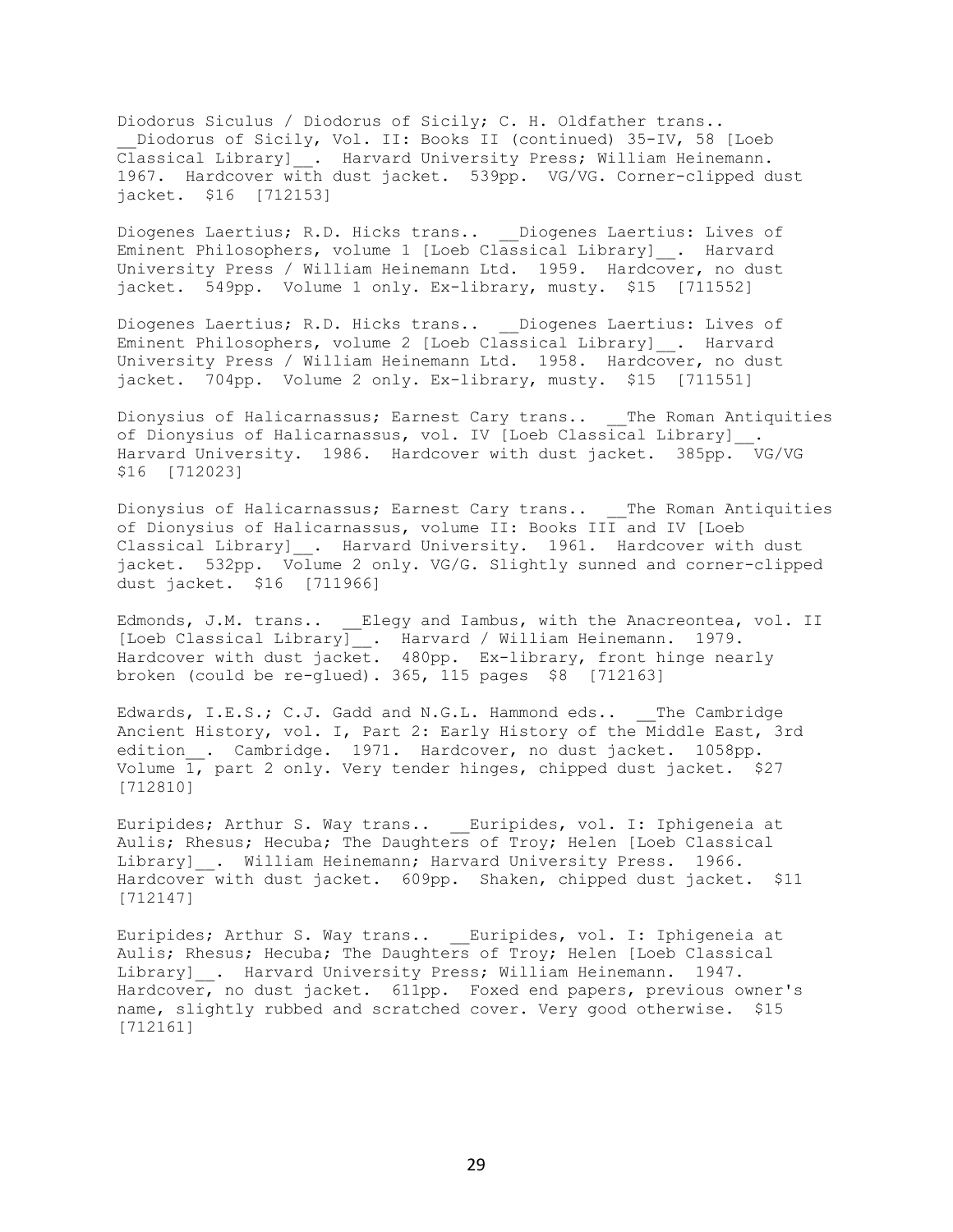Euripides; Arthur S. Way trans.. Euripides, vol. IV: Ion; Hippolytus; Medea; Alcestis [Loeb Classical Library]\_\_. William Heinemann; G. P. Putnam's Sons. 1922. Hardcover, no dust jacket. 507pp. Slightly worn cover, previous owner's name, light foxing. \$11 [712138]

Euripides; Arthur S. Way trans.. \_\_Euripides, vol. IV: Ion; Hippolytus; Medea; Alcestis [Loeb Classical Library] . William Heinemann; Harvard University Press. 1971. Hardcover with dust jacket. 507pp. VG/G. Corner clipped and edge-worn dust jacket. \$16 [712148]

Euripidis / Euripidis; Gilbertvs Murra. \_\_Evripidis Fabvlae; Tomvus I: Cyclops, Alcestis, Medea, Heraclidae, Hippolytvs, Andromacha, Hecvba [Oxford Classical Texts / Scriptorum Classicorum Bibliotheca Oxoniensis]\_\_. Oxford: At the Clarendon Press. 1966. Hardcover with dust jacket. pp. Volume 1 only. Greek text. G/G. Penciling, cornerclipped dust jacket. \$16 [712216]

Euripidis / Euripidis; Gilbertvs Murra. \_\_Evripidis Fabvlae; Tomvus II: Insvunt Svpplices, Hercvles, Ion, Troiades, Electra, Iphigenia Tavrica [Oxford Classical Texts / Scriptorum Classicorum Bibliotheca Oxoniensis] . Oxford: At the Clarendon Press. 1974. Hardcover with dust jacket. pp. Volume 2 only. Greek text. VG/VG \$16 [712214]

Eusebius; J.E.L. Oulton and H.J. Lawlor trans.. Eusebius, The Ecclesiastical History, vol. II [Loeb Classical Library]\_\_. William Heinemann / G.P. Putnam's. 1980. Hardcover, no dust jacket. 489pp. Previous owner's name and label, slight penciling. \$15 [711991]

Eusebius; J.E.L. Oulton and H.J. Lawlor trans.. Eusebius, The Ecclesiastical History, vol. II [Loeb Classical Library]\_\_. William Heinemann / G.P. Putnam's. 2000. Hardcover, no dust jacket. 489pp. Shaken, previous owner's name. Otherwise sound, in a slightly worn dust jacket. \$15 [712086]

Eusebius; J.E.L. Oulton and H.J. Lawlor trans.. Eusebius, The Ecclesiastical History, vol. II [Loeb Classical Library]\_\_. Harvard University Press; William Heinemann. 1957. Hardcover, no dust jacket. 491pp. Foxed end papers, previous owner's name, slightly rubbed cover. Very good otherwise. \$15 [712176]

Eusebius; Kirsopp Lake trans.. \_\_Eusebius, The Ecclesiastical History, vol. I [Loeb Classical Library]\_\_. William Heinemann / G.P. Putnam's. 1980. Hardcover, no dust jacket. 525pp. Previous owner's name and label, slight penciling, creased spine. \$11 [711992]

Eusebius; Kirsopp Lake trans.. \_\_Eusebius, The Ecclesiastical History, vol. I [Loeb Classical Library]\_\_. William Heinemann / Harvard University Press. 1965. Hardcover with dust jacket. 525pp. VG/G. Slightly chipped and edge-worn dust jacket. \$15 [712087]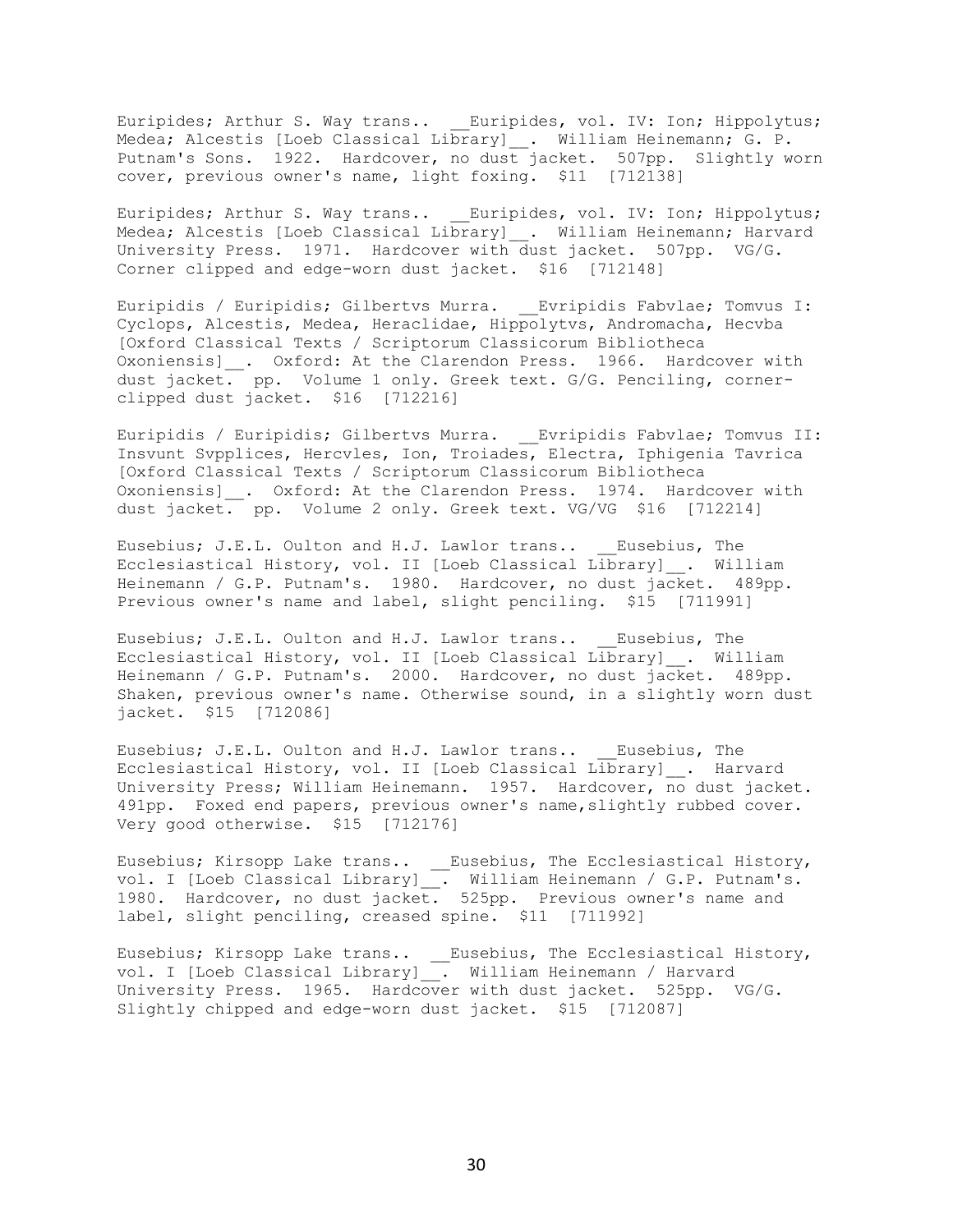Eusebius; Kirsopp Lake trans.. \_\_Eusebius, The Ecclesiastical History, Vol. I [Loeb Classical Library]\_\_. Harvard / William Heinemann. 1959. Hardcover with dust jacket. 525pp. Slightly stained cover, previous owner's name, foxing; worn, stained and chipped dust jacket. \$13 [712099]

Eusebius; Kirsopp Lake trans.. \_\_Eusebius, The Ecclesiastical History, vol. I [Loeb Classical Library]. Harvard. 1953. Hardcover, no dust jacket. 525pp. Penciling, previous owner's name, otherwise good. \$15 [712123]

Galen; Arthur John Brock trans.. Galen on the Natural Faculties [Loeb Classical Library] \_\_. Harvard / William Heinemann. 1991. Hardcover with dust jacket. 331pp. G/VG. Previous owners' labels on front end papers, small tears and creasing along first several page edges. \$16 [712043]

Galen; Arthur John Brock trans.. \_\_Galen on the Natural Faculties [Loeb Classical Library] . Harvard University Press; William Heinemann. 1979. Hardcover with dust jacket. 331pp. VG/VG \$16 [712189]

Gow, A.S.F. ed.. Bvcolici Graeci [Oxford Classical Texts / Scriptorum Classicorum Bibliotheca Oxoniensis]\_\_. Oxford University Press. 1966. Hardcover with dust jacket. 188pp. In Greek. Penciling, chipped dust jacket. \$11 [712111]

Gruen, Erich S..  $\_\_$  The Last Generation of the Roman Republic $\_\_$ . California. 1995. Paperback. 596pp. Previous owner's name, small damp-stain affects several pages, otherwise good. \$16 [711947]

Hadot, Pierre. Plotinus, or the Simplicity of Vision . Chicago. 1993. Paperback. 138pp. Previous owner's label on front wrapper, otherwise very good. \$12 [712677]

Harvey, Paul ed.. The Oxford Companion to Classical Literature. Oxford. 1962. Hardcover, no dust jacket. 468pp. Front cover slightly scuffed, very good otherwise. \$9 [712594]

Herodotus; A.D. Godley trans.. \_\_Herodotus, Vol. I: Books I and II [Loeb Classical Library]  $\ldots$  Harvard / William Heinemann. 1966. Hardcover with dust jacket. 569pp. G/G, first few pages slightly damp-warped at lower spine edge corner. \$11 [712092]

Herodotus; A.D. Godley trans.. \_\_Herodotus, Vol. I: Books I and II [Loeb Classical Library] . Harvard / William Heinemann. 1946. Hardcover, no dust jacket. 569pp. Previous owners' names and book-plate, slight wear to the cover. Good otherwise. \$11 [712192]

Herodotus; A.D. Godley trans.. \_\_Herodotus, Vol. II: Books III and IV [Loeb Classical Library] . Harvard University Press; William Heinemann. 1957. Hardcover, no dust jacket. 416pp. Cover slightly damp-stained, remnants of dust jacket laid-in. Sound otherwise. \$15 [712131]

31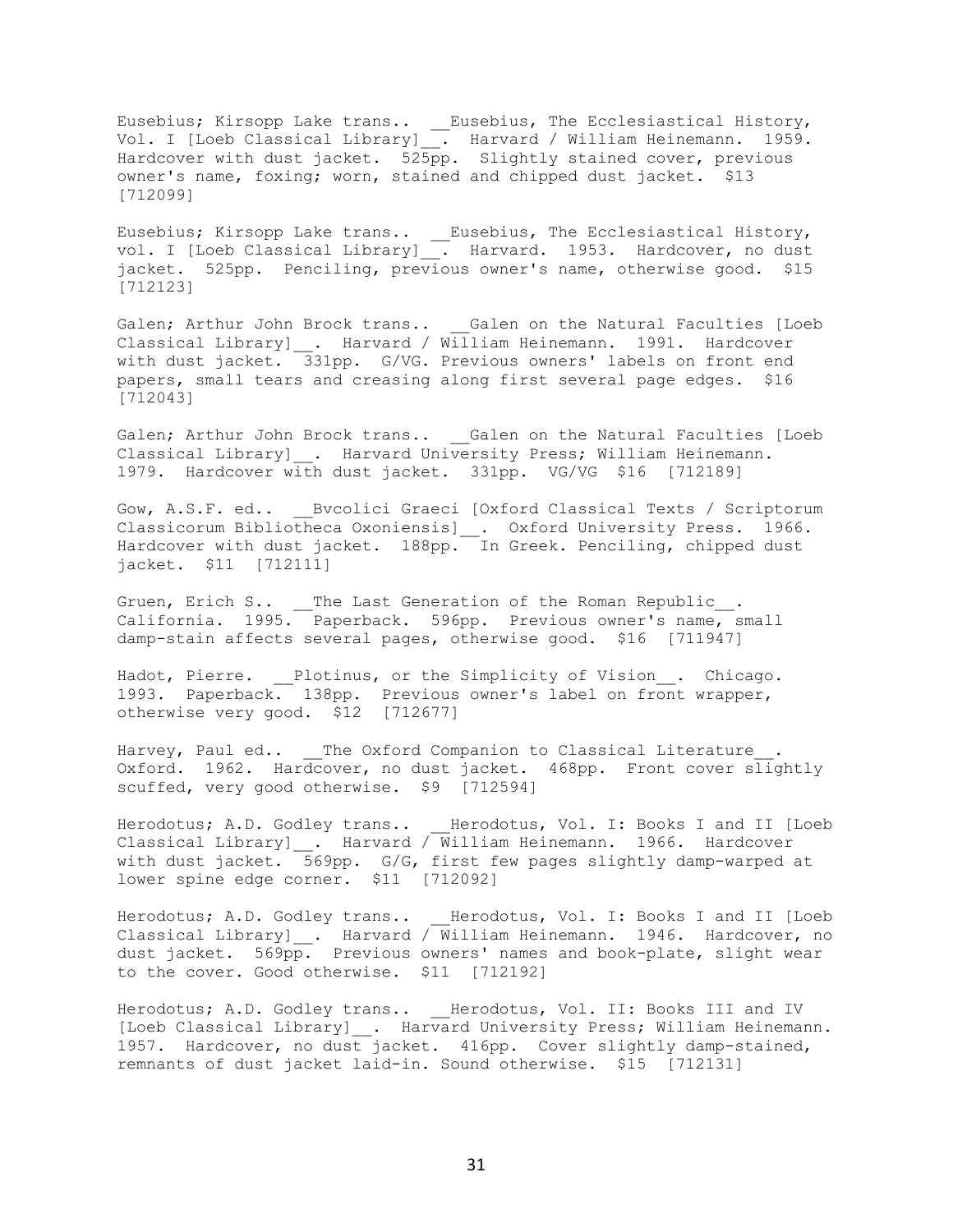Hesiod / Hesiodus Carmina ; Aloisius Rzach ed.. \_\_ Hesiodi Carmina [Bibliotheca Scriptorum Graecorum et Romanorum Teubneriana]\_\_. Leipzig: B.G. Teubner. 1958. Hardcover, no dust jacket. 273pp. In Latin. Orange cloth. Penciling to early pages, otherwise very good. \$22 [712690]

Hesiod; H.G. Evelyn-White trans.. \_\_Hesiod, The Homeric Hymns and Homerica [Loeb Classical Library]\_\_. Harvard / William Heinemann. 1982. Hardcover with dust jacket. 596pp. VG/VG \$16 [712091]

Hesiod; H.G. Evelyn-White trans.. \_\_Hesiod, The Homeric Hymns and Homerica [Loeb Classical Library]\_\_. Harvard University Press; William Heinemann. 1970. Hardcover, no dust jacket. 596pp. Ex-library, previous owners' names, worn and faded cover. \$11 [712164]

Hesiod; H.G. Evelyn-White trans.. \_\_Hesiod, The Homeric Hymns and Homerica [Loeb Classical Library]\_\_. Harvard / William Heinemann. 1920. Hardcover with dust jacket. 596pp. G/G. Foxing, edge-worn dust jacket. \$15 [712168]

Hignett, C.. A History of the Athenian Constitution to the End of the Fifth Century B.C. \_. Oxford. 1967. Hardcover with dust jacket. 420pp. VG/G. Torn dust jacket. \$27 [712362]

Homer / Homeri; Thomas W. Allen. Homeri, Opera. Tomvs V: Hymnos Cyclvm Fragmenta Margiten Batrachomyomachiam Vitas Continens\_\_. Oxford: At the Clarendon Press. . Hardcover, no dust jacket. 281pp. Greek text, with notes in English. Moderate penciling. \$11 [712234]

Homeri; David B. Monro & Thomas W. Allen. \_\_ Homeri, Opera. Tomvs I: Iliadis Libros I-XII Continens. Editio Tertia[Oxford Classical Texts / Scriptorum Classicorum Bibliotheca Oxoniensis]\_\_. Oxford: At the Clarendon Press. 1969. Hardcover with dust jacket. pp. Greek text. G/G. Pencil underlining, previous owner's name on ffep, sunned and chipped dust jacket. \$22 [712607]

Horace; A. M. Juster trans.; Susanna Braund fwd. The Satires of Horace . Univ. of Pennsylvania Pr.. 2008. Hardcover with dust jacket. 145pp. G/G. Some penciling, small tears along dust jacket edges, sound otherwise. \$18 [712669]

Horace; Arthur Palmer eds.. \_\_ Q. Horati Flacci Sermones: The Satires of Horace. Edited, with Notes . Macmillan & Co. Ltd.. 1964. Hardcover, no dust jacket. 410pp. Latin text, with notes in English. Previous owner's name. \$9 [711961]

Horace; C.E. Bennett trans.. Horace: The Odes and Epodes [Loeb Classical Library] . Harvard / William Heinemann. 1968. Hardcover, no dust jacket.  $438\overline{p}$ . Large section sliced away from ffep; rubbed cover, spine edges and board corners bumped. Sound otherwise. \$16 [711984]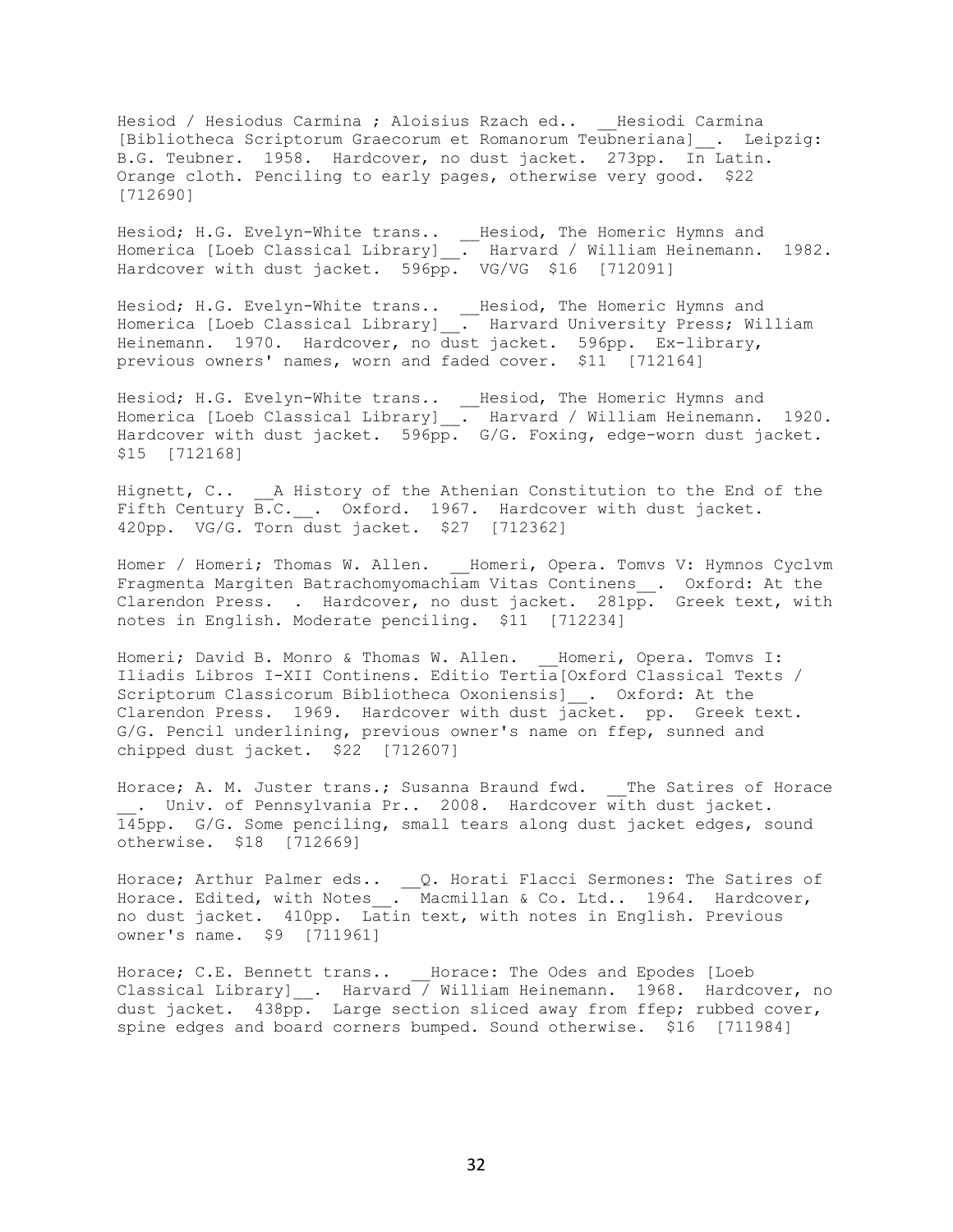Horace; C.E. Bennett trans.. Horace: The Odes and Epodes [Loeb Classical Library]\_\_. Harvard / William Heinemann. 1978. Hardcover with dust jacket. 438pp. VG/VG. Corner-clipped dust jacket. \$16 [712082]

Horace; C.E. Bennett trans.. Horace: The Odes and Epodes [Loeb Classical Library] . Harvard University Press; William Heninemann. 1988. Hardcover, no dust jacket. 438pp. Very good; previous owner's name. \$15 [712203]

Horace; H.R. Fairclough trans.. \_\_Horace: Satires, Epistles, Ars Poetica [Loeb Classical Library]\_\_. Harvard / William Heinemann. 1991. Hardcover with dust jacket. 509pp. Highlighting and marks, notes on ffep, dust jacket damp-stained and torn. \$11 [711995]

Horace; H.R. Fairclough trans.. \_\_Horace: Satires, Epistles, Ars Poetica [Loeb Classical Library]\_\_. Harvard / William Heinemann. 1978. Hardcover with dust jacket. 509pp. VG/VG \$16 [712052]

Horace; H.R. Fairclough trans.. \_\_Horace: Satires, Epistles, Ars Poetica [Loeb Classical Library]\_\_. Harvard / William Heinemann. 1991. Hardcover, no dust jacket. 509pp. Slightly stained cover, moderate ink notes. Sound otherwise. \$15 [712202]

Isaac, Benjamin. \_\_The Limits of Empire: The Roman Army in the East, revised edition\_\_. Oxford Clarendon. 2000. Paperback. 510pp. Very good. \$32 [712343]

Isocrates; George Norlin trans.. \_\_Isocrates, vol. II [Loeb Classical Library] . Harvard University Press; William Heinemann. 1968. Hardcover with dust jacket. 541pp. VG/VG. Corner-clipped dust jacket, bookplate, previous owner's name. \$16 [712144]

John Damascene, St.; G.R. Woodward and H. Mattingly trans.. St. John Damascene, Barlaam and Ioasaph [Loeb Classical Library]\_\_. William Heinemann / Macmillan. 1967. Hardcover, no dust jacket. 640pp. Previous owner's name, slightly stained and rubbed cover. \$15 [712139]

Josephus; H. St. J. Thackeray trans.. \_\_Josephus, vol. I: The Life; Against Apion [Loeb Classical Library] . Harvard. 1997. Hardcover with dust jacket. 425pp. VG/G. Sunned and corner-clipped dust jacket, blind-stamp. \$16 [712026]

Josephus; H. St. J. Thackeray trans.. \_\_Josephus, Vol. II: The Jewish War, Books I-III [Loeb Classical Library] . William Heinemann / Harvard University Press. 1956. Hardcover with dust jacket. 729pp. Tender hinges, badly torn dust jacket. \$8 [711978]

Josephus; H. St. J. Thackeray trans.. \_\_Josephus, vol. II: The Jewish War, Books I-III [Loeb Classical Library] . William Heinemann / G. P. Putnam's Sons. 1927. Hardcover, no dust jacket. 727pp. Shaken, slight foxing, some torn page edges. Faded and worn cover. \$11 [712027]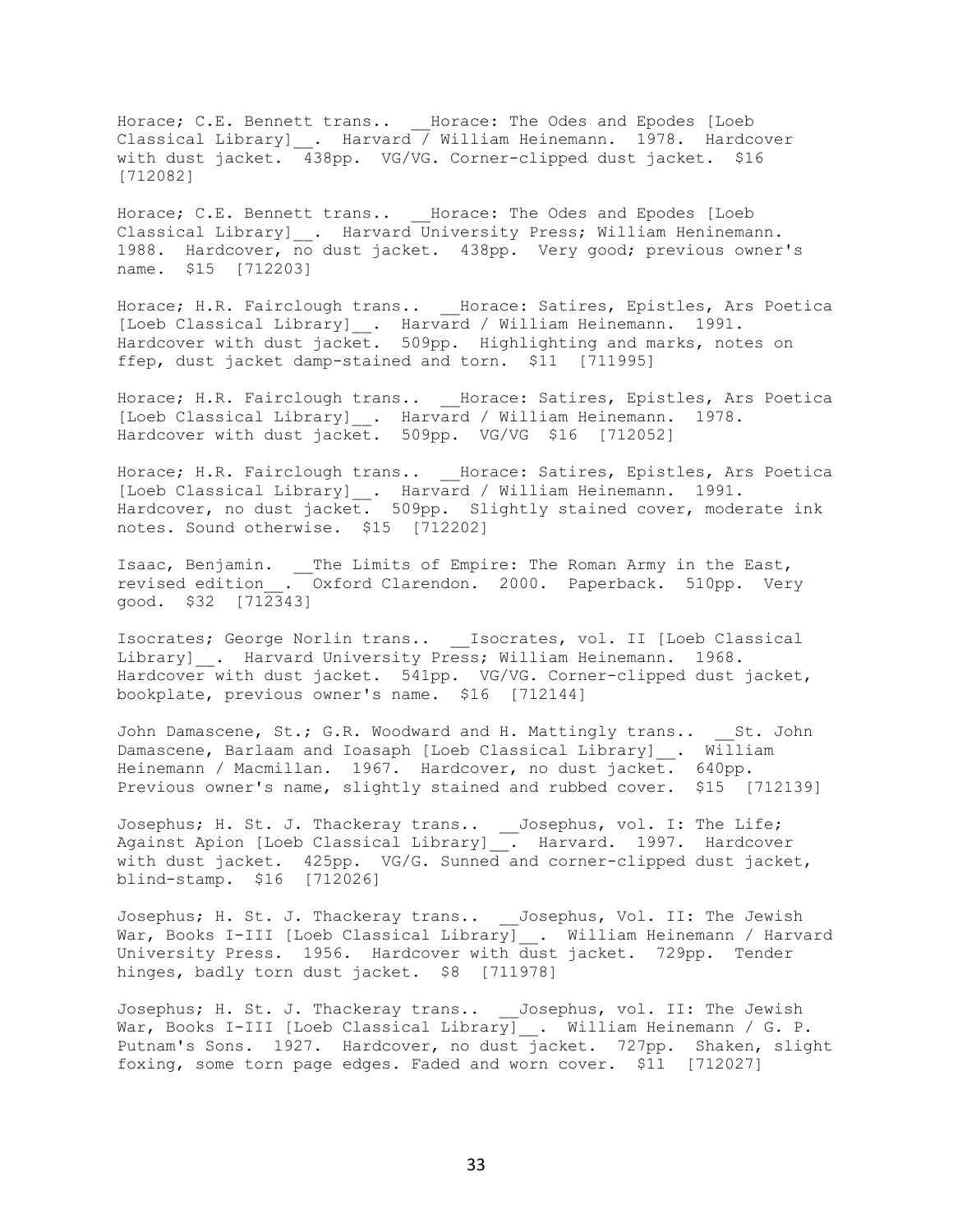Josephus; H. St. J. Thackeray trans.. \_\_Josephus, vol. III: The Jewish War, Books IV-VII [Loeb Classical Library]\_\_. William Heinemann / G.P. Putnam's Sons. 1928. Hardcover, no dust jacket. 686pp. Very good. Foxed end-papers. \$15 [711971]

Julian; Wilmer Cave Wright trans.. \_\_The Works of the Emperor Julian, vol. I [Loeb Classical Library]\_\_. Harvard University Press / William Heinemann Ltd.. 1980. Hardcover with dust jacket. 510pp. VG/G. Slightly rubbed dust jacket. \$16 [712036]

Julian; Wilmer Cave Wright trans.. \_\_The Works of the Emperor Julian, vol. III [Loeb Classical Library]\_\_. Harvard University Press / William Heinemann Ltd.. 1998. Hardcover with dust jacket. 448pp. VG/VG \$16 [712028]

Juvenal and Persius; G. G. Ramsay, Trans. by. \_\_Juvenal and Persius [Loeb Classical Library]\_\_. Harvard. 1950. Hardcover, no dust jacket. 416pp. Foxing, rubbed cover. Good otherwise. \$16 [711990]

Juvenal; E.G. Hardy ed.. \_\_The Satires of Juvenal / Decimi Iunii Iuvenalis Saturae XIII. Edited for the Use of Schools with Notes, Introduction, and Appendices (Latin text)\_\_. Macmillan & Co. Ltd.. 1963. Hardcover, no dust jacket. 337pp. Latin text, with notes in English. Very good. \$9 [711957]

Juvenal; E.G. Hardy ed.. The Satires of Juvenal / Decimi Iunii Iuvenalis Saturae XIII. Edited for the Use of Schools with Notes, Introduction, and Appendices (Latin text)\_\_. Macmillan & Co. Ltd.. 1963. Hardcover, no dust jacket. 337pp. Latin text, with notes in English. Extensive ink underlining. \$9 [711958]

Juvenal; E.G. Hardy ed.. \_\_The Satires of Juvenal / Decimi Iunii Iuvenalis Saturae XIII. Edited for the Use of Schools with Notes, Introduction, and Appendices (Latin text) \_\_. Macmillan & Co. Ltd.. 1963. Hardcover, no dust jacket. 337pp. Latin text, with notes in English. Previous owner's name, slightly edge-worn covers; otherwise very good. \$9 [711959]

Juvenal; J.D. Duff ed.; Michael Coffey intro.. D. Ivnii Ivvenalis Satvrae XIV: Fourteen Satires of Juvenal [Pitt Press Series] . Cambridge: At the University Press. 1970. Hardcover, no dust jacket. 473pp. Latin text, with notes in English. Tender hinges, slightly bowed boards, penciling, bumped spine edges and corners. \$16 [711960]

Kagan, Donald. Thucydides: The Reinvention of History . Viking. 2009. Hardcover with dust jacket. 257pp. VG/VG \$9 [712726]

Ker, Walter C.A. trans.. Martial Epigrams, Vol. II [Loeb Classical Library] . William Heinemann / G.P. Putnam's Sons. 1927. Hardcover, no dust jacket. 567pp. Very good. \$16 [712039]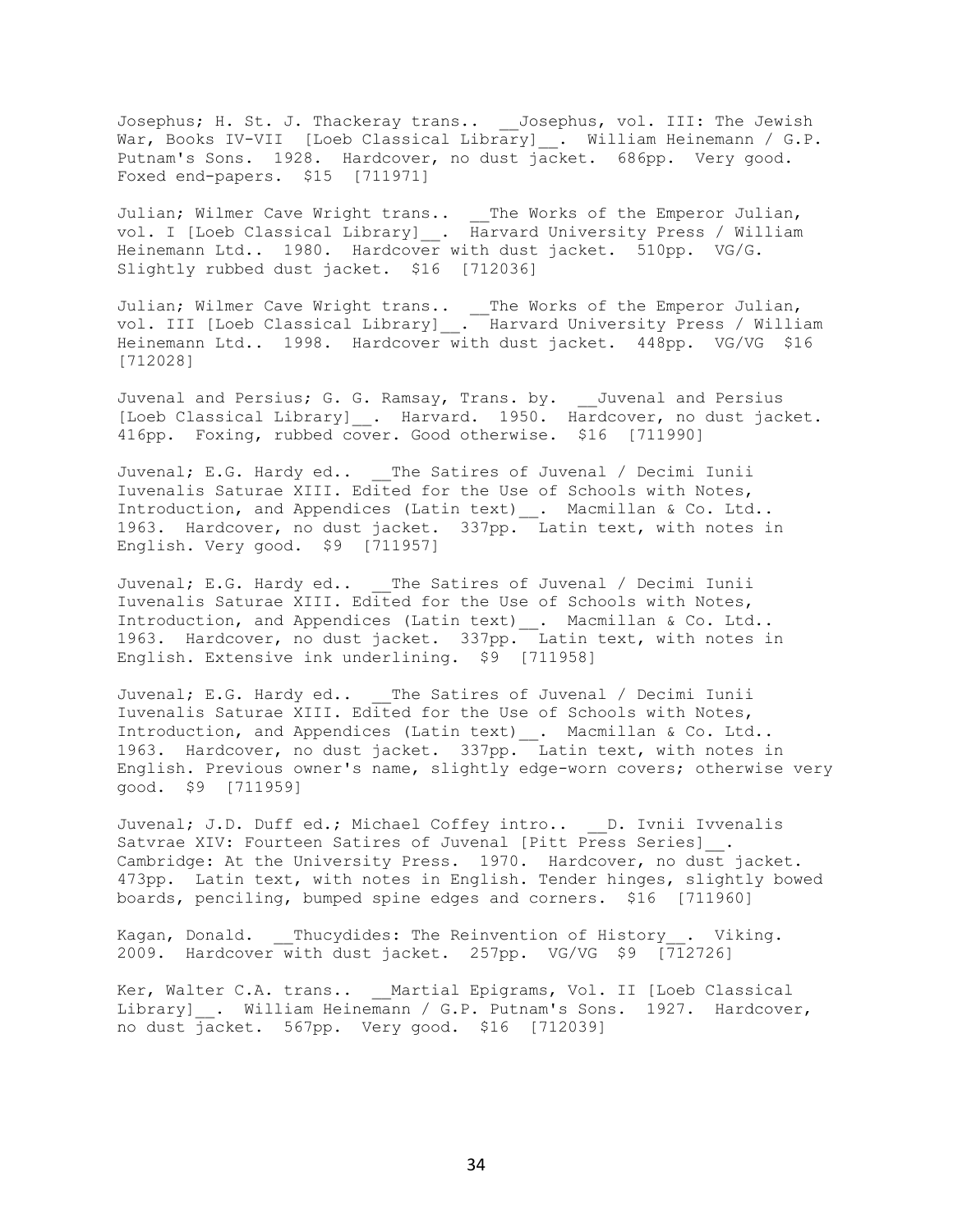Konig, Jason. \_\_Saints and Symposiasts: The Literature of Food and the Symposium in Greco-Roman and Early Christian Culture . Cambridge . 2012. Hardcover with dust jacket. 417pp. NF/NF \$30 [712671]

Kulikowski, Michael. The Tragedy of Empire: From Constantine to the Destruction of Roman Italy\_\_. Harvard Belknap. 2019. Hardcover with dust jacket. 382pp. NF/NF \$15 [712672]

Lake, Kirsopp trans.. \_\_The Apostolic Fathers, vol. I: I Clement; II Clement; Ignatius; Polycarp; Didache; Barnabas [Loeb Classical Library] . William Heinemann / Harvard. 1912. Hardcover, no dust jacket. 409pp. Foxing, worn cover, shaken. \$11 [712018]

Lake, Kirsopp trans.. The Apostolic Fathers, vol. II: The Shepherd of Hermas; The Martyrdom of Polycarp; The Epistle to Diognetus [Loeb Classical Library]\_\_. Harvard University Press. 1976. Hardcover with dust jacket. 396pp. VG/VG. Sunned and corner-clipped dust jacket. \$16 [712019]

Lake, Kirsopp trans.. The Apostolic Fathers, vol. II: The Shepherd of Hermas; The Martyrdom of Polycarp; The Epistle to Diognetus [Loeb Classical Library] . Harvard University Press. 1948. Hardcover, no dust jacket. 390pp. Shaken, back hinge tender. Otherwise sound. \$8 [712100]

Laks, Andre and Glenn W. Most trans.. \_\_Early Greek Philosophy, vol. I: Introductory and Reference Materials [Loeb Classical Library]\_\_. Harvard University Press. 2016. Hardcover with dust jacket. 257pp. VG/VG \$16 [712165]

Libanius; A.F. Norman trans.. Libanius, Autobiography and Selected Letters, volume I [Loeb Classical Library] . Harvard University Press. 1992. Hardcover with dust jacket. 529pp. G/G. Penciling, slight dampwarping to dust jacket. \$15 [712133]

Libanius; A.F. Norman trans.. \_\_Libanius, Autobiography and Selected Letters, volume II [Loeb Classical Library] \_. Harvard University Press. 1992. Hardcover with dust jacket. 486pp. G/G. Penciling, slight dampwarping to dust jacket. \$15 [712132]

Libanius; A.F. Norman trans.. \_\_Libanius: Selected Works, volume I: The Julianic Orations [Loeb Classical Library] \_\_. Harvard University. 1987. Hardcover with dust jacket. 529pp. G/G. Slight penciling, slightly chipped dust jacket. \$16 [712146]

Libanius; A.F. Norman trans.. Libanius: Selected Works, volume II: Selected Orations [Loeb Classical Library] . Harvard University. 1977. Hardcover with dust jacket. 541pp. Volume 2 only. VG/G. Slightly chipped and corner-clipped dust jacket. \$16 [711967]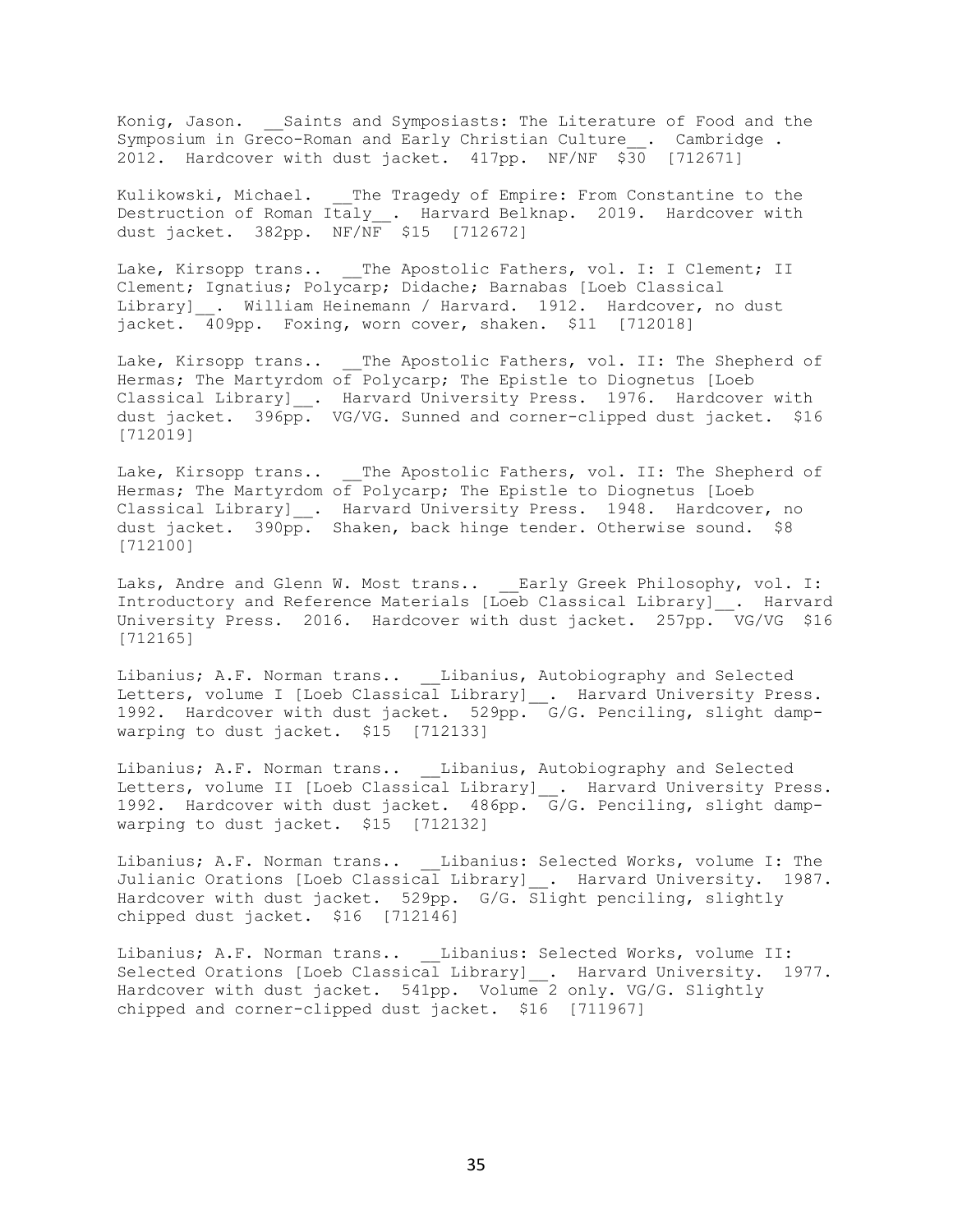Libanius; A.F. Norman trans.. \_\_Libanius: Selected Works, volume II: Selected Orations [Loeb Classical Library]\_\_. Harvard University. 1977. Hardcover with dust jacket. 541pp. Book is in very good condition; dust jacket is slightly damp-warped. \$16 [712096]

Livy; B.O. Foster trans.. \_\_Livy, vol. I: Books I and II [Loeb Classical Library] . William Heinemann / G.P. Putnam's Sons. 1919. Hardcover, no dust jacket. 445pp. Sold as is: Very worn cover, spine cloth beginning to tear along joints. Shaken, previous owner's name, ink notes. \$8 [712038]

Livy; B.O. Foster trans.. Livy, vol. III: Books V, VI, and VII [Loeb Classical Library] . Harvard / William Heinemann. 1960. Hardcover, no dust jacket. 525pp. Ex-library, good otherwise. \$15 [712033]

Livy; B.O. Foster trans.. \_\_Livy, vol. III: Books V, VI, and VII [Loeb Classical Library] \_. Harvard / William Heinemann. 1960. Hardcover, no dust jacket. 525pp. Ex-library, very worn cover, spine cloth tearing along the joints, tender hinges, stained fore-edge. \$8 [712034]

Livy; Evan T. Sage trans.. \_\_Livy, Vol. XI: Books XXXVIII and XXXIX [Loeb Classical Library]\_\_. Harvard University Press; William Heinemann. 1965. Hardcover with dust jacket. 412pp. VG/VG. Corner-clipped dust jacket. \$16 [712040]

Longus; Parthenius; George Thornley and S. Gaselee trans.. Daphnis and Chloe; The Love Romances of Parthenius and Other Fragments [Loeb Classical Library] . Harvard University Press; William Heinemann. 1978. Hardcover with dust jacket. 423pp. VG/VG. Corner-clipped dust jacket. \$16 [712037]

Lucan; J.D. Duff trans.. Lucan, The Civil War [Loeb Classical Library] . William Heinemann / Harvard University Press. 1977. Hardcover with dust jacket. 641pp. VG/VG. Slightly corner-clipped dust jacket. \$16 [712047]

Lucian; A.M. Harmon trans.. \_\_Lucian, vol. II [Loeb Classical Library] . William Heinemann / Harvard University Press. 1960. Hardcover, no dust jacket. 520pp. Very good; previous owner's name and book-plate. \$15 [712041]

Lucian; A.M. Harmon trans.. Lucian, vol. IV [Loeb Classical Library] . William Heinemann; Harvard University Press. 1969. Hardcover with dust jacket. 422pp. G/G. Light penciling, blind-stamp, torn dust jacket. \$15 [712190]

Lucian; M.D. Macleod trans.. Lucian, vol. VIII [Loeb Classical Library] . Harvard University Press; William Heinemann. 1979. Hardcover with dust jacket. 534pp. VG/VG \$16 [712094]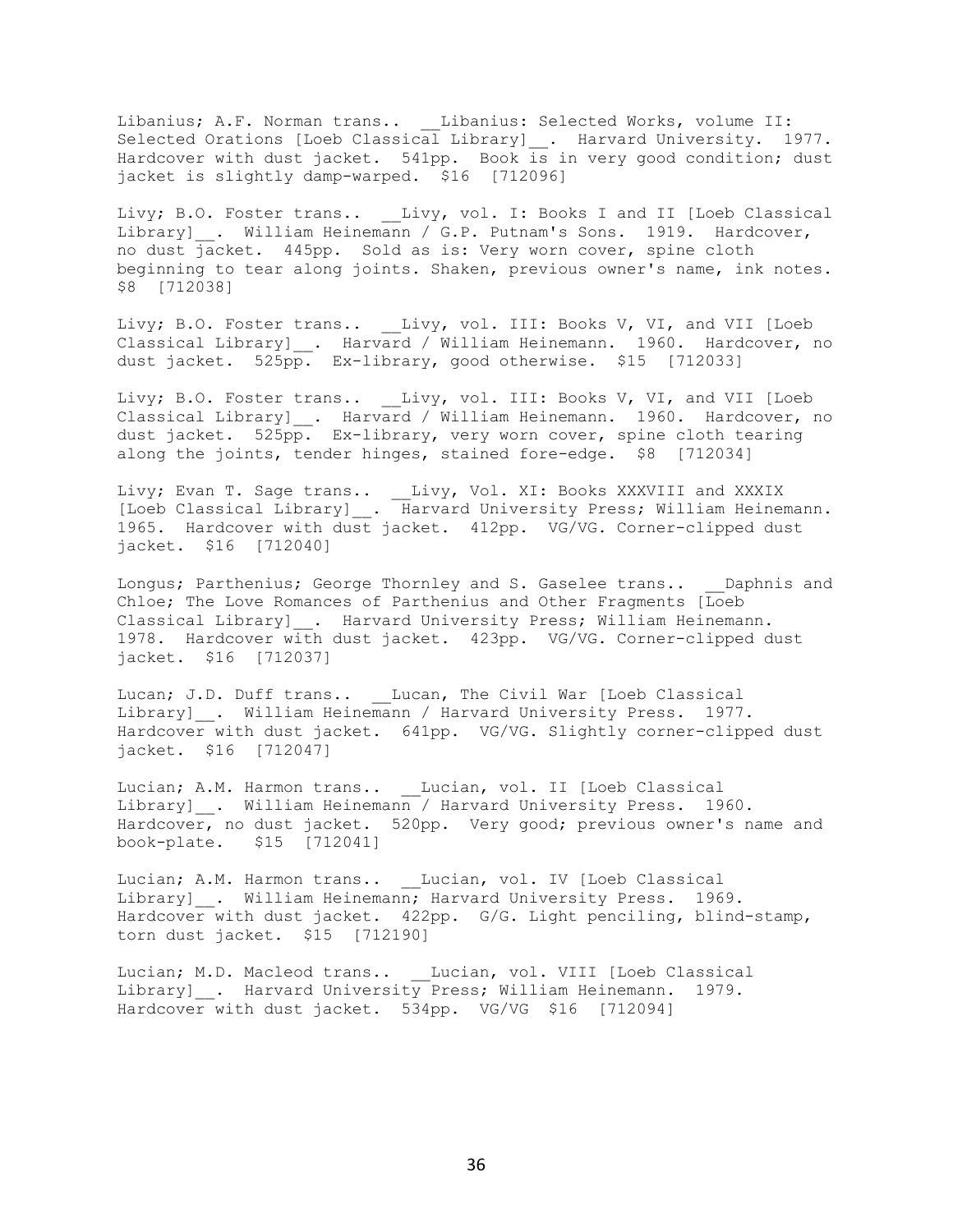Lucreti / Lvcreti; Cyrillvs Bailey. \_\_Lvcreti, De Rervm Natvra, Libri Sex, Editio Altera [Oxford Classical Texts / Scriptorum Classicorum Bibliotheca Oxoniensis]\_\_. Oxford University Press. 1967. Hardcover with dust jacket. pp. In Latin. G/G. Previous owner's name, slight penciling, corner-clipped dust jacket. \$16 [712229]

Lucretius / T. Lucreti Cari; J.H. Warburton Lee ed.. T. Lucreti Cari, De Rerum Natura Libri I-III<sub>\_\_</sub>. Macmillan & Co.. 1964. Hardcover, no dust jacket. 234pp. In Latin, with notes in English. Very good condition. \$11 [712049]

Lucretius; W.H.D. Rouse trans.. Lucretius, De Rerum Natura [Loeb Classical Library] . William Heinemann; Harvard University Press. 1966. Hardcover with dust jacket. 538pp. VG/VG. Several pages slightly dented at fore-edge. Corner-clipped dust jacket. \$16 [712045]

Lysiae; Carolus Hude. \_\_Lysiae, Orationes\_\_. Oxford University Press. 1958. Hardcover, no dust jacket. pp. In Greek. Shaken, penciling. Good otherwise. \$8 [712118]

Macci Plauti; W.M. Lindsay. T. Macci Plavti Comoediae, Tovus I: Amphitrovo, Asinaria, Avlvlaria, Bacchides, Captivi, Casina, Cistellaria, Cvrcvlio, Epidicvs, Menaechmi, Mercator [Oxford Classical Texts / Scriptorum Classicorum Bibliotheca Oxoniensis]\_\_. Oxford University Press. 1968. Hardcover with dust jacket. pp. Volume 1 only. In Latin. Extensive underlining, chipped dust jacket. \$16 [712106]

Macci Plauti; W.M. Lindsay. \_\_T. Macci Plavti Comoediae, Tovus II: Miles Gloriosvs, Mostellaria, Persa, Poenvlvs, Psevdolvs, Rvdens, Stichvs, Trinvmmvs, Trvcvlentvs, Vidvlaria, Fragmenta [Oxford Classical Texts / Scriptorum Classicorum Bibliotheca Oxoniensis]\_\_. Oxford University Press. 1966. Hardcover with dust jacket. pp. Volume 2 only. In Latin. Moderate penciling, slightly torn dust jacket. \$16 [712218]

Magie, David trans.. \_\_The Scriptores Historiae Augustae, vol. I [Loeb Classical Library]\_\_. Harvard University Press / William Heinemann. 1979. Hardcover with dust jacket. 493pp. VG/VG. Blind-stamp on title page, a few bent page corners. \$16 [712032]

Magie, David trans.. \_\_The Scriptores Historiae Augustae, vol. II [Loeb Classical Library]\_\_. Harvard University Press / William Heinemann. 1980. Hardcover with dust jacket. 485pp. VG/VG. Blind-stamp on title page. \$16 [712031]

Magie, David trans.. \_\_The Scriptores Historiae Augustae, vol. III [Loeb Classical Library]\_\_. Harvard / William Heinemann. 1982. Hardcover with dust jacket. 529pp. VG/G. Blind-stamp on title page, slightly stained dust jacket. \$16 [712181]

Maurenbrecher, Bertoldus. C. Sallusti Crispi Historiarum Reliquiae [Sammlung Wissenschaftlicher Commentare] . B. G. Teubner. 1966. Hardcover, no dust jacket. 311pp. In German. Rubbed cover, small stain on front cover. Otherwise very good. \$25 [712687]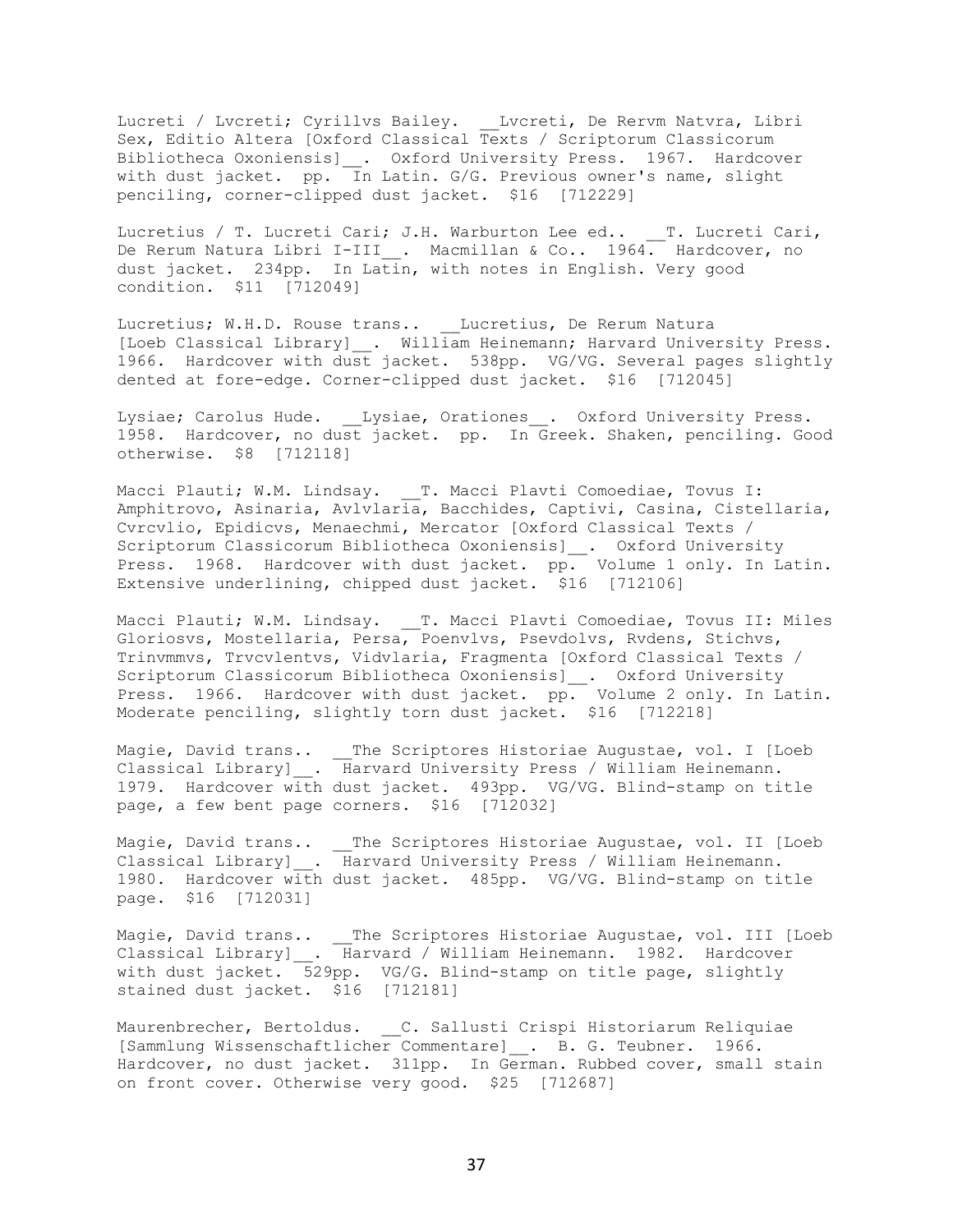Meiggs, Russell and David Lewis, Eds. A Selection of Greek Historical Inscriptions to the End of the of the Fifth Century B.C. . Oxford: Clarendon. 1969. Hardcover with dust jacket. 307pp. VG/G. Slightly chipped dust jacket. \$32 [712748]

Merivale, Charles. History of the Romans Under the Empire. Volume 1 through volume 7 (7 vols.) . New York: D. Appleton & Co.. 1875. Hardcover, no dust jacket. pp. Complete set, volume 1 through volume 7. Ex-library, worn covers, foxing, slight worming to some hinges and covers, ffep removed from most volumes. Due to the weight of these volumes, shipping will cost more than the standard rate indicated on some websites. \$67 [711491]

Nepot / Corneli Nepotis; E.O. Winstedt. Corneli Nepotis Vitae [Oxford Classical Texts / Scriptorum Classicorum Bibliotheca Oxoniensis]\_\_. Oxford University Press. 1971. Hardcover with dust jacket. pp. In Latin. VG/VG, corner-clipped dust jacket. \$16 [712105]

Ovid; Grant Showerman trans.. \_\_Ovid; Heroides and Amores [Loeb Classical Library] \_. William Heinemann / Harvard University Press. 1947. Hardcover, no dust jacket. 524pp. Foxing, faded spine. \$15 [712030]

Ovid; J. Lewis May trans.; illustrated by Jean de Bosschere. The Love Books of Ovid. Being the Amores, Ars Amatoria, Remedia Amoris and Medicamina Faciei Femineae of Publius Ovidius Naso\_\_. Privately printed for Rarity Press. 1930. Hardcover, no dust jacket. 216pp. Sunned cover, otherwise very good. Illustrated in color and black and white. \$16 [712722]

Ovidi; Ovidi Nasonis; E.J. Kenney. P. Ovidi Nasonis, Amores Medicamina Faciei Femineae ars Amatoria Remedia Amoris [Oxford Classical Texts / Scriptorum Classicorum Bibliotheca Oxoniensis]\_\_. Oxford: At the Clarendon Press. 1966. Hardcover with dust jacket. pp. Latin text. Previous owner's name. Extensive penciling, corner-clipped dust jacket. \$16 [712217]

Padel, Ruth. Whom Gods Destroy: Elements of Greek and Tragic Madness . Princeton. 1995. Hardcover with dust jacket. 276pp. VG/VG \$27 [712344]

Page, D.L. ed.. Epigrammata Graeca [Oxford Classical Texts / Scriptorum Classicorum Bibliotheca Oxoniensis]\_\_. Oxford University Press. 1975. Hardcover with dust jacket. 373pp. Greek text. G/VG, some penciling. \$27 [712245]

Page, D.L. ed.. Lyrica Graeca Selecta [Oxford Classical Texts / Scriptorum Classicorum Bibliotheca Oxoniensis]\_\_. Oxford University Press. 1976. Hardcover with dust jacket. 268pp. In Greek. VG/VG. \$22 [712116]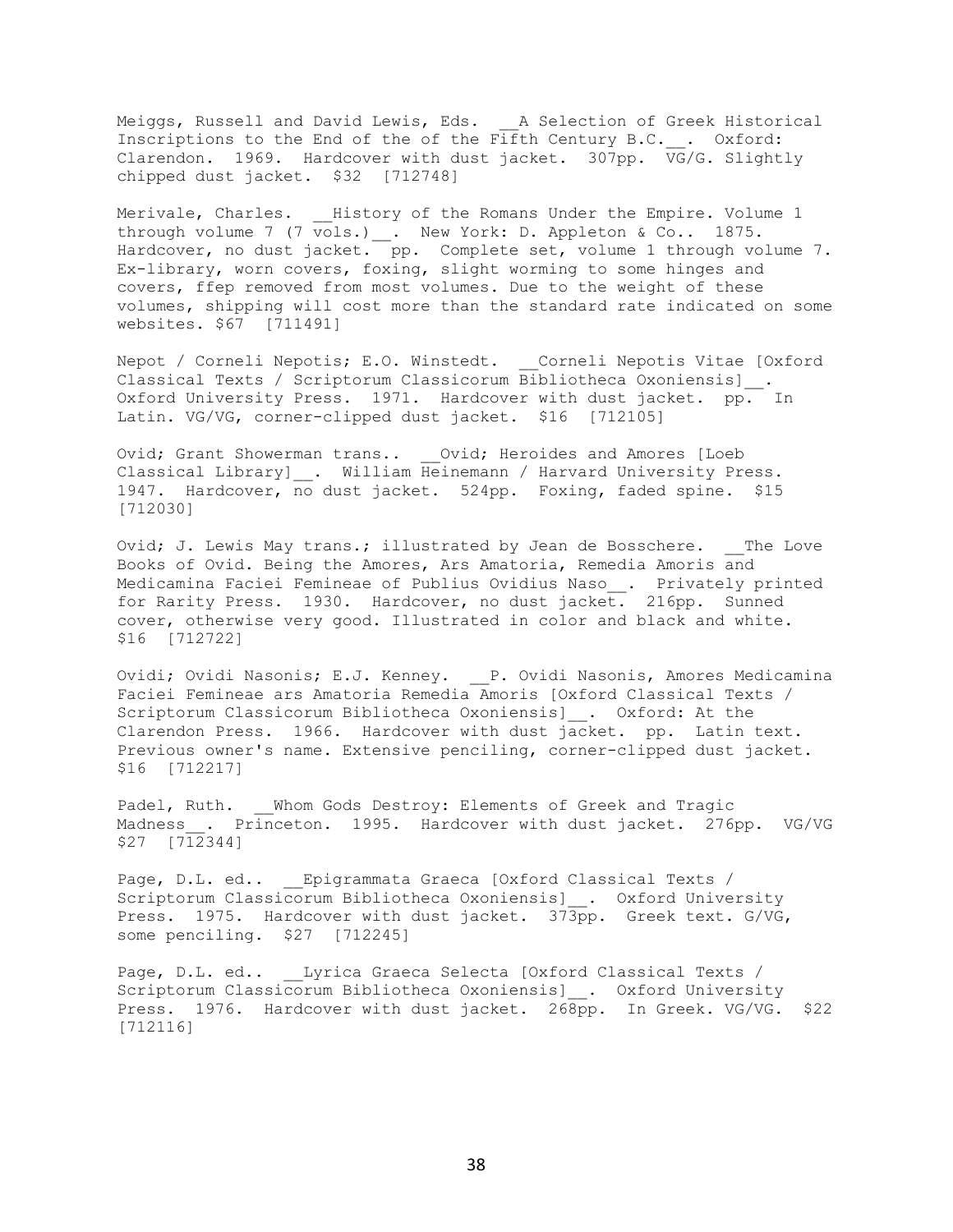Pausanias; Fr. Spiro ed.. \_\_Pausanias: Graeciae Descripto, Vol. 1 [Bibliotecha Scriptorum Graecorum et Romanorum Teubneriana]\_\_. Leipzig: B. G. Teubner Verlagsgesellschaft. 1967. Hardcover, no dust jacket. 420pp. Good. Orange cloth. Some pencil marginalia, otherwise very good. \$27 [712759]

Pausanias; W.H.S. Jones trans.. \_\_Pausanias: Description of Greece, Vol. I: Books I & II [Loeb Classical Library]\_\_. Harvard / William Heinemann. 1969. Hardcover with dust jacket. 551pp. VG/G. Chipped dust jacket, back hinge slightly tender. \$15 [712062]

Pausanias; W.H.S. Jones trans.. \_\_Pausanias: Description of Greece, Vol. I: Books I & II [Loeb Classical Library] . Harvard University Press / William Heinemann. 1978. Hardcover with dust jacket. 457pp. G/G, sunned and edge-worn dust jacket, slightly cocked spine, previous owner's name on half-title page. \$16 [712095]

Pausanias; W.H.S. Jones trans.. \_\_ Pausanias: Description of Greece, volume V: Companion Volume, Containing Illustrations and Index [Loeb Classical Library] . Harvard University Press; William Heinemann. 1980. Hardcover with dust jacket. 272pp. Lower page edges damp-warped, sound otherwise. \$16 [712207]

Persi Flacci et Ivni Ivvenalis; W.V. Clausen ed.. A. Persi Flacci et D. Ivni Ivvenalis Satvrae [Oxford Classical Texts / Scriptorum Classicorum Bibliotheca Oxoniensis]\_. Oxford University Press. 1968. Hardcover with dust jacket. 198pp. In Greek. Extensive pencilining, otherwise G/G. \$11 [711964]

Persi Flacci et Ivni Ivvenalis; W.V. Clausen ed.. A. Persi Flacci et D. Ivni Ivvenalis Satvrae [Oxford Classical Texts / Scriptorum Classicorum Bibliotheca Oxoniensis] . Oxford University Press. 1966. Hardcover with dust jacket. 198pp. In Greek. VG/VG. Small scuff on front of dust jacket. \$16 [712240]

Petroni / Petronii Arbitri; Martin S. Smith ed.. \_ Cena Trimalchionis\_. Oxford: At the Clarendon Press. 1978. Hardcover, no dust jacket. 233pp. Latin text, with notes in English. Yellowed pages, otherwise very good. \$16 [712605]

Petronius; Seneca; Michael Heseltine, W. H. D. Rouse trans.. Petronius; Seneca: Apocolocyntosis [Loeb Classical Library] . Harvard / William Heinemann. 1987. Hardcover with dust jacket. 497pp. VG/VG \$16 [712056]

Philo; F. H. Colson and G. H. Whitaker trans.. \_\_ Philo, vol. I [Loeb Classical Library] . William Heinemann / Harvard University . 2004. Hardcover with dust jacket. 484pp. G/G. Moderate ink underlining and highlighting. \$15 [711980]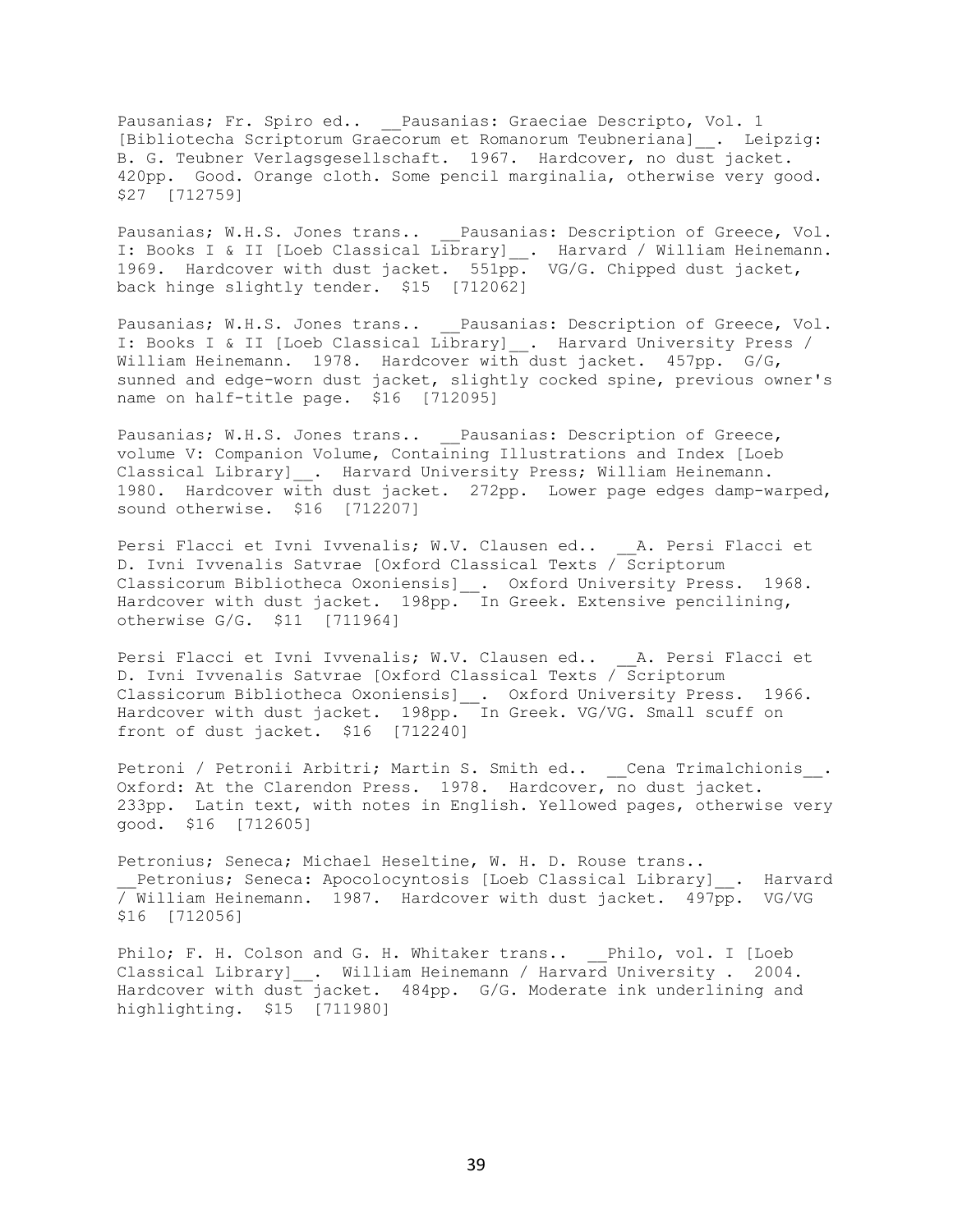Philo; F.H. Colson and G.H. Whitaker. Philo, IV [Loeb Classical Library] Rarvard University Press; William Heinemann. 1958. Hardcover with dust jacket. 581pp. Ink underlining, corner-clipped and torn dust jacket. Sound otherwise. \$15 [712206]

Philo; F.H. Colson and G.H. Whitaker trans.. Philo, vol. I [Loeb Classical Library] . Harvard University Press; William Heinemann . 1962. Hardcover, no dust jacket. 484pp. Extensive ink underlining, corner-clipped ffep. \$15 [712213]

Philo; F.H. Colson trans.. \_\_Philo, vol. IX [Loeb Classical Library]\_\_. William Heinemann Ltd.; Harvard University Press. 1960. Hardcover with dust jacket. 546pp. Extensive ink underlining, chipped and cornerclipped dust jacket. \$15 [712212]

Philo; F.H. Colson trans.. Philo, vol. X: The Embassy to Gaius; Indices to Volumes I-X [Loeb Classical Library] \_\_. William Heinemann; Harvard University Press. 1971. Hardcover with dust jacket. 520pp. VG/G. Slightly edge-worn and chipped dust jacket. \$15 [712211]

Philostratus; Eunapius; Wilmer C. Wright trans.. Philostratus, Lives of the Sophists; Eunapius, Lives of the Philosophers [Loeb Classical Library] \_\_. Harvard / William Heinemann. 1998. Hardcover with dust jacket. 596pp. VG/VG \$16 [712063]

Philostratus; Eunapius; Wilmer C. Wright trans.. \_\_Philostratus, Lives of the Sophists; Eunapius, Lives of the Philosophers [Loeb Classical Library] . Harvard / William Heinemann. 1998. Hardcover with dust jacket. 596pp. VG/VG. Blind-stamp on title page. \$16 [712090]

Philostratus; F.C. Conybeare trans.. Philostratus, The Life of Apollonius of Tyana: The Epistles of Apollonius and the Treatise of Eusebius, vol. I [Loeb Classical Library] . Harvard University. 1960. Hardcover, no dust jacket. 591pp. Very good. Previous owner's stamp on ffep. \$15 [712208]

Philostratus; F.C. Conybeare trans.. \_\_ Philostratus, The Life of Apollonius of Tyana: The Epistles of Apollonius and the Treatise of Eusebius, vol. II [Loeb Classical Library] . Harvard University. 1969. Hardcover, no dust jacket. 624pp. Very good condition. \$15 [712209]

Philostratus; F.C. Conybeare trans.. \_\_\_ Philostratus, The Life of Apollonius of Tyana: The Epistles of Apollonius and the Treatise of Eusebius, vol. I [Loeb Classical Library] . Harvard University. 1989. Hardcover with dust jacket. 573pp. G/G. Lower board corners bumped, dust jacket slightly edge-worn. \$16 [712210]

Pindar; John Sanys trans.. \_\_Odes of Pindar, Including the Principal Fragments [Loeb Classical Library]\_\_. William Heinemann Ltd.. 1946. Hardcover, no dust jacket. 635pp. Previous owner's name, otherwise very good. \$15 [712089]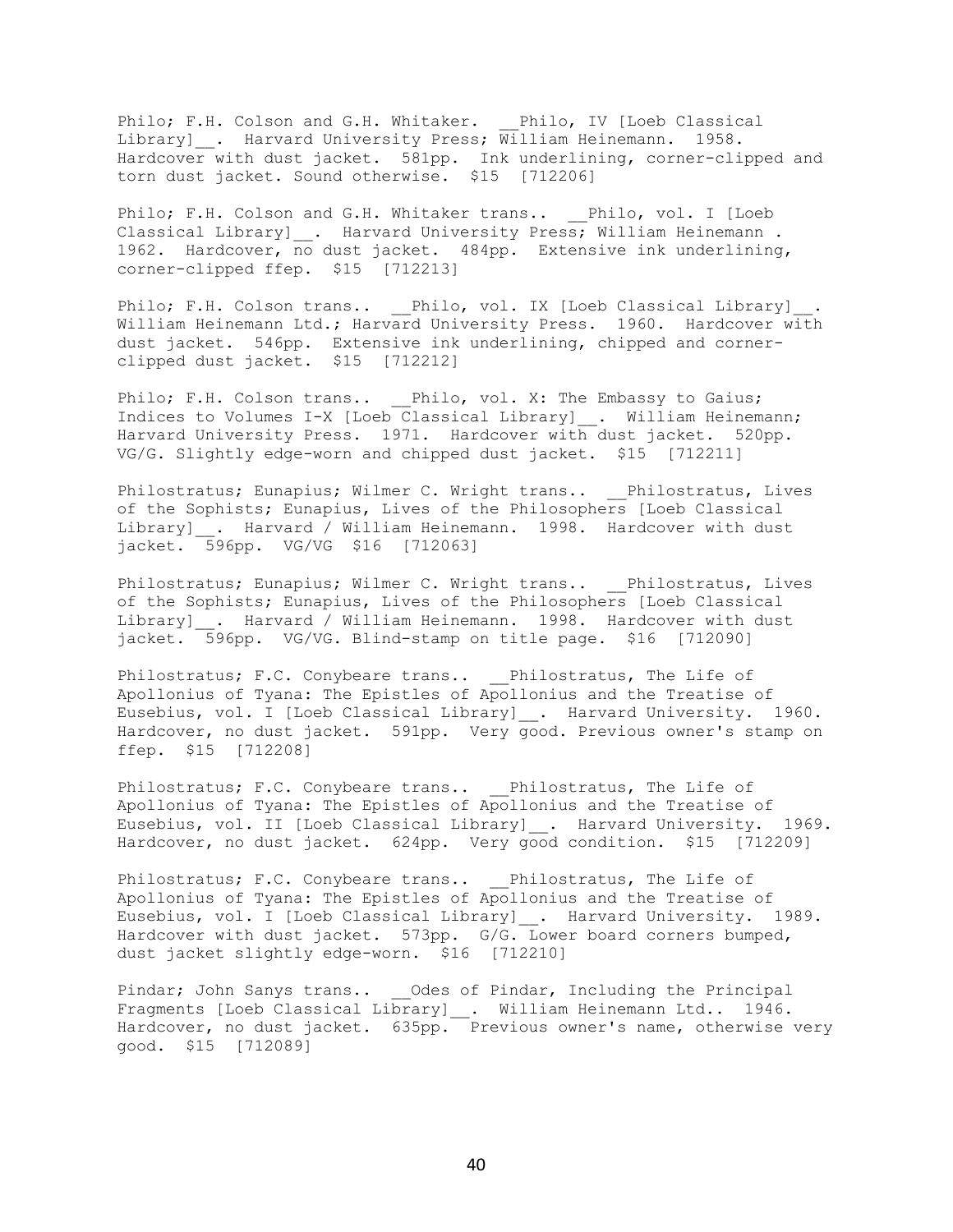Pindar; John Sanys trans.. \_\_Odes of Pindar, Including the Principal Fragments [Loeb Classical Library]\_\_. William Heinemann Ltd.. 1930. Hardcover, no dust jacket. 635pp. Underlining, previous owner's name. \$13 [712129]

Pindar; William H. Race trans.. \_\_ Pindar II, Nemean Odes; Isthmian Odes; Fragments [Loeb Classical Library] . Harvard University Press. 1996. Hardcover with dust jacket. 446pp. Upper edges stained, otherwise G/G. \$15 [712061]

Pindar; William H. Race trans.. \_\_Pindar II, Nemean Odes; Isthmian Odes; Fragments [Loeb Classical Library] . Harvard University Press. 1997. Hardcover with dust jacket. 446pp. VG/VG \$15 [712088]

Pindar; William H. Race trans.. \_\_Pindar, Olympian Odes; Pythian Odes [Loeb Classical Library]\_\_. William Heinemann Ltd.. 2002. Hardcover with dust jacket. 385pp. VG/G. Chipped dust jacket. \$16 [712187]

Plato; Harold North Fowler trans.. Plato I: Euthyphro, Apology, Crito, Phaedo, Phaedrus [Loeb Classical Library] \_\_. William Heinemann / Harvard University Press. 1990. Hardcover with dust jacket. 583pp. VG/VG. Bumped board corners. \$16 [712042]

Plato; Harold North Fowler trans.. Plato I: Euthyphro, Apology, Crito, Phaedo, Phaedrus [Loeb Classical Library] . Harvard / William Heinemann. 1928. Hardcover, no dust jacket. 583pp. Sunned cover, previous owner's name, tender hinges. \$13 [712060]

Plato; Harold North Fowler trans.. Plato I: Euthyphro, Apology, Crito, Phaedo, Phaedrus [Loeb Classical Library]\_\_. Harvard University Press; William Heinemann. 1960. Hardcover, no dust jacket. 583pp. Slightly cocked spine, good otherwise. \$15 [712159]

Plato; Harold North Fowler trans.. \_\_Plato, Vol. VII: Theaetetus; Sophist [Loeb Classical Library]\_\_. Harvard / William Heinemann. 1961. Hardcover with dust jacket. 463pp. VG/G. Chipped dust jacket, paint stains on dust jacket spine. \$16 [712130]

Plato; Paul Shorey trans.. \_\_Plato, The Republic I: Books I-V [Loeb Classical Library] \_\_. William Heinemann / Harvard University Press. 2003. Hardcover with dust jacket. 535pp. VG/VG \$16 [712059]

Plato; R.G. Bury trans.. Plato: Timaeus, Critias, Cleitophon, Menexenus Epistles [Loeb Classical Library] . Harvard University Press. 1999. Hardcover with dust jacket. 635pp. VG/G. Rubbed dust jacket. \$16 [712029]

Platonis; Ioannes Burnet. Platonis Opera, Tomvs I: Tetralogias I-II Continens [Oxford Classical Texts / Scriptorum Classicorum Bibliotheca Oxoniensis] . Oxford: At the Clarendon Press. 1967. Hardcover with dust jacket. pp. Volume 1 only. In Greek. Slight penciling, previous owner's name and book-plate, chipped dust jacket. \$22 [712236]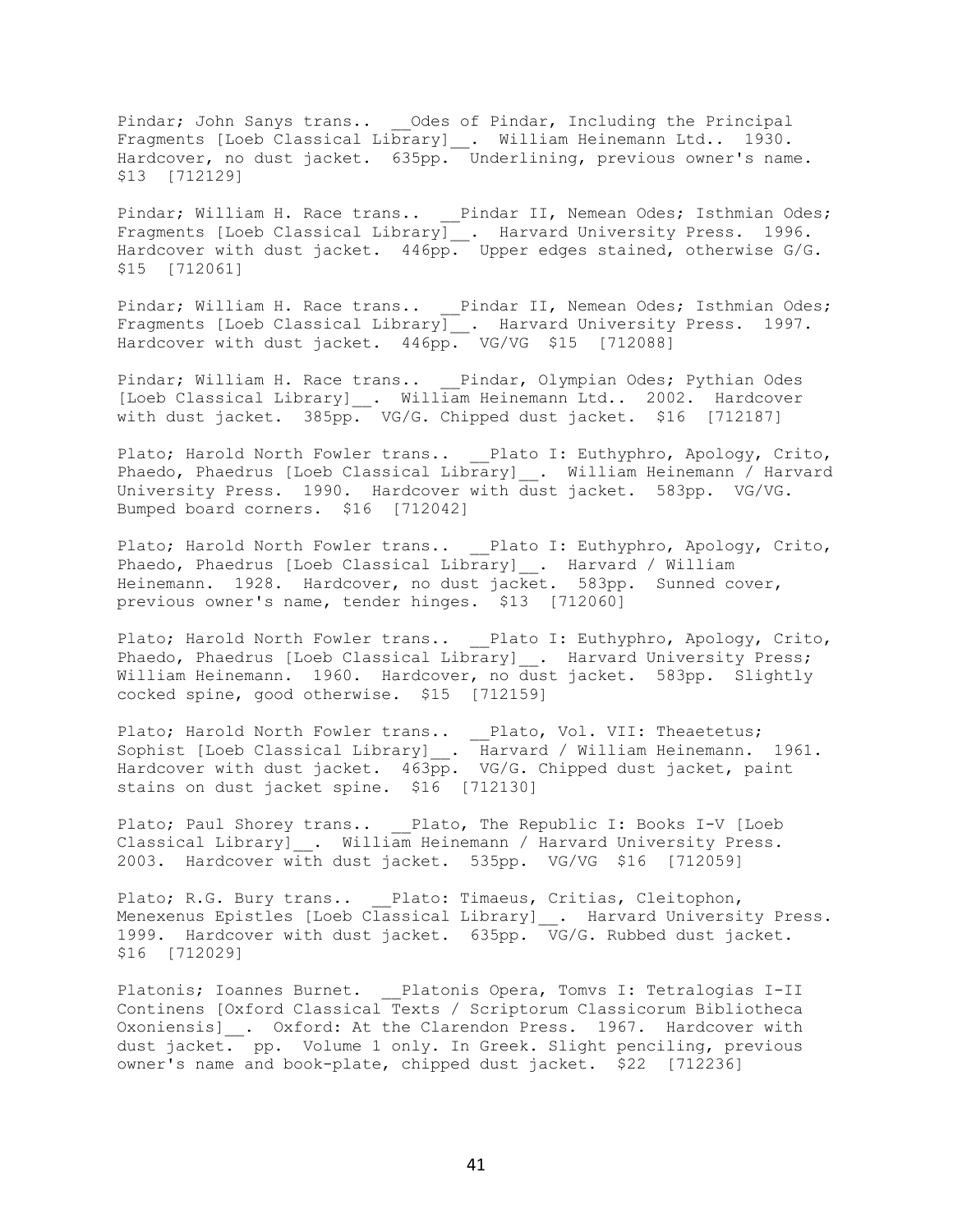Platonis; Ioannes Burnet. \_\_Platonis Opera, Tomvs I: Tetralogias I-II Continens [Oxford Classical Texts / Scriptorum Classicorum Bibliotheca Oxoniensis]\_\_. Oxford: At the Clarendon Press. 1967. Hardcover, no dust jacket. pp. Volume 1 only. In Greek. Penciling, slightly rubbed cover. \$20 [712237]

Platonis; Ioannes Burnet. \_\_Platonis Opera, Tomvs IV: Tetralogias VIII Continens [Oxford Classical Texts / Scriptorum Classicorum Bibliotheca Oxoniensis]\_. Oxford: At the Clarendon Press. 1972. Hardcover with dust jacket. pp. Volume 4 only. In Greek. G/G. Penciling, previous owner's name, edge-worn dust jacket. \$16 [712247]

Plautus / T. Macci Plauti; Mason Hammond, Arthur W. Mack and Walter Moskalew eds.. Miles Gloriosus, edited with an introduction and notes . Harvard University Press. 1963. Hardcover, no dust jacket. 208pp. Good condition; previous owner's name, very slight pencil marks. \$11 [712686]

Plautus; Paul Nixon trans.. Plautus, vol. I: Amphitryon; The Comedy of Asses; The Pot of God; The Two Bacchises; The Captives [Loeb Classical Library] . Harvard University Press; William Heinemann. 1979. Hardcover with dust jacket. 569pp. VG/VG \$16 [712143]

Plautus; Paul Nixon trans.. \_\_Plautus, vol. III: The Merchant; The Braggart Warrior; The Haunted House; The Persian [Loeb Classical Library] . William Heinemann / G. P. Putnam's Sons. 1980. Hardcover with dust jacket. 523pp. VG/VG. Bumped corners. \$16 [712142]

Plini / C. Plini Caecili; R.A.B. Mynors. \_\_C. Plini Caecili Secvndi, Epistvlarvm Libri Decem [Oxford Classical Texts / Scriptorvm Classicorvm Bibliotheca Oxoniensis] . Oxford. 1976. Hardcover with dust jacket. pp. In Latin. VG/VG \$32 [712224]

Pliny; Betty Radice trans.. \_\_Pliny, Letters and Panegyricus vol. I [Loeb Classical Library]\_\_. William Heinemann; Harvard University Press. 1972. Hardcover with dust jacket. 563pp. VG/G. Slightly bumped board corners, edge-worn and corner-clipped dust jacket, dust jacket and back ffep slightly stained. \$16 [712170]

Pliny; Betty Radice trans.. Pliny, Letters and Panegyricus vol. II [Loeb Classical Library]\_\_. William Heinemann; Harvard University Press. 1969. Hardcover with dust jacket. 586pp. VG/G. Slightly bumped board corners, edge-worn and corner-clipped dust jacket. \$16 [712169]

Pliny; William Melmoth, trans.. \_\_Pliny, Letters, Vol. II [Loeb Classical Library] . William Heinemann / The Macmillan Co.. 1915. Hardcover, no dust jacket. 440pp. Blind-stamp, bumped board corners and edges. Sound otherwise. \$15 [711987]

Plotinus; A.H. Armstrong trans.. \_\_Plotinus, vol. VI, Enneads VI. 1-5 [Loeb Classical Library] . Harvard University Press; William Heinemann. 1988. Hardcover with dust jacket. 359pp. G/VG. Front glued end paper re-glued. \$16 [712188]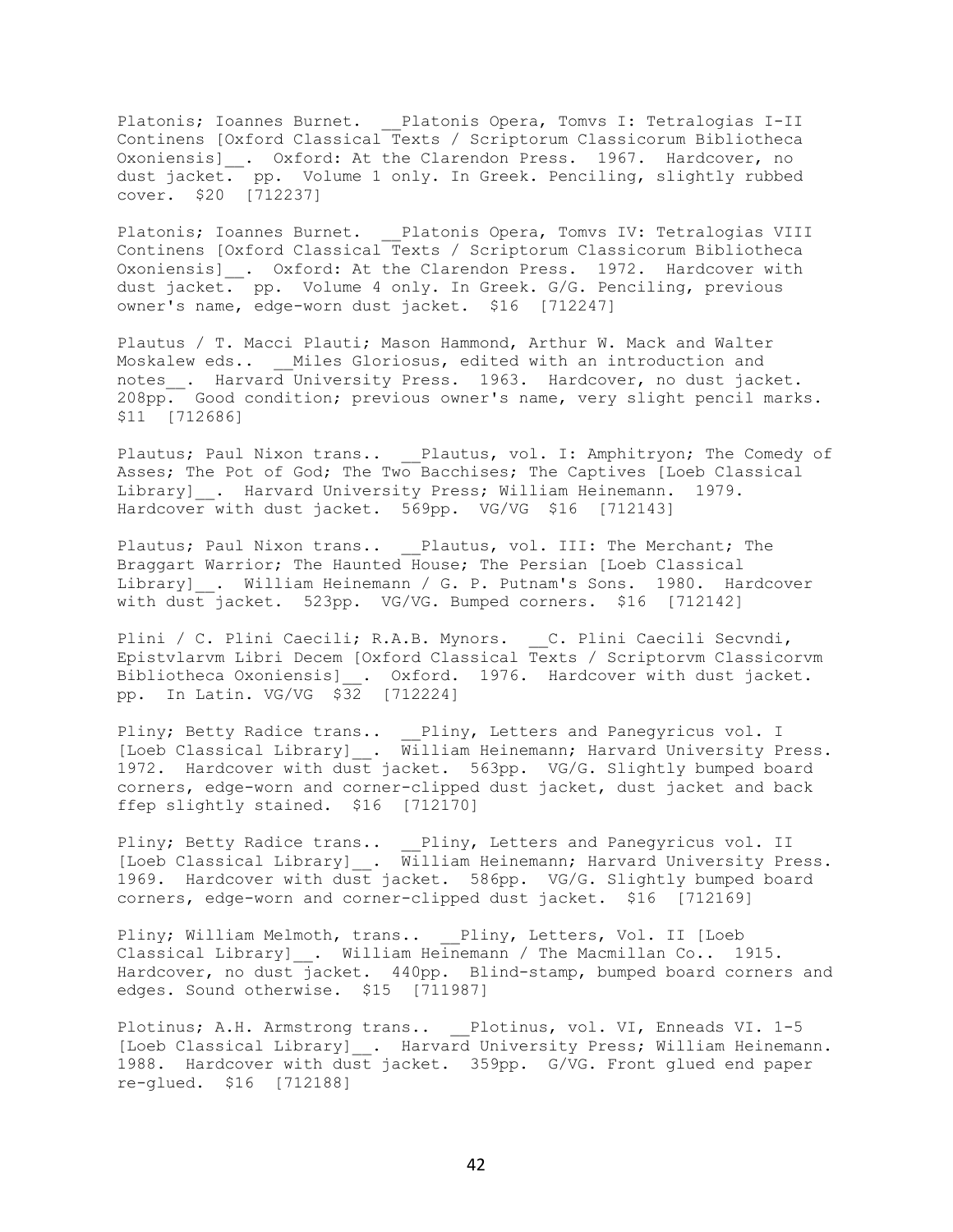Plutarch; Benedict Einarson and Phillip H. de Lacy. Plutarch's Moralia, vol. XIV: 1086 c- 1147 a [Loeb Classical Library] . Harvard / William Heinemann. 1967. Hardcover with dust jacket. 467pp. VG/G. Bumped board corners, slightly creased and torn dust jacket. \$15 [712134]

Plutarch; Bernadotte Perrin, trans.. Plutarch's Lives IX: Demetrius and Antony; Pyrrhus and Caius Marius [Loeb Classical Library] . Harvard University Press. 2002. Hardcover with dust jacket. 619pp. VG/VG \$16 [712076]

Plutarch; Bernadotte Perrin, trans.. Plutarch's Lives VI: Dion and Brutus; Timoleon and Aemilius; Paulus [Loeb Classical Library] Harvard University Press. 2001. Hardcover with dust jacket. 478pp. VG/VG \$16 [712084]

Plutarch; Bernadotte Perrin, trans.. \_\_Plutarch's Lives VII: Demosthenes and Cicero, Alexander and Caesar [Loeb Classical Library] \_. Harvard University Press. 2004. Hardcover with dust jacket. 623pp. VG/VG \$16 [712078]

Plutarch; Bernadotte Perrin, trans.. \_\_Plutarch's Lives VIII: Sertorius and Eumenes; Phocion and Cato the Younger[Loeb Classical Library] Harvard University Press. 2004. Hardcover with dust jacket. 423pp. VG/VG \$16 [712077]

Plutarch; Bernadotte Perrin, trans.. Plutarch's Lives XI: Aratus, Artaxerxes, Galba and Otho; Index to All the Lives [Loeb Classical Library] . Harvard University Press. 2002. Hardcover with dust jacket. 493pp. VG/VG \$16 [712075]

Plutarch; Bernadotte Perrin, trans.. Plutarch's Lives, Vol. III: Pericles and Fabius Maximus, Nicias and Crassus[Loeb Classical Library] . William Heinemann / G. P. Putnam's Sons. 2001. Hardcover with dust jacket. 442pp. VG/VG \$16 [712097]

Plutarch; Bernadotte Perrin, trans.. Plutarch's Lives, Vol. V: Agesilaus and Pompey, Pelopidas and Marcellus [Loeb Classical Library] . William Heinemann / G. P. Putnam's Sons. 1990. Hardcover with dust jacket. 544pp. Shaken, otherwise sound, in a very good dust jacket. \$16 [712085]

Plutarch; Bernadotte Perrin, trans.. Plutarch's Lives, Vol. X: Agis and Cleomenes, and Tiberius and Caius Gracchus; Philopoemen and Flamininus [Loeb Classical Library] . William Heinemann / G. P. Putnam's Sons. 1921. Hardcover, no dust jacket. 400pp. Ex-library, very worn cover, foxing, slightly tender hinges. \$8 [712067]

Plutarch; Bernadotte Perrin, trans.. Plutarch's Lives, Vol. XI: Aratus, Artaxerxes, Galba and Otho; Index to All the Lives [Loeb Classical Library] . William Heinemann / G. P. Putnam's Sons. 1926. Hardcover, no dust jacket. 493pp. Ex-library, worn cover, spine cloth beginning to tear, light foxing. \$11 [712066]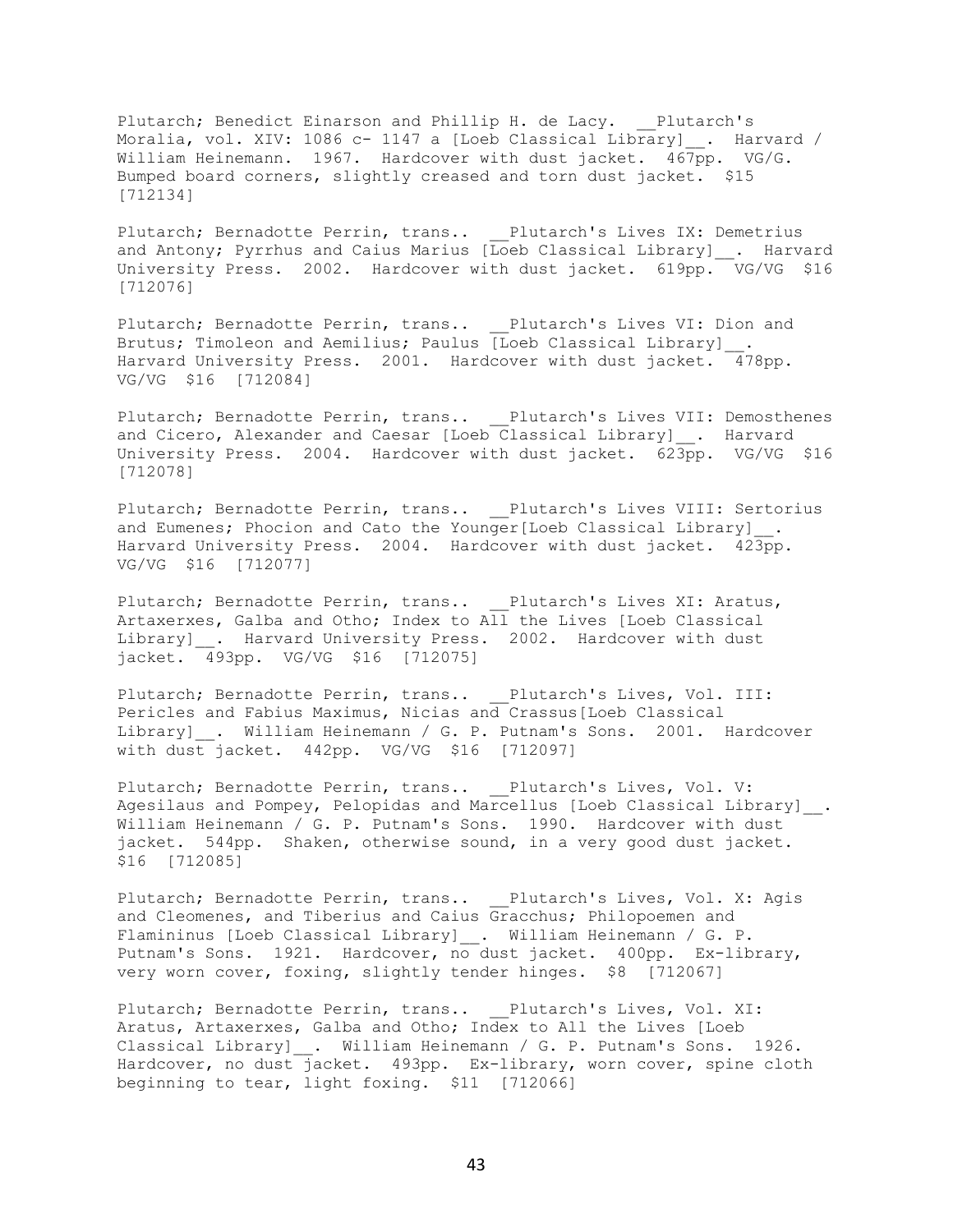Plutarch; Frank Cole Babbitt trans.. \_\_Plutarch's Moralia, vol. III: 172 A- 263 C [Loeb Classical Library]\_\_. Harvard University Press. 1989. Hardcover with dust jacket. 600pp. VG/G. Slightly scuffed dust jacket. \$16 [712135]

Polybius; W.R. Paton trans.. Polybius, The Histories, Vol. I [Loeb Classical Library] . William Heinemann / G. P. Putnam's Sons. 1922. Hardcover, no dust jacket. 415pp. Foxing, otherwise good. \$15 [712073]

Polybius; W.R. Paton trans.. Polybius, The Histories, Vol. I [Loeb Classical Library] . William Heinemann / G. P. Putnam's Sons. . Hardcover with dust jacket. 425pp. Ex-library, shaken, cocked spine, a few damp-warped pages. \$8 [712081]

Polybius; W.R. Paton trans.. \_\_Polybius, The Histories, Vol. I [Loeb Classical Library]\_\_. William Heinemann / G. P. Putnam's Sons. 1975. Hardcover with dust jacket. 425pp. VG/G. Previous owner's name, edgeworn dust jacket. \$16 [712198]

Polybius; W.R. Paton trans.. \_\_\_ Polybius, The Histories, Vol. II [Loeb Classical Library] \_. William Heinemann / G. P. Putnam's Sons. 2001. Hardcover with dust jacket. 522pp. G/G. Ex-library \$16 [712057]

Polybius; W.R. Paton trans.. \_\_Polybius, The Histories, Vol. II [Loeb Classical Library]\_\_. William Heinemann / G. P. Putnam's Sons. 1922. Hardcover, no dust jacket. 522pp. Foxing, slightly faded cover. Good otherwise. \$15 [712071]

Polybius; W.R. Paton trans.. \_\_Polybius, The Histories, Vol. II [Loeb Classical Library] . William Heinemann / G. P. Putnam's Sons. 1960. Hardcover with dust jacket. 522pp. Rubbed and slightly stained cover, badly torn dust jacket. Sound otherwise. \$16 [712072]

Polybius; W.R. Paton trans.. \_\_\_ Polybius, The Histories, Vol. II [Loeb Classical Library] . William Heinemann / G. P. Putnam's Sons. 2001. Hardcover with dust jacket. 522pp. G/G. Ex-library \$16 [712186]

Polybius; W.R. Paton trans.. Polybius, The Histories, Vol. III [Loeb Classical Library]\_\_. William Heinemann / G. P. Putnam's Sons. 1923. Hardcover, no dust jacket. 554pp. Foxing, otherwise good. \$15 [712080]

Polybius; W.R. Paton trans.. \_\_\_ Polybius, The Histories, Vol. VI [Loeb Classical Library]\_\_. William Heinemann / Harvard University Press. 1960. Hardcover with dust jacket. 466pp. VG/G. Chipped dust jacket. \$16 [712098]

Polybius; W.R. Paton trans.. \_\_Polybius: The Histories vol. IV [Loeb Classical Library] . Harvard University Press / William Heinemann. 1960. Hardcover, no dust jacket. 564pp. Subtly water-stained cover and upper page corners, previous owner's name inked out on ffep. \$11 [712079]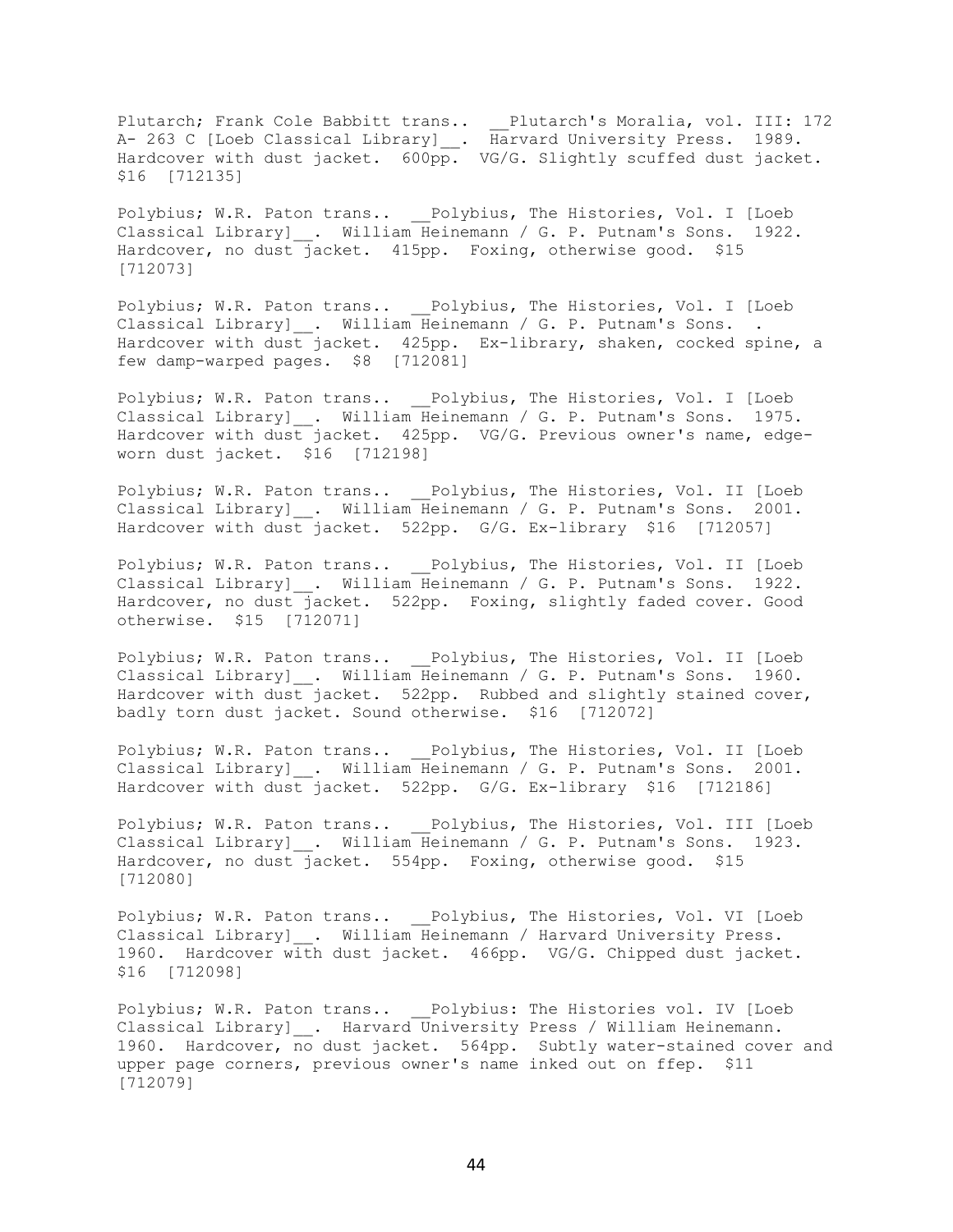Procopius; H.B. Dewing trans.. \_\_Procopius, Buildings; General Index [Loeb Classical Library]\_\_. Harvard University Press. 2002. Hardcover with dust jacket. 542pp. VG/VG \$16 [712064]

Procopius; H.B. Dewing trans.. \_\_Procopius, The Anecdota or Secret History [Loeb Classical Library]\_\_. Harvard University Press. 2004. Hardcover with dust jacket. 384pp. G/VG. Slight highlighting. \$16 [712035]

Procopius; H.B. Dewing trans.. \_\_Procopius, The Anecdota or Secret History [Loeb Classical Library]\_\_. Harvard University Press. 2004. Hardcover with dust jacket. 384pp. VG/VG \$16 [712197]

Properti; E.A. Barber. Sexti Properti Carmina, Editio Altera[Oxford Classical Texts / Scriptorum Classicorum Bibliotheca Oxoniensis] . Oxford University Press. 1960. Hardcover with dust jacket. 180pp. In Latin. VG/VG \$16 [712114]

Properti; E.A. Barber. \_\_Sexti Properti Carmina, Editio Altera[Oxford Classical Texts / Scriptorum Classicorum Bibliotheca Oxoniensis]\_\_. Oxford University Press. 1967. Hardcover with dust jacket. 180pp. In Latin. VG/G. Foxed and corner-clipped dust jacket. \$16 [712226]

Quintilian; H.E. Butler trans.. \_\_The Institutio Oratoria of Quintilian, Vol. II [Loeb Classical Library]\_\_. William Heinemann / G. P. Putnam's Sons. 1960. Hardcover, no dust jacket. 532pp. Previous owner's name, envelope adhered to back glued end paper. Good otherwise. \$15 [711985]

Quintilian; H.E. Butler trans.. \_\_The Institutio Oratoria of Quintilian, Vol. IV [Loeb Classical Library]\_\_. Harvard University Press / William Heinemann. 1958. Hardcover, no dust jacket. 548pp. Very good; previous owner's name inside front cover. \$11 [711993]

Quintilian; H.E. Butler trans.. \_\_The Instituto Oratoria of Quintilian, vol. I [Loeb Classical Library]\_\_. Harvard / Heinemann. 1958. Hardcover, no dust jacket. 543pp. Good; slight markings, previous owner's name. \$15 [711986]

Quintus Curtius; John C. Rolfe; trans.. \_\_Quintus Curtius, History of Alexander II: Books VI-X [Loeb Classical Library]\_\_. Harvard / William Heinemann. 1976. Hardcover with dust jacket. 628pp. VG/VG \$16 [711994]

Qvintiliani / Fabi Qvintiliani; M. Winterbottom. \_\_M. Fabi Qvintiliani Institvtionis Oratoriae Libri Dvodecim, Tomvs I, Libri I-VI [Oxford Classical Texts / Scriptorum Classicorum Bibliotheca Oxoniensis]\_\_. Oxford University Press. 1970. Hardcover with dust jacket. 364pp. Volume 1 only. In Latin. VG/G. Chipped dust jacket. \$16 [712221]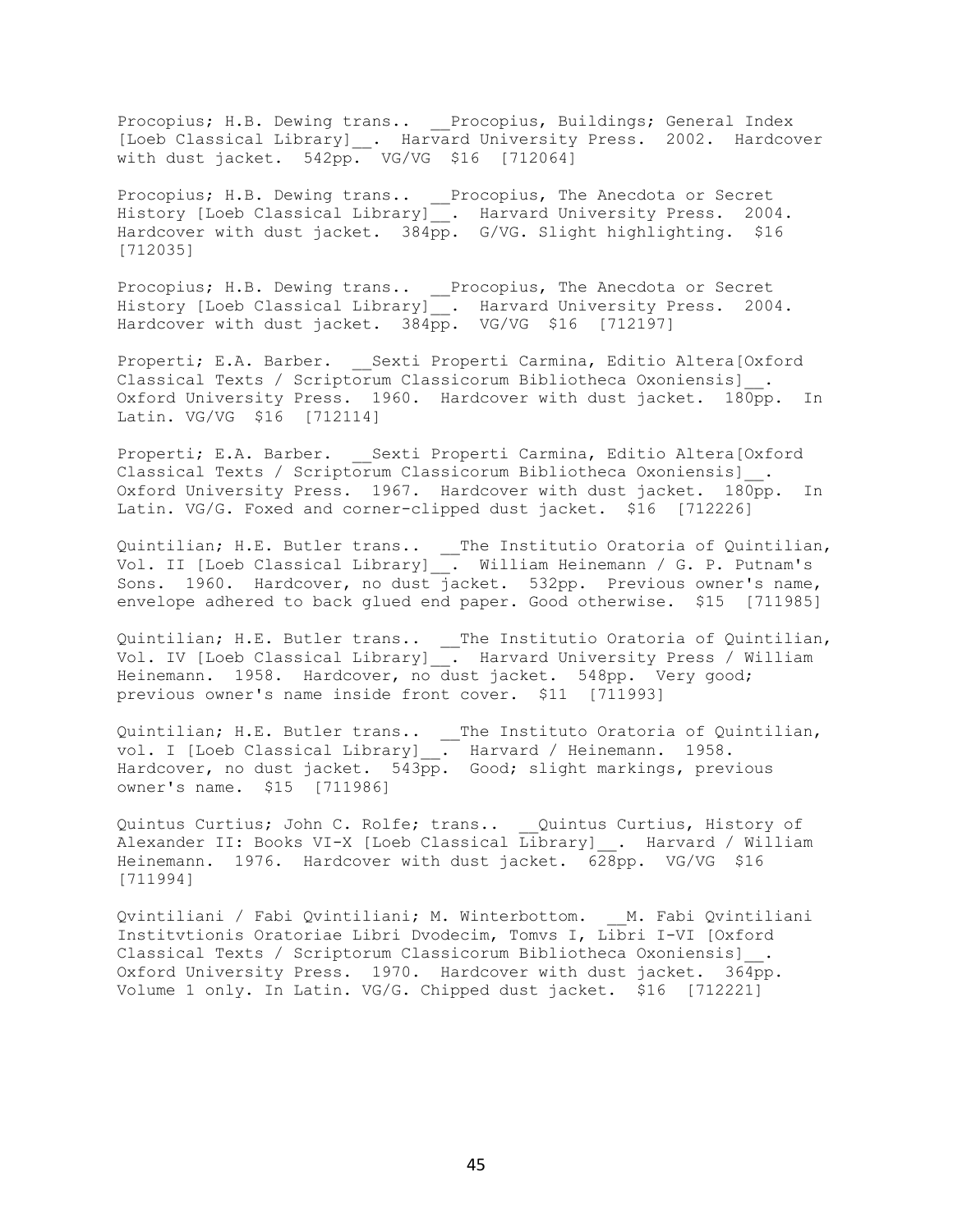Qvintiliani / Fabi Qvintiliani; M. Winterbottom. \_\_M. Fabi Qvintiliani Institvtionis Oratoriae Libri Dvodecim, Tomvs II, Libri VII-XII [Oxford Classical Texts / Scriptorum Classicorum Bibliotheca Oxoniensis]\_\_. Oxford University Press. 1970. Hardcover, no dust jacket. 775pp. Volume 2 only. In Latin. Very good condition. \$11 [712107]

Sallust; J.C. Rolfe trans.. \_\_\_ Sallust [Loeb Classical Library] . Harvard University Press; William Heinemann. 1980. Hardcover with dust jacket. 535pp. VG/VG. Corners slightly bumped. \$16 [712140]

Seneca; Frank Justus Miller trans.. Seneca, Tragedies II: Agamemnon; Thyestes; Hercules; Oetaeus; Phoenissae; Octavia [Loeb Classical Library] . Harvard; William Heinemann. 1907. Hardcover, no dust jacket. 542pp. Foxing, slightly rubbed cover. Very good otherwise. \$15 [712009]

Seneca; Frank Justus Miller trans.. \_\_Seneca's Tragedies I: Hercules Furens, Troades, Medea, Hippolytus, Oedipus [Loeb Classical Library]\_\_. William Heinemann; G.P. Putnam's Sons. 1916. Hardcover, no dust jacket. 569pp. Good; rubbed cover, slight wear to corners,slight foxing, previous owner's name stamp. \$15 [712048]

Senecae; L. Annaei Senecae; L.D. Reynolds. L. Annaei Senecae, Ad Lvcilivm Epistvlae Morales Tomvs I, Libri I-XIII [Oxford Classical Texts / Scriptorum Classicorum Bibliotheca Oxoniensis]\_\_. Oxford University Press. 1976. Hardcover with dust jacket. pp. In Latin. VG/VG \$16 [712242]

Senecae; L.D. Reynolds. \_\_L. Annaei Senecae, Dialogorvm, Libri Dvodecim [Oxford Classical Texts / Scriptorum Classicorum Bibliotheca Oxoniensis] . Oxford University Press. 1977. Hardcover with dust jacket. pp. In Latin. VG/G. Chipped dust jacket. \$32 [712239]

Sextus Empiricus; R.G. Bury trans.. Sextus Empiricus, Against the Physicists; Against the Ethicists [Loeb Classical Library] . Harvard University Press. 1997. Hardcover with dust jacket. 556pp. VG/VG \$16 [712065]

Sophocles; Richard Jebb ed.. \_\_The Oedipus Tyrannus of Sophocles, edited with Introduction and Notes\_\_. Cambridge: At the University Press. 1966. Hardcover, no dust jacket. 172pp. Greek text, with English notes. Penciling, good otherwise. \$11 [711965]

Statius; D.R. Shackleton Bailey trans.. Statius, Thebaid, Books 1-7 [Loeb Classical Library] . Harvard University Press; William Heinemann. 2003. Hardcover with dust jacket. 459pp. VG/VG \$16 [712010]

Suetonius / C. Svetoni Tranqvilli; H.E. Butler & M. Cary eds.. C. Svetoni Tranqvilli Divvs Ivlivs, Edited with an Introduction and Commentary . Oxford: At the Clarendon Press. 1970. Hardcover, no dust jacket. 163pp. Latin text, with notes in English. Small tears and creases to a few page edges, otherwise in good condition. \$11 [711956]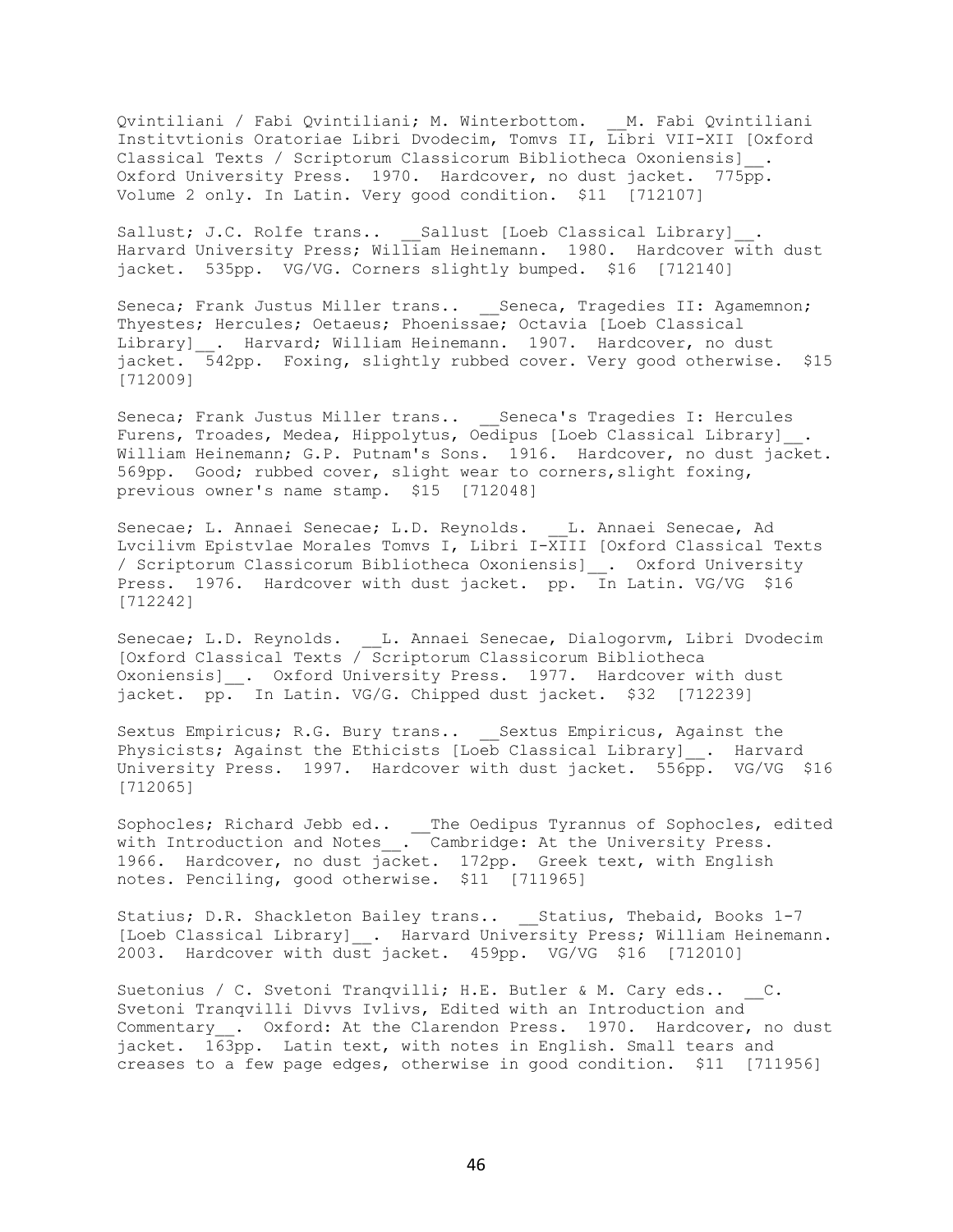Suetonius; J.C. Rolfe trans.. \_\_ Suetonius, Vol. I [Loeb Classical Library]\_\_. Harvard. 1970. Hardcover with dust jacket. 497 pp. VG/G. Bumped board corners, corner-clipped and worn dust jacket. \$16 [712055]

Suetonius; Maximilianus Ihm. C. Svetoni Tranqvilli Opera vol 1: De Vita Caesarvm Libri VIII [Bibliotecha Scriptorum Graecorum et Romanorum Teubneriana] . Leipzig: B. G. Teubner Verlagsgesellschaft. 1967. Hardcover, no dust jacket. 359pp. In Latin. Pencil marginalia to a few pages, otherwise sound. \$22 [712752]

Taciti / Cornelii Taciti. \_\_Cornelii Taciti Opera Minora [Oxford Classical Texts / Scriptorum Classicorum Bibliotheca Oxoniensis]\_\_. Oxford: At the Clarendon Press. 1949. Hardcover, no dust jacket. pp. In Latin. Previous owner's name, slightly rubbed cover, otherwise very good. \$22 [712608]

Tacitus / P. Cornelii Taciti; Erich Koestermann ed.. \_\_P. Cornelii Taciti, Libri Qui Supersunt, Tom. II, Fasc. I: Historiarum Libri [Bibliotheca Scriptorum Graecorum et Romanorum Teubneriana]\_\_. BSB B. G. Tuebner. 1970. Hardcover, no dust jacket. 128pp. In Latin. Volume 2, part 1 only. Pencil markings throughout, foxed end-papers. Otherwise good. \$12 [712689]

Tacitus; Clifford H. Moore trans.. \_\_Tacitus II, The Histories Books I-III [Loeb Classical Library] . William Heinemann; Harvard University Press. 1968. Hardcover, no dust jacket. 479pp. Front cover bent, sound otherwise. \$13 [712011]

Terenti / P. Terneti Afri; Robert Kauer, Wallace M. Lindsay. P. Terenti Afri, Comoediae. Recognovervnt Breviqve Adnotatione Critica Instrvxervnt [Oxford Classical Texts / Scriptorvm Classicorvm Bibliotheca Oxoniensis] . Oxford. 1965. Hardcover with dust jacket. pp. In Latin. VG/G. Corner-clipped dust jacket. \$16 [712223]

Tertullian; Minucius Felix; T.R. Glover, Gerald H. Rendall and W.C.A. Kerr trans.. \_\_Tertullian, Apology, De Spectaculis; Minucius Felix [Loeb Classical Library] . William Heinemann / Harvard. 1984. Hardcover with dust jacket. 445pp. VG/VG \$16 [712012]

Tertullian; Minucius Felix; T.R. Glover, Gerald H. Rendall and W.C.A. Kerr trans.. \_\_ Tertullian, Apology, De Spectaculis; Minucius Felix [Loeb Classical Library] . William Heinemann / Harvard. 2003. Hardcover, no dust jacket. 445pp. G/VG. Moderate highlighting and underlining. \$16 [712046]

Theophrastus; A.F. Hort trans.. Theophrastus, Enquiry Into Plants II[Loeb Classical Library]\_\_. Harvard University Press; William Heinemann. 1980. Hardcover with dust jacket. 499pp. VG/VG \$16 [712154]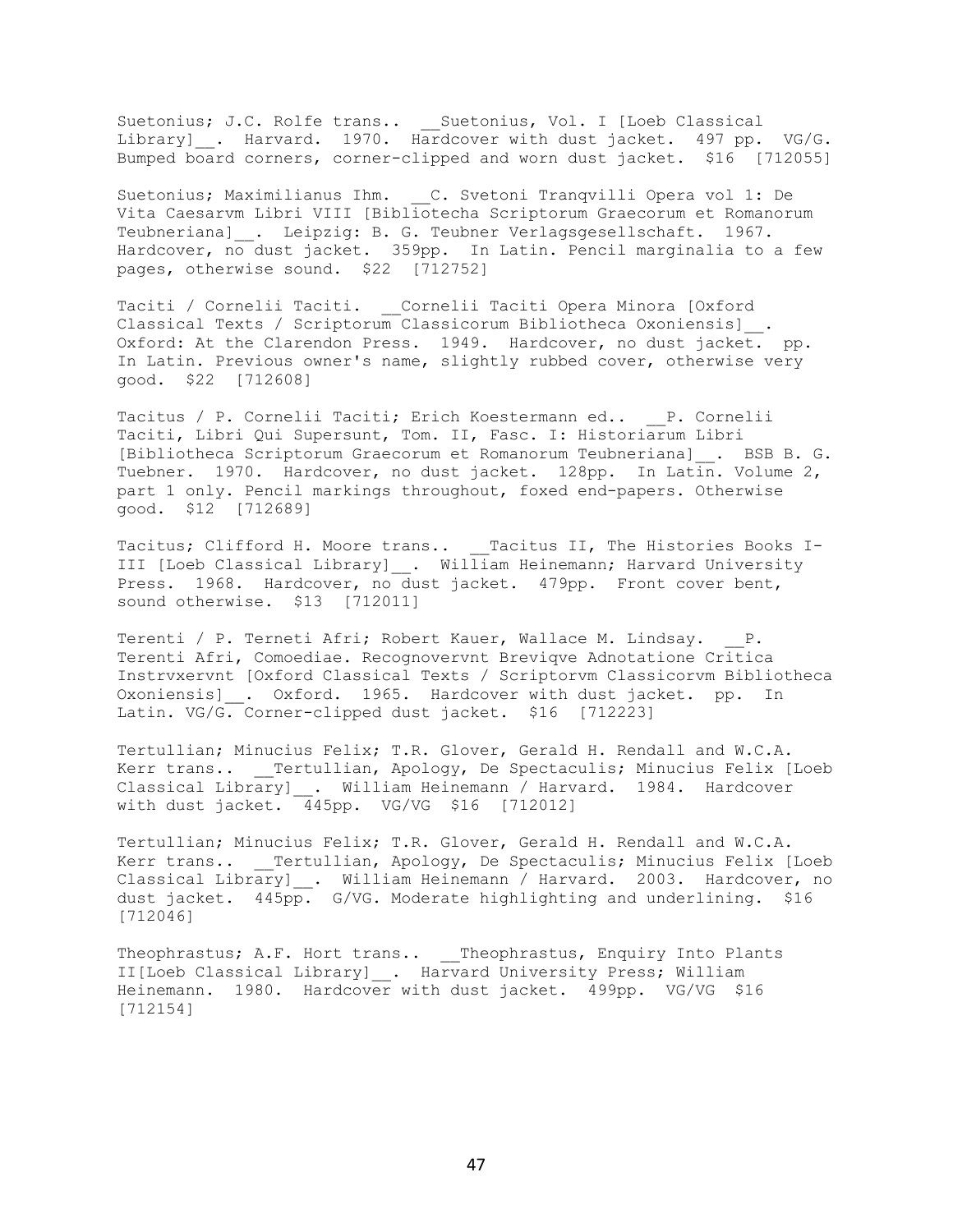Thucydides; C.F. Smith trans.. \_\_Thucydides I: History of the Peloponnesian War Books I and II [Loeb Classical Library]\_\_. Harvard University Press; William Heinemann. 1980. Hardcover with dust jacket. 461pp. G/G. Slight markings, rubbed and slightly chipped dust jacket. \$16 [712074]

Thucydidis; Henricus Stuart Jones. Thucydidis Historiae, Tomus Prior [Oxford Classical Texts / Scriptorum Classicorum Bibliotheca Oxoniensis] \_\_. Oxford: At the Clarendon Press. 1970. Hardcover with dust jacket. pp. Greek text. Volume 1 only. Slight foxing, cornerclipped dust jacket. \$8 [712665]

Tibulli / Tibvlli; Iohannes Percival Postgate. \_\_Tibvilli, Aliorvmqve Carminvm Libri Tres, Editio Altera [Scriptorvm Classicorvm Bibliotheca Oxoniensis / Oxford Classical Texts]\_\_. Oxford. 1985. Hardcover with dust jacket. 80pp. In Latin. VG/VG \$11 [712688]

Titi Livi; Carolvus Flamstead Walters et Robertvs Seymour Conway. Titi Livi Ab Vrbe Condita, Tomvs II, Libri VI-X [Oxford Classical Texts  $\overline{ }$ Scriptorum Classicorum Bibliotheca Oxoniensis]\_\_. Oxford University Press. 1970. Hardcover with dust jacket. pp. Volume 2 only. In Latin. VG/VG \$16 [712113]

Titi Livi; Carolvus Flamstead Walters et Robertvs Seymour Conway. Titi Livi Ab Vrbe Condita, Tomvs III, Libri XXI-XXV [Oxford Classical Texts / Scriptorum Classicorum Bibliotheca Oxoniensis]\_\_. Oxford University Press. 1967. Hardcover with dust jacket. pp. Volume 3 only. Latin text. VG/G. Previous owner's name. \$16 [712117]

Titi Livi; Robertvs Seymour Conway et Stephanvs Keymer Johnson. \_\_Titi Livi Ab Vrbe Condita, Tomvs IV, Libri XXVI-XXX [Oxford Classical Texts / Scriptorum Classicorum Bibliotheca Oxoniensis]\_\_. Oxford University Press. 1968. Hardcover with dust jacket. pp. Volume 4 only. Latin text. VG/VG, corner-clipped dust jacket. \$16 [712243]

Trombley, Frank R.. Hellenic Religion and Christianization c. 370-529 (2 vols.) . Sheffield. 2001. Paperback. pp. Complete set, vol. 1 and vol.  $\overline{2}$  (2 volumes total). Ink underlining and notes, sound otherwise. 344, 430 pages. \$47 [712675]

Velleius Paterculus; Augustus; Frederick W. Shipley trans.. \_\_Velleius Paterculus: Compendium of Romans History; Res Gestae Divi Augusti [Loeb Classical Library] . Harvard. 1955. Hardcover, no dust jacket. 432pp. Foxed end papers, otherwise very good. \$15 [712173]

Vergili Maronis; Fredericvs Artvrvs Hirtzel. \_\_A. Vergili Maronis Opera [Oxford Classical Texts / Scriptorum Classicorum Bibliotheca Oxoniensis] . Oxford University Press. 1963. Hardcover with dust jacket. pp. In Latin. Previous owner's name. Extensive ink underlining. \$11 [712104]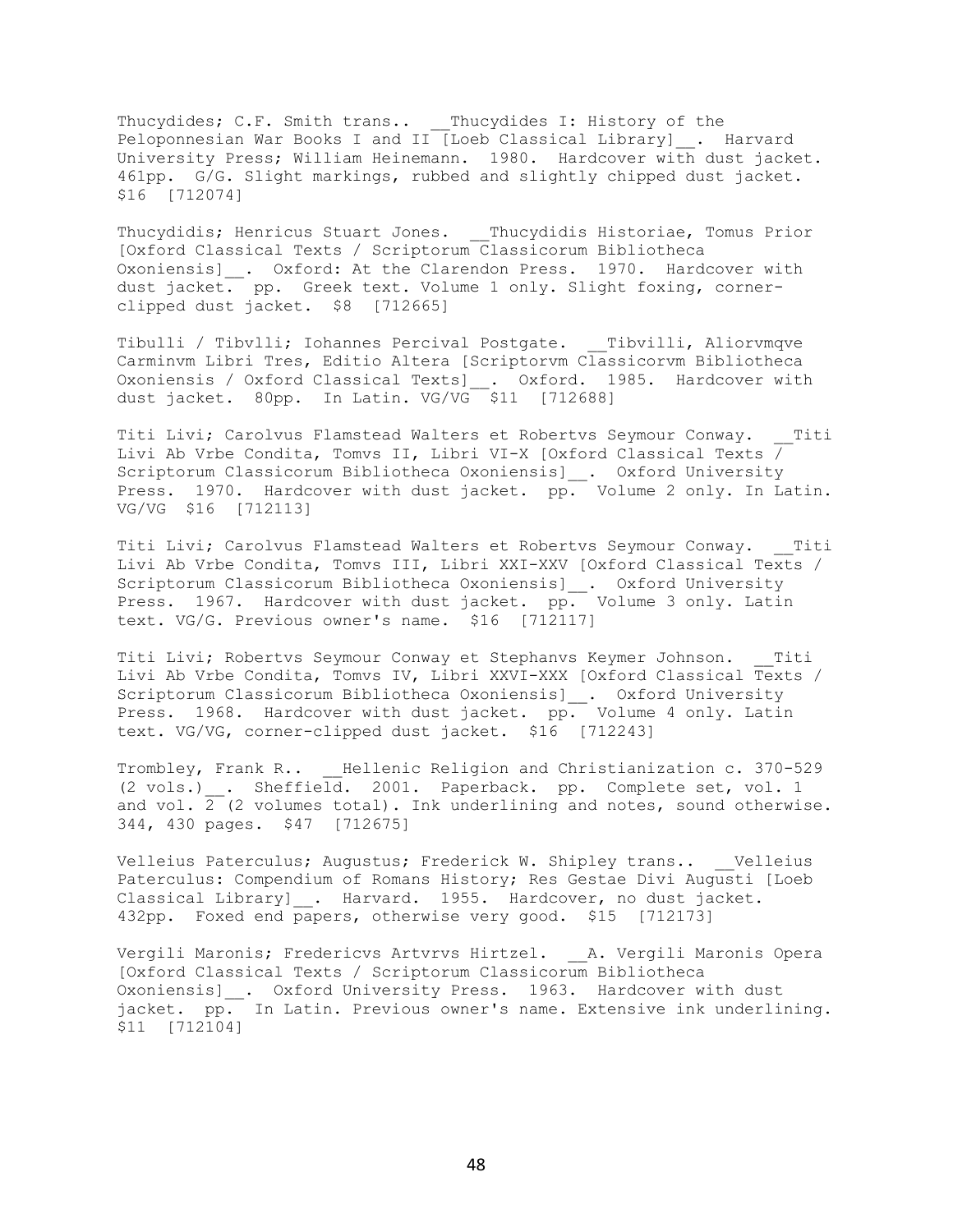Vergili Maronis; Fredericvs Artvrvs Hirtzel. \_\_A. Vergili Maronis Opera [Oxford Classical Texts / Scriptorum Classicorum Bibliotheca Oxoniensis]\_\_. Oxford University Press. 1963. Hardcover with dust jacket. pp. In Latin. Foxing, chipped dust jacket. \$11 [712666]

Virgil / P. Vergili Maronis; R.G. Austin. P. Vergili Maronis Aeneidos Liber Secvundvs. With Commentary by R.G. Austin . Oxford: At the Clarendon Press. 1964. Hardcover, no dust jacket. 309pp. Latin text, with English commentary. Foxing, previous owner's name, rubbed cover. \$16 [712667]

Virgil / P. Vergili Maronis; R.G. Austin. \_\_P. Vergili Maronis Aeneidos Liber Sextvs. With Commentary by R.G. Austin . Oxford: At the Clarendon Press. 1979. Hardcover with dust jacket. 303pp. Latin text, with English commentary. VG/VG. Corner-clipped dust jacket. \$16 [712659]

Virgil / Vergili Maronis; intro. by T.E. Page. \_\_ P. Vergili Maronis, Bucolica et Georgica\_\_. Macmillan. 1968. Hardcover, no dust jacket. 396pp. Latin text with introduction and notes in English. Extensive penciling, previous owner's name, sound otherwise. \$8 [712174]

Virgil; H. Rushton Fairclough trans.. \_\_Virgil, vol. I: Eclogues Georgics Aeneid, 1-6. Revised edition [Loeb Classical Library] . Harvard University Press / William Heinemann. 1967. Hardcover with dust jacket. 593pp. VG/G. Slightly chipped dust jacket. \$16 [712013]

Virgil; H. Rushton Fairclough trans.. Virgil, vol. I: Eclogues, Georgics, Aeneid 1-6 [Loeb Classical Library] . Harvard. 1999. Hardcover with dust jacket. 597pp. VG/VG \$16 [712172]

Virgil; H. Rushton Fairclough trans.. Virgil, vol. II: Aeneid VII-XII; The Minor Poems [Loeb Classical Library] . Harvard. 1998. Hardcover with dust jacket. 583pp. VG/G. Slightly stained dust jacket. \$16 [712171]

Virgil; H. Rushton Fairclough trans.. \_\_Virgil, vol. II: Aeneid VII-XII; The Minor Poems [Loeb Classical Library]\_\_. Harvard University Press; William Heinemann. 1942. Hardcover, no dust jacket. 583pp. Rubbed cover, sunned spine. Otherwise very good. \$15 [712175]

Wiedemann, Thomas. \_\_The Roman Household: A Sourcebook . Routledge. 1991. Paperback.  $2\overline{10}$ pp. Good; slight ink markings.  $\overline{$}11$  [712676]

Xenophon; Carleton L. Brownson and O.J. Todd trans.. Xenophon, Anabasis, Books IV-VII; and Symposium and Apology [Loeb Classical Library] . William Heinemann / G.P. Putnam's Sons. 1922. Hardcover, no dust jacket. 522pp. Good. Previous owner's name, slight foxing. \$13 [712121]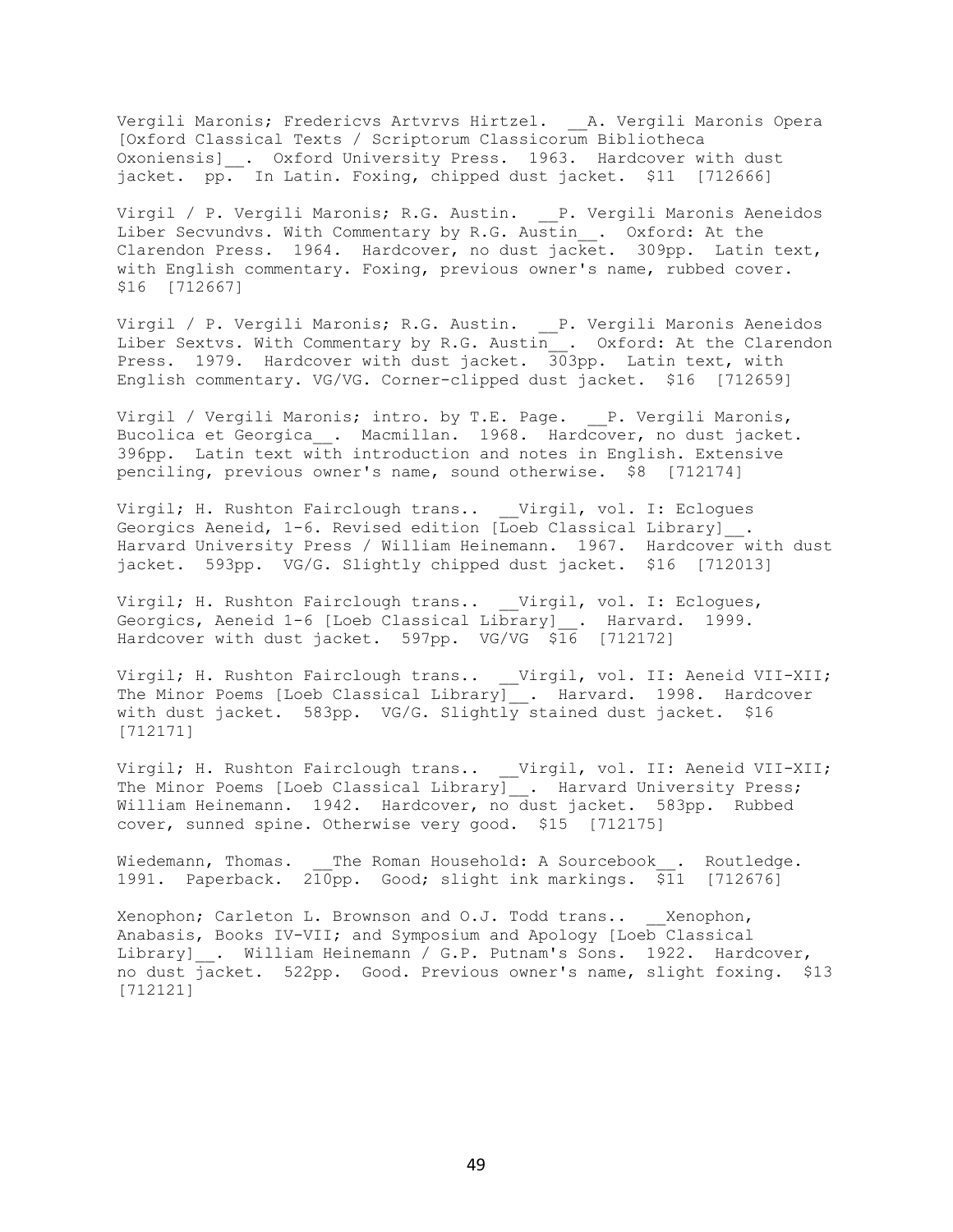Xenophon; Carleton L. Brownson and O.J. Todd trans.. Xenophon, Anabasis, Books IV-VII; and Symposium and Apology [Loeb Classical Library] . William Heinemann / G.P. Putnam's Sons. 1961. Hardcover with dust jacket. 522pp. G/G. Previous owner's name, slightly chipped and corner-clipped dust jacket. Notes on back free end paper. \$15 [712200]

Xenophon; E.C. Marchant & O.J. Todd. Xenophon, vol. IV: Memorabilia; Oeconomicus; Symposium; Apology [Loeb Classical Library] . Harvard University Press. 1992. Hardcover with dust jacket. 673pp. VG/VG \$16 [712120]

Xenophon; E.C. Marchant & O.J. Todd. Xenophon, vol. IV: Memorabilia; Oeconomicus; Symposium; Apology [Loeb Classical Library]\_\_. Harvard University Press. 1979. Hardcover with dust jacket. 673pp. VG/VG. Previous owner's name and blind-stamp; slightly cocked spine \$16 [712205]

Xenophon; E.C. Marchant trans.. \_\_Xenophon, Memorabilia; Oeconomicus; Symposium; Apology [Loeb Classical Library]\_\_. William Heinemann; G.P. Putnam's Sons. 1923. Hardcover, no dust jacket. 531pp. Slight foxing, edge-worn cover. Good otherwise. \$11 [712199]

Xenophontis; E.C. Marchant. \_\_Xenophontis, Opera Omnia Tomvs III Expeditio Cyri [Scriptorvum Classicorvm Bibliotheca Oxoniensis]\_\_. Oxford. 2008. Hardcover, no dust jacket. 256pp. In Greek, with preface in Latin. Volume 3 only. Very good condition. \$27 [712758]

### COMMENTARIES- NEW TESTAMENT

Albright, W.F. and C.S. Mann. Matthew: A New Translation with Notes and Commentary [The Anchor Bible] . Doubleday. 1986. Hardcover with dust jacket.  $363$ pp. Ink underlining, chipped dust jacket. \$10 [711574]

Arndt, William F.. \_\_Luke [Concordia Classic Commentary Series] . St. Louis: Concordia. 1986. Hardcover, no dust jacket. 523pp. Light to moderate ink underlining and highlighting. Republication of the 1956 edition. \$25 [712750]

Attridge, Harold W.. \_\_The Epistle to the Hebrews: A Commentary on the Epistle to the Hebrews [Hermeneia- A Critical and Historical Commentary on the Bible] . Fortress. 1989. Hardcover, no dust jacket. 437pp. Bumped board corners, otherwise very good. \$27 [712576]

Aune, David E.. Revelation 1-5 [Word Biblical Commentary] . Word Books. 1997. Hardcover with dust jacket. 374pp. G/VG. Moderate ink underlining. \$30 [712262]

Aune, David E.. Revelation 17-22 [Word Biblical Commentary] . Word Books. 1998. Hardcover with dust jacket. pp. VG/VG. Blind-stamp on title page. \$20 [711592]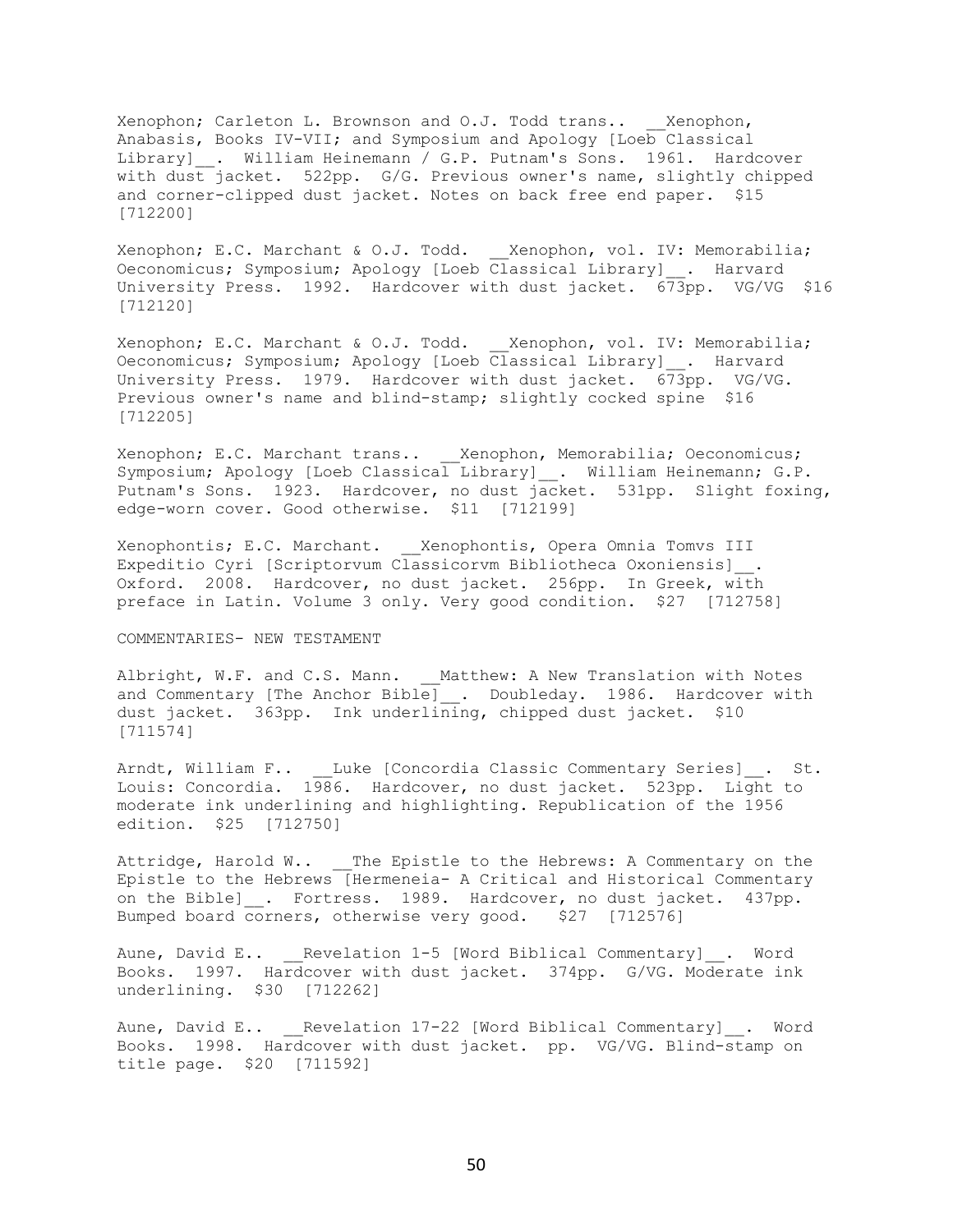Aune, David E.. Revelation 17-22 [Word Biblical Commentary] . Word Books. 1998. Hardcover with dust jacket. pp. VG/VG \$20 [712263]

Aune, David E.. Revelation 6-16 [Word Biblical Commentary] . Word Books. 1998. Hardcover with dust jacket. 903pp. VG/VG. Blind-stamp on title page. \$20 [711591]

Barth, Markus. The Gospel According to Ephesians 1-3 and Ephesians 4-6: A New Translation with Introduction and Commentary (2 vols.) [The Anchor Bible]\_\_. Doubleday. 1985. Hardcover with dust jacket. 849pp. Complete set, volume 1 and volume 2. VG/G. Slightly chipped and cornerclipped dust jackets. Due to the weight of these volumes, shipping will cost more than the standard rate indicated on some websites. \$15 [711577]

Bauckham, Richard J.. \_\_\_Jude, 2 Peter [Word Biblical Commentary]\_\_\_\_\_\_\_\_\_\_\_\_\_\_\_ Word Books. 1983. Hardcover with dust jacket. 357pp. VG/VG \$16 [711589]

Beasley-Murray, George R.. John [Word Biblical Commentary] . Word Books. 1987. Hardcover with dust jacket. 441pp. G/VG. Moderate ink underlining. \$8 [711606]

Beasley-Murray, George R.. \_\_John [Word Biblical Commentary]\_\_. Word Books. 1987. Hardcover with dust jacket. 441pp. G/VG. Moderate to heavy ink underlining. \$8 [711607]

Best, Ernest. \_\_\_A Commentary on the First and Second Epistles to the Thessalonians [Black's New Testament Commentary] . Hendrickson. 1986. Hardcover with dust jacket. 391pp. VG/VG \$12 [712558]

Bovon, Francois. \_\_Luke 1 [Hermeneia- A Critical and Historical Commentary on the Bible] . Fortress. 2002. Hardcover with dust jacket. 442pp. VG/G. Slightly sunned dust jacket. \$47 [712575]

Bovon, Francois. Luke 1 [Hermeneia- A Critical and Historical Commentary on the Bible] . Fortress. 1999. Hardcover with dust jacket. 596pp. VG/G. Slightly sunned dust jacket. \$47 [712577]

Bray, Gerald L. ed.. Galatians, Ephesians [Reformation Commentary on Scripture] . IVP. 2012. Hardcover, no dust jacket. 446pp. Previous owner's name, stain on lower page edges. \$15 [712282]

Bray, Gerald. \_\_Romans [Ancient Christian Commentary on Scripture]\_\_. IVP. 1998. Hardcover with dust jacket. 404pp. VG/VG \$15 [712273]

Brooks, James A.. Mark [The New American Commentary] . Broadman Press. 1991. Hardcover with dust jacket. 288pp. Extensive ink underlining. \$8 [711860]

Brown, Raymond E.. The Epistles of John: A New Translation with Introduction and Commentary [The Anchor Bible] . Doubleday & Co.. 1982. Hardcover with dust jacket. 812pp. VG/VG \$30 [711570]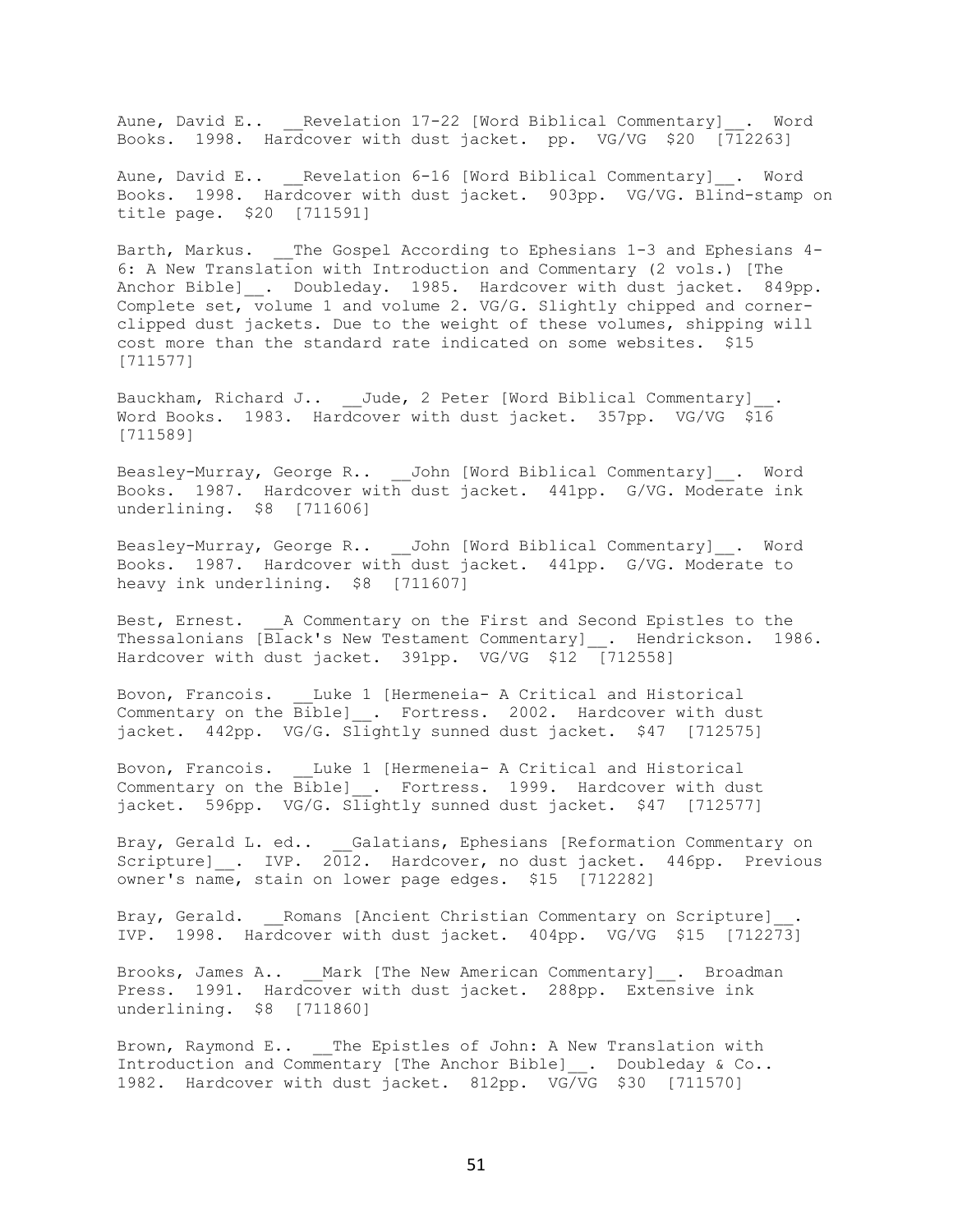Brown, Raymond E.. The Epistles of John: A New Translation with Introduction and Commentary [The Anchor Bible] . Doubleday & Co.. 1982. Hardcover with dust jacket. 812pp. Rubbed cover, previous owner's name. Otherwise very good. \$27 [712736]

Brown, Raymond E.. \_\_The Epistles of John: A New Translation with Introduction and Commentary [The Anchor Bible]\_\_. Doubleday & Co.. 1982. Hardcover with dust jacket. 812pp. VG/G. Sunned and chipped dust jacket. \$30 [712737]

Brown, Raymond E.. \_\_ The Gospel According to John (XIII-XXI): Introduction, Commentary and Notes [The Anchor Bible]\_\_. Doubleday & Co.. 1970. Hardcover with dust jacket. 538pp. Volume 2 only. Ink underlining, slightly chipped dust jacket. \$10 [711569]

Buchanan, George Wesley. The Gospel of Matthew, Book 1 and Book 2 (2) vols.) [The Mellen Biblical Commentary, Intertextual, New Testament Series] . Mellen Biblical Press. 1996. Hardcover, no dust jacket. 1088pp. Complete set, Book 1 and Book 2, in two volumes. Very good condition; blind-stamps. Due to the weight of these volumes, shipping will cost more than the standard rate indicated on some websites. \$97 [711737]

Byrne, Brendan. \_\_Romans [Sacra Pagina Series, volume 6]\_\_. Michael Glazier. 1996. Hardcover with dust jacket. 503pp. G/VG. Lightly bumped board corners and spine edges, back blank page slightly damaged. \$37 [711928]

Clarke, W.N.. Commentary on the Gospel of Mark . Judson Press. 1881. Hardcover, no dust jacket. 355pp. Very good; slightly rubbed cover, previous owner's stamps. \$15 [711762]

Davids, Peter. \_\_ Epistle of James: A Commentary on the Greek Text [New International Greek Testament Commentary] . Eerdmans. 1983. Hardcover with dust jacket. 226pp. VG/VG \$10 [712341]

Delitzsch, Franz. Commentary on the Epistle to the Hebrews, volume 1 and volume 2 (2 vols.) . Minneapolis: Klock & Klock. 1978. Hardcover, no dust jacket. 401,493pp. Complete set, volume 1 and volume 2. Previous owner's name stamp.Some occasional highlighting; Damp-warping subtly impacts first volume's front cover and pages. Sound otherwise. \$47 [712314]

Dunn, James D. G.. \_\_The Epistles to the Colossians and to Philemon [New International Greek Testament Commentary] . Eerdmans. 1996. Paperback. 388pp. Near fine. \$37 [712340]

Dunn, James D. G.. \_\_The Epistles to the Colossians and to Philemon [New International Greek Testament Commentary] . Eerdmans. 1996. Hardcover with dust jacket. 388pp. VG/VG \$32 [712342]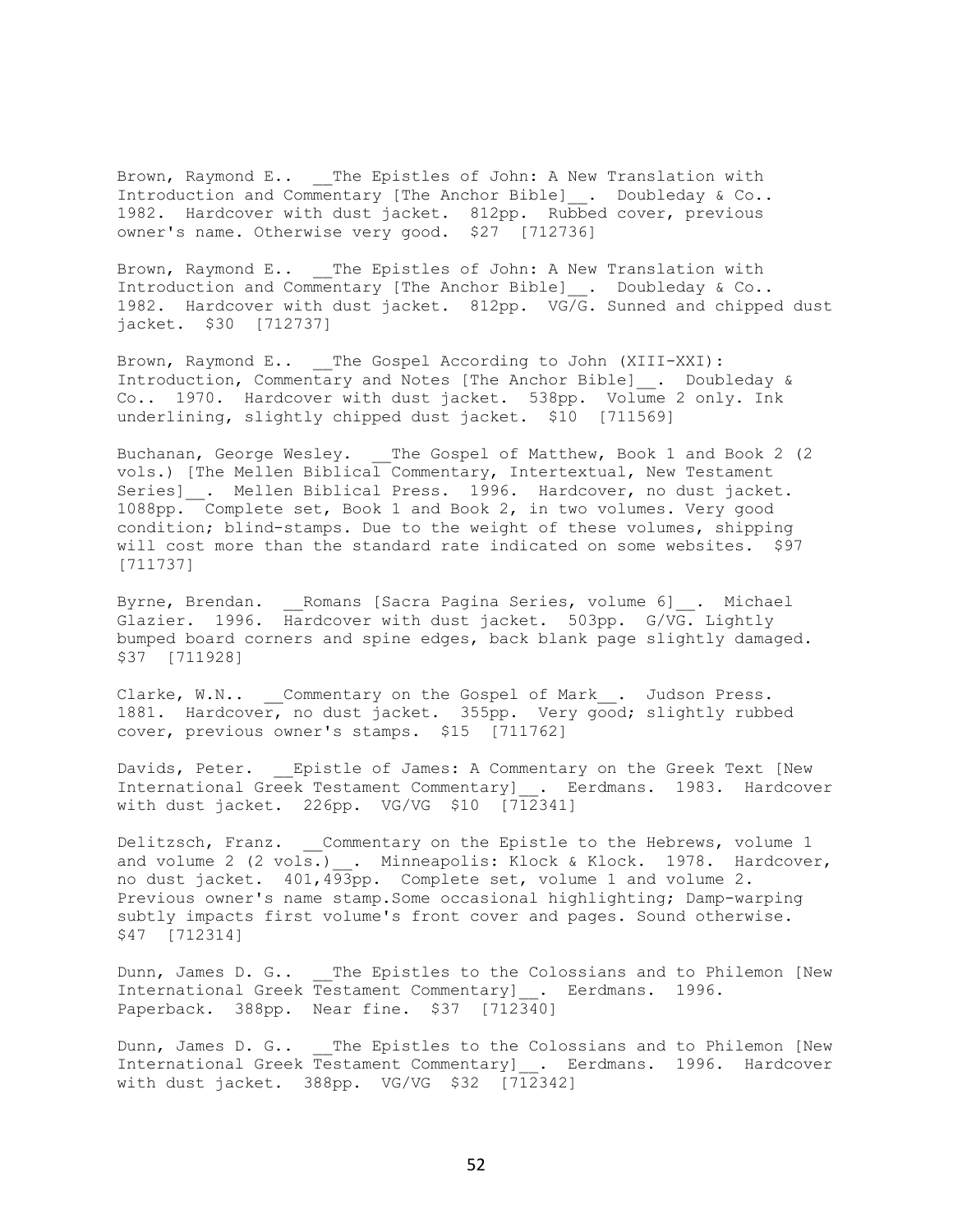Dunn, James D.G.. Romans 1-8 [Word Biblical Commentary] . Word Books. 1988. Hardcover with dust jacket. 513pp. VG/VG \$8 [711595]

Dunn, James D.G.. The Epistle to the Galatians [Black's New Testament Commentaries] . Hendrickson / Continuum. 1993. Hardcover with dust jacket. 338pp. VG/VG \$15 [712301]

Edwards, Mark J., Ed.. \_ Galatians, Ephesians, Philippians [Ancient Christian Commentary on Scripture, New Testament VIII] . IVP. 1999. Hardcover with dust jacket. 322pp. VG/VG. Previous owner's name. \$16 [712274]

Fairbairn, Patrick. \_\_Pastoral Epistles\_\_. Klock & Klock Christian Publishers Inc.. 1980. Hardcover, no dust jacket. 451pp. Very good. Rubbed cover, previous owner details on ffep. \$27 [712254]

Fitzmyer, Joseph A.. \_\_The Acts of the Apostles [Anchor Yale Bible]\_\_. Anchor Yale. 2010. Paperback. 830pp. Very good; slightly creased wrappers. \$37 [712298]

Fitzmyer, Joseph A.. \_\_ The Gospel According to Luke I-IX and Luke X-XXIV: A New Translation with Introduction and Commentary (2 vols.) [The Anchor Bible]\_. Doubleday. 1986. Hardcover with dust jacket. 1642pp. Complete set, volume 1 and volume 2. VG/VG. Corner-clipped dust jackets. Due to the weight of these volumes, shipping will cost more than the standard rate indicated on some websites. \$42 [711576]

Furnish, Victor Paul. II Corinthians: A New Translation with Introduction and Commentary [The Anchor Bible]\_\_. Doubleday & Co.. 1985. Hardcover with dust jacket. 619pp. VG/G. Chipped dust jacket. \$8 [711568]

Godet, F. . \_\_ A Commentary on the Gospel of St. Luke, 5th edition (2 vols.)\_\_. T. & T. Clark. 1957. Hardcover, no dust jacket. 903pp. Complete set of 2 volumes, each bound in a different shade of brown, but same style and edition. Spine edges slightly bumped, otherwise very good. \$22 [712265]

Godet, Frederic L.. Commentary on John's Gospel (2 volumes bound in one) . Kregel Publications. 1978. Hardcover, no dust jacket. 1112pp. Complete, two volumes bound in one. Near-fine. \$14 [711736]

Godet, Frederic Louis. Commentary on First Corinthians . Kregel. 1977. Hardcover, no dust jacket. 920pp. Very good. \$11 [712629]

Goldstein, Jonathan A.. \_\_II Maccabees: A New Translation with Introduction and Commentary [The Anchor Bible] . Doubleday. 1983. Hardcover with dust jacket. 595pp. VG/G. Torn dust jacket. \$10 [711834]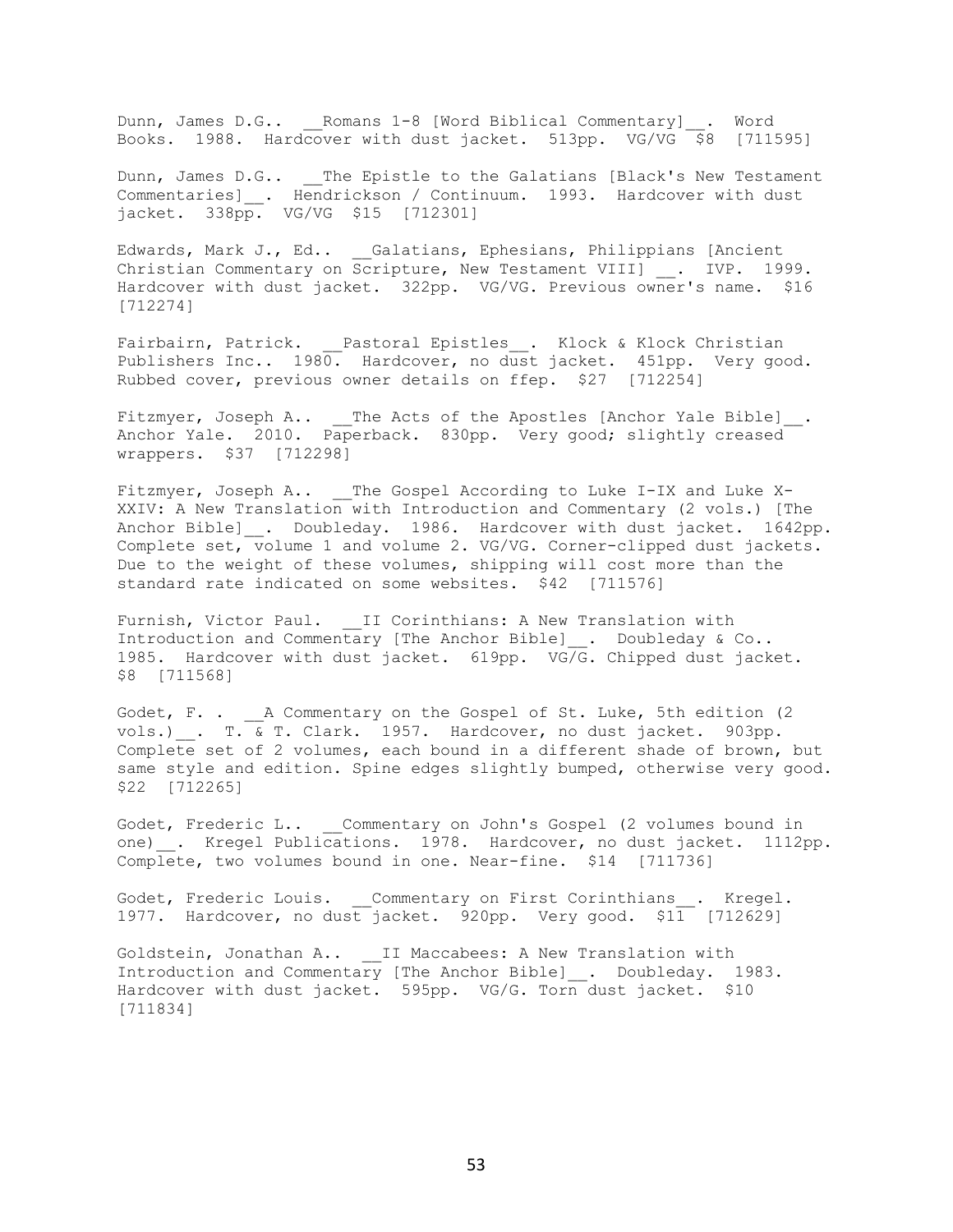Gorday, Peter ed.. \_\_Colossians, 1-2 Thessalonians, 1-2 Timothy, Titus, Philemon [Ancient Christian Commentary on Scripture, New Testament IX] \_\_. InterVarsity Press. 2000. Hardcover, no dust jacket. 346pp. Very good. Previous owner's name. \$15 [712500]

Grayston, Kenneth. \_\_The Gospel of John [Narrative Commentaries]\_. Trinity Press International. 1990. Paperback. 177pp. Creased spine, blind-stamp on half-title page. Otherwise good. \$14 [711788]

Guelich, Robert A.. \_\_WBC: Mark 1-8:26 [Word Biblical Commentary] Word. 1989. Hardcover with dust jacket. 454pp. VG/VG \$15 [712296]

Guelich, Robert A.. WBC: Mark 1-8:26 [Word Biblical Commentary] Word. 1989. Hardcover with dust jacket. 454pp. VG/VG \$11 [712299]

Hagner, Donald A.. \_\_Matthew 1-13 [Word Biblical Commentary]\_\_. Word Books. 1993. Hardcover with dust jacket. pp. Extensive ink underlining, small stains on fore-edge. \$8 [711602]

Hagner, Donald A.. Matthew 14-28 [Word Biblical Commentary] . Word Books. 1995. Hardcover with dust jacket. pp. VG/VG. Previous owner's name on ffep. \$19 [711593]

Hughes, Philip Edgcumbe. <br> \_ A Commentary on the Epistle to the Hebrews\_\_. Eerdmans. 1990. Paperback. 623pp. Good condition; creased wrappers. \$47 [711644]

Hultgren, Arland J.. Paul's Letter to the Romans: A Commentary . Eerdmans. 2011. Hardcover, no dust jacket. 804pp. Previous owner's name, highlighting. Good otherwise. \$22 [712615]

Johnson, Luke Timothy. The Acts of the Apostles [Sacra Pagina Series, volume 5]\_\_. Michael Glazier. 1992. Paperback. 570pp. Slight ink stains on wrappers, very good otherwise. \$12 [712285]

Johnson, Luke Timothy. The Letter of James: A New Translation with Introduction and Commentary [The Anchor Bible]\_\_. Doubleday. 1995. Hardcover with dust jacket. 412pp. VG/VG. Blind-stamp on title page. \$32 [711571]

Johnstone, Robert. \_\_The First Epistle of Peter\_\_. Minneapolis: James Family. 1978. Hardcover, no dust jacket. 417pp. Slight underlining, lower board corners bumped, otherwise very good. \$27 [712312]

Keck, Leander E. ed.. The New Interpreter's Bible Commentary, volume 7: The Gospels and Narrative Literature, Jesus and the Gospels, Matthew, Mark . Abingdon Press. 2015. Hardcover, no dust jacket. 567pp. New copy, but board corners were bumped during shipping. Due to the weight of this book, shipping will cost more than the standard rate indicated on some websites. \$52 [712486]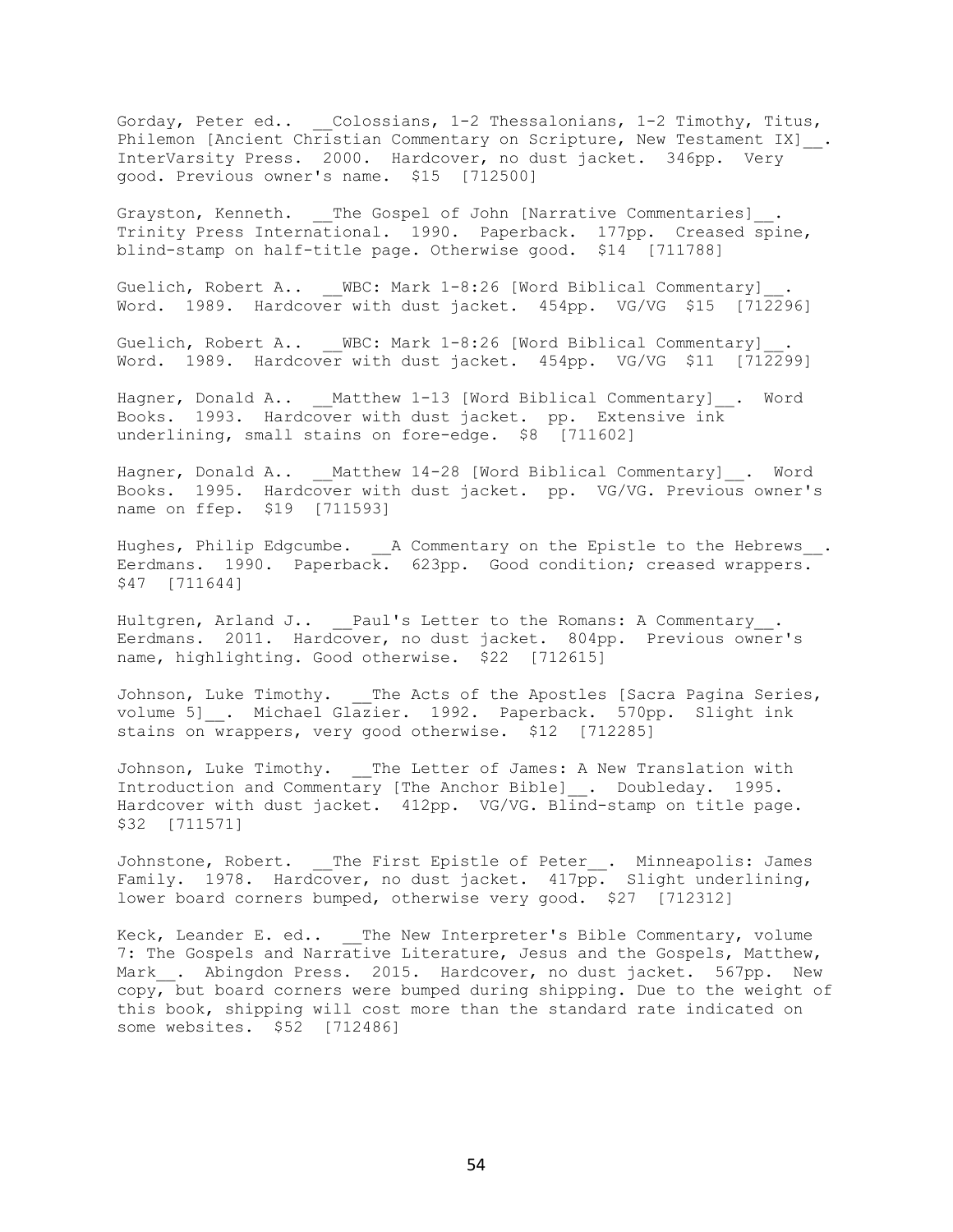Lane, William L.. Hebrews 1-8 [Word Biblical Commentary] . Word Books. 1991. Hardcover with dust jacket. 211pp. VG/VG \$27 [711599]

Lapide, Cornelii A.; Antonius Padovani. \_\_Commentaria in Quatuor Evangelia. Editio altera emenddata (four volumes, bound in one volume) \_\_. Augustae Taurinorum, Typographia Pontificia, Eq. Petri Marietti. 1912. Half leather. pp. In Italian. Complete, four volumes bound in one volume. Scuffed half leather binding, sunned boards. Moderate to heavy foxing, good otherwise. 478, 493, 509, 555 pages. Due to the weight of this book, shipping will cost more than the standard rate indicated on some websites. \$67 [712804]

Liddon, H P. Explanatory Analysis of St. Paul's First Epistle to Timothy . Klock & Klock. 1978. Hardcover, no dust jacket. 97pp. Very good; previous owner's name. \$20 [712309]

Lincoln, Andrew T.. \_\_Ephesians [Word Biblical Commentary]\_\_. Word Books. 1990. Hardcover with dust jacket. 494pp. VG/VG \$15 [711600]

Lloyd-Jones, D.M.. Romans: An Exposition of Chapter 3:20-4:25: Atonement and Justification . Zondervan. 1970. Hardcover, no dust jacket. 250pp. Very good; spine slightly concave. \$10 [712307]

Lloyd-Jones, D.M.. Romans: An Exposition of Chapter 6: The New Man. Zondervan. 1973. Hardcover, no dust jacket. 313pp. Very good; spine slightly concave. \$11 [712305]

Lloyd-Jones, D.M.. Romans: An Exposition of Chapter 6: The New Man. Zondervan. 1973. Hardcover, no dust jacket. 313pp. Very good, previous owner's name. \$11 [712313]

Lloyd-Jones, D.M.. \_\_Romans: An Exposition of Chapter 8:5-17: The Sons of God . Zondervan. 1975. Hardcover, no dust jacket. 438pp. Very  $\frac{1}{900d}$ .  $\frac{1}{911}$  [712306]

Marshall, I. Howard. \_\_Commentary on Luke [New International Greek Testament Commentary]\_\_. Eerdmans. 1979. Hardcover with dust jacket. 928pp. Commentary on the Greek text. G/VG. Spine slightly concave, slightly sunned and chipped dust jacket. Last page of index is partially adhered to back free end paper. \$22 [712751]

Martin, Ralph P.. 2 Corinthians [Word Biblical Commentary] . Word Books. 1986. Hardcover with dust jacket. 527pp. VG/G. Chipped and damp-stained dust jacket. \$8 [711611]

Martin, Ralph P.. James [Word Biblical Commentary] . Word Books. 1988. Hardcover with dust jacket. 240pp. VG/VG \$25 [711594]

Mayor, Joseph B.. \_\_The Epistle of James\_\_. Klock & Klock. 1977. Hardcover, no dust jacket. 621pp. Very good. Bookplate, one page creased. \$11 [712297]

55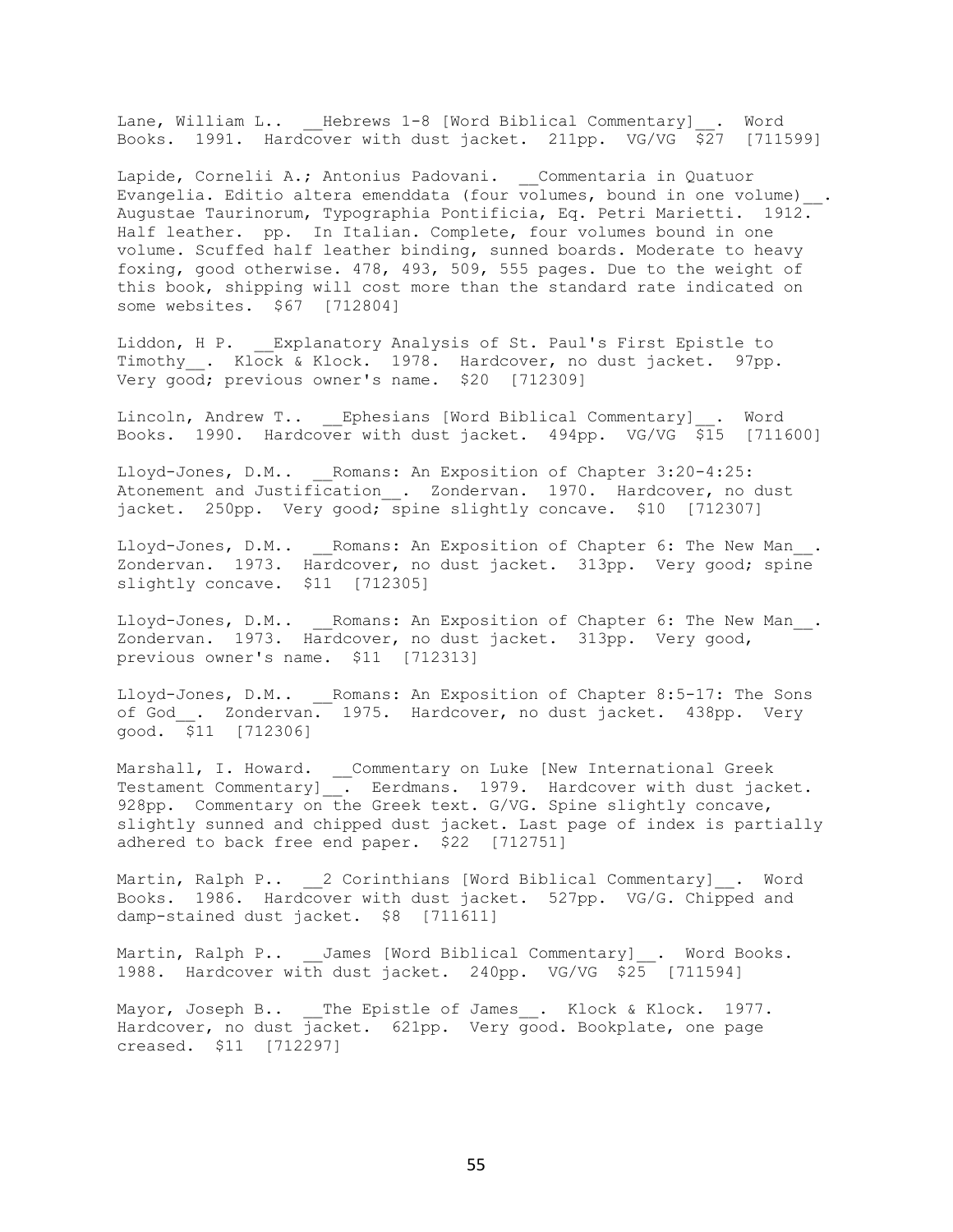Melick, Richard R. Jr.. \_\_Philippians, Colossians, Philemon [The New American Commentary: An Exegetical and Theological Exposition of Holy Scripture] \_. Broadman. 1991. Hardcover with dust jacket. 384pp. VG/VG \$9 [711789]

Milligan, George. St. Paul's Epistles to the Thessalonians: The Greek Text with Introduction and Notes . Klock & Klock Christian Publishers. 1980. Hardcover, no dust jacket. 195pp. Near fine \$13 [712308]

Morgan, G. Campbell. \_\_The Gospel According to John\_\_. Fleming H. Revell. . Hardcover, no dust jacket. 333pp. Previous owner's stamps, gift note, lacks ffep. Sound otherwise. \$8 [711902]

Morgan, G. Campbell. The Gospel According to Matthew . Fleming H. Revell. 1929. Hardcover, no dust jacket. 321pp. Foxing, underlining, previous owner's stamps. \$8 [711883]

Moule, Handley C.G.. \_\_The Epistle to the Romans\_\_. Klock and Klock Christian Publishers. 1982. Hardcover, no dust jacket. 437pp. Near fine. \$11 [711796]

Nolland, John. \_\_Luke 1-9:20 [Word Biblical Commentary 35A]\_\_. Word Books. 1989. Hardcover with dust jacket. 454pp. VG/VG \$15 [711597]

Oden, Thomas C. and Christopher A. Hall, Eds.. \_\_Mark [Ancient Christian Commentary on Scripture, New Testament, II]\_\_. IVP. 1998. Hardcover, no dust jacket. 281pp. Very good; previous owner's stamp. \$8 [712253]

Oden, Thomas C. and Christopher A. Hall, Eds.. \_\_Mark [Ancient Christian Commentary on Scripture, New Testament, II] \_. IVP. 1998. Hardcover, no dust jacket. 281pp. VG/VG. Previous owner's name. \$8 [712272]

Oden, Thomas C. and Christopher A. Hall, Eds.. \_\_Mark [Ancient Christian Commentary on Scripture, New Testament, II]\_\_. IVP. 1998. Hardcover, no dust jacket. 281pp. VG/VG \$8 [712279]

Pink, Arthur W.. \_\_An Exposition of Hebrews\_\_. Baker. 1976. Hardcover with dust jacket. 1307pp. Concave spine, badly torn dust jacket. Good otherwise. \$15 [711677]

Pink, Arthur W.. \_\_Exposition of Hebrews (volume 1 through volume 3)\_\_. Baker Book House. 1954. Hardcover, no dust jacket. pp. Complete set, volume 1 through volume 3 (3 volumes total). Rubbed cover, shaken, previous owner labels. Sound otherwise, free of markings etc. Due to the weight of these volumes, shipping will cost more than the standard rate indicated on some websites. \$47 [711808]

56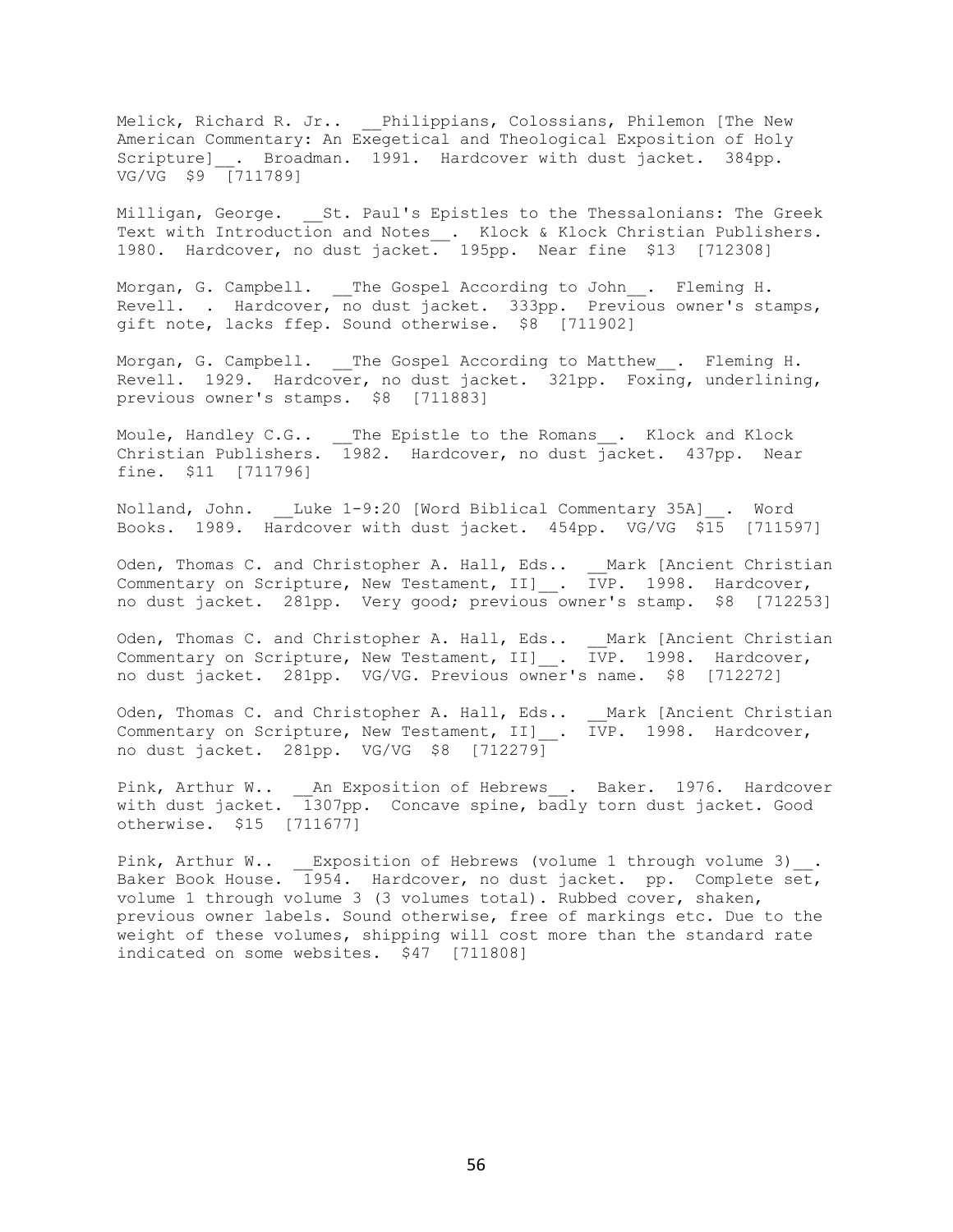Schnackenburg, Rudolf. \_\_The Gospel According to St. John (Volume 1, volume 2, and volume 3: 3 volumes total)\_\_. Crossroad / Herder & Herder. 1982. Hardcover with dust jacket. pp. Complete set, volume 1 through volume 3 (3 volumes total). G/G. Previous owner's name, chipped dust jackets, personal library label on each dust jacket spine.Due to the weight of these volumes, shipping will cost more than the standard rate indicated on some websites. \$127 [711952]

Schreiner, Thomas R.. \_\_Romans [Baker Exegetical Commentary on the New Testament]\_\_. Baker. 1998. Hardcover, no dust jacket. 919pp. Very good. \$37 [712727]

Shedd, William G.T.. <br> <br> A Critical and Doctrinal Commentary on the Epistle of St. Paul to the Romans . Klock & Klock Christian Publishers. 1978. Hardcover, no dust jacket. 439pp. Very good, previous owner's name. \$32 [712302]

Ziesler, John. \_\_Paul's Letter to the Romans [New Testament Commentaries] . SCM / Trinity Press International. 1989. Hardcover with dust jacket. 382pp. VG/VG \$8 [712311]

#### COMMENTARIES- OLD TESTAMENT

Allen, Leslie C.. Psalms 101-150 [Word Biblical Commentary] . Word Books. 1983. Hardcover with dust jacket. 342pp. G/G. Previous owners' names and label on ffep, small stains on fore-edge, small tear in dust jacket. \$8 [711588]

Andersen, Francis I. and David Noel Freedman. Hosea: A New Translation with Introduction and Commentary [The Anchor Bible] \_\_. Doubleday. 1980. Hardcover with dust jacket. 699pp. VG/VG. Blind-stamp on ffep. \$8 [711565]

Anderson, A.A.. \_\_ The Book of Psalms, Volume 1: Introduction and Psalms 1-72 [New Century Bible, Based on the Revised Standard Version] . Oliphants / Attic Press. 1972. Hardcover with dust jacket. pp. Volume 1 only. Moderate ink underlining, chipped dust jacket. \$12 [711490]

Anderson, A.A.. The Book of Psalms, Volume 2: Psalms 73-150 [New Century Bible, Based on the Revised Standard Version]\_\_. Oliphants / Attic Press. 1972. Hardcover with dust jacket. pp. Volume 2 only. G/VG. Slight ink notes on back end papers. \$12 [711489]

Barton, John. Joel and Obadiah [Old Testament Library] . WJKP. 2001. Hardcover with dust jacket. 168pp. VG/VG. Blind-stamp on title page. \$20 [711525]

Bergant, Dianne. Job, Ecclesiastes [Old Testament Message 18]. Michael Glazier. 1990. Paperback. 295pp. Moderate ink underlining, good otherwise. \$10 [711837]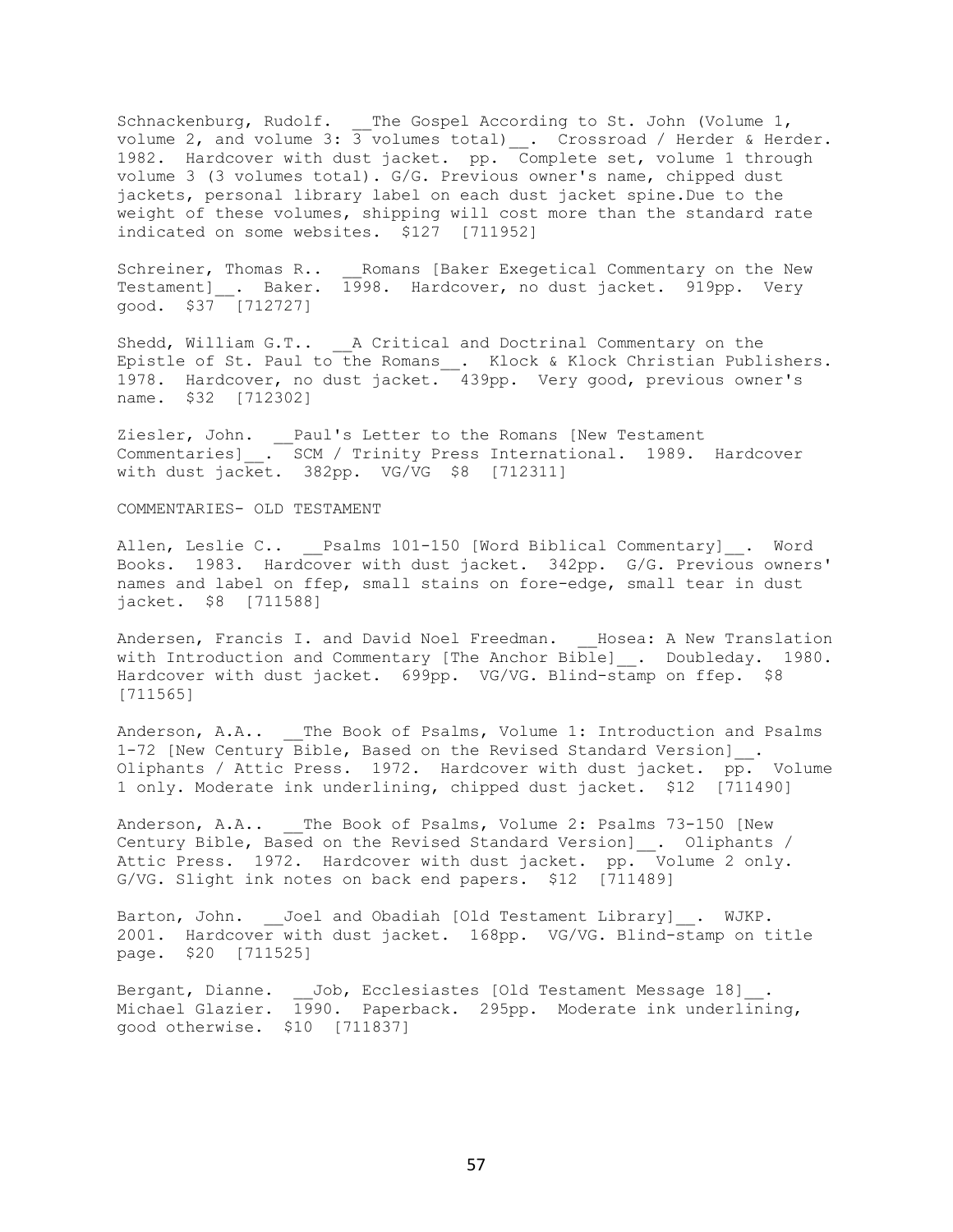Blenkinsopp, Joseph. \_\_Ezra-Nehemiah: A Commentary [Old Testament Library] \_. WJKP. 1988. Hardcover with dust jacket. 366pp. VG/G. Chipped dust jacket. \$11 [711533]

Blenkinsopp, Joseph. \_\_Ezra-Nehemiah: A Commentary [Old Testament Library] . WJKP. 1988. Hardcover with dust jacket. 366pp. VG/VG. Previous owner's stamp. \$11 [712753]

Block, Daniel J.. \_\_The Book of Ezekiel, Chapters 1-24 [New International Commentary on the Old Testament]\_\_. Eerdmans. 1997. Hardcover with dust jacket. 887pp. VG/VG. Previous owner's name, blindstamp on title page. \$32 [711540]

Burns, Rita J.. \_\_ Exodus, Leviticus, Numbers [Old Testament Message: A Biblical-Theological Commentary]\_\_. Michael Glazier. 1983. Paperback. 298pp. Very good; blind-stamp. \$15 [711769]

Buttenwieser, Moses. \_\_The Psalms, Chronologically Treated with a New Translation . University of Chicago Press. 1938. Hardcover, no dust jacket. 908pp. Shaken, rubbed cover, ink underlining, previous owner names, bookplate. \$22 [711810]

Carroll, Robert P.. \_\_ Jeremiah: A Commentary [Old Testament Library]\_\_. Westminster Press. 1986. Hardcover with dust jacket. 874pp. VG/G. Previous owner's stamps, sunned dust jacket. \$11 [711507]

Childs, Brevard S.. \_\_Isaiah [Old Testament Library]\_\_. WJKP. 2001. Hardcover, no dust jacket. 555pp. Very good. Note that this is the latest, case-bound printing. \$22 [711523]

Clifford, Richard J.. Proverbs [Old Testament Library] . WJKP. 1999. Hardcover, no dust jacket. 286pp. Moderate to heavy ink underlining, slightly chipped dust jacket. \$25 [711524]

Coats, George W.. Exodus 1-18 [The Forms of the Old Testament Literature vol. IIA] \_. Eerdmans. 1999. Paperback. 178pp. Very good; blind-stamp on title page. \$9 [711835]

Cody, Aelred. Ezekiel, with an Excursus on Old Testament Priesthood [Old Testament Message: A Biblical-Theological Commentary] . Michael Glazier. 1984. Hardcover, no dust jacket. 279pp. Very good; blindstamp on series title page. \$10 [711716]

Collins, John J.. Daniel, First Maccabees, Second Maccabees, with an Excursus on the Apocalyptic Genre [Old Testament Message: A Biblical-Theological Commentary] . Michael Glazier. 1981. Hardcover, no dust jacket. 368pp. Very good; blind-stamp on title page. \$22 [711715]

Conroy, Charles. 1-2 Samuel, 1-2 Kings [Old Testament Message: A Biblical-Theological Commentary]\_\_. Michael Glazier. 1983. Paperback. 266pp. Very good; blind-stamp. \$10 [711783]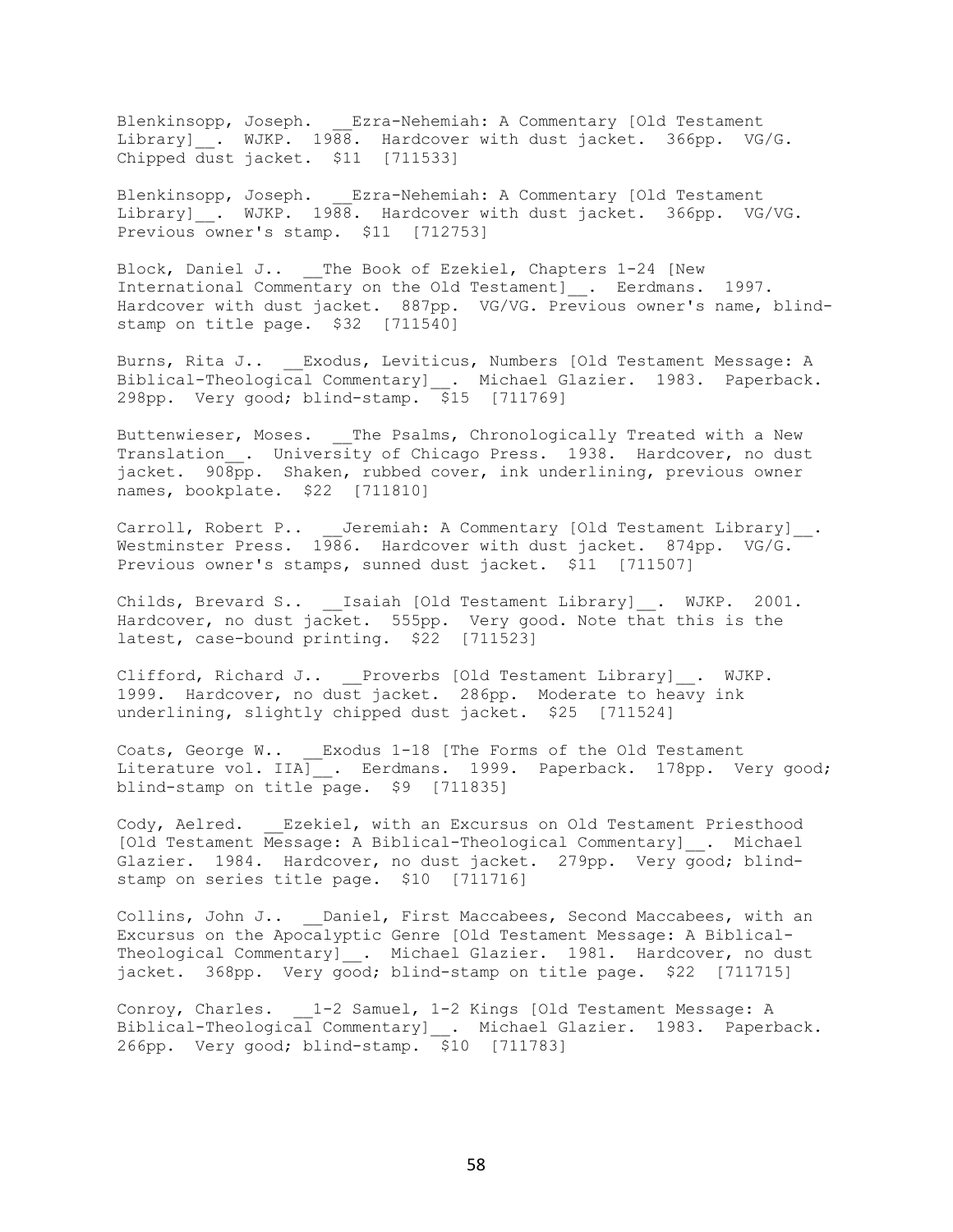Craghan, John. \_\_Esther, Judith, Tobit, Jonah, Ruth [Old Testament Message: A Biblical-Theological Commentary]\_\_. Michael Glazier. 1982. Hardcover, no dust jacket. 230pp. Very good; blind-stamp on series title page. \$16 [711717]

Craigie, Peter C.. Psalms 1-50 [Word Biblical Commentary] . Word Books. 1983. Hardcover with dust jacket. 375pp. Ink underlining. \$8 [711608]

Craigie, Peter C.. \_\_The Book of Deuteronomy [New International Commentary on the Old Testament] . Eerdmans. 1976. Hardcover with dust jacket. 423pp. Extensive ink underlining. \$13 [712744]

Crenshaw, James L.. Ecclesiastes: A Commentary [Old Testament Library] . Westminster Press. 1987. Hardcover with dust jacket. 192pp. Previous owner's name stamp, light to moderate ink underlining. \$10 [711586]

Crenshaw, James L.. Joel: A New Translation with Introduction and Commentary [The Anchor Bible]\_. Doubleday. 1995. Hardcover with dust jacket. 251pp. VG/VG. Blind-stamp on ffep. \$9 [711564]

Cripps, Richard S.. A Commentary on the Book of Amos . Klock and Klock Christian Publishers. 1981. Hardcover, no dust jacket. 361pp. Near fine. \$8 [711805]

Dancy, J. C.. A Commentary on 1 Maccabees . Oxford: Basil Blackwell. 1954. Hardcover with dust jacket. 206pp. VG/G. Edge-worn and cornerclipped dust jacket. \$8 [712255]

Delitzsch, Franz . A New Commentary on Genesis, volume 1 and volume 2 (2 volumes total)\_\_. Minneapolis: Klock & Klock. 1978. Hardcover, no dust jacket.  $820\overline{pp}$ . Volume 1 and volume 2 (2 volumes total). Near fine. 412, 408 pages. \$37 [712739]

[Downame, John] Ed.. Annotations Upon All the Books of the Old and New Testament (Volume 1 only: Genesis through Song of Solomon)...This Second Edition so Enlarged, as They Make an Entire Commentary on the Sacred Scripture: The Like Never Before Published in Enghlish. Wherein the Text is Explained, Doubts Resolved, Scriptures Paralleled, and Various Readings Observed. By the Labour of certain Learned Divines thereunto appointed, and therein employed, As is expressed in the Preface. London: John Legatt, 1651. 1651. Hardcover, no dust jacket. pp. Volume 1 only: Genesis through Song of Solomon (with several pages of Revelation tipped in at the end). Folio, in worn, bumped and scuffed library buckram. Heavy foxing, heavy damp-stains. Slight worming through first several pages, slightly impacting the foot-notes in four pages. The tipped-in pages from Revelation are badly stained and disintegrating along the margins, with some impact to text. Front hinge tender, binding broken near back hinge. Due to the weight of these volumes, shipping will cost more than the standard rate indicated on some websites. \$277 [711451]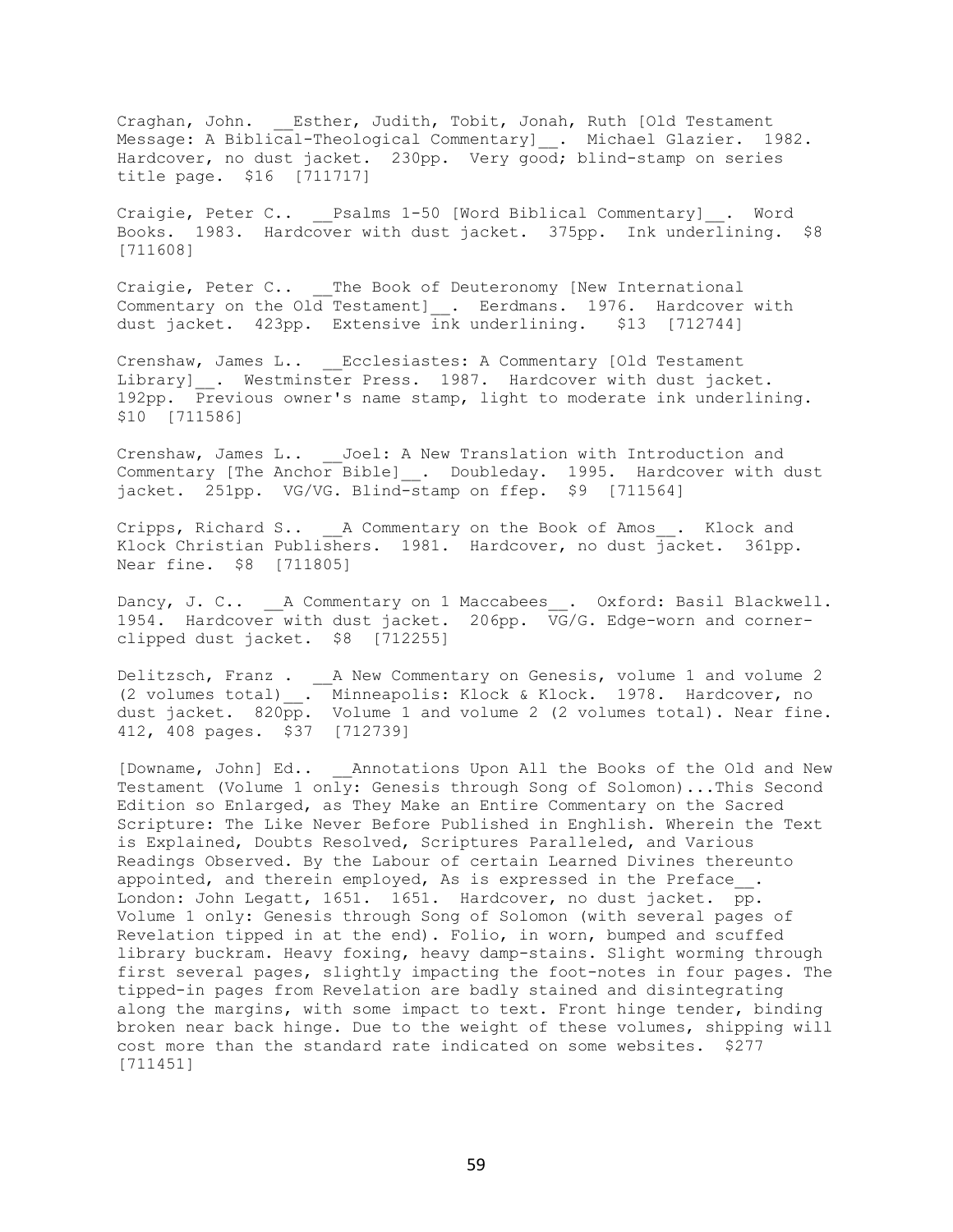Dozeman, Thomas B.. \_\_Exodus [Eerdmans Critical Commentary]\_\_. Eerdmans. 2009. Paperback. 868pp. Sold as is: Creased spine and wrappers, slight underlining, some sections of binding re-glued. \$37 [711949]

Farrar, F W. \_\_The Second Book of Kings . Klock & Klock. 1981. Hardcover, no dust jacket. 406pp. Very good; previous owner's name. \$32 [712741]

Fox, Michael V.. \_\_Proverbs 1-9: A New Translation with Introduction and Commentary [The Anchor Bible] \_\_. Doubleday. 2000. Hardcover with dust jacket. 474pp. VG/VG. Previous owner's name. \$37 [711559]

Fox, Michael V.. Proverbs 10-31: A New Translation with Introduction and Commentary [The Anchor Bible]\_\_. Doubleday. 2009. Hardcover with dust jacket. pp. VG/VG. Previous owner's name. \$37 [711560]

Gese, Hartmut. Der Verfassungsentwurf des Ezechiel (Kap. 40-48). Traditionsgeschichtlich Untersucht . J.C.B. Mohr (Paul Siebeck). 1957. Hardcover, no dust jacket. 192pp. In German. Red cloth, with leather title block on spine. Title block scuffed, previous owner's name on ffep and title page. Very good otherwise. \$12 [711378]

Gibson, Edgar C.S.. The Book of Job, with Introduction and Notes. Methuen & Co.. 1905. Hardcover, no dust jacket. 236pp. Ex-library. Ex-library, worn and faded cover, spine cloth peeling. \$10 [711630]

Gibson, Edgar C.S..  $\quad \_$  The Book of Job, with Introduction and Notes $\_$ . Methuen & Co.. 1919. Hardcover, no dust jacket. 236pp. Foxing, rubbed cover. Good otherwise. \$10 [711631]

Hals, Ronald M.. Ezekiel [The Forms of the Old Testament Literature, volume XIX] . Eerdmans. 1989. Paperback. 363pp. Creased wrappers, otherwise very good. \$11 [711881]

Harris, J.; C. Brown, and M. Moore. \_\_ Joshua, Judges, Ruth [New International Biblical Commentary, Based on the New International Version] \_\_. Paternoster. 2000. Paperback. 398pp. Very good; previous owner's signature and name-stamp. \$9 [711722]

Hobbs, T.R.. \_\_2 Kings [Word Biblical Commentary]\_\_. Word Books. 1985. Hardcover with dust jacket. 388pp. VG/VG \$16 [712757]

Hoppe, Leslie. Joshua, Judges; with an Excursus on Charismatic Leadership in Israel [Old Testament Message: A Biblical-Theological Commentary] . Michael Glazier. 1982. Hardcover, no dust jacket. 218pp. Very good; blind-stamp on title page. \$14 [711718]

Hyatt, J.P.. Commentary on Exodus [New Century Bible, Based on the Revised Standard Version] . Oliphants. 1971. Hardcover with dust jacket. 351pp. Slightly bowed boards, chipped dust jacket. Previous owner's name and note on ffep. Sound otherwise, free of underlining etc. \$11 [711487]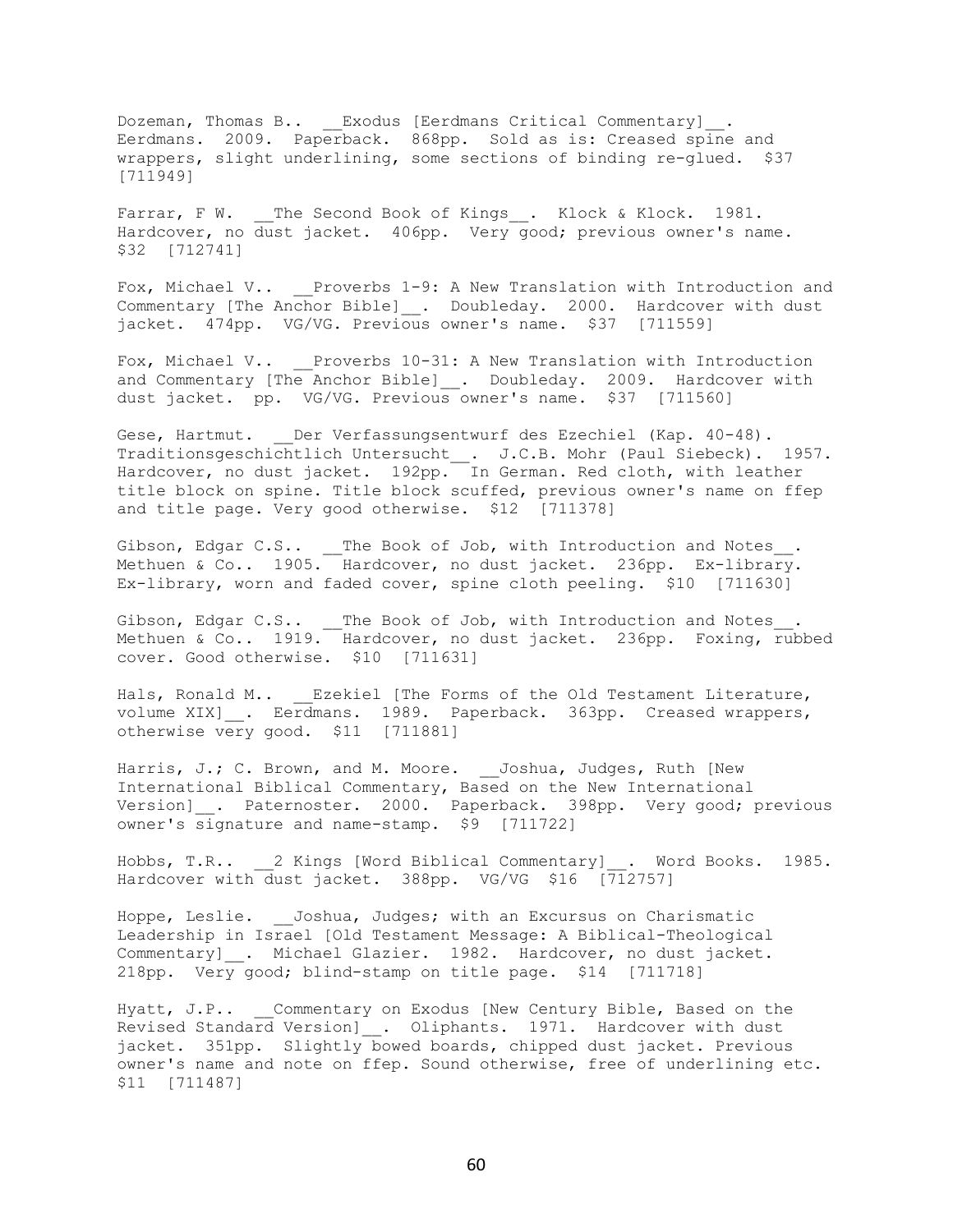Japhet, Sara. \_\_I and II Chronicles: A Commentary [Old Testament Library] \_. Westminster/John Knox Press. 1993. Hardcover with dust jacket. 1077pp. VG/G. Blind-stamp, slightly torn dust jacket. \$37 [712260]

Jensen, Joseph. Laiah 1-39 [Old Testament Message: A Biblical-Theological Commentary] . Michael Glazier. 1984. Hardcover, no dust jacket. 311pp. Very good; blind-stamp on ffep. \$22 [711714]

Jeremias, Jorg. \_\_The Book of Amos [Old Testament Library]\_. WJKP. 1998. Hardcover with dust jacket. 177pp. VG/VG. Blind-stamp on title page. \$19 [711518]

Jones, Douglas Rawlinson. Jeremiah [New Century Bible Commentary: Based on the Revised Standard Version] . Marshall Pickering / Eerdmans. 1992. Paperback. 557pp. Very good; blind-stamp on half-title page. \$9 [711843]

Keck, Leander E. ed.. New Interpreter's Bible, Vol. III: 1 & 2 Kings, 1 & 2 Chronicles, Ezra, Nehemiah, Esther, Tobit, Judith . Abingdon. 1999. Hardcover with dust jacket. 1193pp. VG/VG \$37 [712271]

Keck, Leander E. ed.. The New Interpreter's Bible Commentary, volume 4: Ezra, Nehemiah, Introduction to Prophetic Literature, Isaiah, Jeremiah, Baruch, Letter of Jeremiah, Lamentations . Abingdon Press. 2015. Hardcover, no dust jacket. 929pp. New copy, but board corners were bumped during shipping. Due to the weight of this book, shipping will cost more than the standard rate indicated on some websites. \$52 [712484]

Keck, Leander E. ed.. The New Interpreter's Bible Commentary, volume 5: Ezekiel, Hosea, Joel, Amos, Obadiah, Jonah, Micah, Nahum, Habakkuk, Zephaniah, Haggai, Zechariah\_\_. Abingdon Press. 2015. Hardcover, no dust jacket. 979pp. New copy, but board corners were bumped during shipping. Due to the weight of this book, shipping will cost more than the standard rate indicated on some websites. \$52 [712485]

Keck, Leander E. et al. The New Interpreter's Bible, vol. I: General and Old Testament Articles; Genesis, Exodus, Leviticus . Abingdon. 1994. Hardcover with dust jacket. 1195pp. G/VG. Slightly stained page edges. \$16 [712281]

Keck, Leander E. et al. The New Interpreter's Bible, vol. VII: Introduction to Apocalyptic Literature, Daniel, The Twelve Prophets\_\_. Abingdon. 1994. Hardcover with dust jacket. 887pp. VG/VG \$16 [712280]

Keel, Othmar. \_\_The Song of Songs: A Continental Commentary . Fortress. 1994. Hardcover with dust jacket. 308pp. VG/VG. Blind-stamp on half-title page. \$8 [711512]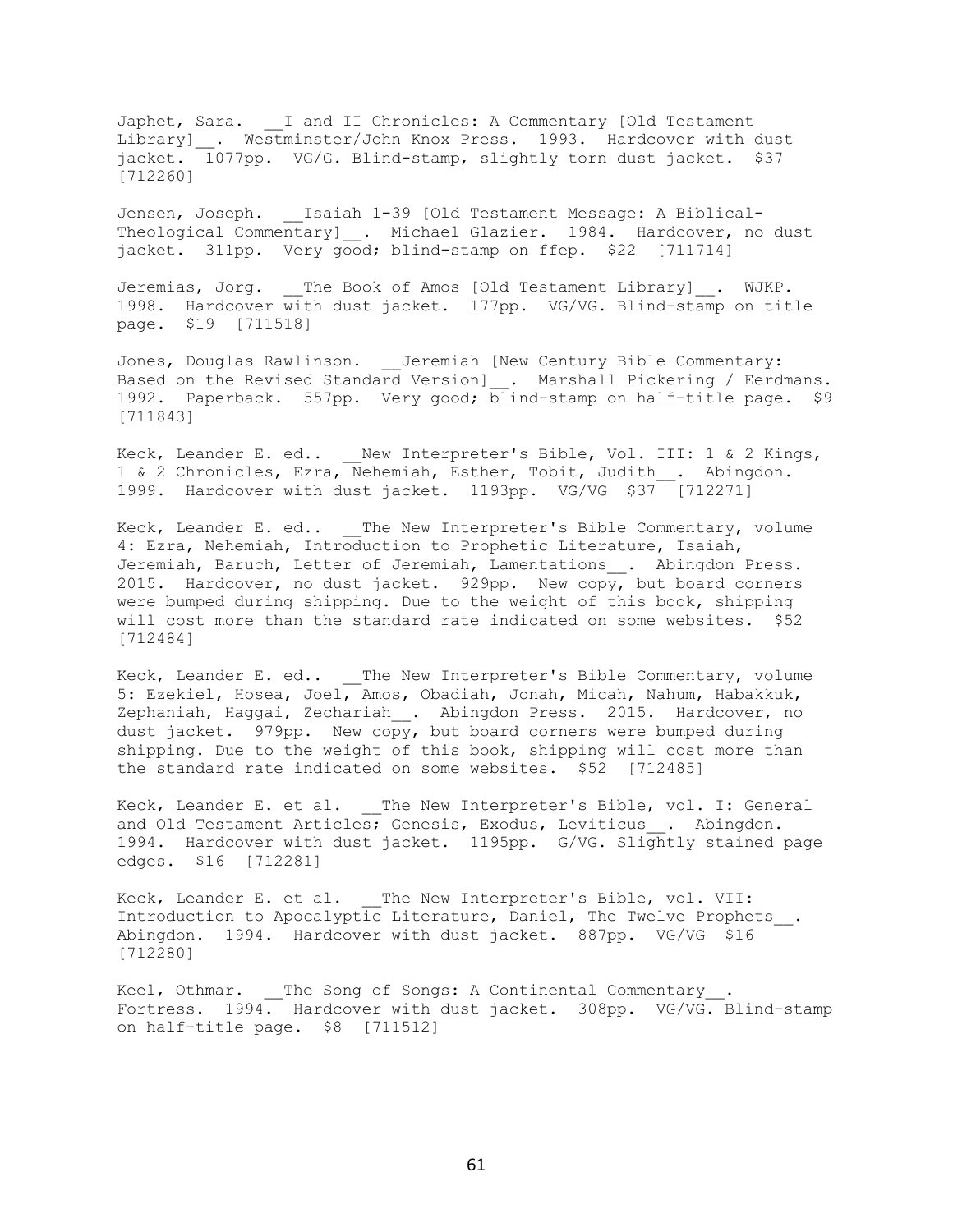King, Philip J.. \_\_Amos, Hosea, Micah: An Archaeological Commentary\_\_. Westminster. 1998. Hardcover with dust jacket. 176pp. VG/VG \$8 [711875]

Kirk, Thomas and George Rawlinson.  $\_$  Studies in the Books of Kings $\_$ . Minneapolis: Klock & Klock. 1982. Hardcover, no dust jacket. 292, 238pp. Very good. \$50 [712749]

Kodell, Jerome. \_\_Lamentations, Haggai, Zechariah, Malachi, Obadiah, Joel, Second Zechariah, Baruch [Old Testament Message: A Biblical-Theological Commentary] . Michael Glazier. 1982. Hardcover, no dust jacket. 220pp. Very good; blind-stamp on half-title page. \$8 [711713]

Lang, John Marshall and Kirk, Thomas. Studies in the Book of Judges (Gideon and the Judges; Samson: His Life and Work) . Minneapolis: Klock & Klock. 1983. Hardcover, no dust jacket. 201, 264pp. Near fine. \$50 [712747]

Limburg, James. Jonah: A Commentary [Old Testament Library] . WJKP. 1993. Hardcover with dust jacket. 123pp. Extensive ink underlining. \$19 [711531]

Long, Burke O.. 2 Kings [Forms of Old Testament Literature, vol. X] . Eerdmans. 1991. Paperback. 324pp. Front wrapper creased, blind-stamp. Good otherwise. \$8 [711784]

Longman, Tremper III. Song of Songs [New International Commentary on the Old Testament] \_. Eerdmans. 2001. Hardcover with dust jacket. 238pp. G/VG. Moderate ink underlining, blind-stamp on title page. \$30 [711541]

Louth, Andrew ed.. Genesis I-II [Ancient Christian Commentary on Scripture, Old Testament, I] . IVP. 2000. Hardcover with dust jacket. 199pp. VG/VG. Blind-stamp on title page \$19 [711502]

Mauchline, John. \_\_1 and 2 Samuel [New Century Bible, Based on the Revised Standard Version] . Oliphants / Attic Press. 1971. Hardcover with dust jacket. 336pp. Ink underlining, previous owner's name and note on ffep. Sound otherwise. \$8 [711488]

McComiskey, Thomas Edward ed.. \_\_The Minor Prophets: An Exegetical and Expository Commentary, vol. 1: Hosea, Joel, Amos\_\_. Baker. 1992. Hardcover with dust jacket. 509pp. VG/VG. Blind-stamp on title page. \$37 [711581]

Messel, Nils. Ezechielfragen. Skrifter av Det Norske Videnskaps-Akademi I Oslo Ii. Hist.-Filos. Klasse, 1945. No. 1 . Oslo: Kommisjon Hos Jacob Dybwad. 1945. Hardcover, no dust jacket. 156pp. In German. Slight ink markings in the text, previous owner's name on title page, slight foxing. \$12 [711391]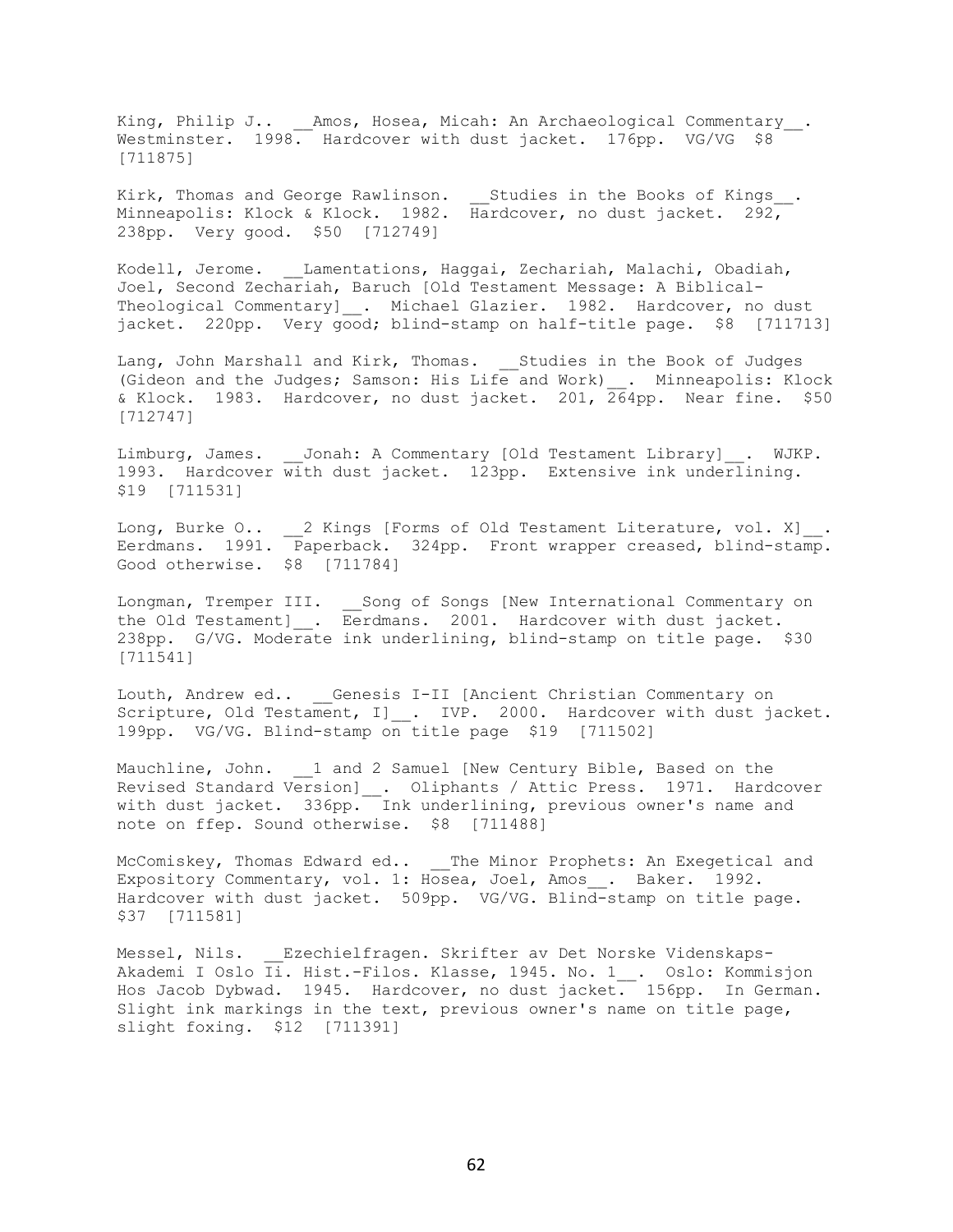Murphy, Roland. \_\_Ecclesiastes [Word Biblical Commentary 23A]\_\_. Word Books. 1992. Hardcover, no dust jacket. 170pp. Personal library label on spine, lower board corners bumped. Otherwise good. \$10 [712258]

Murphy, Roland. Proverbs [Word Biblical Commentary 22] . Word Books. 1998. Hardcover, no dust jacket. 305pp. Personal library label on spine, lower board corners bumped. Otherwise good. \$27 [712259]

Nelson, Richard D.. \_\_Joshua: A Commentary [Old Testament Library]\_\_. WJKP. 1997. Hardcover with dust jacket. 310pp. VG/VG. Blind-stamp on title page, small specks of adhesive on fore-edge (does not impact use of the book). \$13 [711519]

Nielsen, Kirsten. \_\_Ruth: A Commentary [Old Testament Library]\_\_. WJKP. 1997. Hardcover with dust jacket. 106pp. VG/VG. Blind-stamp on title page. \$11 [711520]

Nowack, W. (Hsg.). Genesis: Ubersetzt und Erklart [Gottinger Handkommentar zum Alten Testament] . Gottingen: Vandenhoeck & Ruprecht. 1910. Hardcover, no dust jacket. 510pp. In German. Rubbed cover, previous owner's name inside. Good otherwise. \$15 [711398]

Pusey, E.B.. Daniel the Prophet . Klock and Klock Christian Publishers. 1978. Hardcover, no dust jacket. 519pp. Near fine. \$18 [711807]

Raabe, Paul R.. Obadiah: A New Translation with Introduction and Commentary [The Anchor Bible] . Doubleday. 1996. Hardcover with dust jacket. 310pp. VG/VG. Blind-stamp on title page. \$8 [711567]

Roberts, J.J.M.. \_\_Nahum, Habakkuk, and Zephaniah [Old Testament Library] . WJKP. 1991. Hardcover with dust jacket. 168pp. Heavy ink underlining, some bent pages, edge-worn dust jacket. \$13 [711526]

Rogers, Richard. \_\_A Commentary on Judges. Facsimile of 1615 edition . Banner of Truth. 1983. Hardcover with dust jacket. 970pp. VG/VG. Due to the weight of this book, shipping will cost more than the standard rate indicated on some web-sites. \$47 [712803]

Rowley, H.H. ed.. \_\_Job [New Century Bible, Based on the Revised Standard Version]\_\_. Oliphants. 1978. Hardcover with dust jacket. 359pp. G/VG. Lower spine and board corners bumped. \$8 [711623]

Sasson, Jack M.. Jonah: A New Translation with Introduction, Commentary, and Interpretations [The Anchor Bible] . Doubleday. 1990. Hardcover with dust jacket. 368pp. Ink underlining, chipped and creased dust jacket. \$12 [711566]

Smith, Gary V.. \_\_Amos: A Commentary [Library of Biblical Interpretation] . Regency Reference Library. 1989. Hardcover with dust jacket. 307pp. VG/G. Slightly torn dust jacket. \$10 [711861]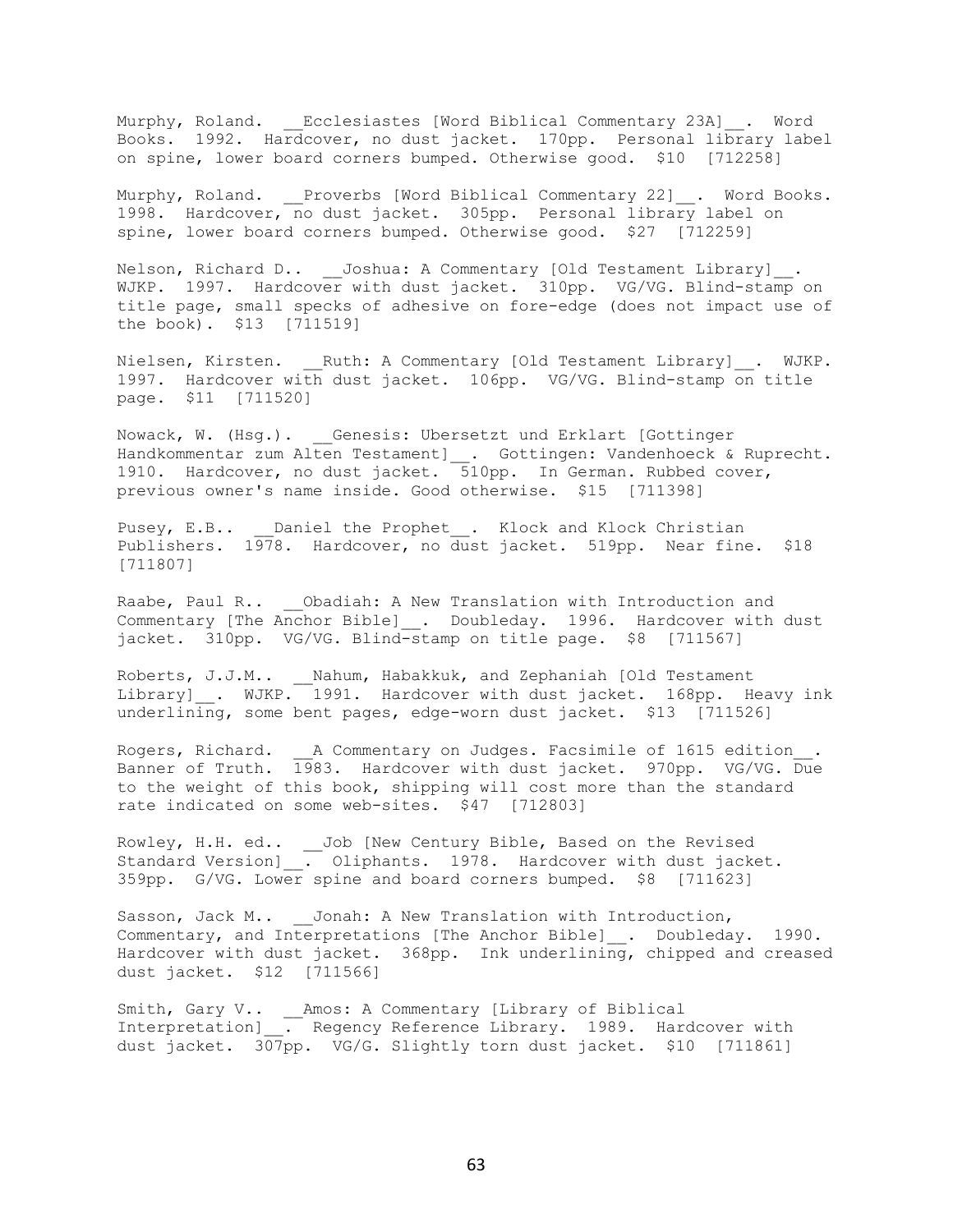Stuart, Douglas. Hosea-Jonah [Word Biblical Commentary] . Word Books. 1987. Hardcover with dust jacket. 537pp. G/VG. Light to moderate ink underlinining. \$32 [711610]

Tate, Marvin E.. WBC: Psalms 51-100 [Word Biblical Commentary] . Word. 1990. Hardcover with dust jacket. 579pp. VG/VG. Previous owner's stamp. \$37 [712730]

Thompson, John L ed.. Genesis 1-11 [Reformation Commentary on Scripture]  $\ldots$  IVP. 2012. Hardcover, no dust jacket. 389pp. Very good; previous owner's name. \$32 [712728]

Volz, Paul. Jesaja II: ubersetzt und erklart [Kommentar zum alten Testament. Band IX, zweite Halfte] . Leipzig: A Deichertsche Verlagsbuchhandlung D. Werner Scholl. 1932. Quarter leather. 310pp. In German. Worn quarter leather binding, front hinge tender. Sound otherwise. \$11 [711377]

von Orelli, C.. \_\_The Prophecies of Jeremiah . Klock and Klock Christian Publishers. 1977. Hardcover, no dust jacket. 384pp. Near fine. \$9 [711797]

Waltke, Bruce K.. The Book of Proverbs, Chapters 15-31 [New International Commentary on the Old Testament]\_\_. Eerdmans. 2005. Hardcover with dust jacket. 589pp. VG/VG \$30 [711543]

Weinfeld, Moshe. Deuteronomy 1-11: A New Translation with Introduction and Commentary [The Anchor Bible] . Doubleday. 1991. Hardcover with dust jacket. 458pp. VG/VG. Previous owner's name on ffep. \$18 [711563]

Williamson, H. G. M. . Ezra, Nehemiah [Word Biblical Commentary] . Word. 1985. Hardcover with dust jacket. 417pp. VG/VG. Previous owner's stamp inside front cover. \$27 [712756]

Woudstra, Marten H.. \_\_The Book of Joshua [New International Commentary on the Old Testament]\_\_. Eerdmans. 1982. Hardcover, no dust jacket. 396pp. VG/VG. Dust jacket in mylar, taped down. \$8 [712743]

Wright, Charles Henry Hamilton. Zechariah and His Prophecies, considered In Relation to Modern Criticism: with a Critical and Grammatical Commentary and New Translation\_\_. Klock & Klock. 1980. Hardcover, no dust jacket. 614pp. Backstrip torn at head about 1", a bit musty, sound and unmarked otherwise. \$32 [712256]

Wright, Charles Henry Hamilton. Zechariah and His Prophecies, considered In Relation to Modern Criticism: with a Critical and Grammatical Commentary and New Translation\_\_. Minneapolis: Klock & Klock. 1980. Hardcover, no dust jacket. 614pp. Near fine. \$52 [712261]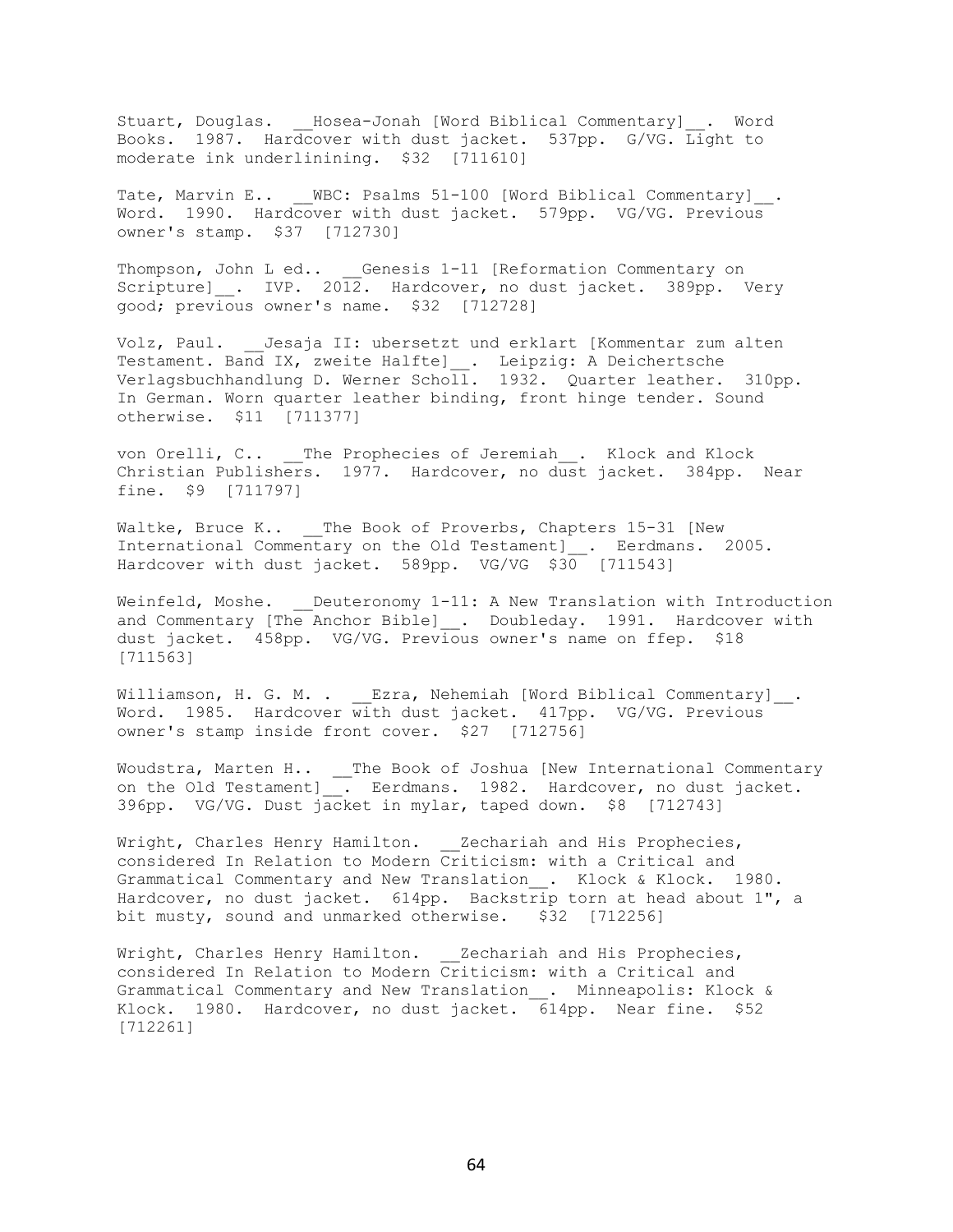Young, Edward J.. \_\_Daniel [Geneva Series of Commentaries]\_\_. Banner of Truth Trust. 1978. Hardcover with dust jacket. 330pp. NF/NF \$22 [711827]

Younger, K. Lawson Jr.. \_\_ Judges/Ruth [The NIV Application Commentary] . Zondervan. 2001. Hardcover, no dust jacket. 511pp. Slightly sunned and bumped spine edges, otherwise very good. \$10 [712257]

## DEVOTIONAL

Baudot, RR. PP. et Chaussin, O.S.B.. Vies des Saints et des Bienheureux Selon l'Ordre du Calendrier (Tome I, through Tome XIII-Janvier par Decembre, et Supplement / Table Generale- 13 volumes total) . Paris: Librairie Letouzey et Ane. 1935. Paperback. pp. In French. Complete set, Tome 1 through Tome 13; 13 volumes total). Scuffed, stained, chipped, torn, and repaired wrappers. Previous owner's name on each cover. Pages uncut. Good otherwise. Due to the weight of these volumes, shipping will cost more than the standard rate indicated on some websites. \$297 [711373]

Blanc St. Bonnet, Ant.. \_\_De l'Unite Spirituelle, ou de la Societe et de Son But au dela du Temps (3 volumes) . Paris: Ch. Pitois, Editeur. 1841. Quarter leather. 1574pp. In French. Complete set, volume 1 through volume 3. Quarter leather with marbled boards. Spines slightly scuffed and sunned. Large damp-stain to first 192 pages of first volume, small red chalky stains on outer page edges of each volume. Light to moderate foxing. Friction damage to lower board edges. Sound otherwise. Due to the weight of these volumes, shipping will cost more than the standard rate indicated on some websites. \$127 [711372]

Brightman, F.E.. The English Rite: Being a Synopsis of the Sources and Revisions of the Book of Common Prayer (2 vols.) . London: Rivingtons. 1921. Hardcover, no dust jacket. 1068pp. Complete set, volume 1 and volume 2. Ex-library, light to moderate foxing, edge-worn boards. ccxxx, 1068 pages Due to the weight of these volumes, shipping will cost more than the standard rate indicated on some websites. \$175 [712345]

Caracciolo, Enrichetta. Mysteres des Couvents de Naples. Memoires de Mme Enrichetta Caracciolo. Deuxieme Edition . Paris: E. Dentu, Editeur. 1865. Half leather. 401pp. In French. 12mo, half-leather, marbled boards. Wear to spine edges, joints, and board edges. Light to moderate foxing. Previous owner's name on title page. Good otherwise. \$11 [711385]

Champdor, Albert. Le Mont Sinai et le monastere Sainte-Catherine. 59 Photographies Dont, 2 En Couleurs, 6 Documents Dessines, 1 Carte, 2 Culsde-Lampe . Albert Guillot. 1963. Hardcover, no dust jacket. 100pp. In French. Edge-worn cover, good otherwise. \$11 [711407]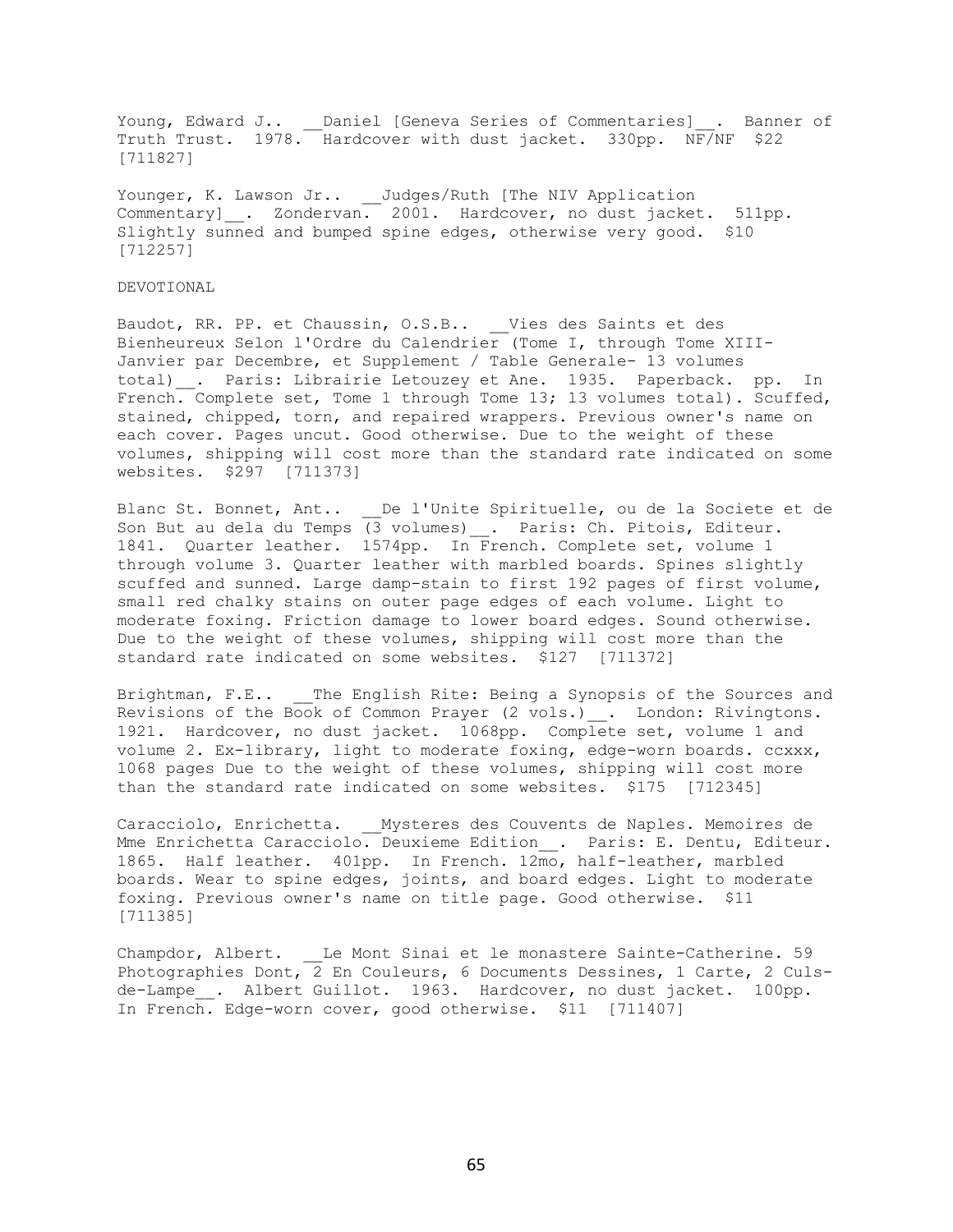Giusto Egidio Maria O.F.M.. \_\_Le Vetrate dei S. Francesco in Assisi. Studio Storico-Iconografico con XLIII Tavole e Colori ed in Nero. Alfieri and Lacroix, Milano. 1911. Paperback. 375pp. In Italian. Large quarto, stiff paper binding with decorations in color. Book is disbound into loose sections inside the wrappers. Heavy foxing. Due to the weight of this book, shipping will cost more than the standard rate indicated on some websites. \$77 [711441]

Knox, Ronald. \_\_Bridegroom and Bride\_\_. Sheed & Ward. 1957. Hardcover with dust jacket. 123pp. Slightly bowed boards, chipped dust jacket. Good othewise. \$37 [712479]

Maurin, Peter. Easy Essays . Sheed & Ward. 1938. Hardcover with dust jacket.  $112\overline{p}p$ . VG/G. Previous owner's name, torn and rubbed dust jacket. \$50 [712357]

Merton, Thomas. \_\_Conjectures of a Guilty Bystander\_\_. Image. 1966. Paperback. 360pp. Slightly curled and edge-worn wrappers, otherwise very good. \$8 [712488]

Newman, John Henry Cardinal. Meditations and Devotions, Part I: The Month of May\_. Longmans, Green and Co.. 1920. Hardcover, no dust jacket. 123pp. Very good. Very slight foxing, slightly edge-worn cover. \$15 [712498]

Pourrat, P.. Christian Spirituality [Volume 1]: From the Time of our Lord till the Dawn of the Middle Ages\_. P.J. Kenedy and Sons. 1922. Hardcover, no dust jacket. 312pp. Ex-library, front hinge tender, edgeworn cover, yellowed pages, some penciling. \$27 [K711370]

Shepherd, John. Critical and Practical Elucidation of the Book of Common Prayer, and Administration of the Sacraments, and Other Rites and Ceremonies of the Church, According to the Use of the United Church of England and Ireland. Volume 2 only\_\_. London: Printed by R. & R. Gilbert, St. John's Square; for F.C. and J. Rivington, St. Paul's Church Yard. 1817. Full leather. 499pp. Volume 2 only. Very worn, full leather binding. Splitting along joints, tender hinges. Ex-library, moderate to heavy foxing. \$20 [711470]

Teresa of Jesus, St.; E. Allison Peers. The Letters of Saint Teresa of Jesus, volume 2. Translated and edited from the critical edition of P. Silverio de Santa Teresa, C.D. \_\_. The Newman Press. 1950. Hardcover, no dust jacket. pp. Volume 2 only. Rubbed and slightly edge-worn cover, otherwise very good. \$15 [712505]

Teresia de Spiritu Sacto, Sr.; Cicily Hastings and Donald Nicholl trans.. Edith Stein . Sheed & Ward. 1951. Hardcover, no dust jacket. 238pp. Very good; slightly edge-worn cover. \$11 [712391]

von Hugel, Baron Friedrich. The Life of Prayer . E.P. Dutton & Co.. 1929. Hardcover, no dust jacket. 63pp. Ex-library, worn cover, tender hinges, foxing. \$10 [711410]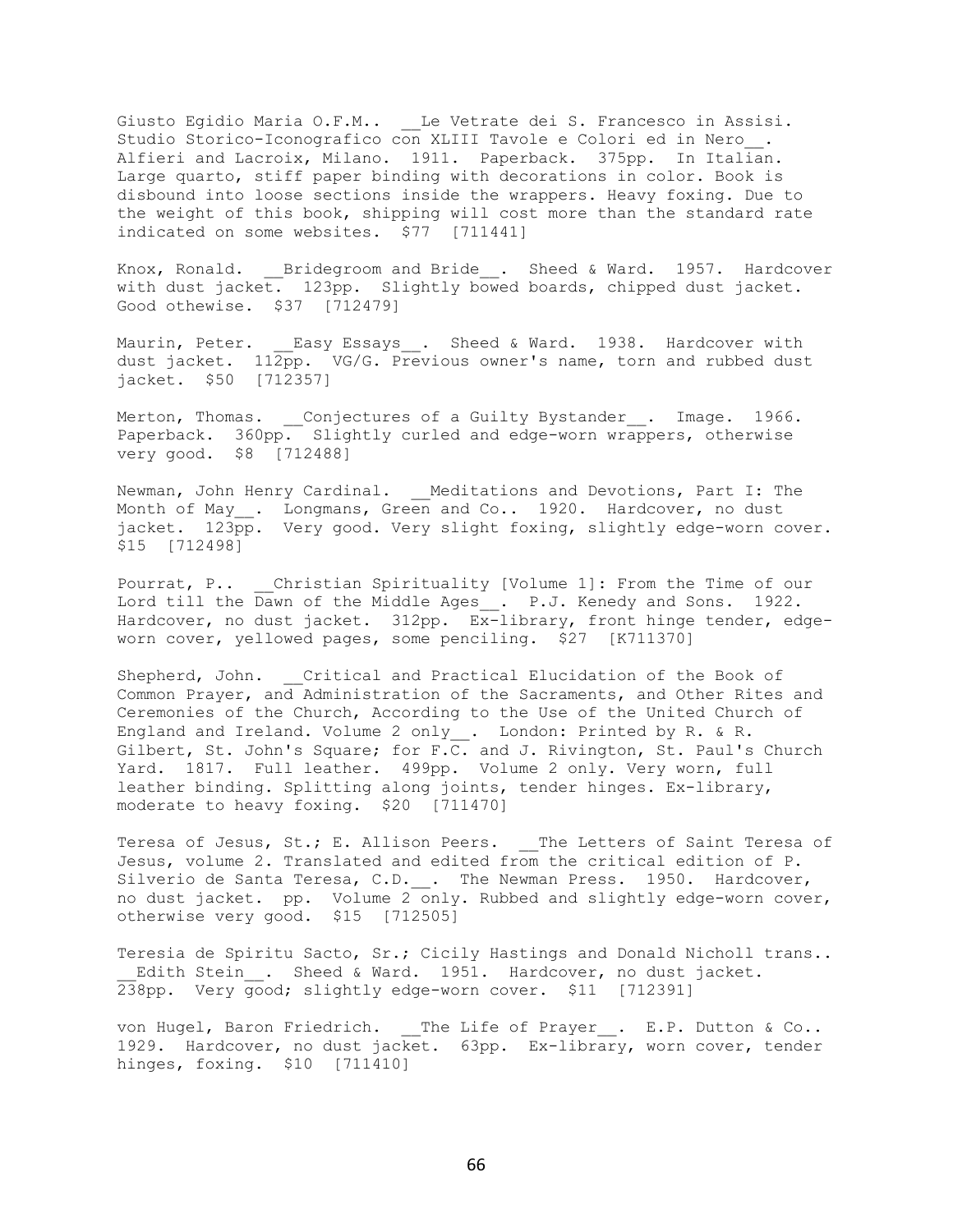GREEK

Abbott-Smith, G.. \_\_A Manual Greek Lexicon of the New Testament, 3rd edition . Scribner's. 1921. Hardcover with dust jacket. 512pp. Very good; previous owner's name. Torn dust jacket. \$16 [712346]

Bauer, Walter; William F. Arndt and F. Wilbur Gingrich. A Greek-English Lexicon of the New Testament and Other Early Christian Literature, 4th Revised and Augmented Edition, 1952\_\_. Chicago. 1979. Hardcover with dust jacket. 909pp. Sold as is. Previous owner's name, slightly musty, dust jacket badly torn and stained. Sound otherwise. \$27 [711817]

Blass, F. and A. Debrunner; Robert W. Funk. \_\_ A Greek Grammar of the New Testament and Other Early Christian Literature\_\_. University of Chicago Press. 1962. Hardcover, no dust jacket. 325pp. Previous owner's name on ffep, slight wear to upper spine. \$22 [712277]

Brooke, Alan England; Norman McLean, and Henry St. John Thackeray Eds.. The Old Testament in Greek According to the Text of Codex Vaticanus... Vol. II: The Later Historical Books, Part III. I and II Chronicles . Cambridge: At the University Press. 1932. Hardcover, no dust jacket. 556pp. Worn cover, bumped corners, spine cloth torn. \$8 [711445]

Machen, J. Gresham. Wew Testament Greek For Beginners . Macmillan. 1951. Hardcover with dust jacket. 287pp. VG/G. Chipped dust jacket. \$8 [712361]

Nestle, Eberhard and Erwin Nestle; Barbara and Kurt Aland, et al. Novum Testamentum Graece, 27. revidierte Auflage\_\_. Deutsche Bibelgesellschaft. 2001. Hardcover, no dust jacket. 810pp. Very good; previous owner's name stamp on title page. \$22 [712351]

Nestle, Eberhard and Erwin Nestle; Barbara and Kurt Aland, et al. Novum Testamentum Graece, 27. revidierte Auflage . Deutsche Bibelgesellschaft. 2001. Hardcover, no dust jacket. 810pp. Very good. \$22 [712352]

Rienecker, Fritz; Cleon L. Rogers Jr. ed.. Linguistic Key to the Greek New Testament . Zondervan, Regency Reference Library. 1980. Hardcover, no dust jacket. 864pp. Very good; slightly scuffed cover. \$24 [712492]

Smyth, Herbert Weir; revised by Gordon M. Messing. Greek Grammar . Harvard University Press. 1984. Hardcover, no dust jacket. 784pp. Sold as is. Rubbed cover, front cover punctured, tender hinges, shaken, previous owner's signature and stamp. \$12 [712572]

Zerwick, Max and Mary Grosvenor. \_\_A Grammatical Analysis of the Greek New Testament. Unabridged, 3rd, Revised Edition\_\_. Editrice Pontificio Istituto Biblico. 1988. Vinyl. 778pp. Blue vinyl binding, ribbon markers. Scuffed spine, curled cover edges, previous owner's name on ffep. Good otherwise. \$37 [712493]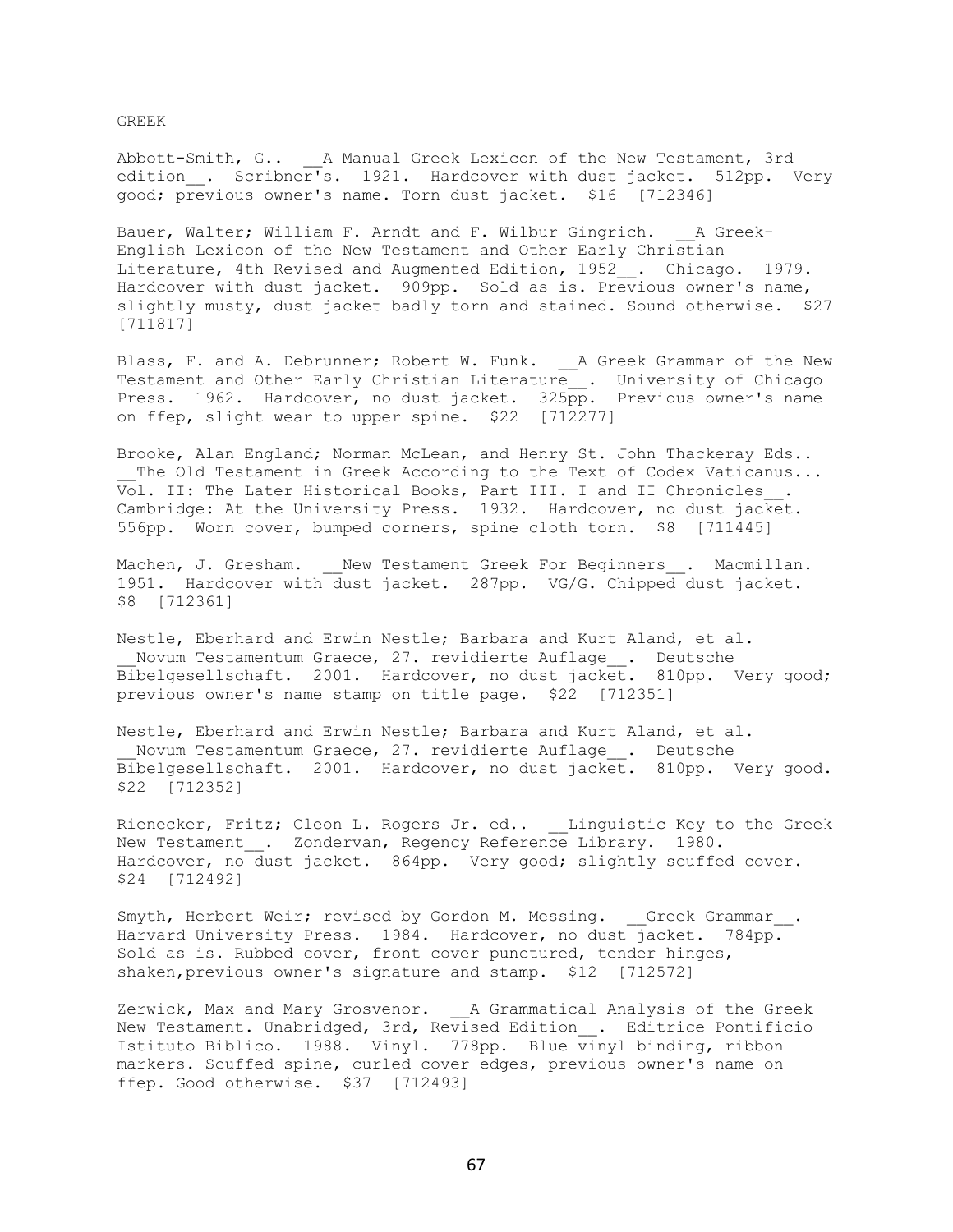#### HEBREW

. \_\_Jerusalem Tanakh, in Hebrew\_\_. Jerusalem: Koren Publishers Jerusalem Ltd.. 1983. Hardcover, no dust jacket. pp. In Hebrew. Small 8vo in blue cover. Tender front hinge. Otherwise a sound reading copy, free of underlining. \$8 [712668]

Botterweck, G. Johannes and Helmer Ringgren, Eds. . Theological Dictionary of the Old Testament, volume II\_. Eerdmans. . Hardcover with dust jacket. 488pp. Volume 2 only. VG/VG. Previous owner's name, corner-clipped dust jacket. \$8 [711676]

Elliger, K. & W. Rudolph. \_\_ Biblia Hebraica Stuttgartensia. Editio quinta emendata\_\_. Deutsche Bibelgesellschaft. 1997. Paperback. 1574pp. Very good; slightly edge-worn wrappers. \$16 [712347]

#### HISTORY

Bancroft, George. History of the United States, from the Discovery of the American Continent (9 volumes) . Boston: Little, Brown and Company. 1866. Hardcover, no dust jacket.  $\overline{p}$ p. Complete set, volume 1 through volume 9. Worn and faded covers, previous owner's name, first volume's pages are badly stained. Previous owner's book plate inside each volume. Shaken, foxing. Due to the weight of these volumes, shipping will cost more than the standard rate indicated on some websites. \$77 [711498]

Douglass, Frederick. Marrative of the Life of Frederick Douglass, An American Slave. Written by Himself . Easton Press. 1998. Full leather. 124pp. Near fine. Scarce collector's edition, bound in genuine leather. \$75 [712630]

Fleetwood, Bishop. Chronicon Preciosum: Or, an Account of English Gold and Silver Money; The Price of Corn and other Commodities; and of Stipends, Salaries, Wages, Jointures, Portions, Day-labour, &c. in England, for Six hundred Years last past...\_\_. London: T. Osborne, in Gray's-Inn. 1745. Full leather. 191pp. 8vo. Very worn full leather binding, ex-library with library labels affixed to spine, front board, etc. Foxing, cracked binding,some loose signatures. Includes An Appendix to Chronicon Preciosum, Containing an Historical Account of Coins, Tables of Silver and Gold Coins, and 8 plates illustrating silver and gold coins. 147, 30, 12 (2) pages. \$47 [711467]

Lipton, David R.. Ernst Cassirer: The Dilemma of a Liberal Intellectual in Germany 1914-1933 . University of Toronto Press. 1978. Hardcover, no dust jacket. 212pp. Sunned cover, otherwise very good. \$10 [712611]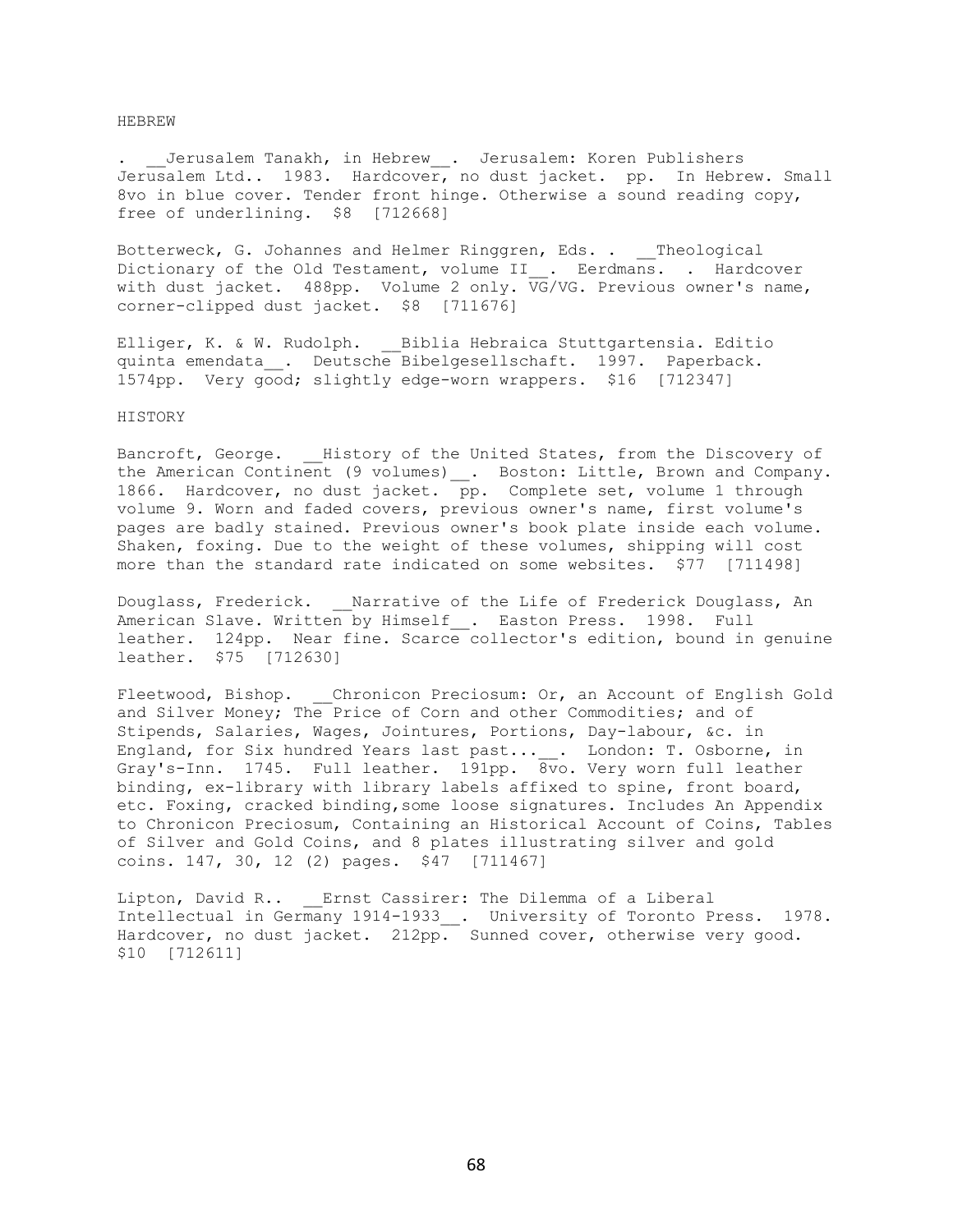# INKLINGS & FRIENDS

Athanasius, St.; C.S. Lewis intro.. The Incarnation of the Word of God: Being the Treatise of St. Athanasius De Incarnatione Verbi Dei, Newly Translated into English by A Religious of C.S.M.V. S.Th.\_\_. Macmillan. 1959. Hardcover, no dust jacket. 96pp. Rubbed cover, foxed end papers, previous owner's name and stamp, ink underlining and marginalia. \$27 [712571]

Barfield, Owen. \_\_Unancestral Voice\_\_. Faber and Faber. 1965. Hardcover with dust jacket. 163pp. VG/VG. First edition. Gift note on ffep. \$37 [712760]

Belloc, H.. \_\_The Path to Rome . G.P. Putnam's Sons. 1902. Hardcover, no dust jacket. 447pp. Previous owner' name, rubbed cover. Spine lettering and front cover title letters partially rubbed away. \$12 [712462]

Belloc, H. [Hilaire]. A Picked Company: Being a Selection from the Writings of H. Belloc. 2nd edition\_\_. Methuen & Co. Ltd.. 1915. Hardcover, no dust jacket. 209pp. Rubbed cover, slightly shaken. Good otherwise. \$10 [712441]

Belloc, H. [Hilaire]. Sonnets and Verse . Gerald Duckworth & Co.. 1954. Hardcover with dust jacket. 183pp. VG/G. Slight foxing, chipped and corner-clipped dust jackets. \$11 [712427]

Belloc, H. [Hilaire]. Sonnets and Verse . Gerald Duckworth & Co.. 1923. Hardcover, no dust jacket. 166pp. Bumped corners, faded cover. Good otherwise. \$10 [712428]

Belloc, H. [Hilaire]. The Four Men: A Farrago . Thomas Nelson and Sons. . Hardcover, no dust jacket. 310pp. First edition, no date, in original brown cloth with publisher's device on front board. Mounted frontispiece and four mounted plates. Foxing, slightly shaken, rubbed cover. Else very good. \$14 [712507]

Belloc, H. [Hilaire]. The House of Commons and Monarchy . London: George Allen & Unwin Ltd.. 1920. Hardcover, no dust jacket. 188pp. First edition. Light foxing, sunned and slightly stained cover. \$22 [712384]

Belloc, Hilaire. A Conversation with an Angel and Other Essays . Harper & Brothers Publishers. 1929. Hardcover, no dust jacket. 298pp. Slightly shaken, title label partially peeling at spine. Otherwise good. \$8 [712383]

Belloc, Hilaire. \_\_A General Sketch of the European War: The First Phase\_. Nelson. 1915. Hardcover, no dust jacket. 377pp. Volume 1 only. Rubbed cover, slight foxing, otherwise good. \$12 [712495]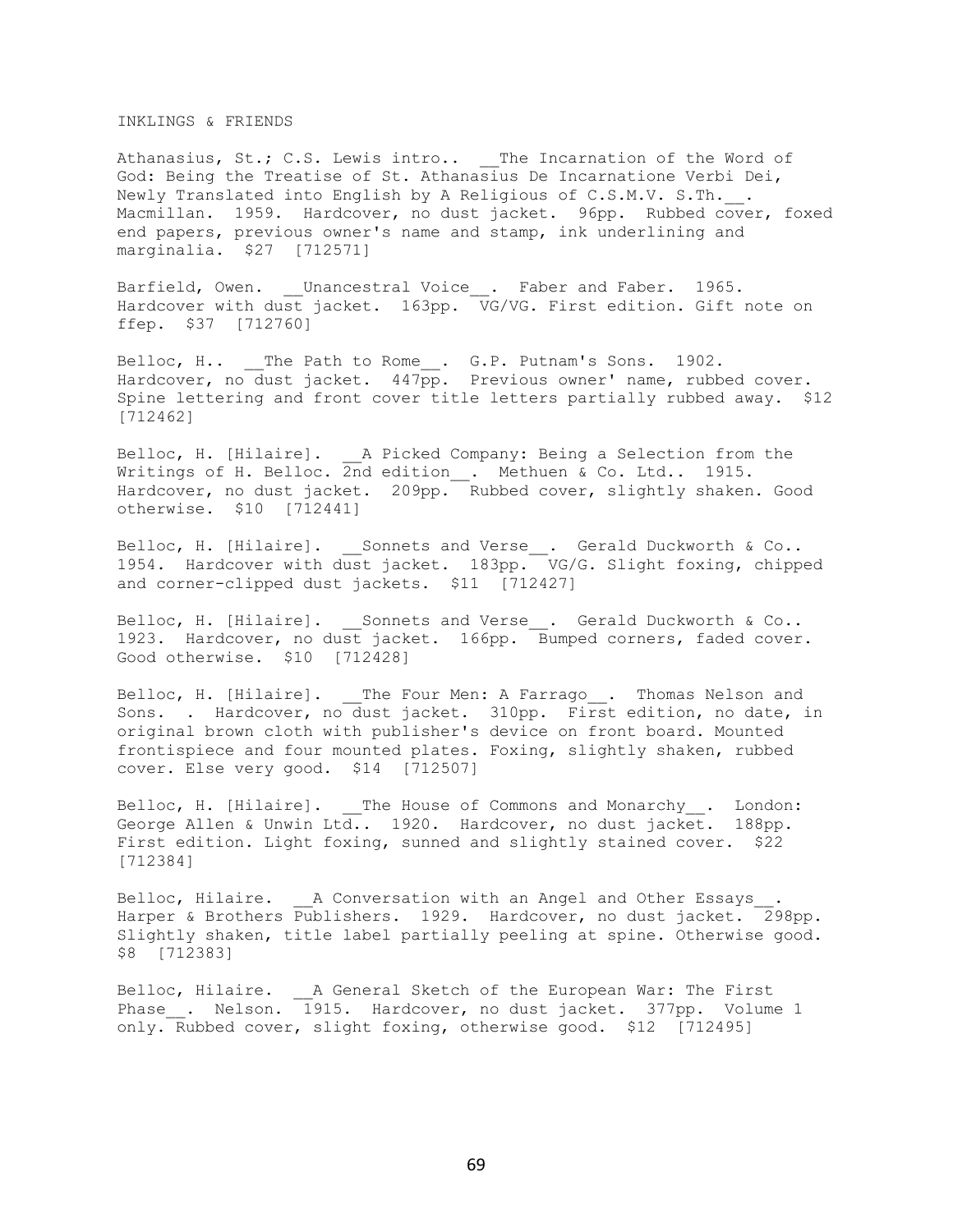Belloc, Hilaire. \_\_A General Sketch of the European War: The Second Phase\_\_. Nelson. 1916. Hardcover, no dust jacket. 404pp. Volume 2 only. Rubbed cover, slight foxing, stained cover, cocked spine. Sound otherwise. \$12 [712496]

Belloc, Hilaire. A History of England, volume I: Pagan England, Catholic England: I. The Dark Ages B.C. 55 to A.D. 1066 . Putnam. 1925. Hardcover with dust jacket. 421pp. Volume 1 only. VG/G. Cornerclipped and chipped dust jacket. \$27 [K712501]

Belloc, Hilaire. Anti-Catholic History: How it is Written . Catholic Truth Society. 1916. Booklet. 24pp. Stapled booklet. Wrappers detached but present, slight chipping and discoloration to the wrappers. Pages are bright and unmarked. \$15 [712497]

Belloc, Hilaire. \_\_Avril: Being Essays on the Poetry of the French Renaissance\_. London: Sheed & Ward. 1945. Hardcover with dust jacket. 110pp. VG/G. Chipped and rubbed dust jacket \$10 [712387]

Belloc, Hilaire. Avril: Being Essays on the Poetry of the French Renaissance . London: Sheed & Ward. 1945. Hardcover with dust jacket. 110pp. VG/G. Chipped and sunned dust jacket \$10 [712416]

Belloc, Hilaire. Characters of the Reformation. With Twenty-three Portraits by Jean Charlot . Sheed & Ward. 1937. Hardcover, no dust jacket. 342pp. Ex-library, stained and edge-worn cover, slightly shaken, slight penciling. \$8 [712430]

Belloc, Hilaire. \_\_Charles II: The Last Rally\_\_. Harper & Brothers Publishers. 1939. Hardcover, no dust jacket. 280pp. Rubbed cover, otherwise good. \$16 [712483]

Belloc, Hilaire. Charles the First, King of England . Cassell and Company Ltd..  $1933.$  Hardcover with dust jacket.  $366\overline{pp}$ . Heavy foxing, chipped dust jacket. Sound otherwise. \$11 [712420]

Belloc, Hilaire. \_\_Cranmer\_\_. Cassell and Company Ltd.. 1931. Hardcover, no dust jacket. 324pp. Ex-library, sunned cover. Small stain on lower page edges. Good otherwise. \$8 [712423]

Belloc, Hilaire. \_\_Cranmer, Archbishop of Canterbury 1533-1556\_\_. Haskell House Publishers Ltd. 1973. Hardcover, no dust jacket. 333pp. Very good. \$8 [712426]

Belloc, Hilaire. \_\_Cranmer, Archbishop of Canterbury 1533-1556\_\_. J.B. Lippincott Company. 1931. Hardcover, no dust jacket. 333pp. Very faded cover, sound otherwise. \$9 [712482]

Belloc, Hilaire. Danton: A Study. First American edition with new Preface and 17 Illustrations \_\_. G.P. Putnam's Sons. 1928. Hardcover, no dust jacket. 448pp. Edge-worn cover. Upper board edges slightly dented, upper board corners bumped. Tender front hinge, cocked spine. \$12 [712517]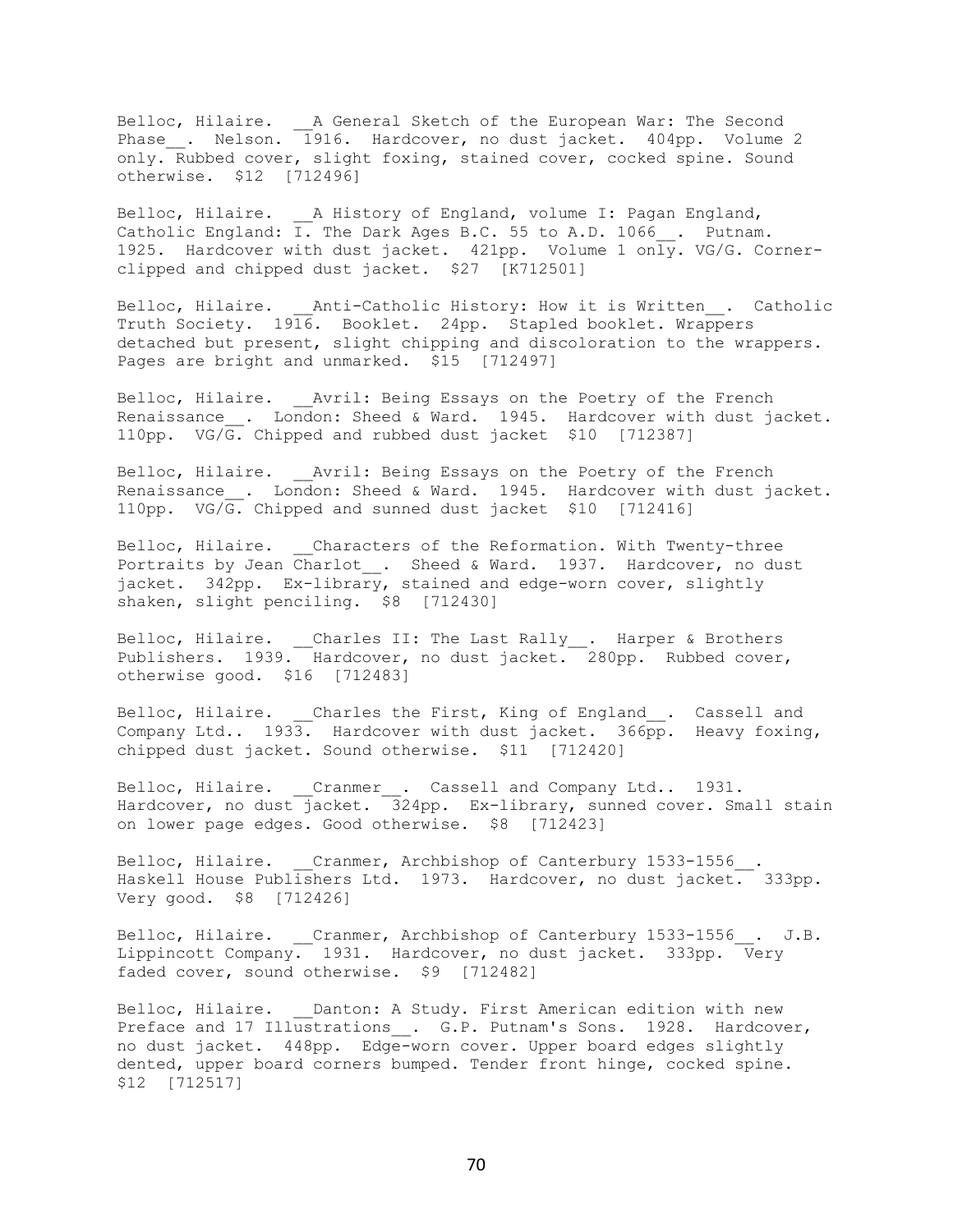Belloc, Hilaire. \_\_Hilaire Belloc's Cautionary Tales. Illustrated Album Edition with the original pictures by B.T.B. and Nicolas Bentley . Alfred A. Knopf. 1962. Hardcover with dust jacket. 407pp. VG/G. Chipped and discolored dust jacket. \$8 [712421]

Belloc, Hilaire. \_\_Hills and the Sea, fourth edition\_\_. London: Methuen & Co. Ltd.. 1912. Hardcover, no dust jacket. 272pp. Foxing, slightly cocked spine, edge-worn cover. \$8 [712366]

Belloc, Hilaire. \_\_How the Reformation Happened\_\_. Robert M. McBride & Co.. 1929. Hardcover, no dust jacket. 290pp. Slightly water-stained board edges, light foxing, previous owner's name inked out on front glued end paper, book-plate. \$27 [712425]

Belloc, Hilaire. James the Second . J.B. Lippincott Company. 1928. Hardcover, no dust jacket. 298pp. Shaken, ffep corner-clipped, stained cover, edge-worn boards. \$27 [712504]

Belloc, Hilaire. Joan of Arc . Boston: Little, Brown, and Company. 1929. Hardcover, no dust jacket. 128pp. Very good. \$10 [712385]

Belloc, Hilaire. \_\_Louis XIV\_\_. Harper & Brothers. 1938. Hardcover with dust jacket. 393pp. VG/G. Slight foxing, chipped dust jacket. 1st edition. \$20 [712413]

Belloc, Hilaire. Marie Antoinette . G.P. Putnam's. 1925. Hardcover, no dust jacket. 559pp. Slightly edge-worn, lower board corners and spine bumped. Very good otherwise. \$8 [712411]

Belloc, Hilaire. \_\_Oliver Cromwell [Benn's Sixpenny Library, no. 252] London: Ernest Benn Limited. 1927. Paperback. 78pp. Slightly sunned wrappers, lower corners slightly bent. Otherwise in excellent condition. \$15 [712371]

Belloc, Hilaire. On Anything\_\_. Constable & Co. Ltd.. 1910. Hardcover, no dust jacket. 280pp. Good condition. Slightly rubbed cover, slightly frayed spine, lightly bumped corners, foxed end papers. \$8 [712440]

Belloc, Hilaire. On the Place of Gilbert Chesterton in English Letters . Sheed  $\overline{\&}$  Ward. 1940. Hardcover with dust jacket. 84pp. VG/G. Slight foxing, previous owner's note on ffep,slightly faded and chipped dust jacket. \$25 [712370]

Belloc, Hilaire. On the Place of Gilbert Chesterton in English Letters . Sheed  $\overline{\&}$  Ward. 1940. Hardcover, no dust jacket. 84pp. Very good; slightly yellowed wrappers and cover. \$20 [712372]

Belloc, Hilaire. \_\_Paris (third edition)\_\_. Methuen and Co. Ltd.. 1912. Hardcover, no dust jacket. 431pp. Slight foxing, edge-worn cover, bookplate and previous owner's name. Sound otherwise. \$16 [712531]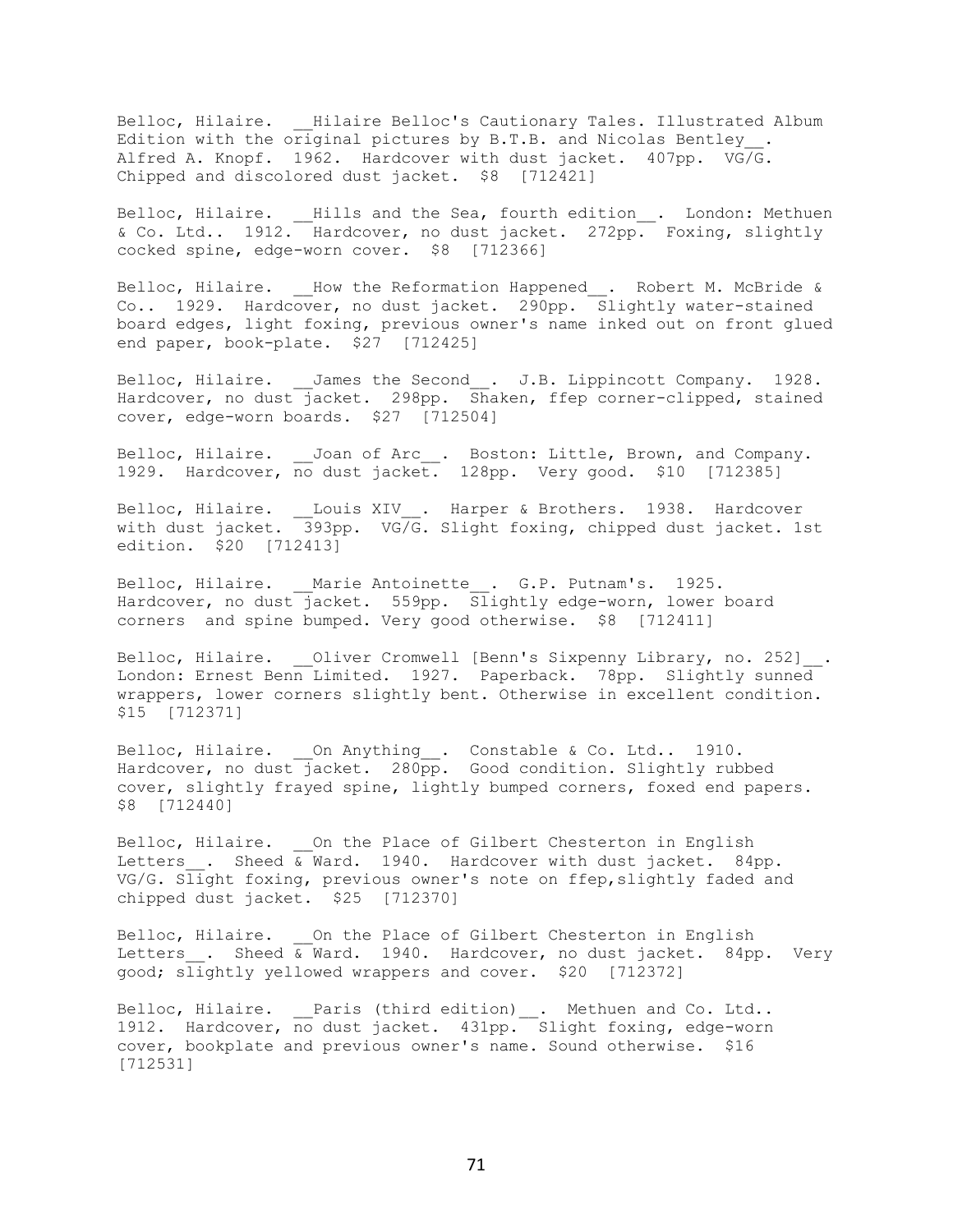Belloc, Hilaire. \_\_Pongo and the Bull\_\_. John Long, Ltd.. 1924. Hardcover, no dust jacket. 288pp. Rubbed cover, slightly cocked spine, worn and bumped board corners. Good otherwise. \$12 [712524]

Belloc, Hilaire. Return to the Baltic; illustrated by Edmond L. Warre . Constable & Co Ltd. 1938. Hardcover with dust jacket. 192pp. Sold as is. Damage to spine and dust jacket along spine; binding becoming tender at page 133. \$8 [712419]

Belloc, Hilaire. \_\_Richelieu\_\_. Garden City Publishing Company, Inc.. 1929. Hardcover, no dust jacket. 392pp. Small stains on cover, foxed end papers, bumped spine edges. Good otherwise. \$8 [712525]

Belloc, Hilaire. Robespierre: A Study. First American Edition . G.P. Putnam's. 1928. Hardcover, no dust jacket. 417pp. Sold as is. Back hinge broken, front hinge tender, frontispiece loose but present. A few pages slightly torn. Edge-worn cover, bumped board corners. \$9 [712410]

Belloc, Hilaire. Short Talks with the Dead and Others . Books for Libraries Press. 1967. Hardcover, no dust jacket. 208pp. Very good. \$15 [712424]

Belloc, Hilaire. Six British Battles . Arrowsmith. 1931. Hardcover, no dust jacket. 370pp. Slight stained and faded cover, otherwise very good. \$47 [712414]

Belloc, Hilaire. Songs of the South Country: Selected from the Poems of H. Belloc\_\_. Gerald Duckworth & Co.. 1951. Hardcover, no dust jacket. 32pp. 16mo. Slight foxing, upper page corners slightly bent, otherwise very good. \$25 [712374]

Belloc, Hilaire. Survivals and New Arrivals . Macmillan. 1930. Hardcover, no dust  $\overline{j}$ acket. 219pp. Very good; slightly yellowed pages. \$11 [712355]

Belloc, Hilaire. \_\_The Campaign of 1812 and the Retreat from Moscow\_\_. Thomas Nelson and Sons. . Hardcover, no dust jacket. 270pp. Rubbed and edge-worn cover, board corners and upper page corners bumped, cocked spine, moderate foxing, book-plate. No date. \$11 [712511]

Belloc, Hilaire. \_\_The Church and Socialism\_\_. London: Catholic Church Society. 1938. Booklet. 16pp. Stapled booklet. Foxing, wrappers torn along the crease. Sound otherwise. \$22 [712373]

Belloc, Hilaire. The Contrast. New York: Robert M. McBride & Company. 1924. Hardcover, no dust jacket. 267pp. Light to moderate underlining and marginalia, cocked spine. Sound otherwise. \$15 [712537]

Belloc, Hilaire. \_\_The County of Sussex\_\_. Cassell & Company, Limited. 1936. Hardcover, no dust jacket. 214pp. Ex-library, light foxing. Rebound in blue library buckram. Slight foxing, rubbed cover, lower spine bumped. \$20 [712434]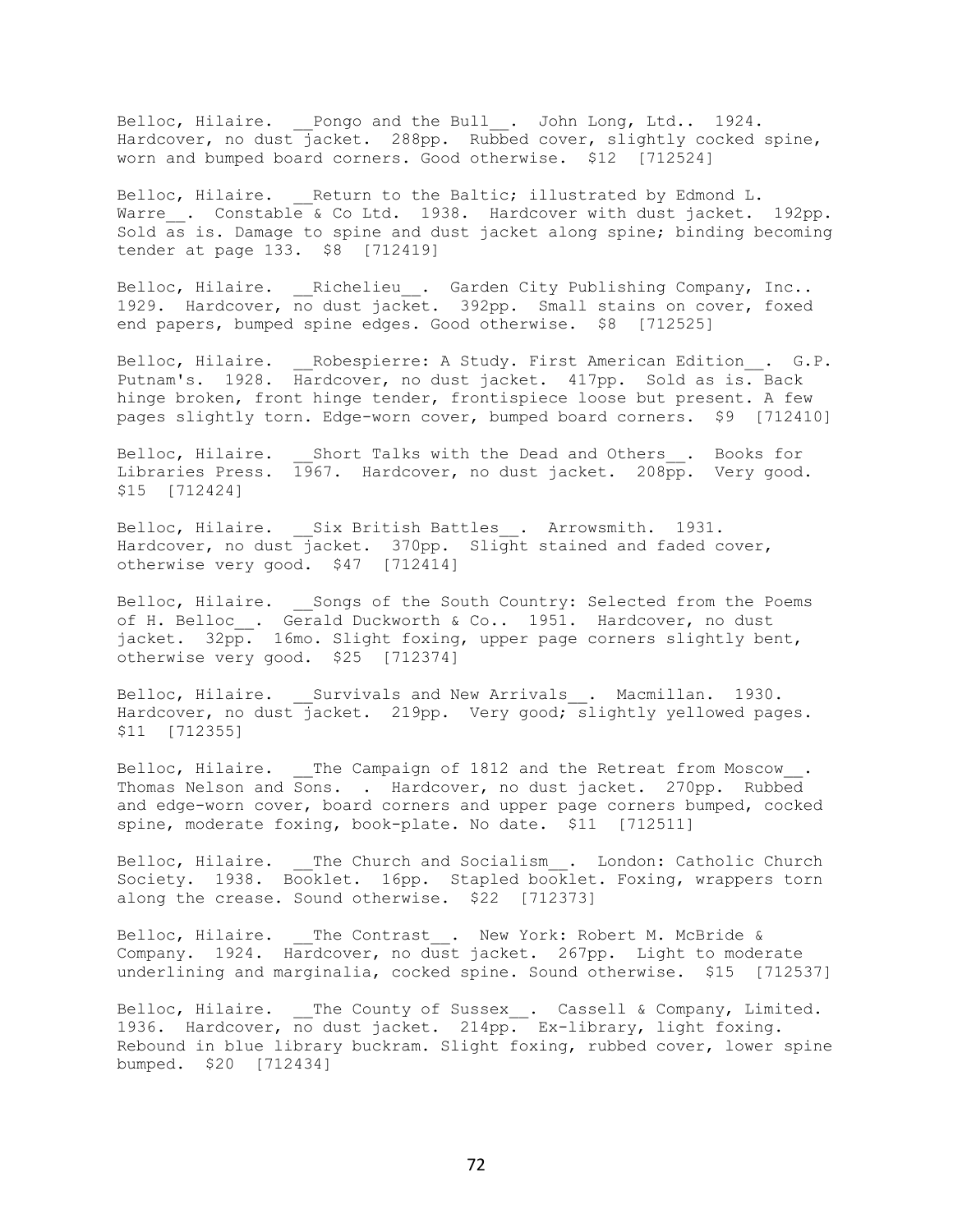Belloc, Hilaire. The Crisis of Civilization . Fordham University Press. 1937. Hardcover, no dust jacket. 245 $p$ p. Slightly cocked spine. Previous owner's notes on front end papers, very slight markings. \$27 [712471]

Belloc, Hilaire. \_\_The Cruise of the 'Nona' . Penguin Books. 1958. Paperback. 250pp. Foxing, slightly torn wrappers. Good otherwise. \$8 [712368]

Belloc, Hilaire. \_\_The Crusades: The World's Debate. 2nd printing The Bruce Publishing Company. 1937. Hardcover, no dust jacket. 331pp. Previous owner's name, faded cover. Good otherwise. Second printing \$27 [712412]

Belloc, Hilaire. The Free Press. George Allen & Unwin Ltd.. 1918. Hardcover, no dust jacket. 102pp. Foxing, previous owner's name. Very good otherwise. \$47 [712456]

Belloc, Hilaire. The Girondin . Doubleday, Page & Company. 1912. Hardcover, no dust jacket. 372pp. Ex-library (no external library matter), rubbed and edge-worn cover, cocked spine, light. Sound otherwise. \$8 [712508]

Belloc, Hilaire. The Great Heresies . Sheed & Ward. 1938. Hardcover, no dust jacket. 277pp. Very good, 1st edition. \$15 [712390]

Belloc, Hilaire. \_\_The Great Heresies\_\_. New York: Sheed and Ward. 1938. Hardcover, no dust jacket. 277 $p$ p. Edge-worn cover, cloth frayed at spine edges and lower board corners, cocked spine. Sound otherwise. \$11 [712512]

Belloc, Hilaire. The Green Overcoat. With Illustrations by G.K. Chesterton . Bristol: J.W. Arrowsmith Ltd.; London: Simpkin, Marshall, Hamilton, Kent and Company Ltd.. 1912. Hardcover, no dust jacket. 334pp. First edition. Light to moderate foxing, rubbed cover, bumped board corners, slightly cocked spine. Good otherwise. \$12 [712513]

Belloc, Hilaire. The Historic Thames [The Wayfarer's Library] . J.M. Dent & Sons Ltd., Temple Press, Printers. . Hardcover, no dust jacket. 204pp. Foxing, slight penciling. Slight wear to board corners. Small stain on front cover and lower spine. Otherwise good. Publication date not indicated. \$8 [712377]

Belloc, Hilaire. The Path to Rome. Henry Regnery Company. 1954. Hardcover, no dust jacket. 448pp. Rubbed and edge-worn cover, previous owner's book plate on back free end paper. Good otherwise. \$11 [712510]

Belloc, Hilaire. The Question and the Answer . The Bruce Publishing Company. 1932. Hardcover, no dust jacket. 110pp. Ex-library, tape stains on cover. Otherwise good. \$20 [712415]

73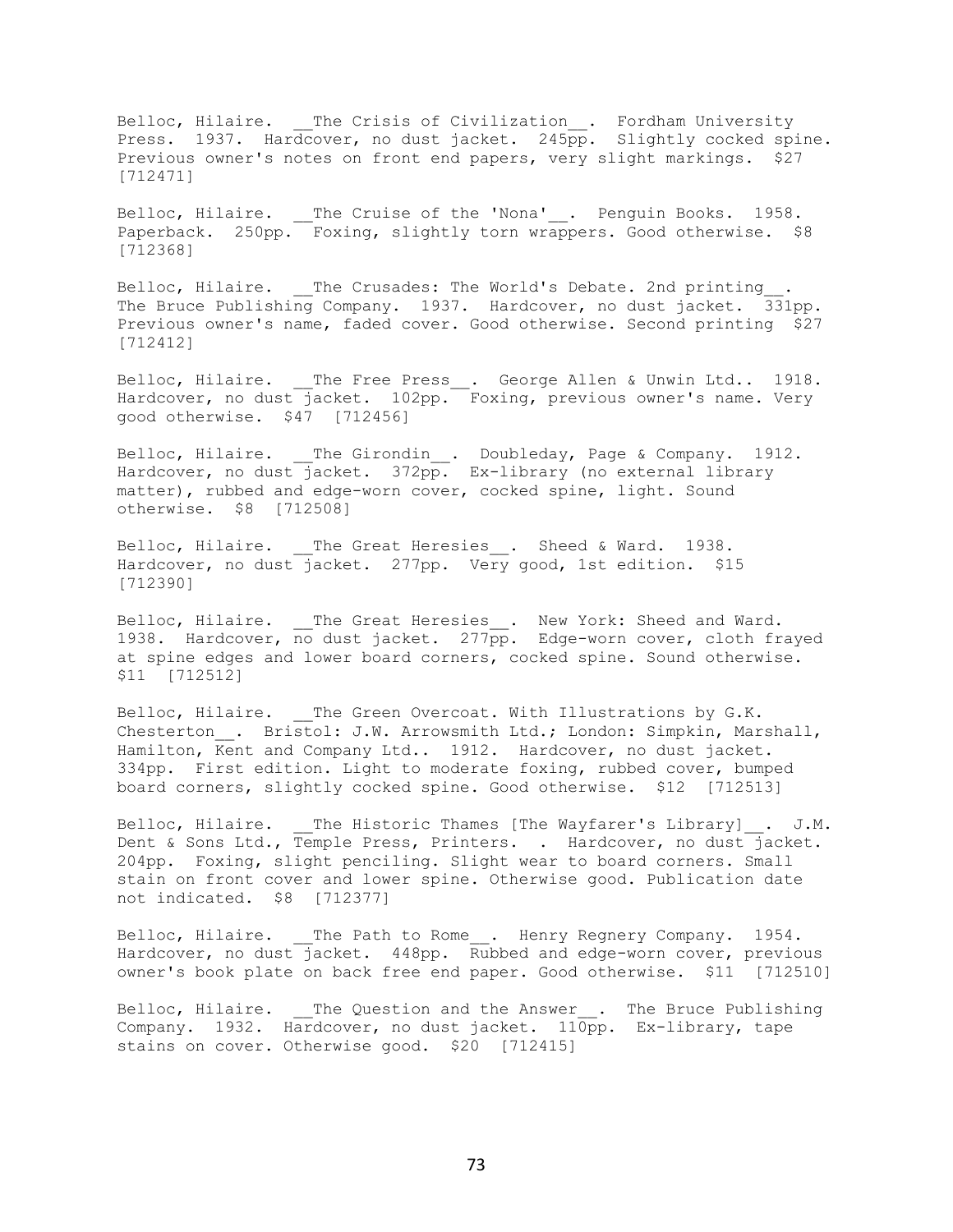Belloc, Hilaire. The Restoration of Property . Sheed & Ward. 1936. Hardcover with dust jacket. 144pp. Book-plate, musty, chipped and stained dust jacket. \$77 [712404]

Belloc, Hilaire. The Restoration of Property . Sheed & Ward. 1936. Hardcover with dust jacket. 144pp. Spine edges and board corners lightly bumped, edge-wear to cover. Otherwise very good. \$67 [712405]

Belloc, Hilaire. \_\_The River of London\_\_. Boston: Le Roy Phillips; London & Edinburgh: T.N. Foulis. . Hardcover, no dust jacket. 145pp. Sold as is. Lacks 'Richmond Bridge' plate; the other 15 plates are present. Tender hinges, light foxing, rubbed and sunned cover. Gift note on front blank. Publication date not indicated. \$10 [712388]

Belloc, Hilaire. The Servile State . Boston: Le Roy Phillips / London & Edinburgh: T.N. Foulis. 1913. Hardcover, no dust jacket. 189pp. Extensive pencil underlining. Rubbed cover. Slight damage to spine cloth and front glued end paper, caused by removal of labels. Previous owner's name on ffep. \$14 [712409]

Belloc, Hilaire. The Servile State . Henry Holt and Company. 1946. Hardcover with dust jacket. 189pp. First edition. G/VG. Lower spine edge and lower board corners bumped, very slight chipping to dust jacket. \$12 [712523]

Belloc, Hilaire. The Silence of the Sea and other Essays . Sheed & Ward. 1940. Hardcover, no dust jacket. 253pp. Very good; rubbed cover. \$12 [712417]

Belloc, Hilaire. \_\_Towns of Destiny\_\_. Robert M. McBride & Company. 1931. Hardcover, no dust jacket. 238pp. Edge-worn cover, slight foxing, book-plate. Good otherwise. \$8 [712418]

Belloc, Hilaire. Warfare in England [Home University Library of Modern Knowledge] . Williams and Norgate. . Hardcover, no dust jacket. 254pp. Foxing, back hinge slightly tender. Good otherwise. \$9 [712457]

Belloc, Hilaire; illlustrated by Edmond L. Warre. Towns of Destiny . AMS Press. 1969. Hardcover, no dust jacket. 238pp. Very good. \$9 [712506]

Belloc, Hilaire; illustrated by Edmond L. Warre. Many Cities . London: Constable & Co. Ltd.. 1928. Hardcover, no dust jacket. 262pp. Very good; bumped spine and board corners. \$12 [712429]

Belloc, Hilaire; illustrated by G.K. Chesterton. \_\_ But Soft- We Are Observed! With Thirty-Seven Drawings by G.K. Chesterton . London: Arrowsmith. 1928. Hardcover, no dust jacket. 312pp. Very good; foxed end papers. 1st English edition. \$12 [712401]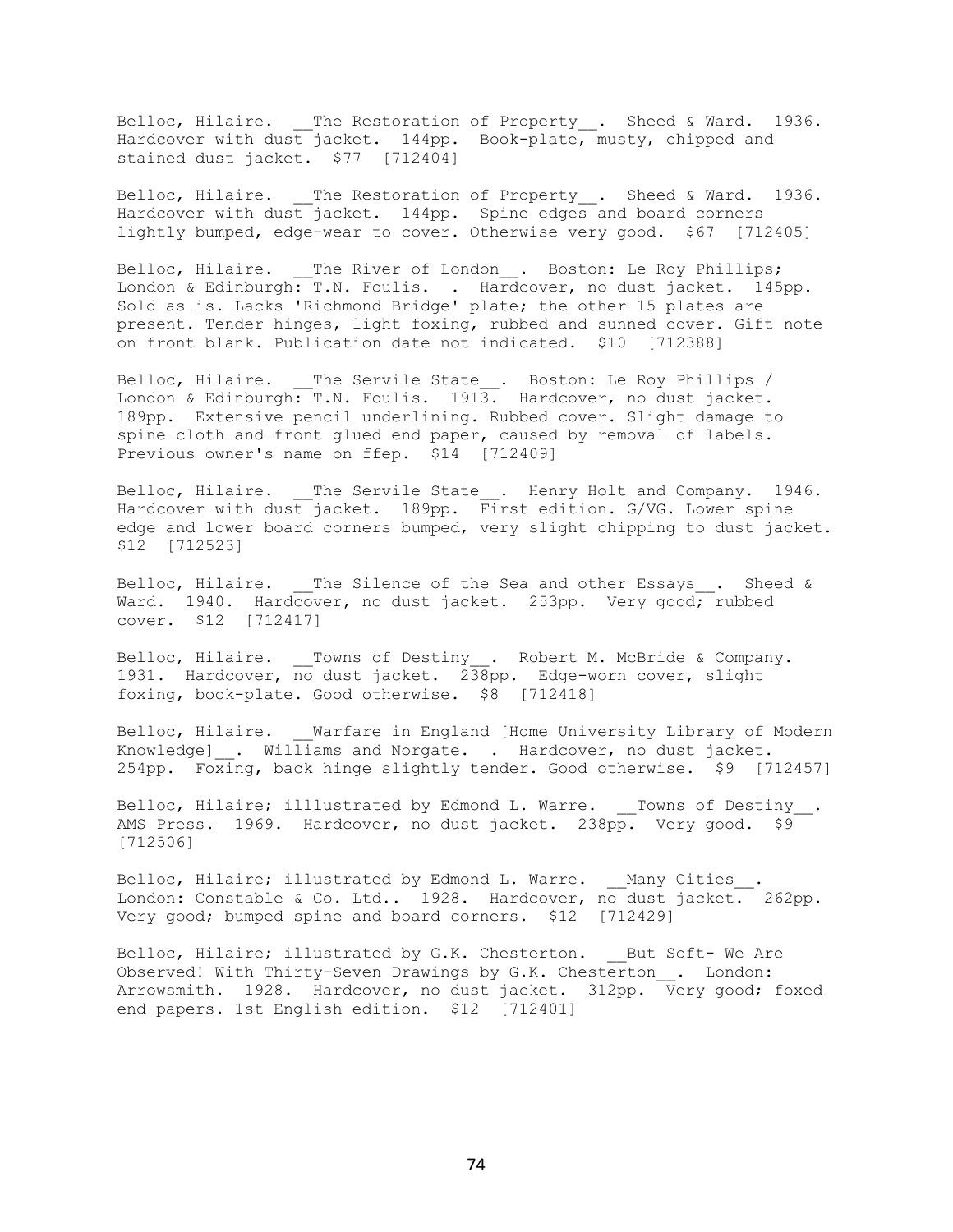Belloc, Hilaire; illustrated by G.K. Chesterton. But Soft- We Are Observed! With Thirty-Seven Drawings by G.K. Chesterton . London: Arrowsmith. 1928. Hardcover, no dust jacket. 312pp. Worn and stained cover, spine cloth tearing along back joint, foxed end papers, shaken. 1st English edition. \$9 [712402]

Belloc, Hilaire; illustrated by G.K. Chesterton. Mr. Petre . Robert M. McBride & Company. 1925. Hardcover, no dust jacket. 276pp. Exlibrary, sunned and slightly stained cover. \$8 [712389]

Belloc, Hilaire; illustrated by G.K. Chesterton. Mr. Petre: A Novel. With Twenty-Two Drawings . Arrowsmith. 1925. Hardcover, no dust jacket. 310pp. Worn and stained cover, shaken, foxed end papers. \$8 [712400]

Belloc, Hilaire; illustrated by G.K. Chesterton. \_\_Shadowed! With Thirty-Seven Drawings by G.K. Chesterton\_\_. Harper & Brothers. 1929. Hardcover, no dust jacket. 312pp. Previous owner's name, back board stained, \$8 [712439]

Belloc, Hilaire; illustrated by G.K. Chesterton. \_\_The Emerald of Catherine the Great\_\_. Harper & Brothers. 1926. Hardcover, no dust jacket. 218pp. Book-plate, cover slightly rubbed, lightly bumped corners and spine edges. Some lettering on page 5 is faint (but visible) due to printing defect. Otherwise very good. \$8 [712399]

Belloc, Hilaire; illustrated by G.K. Chesterton. The Emerald of Catherine the Great; with Illustrations by G.K. Chesterton . Harper and Brothers. 1926. Hardcover, no dust jacket. 218pp. Light foxing, bookplate, rubbed cover, bumped board corners and spine edges. Good otherwise. \$8 [712514]

Belloc, Hilaire; illustrated by G.K. Chesterton. The Haunted House. With Illustrations by G.K. Chesterton\_\_. New York: Harper and Brothers. 1928. Hardcover, no dust jacket. 272pp. First American edition. Worn and rubbed cover, slightly yellowed pages. \$22 [712515]

Belloc, Hilaire; illustrated by G.K. Chesterton. \_\_The Hedge and the Horse. With Forty Illustrations by G.K. Chesterton . Cassell and Company Limited. 1936. Hardcover, no dust jacket. 300pp. Good; slight foxing, light wear to cover. \$20 [712403]

Belloc, Hilaire; illustrated by G.K. Chesterton. \_\_The Postmaster-General. With Thirty Drawings by G.K. Chesterton . Philadelphia: J.B. Lippincott Company. 1932. Hardcover, no dust jacket. 303pp. Very good; slightly sunned spine. \$8 [712365]

Belloc, Hilaire; Robert Speaight ed.. \_\_Letters from Hilaire Belloc\_\_. London: Hollis & Carter. 1958. Hardcover with dust jacket. 313pp. VG/VG \$16 [712470]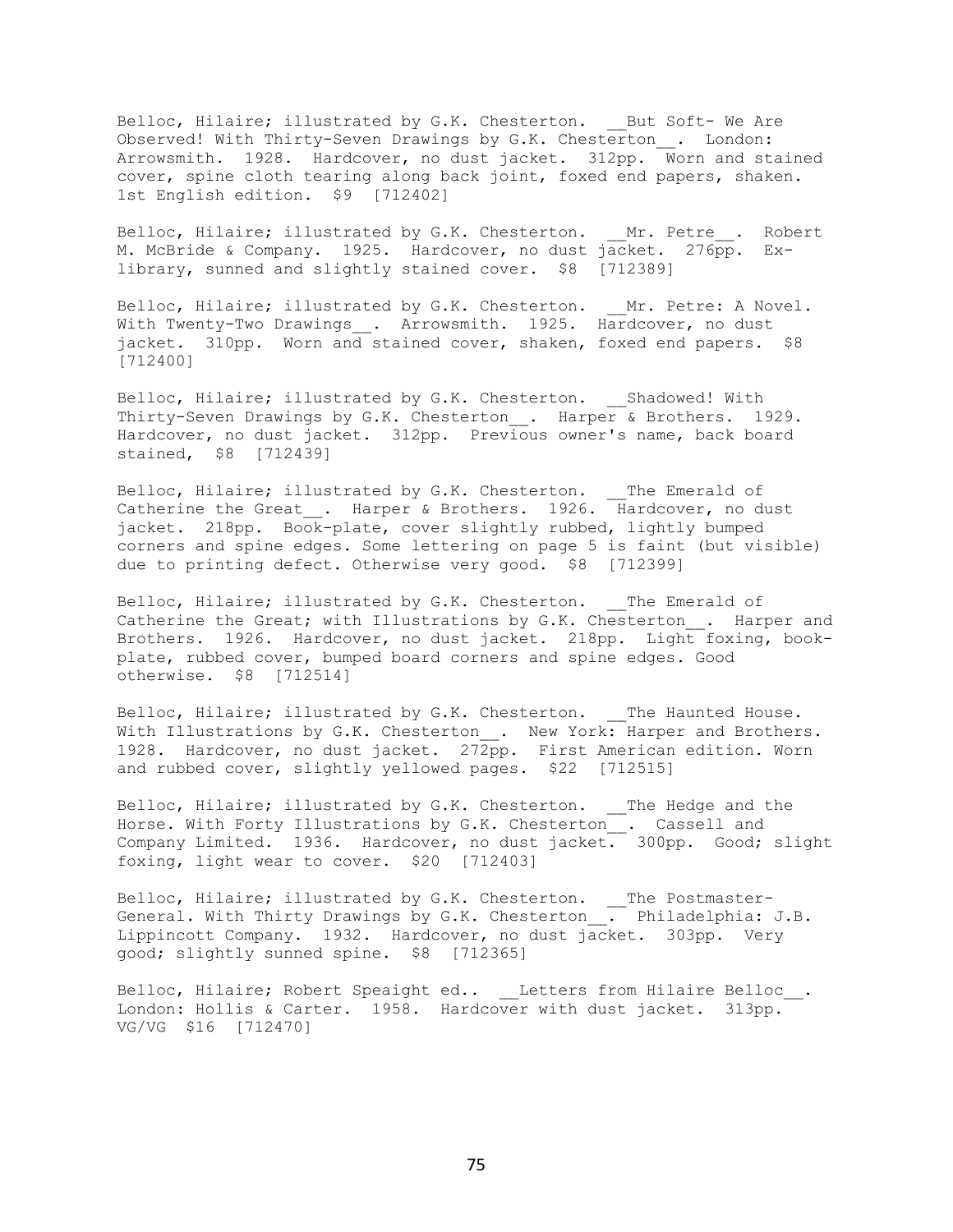Belloc, Hilaire; W.N. Roughead. \_\_ On Sailing the Sea. A Collection of the Seagoing Writings of Hilaire Belloc\_\_. Methuen & Co. Ltd.. 1945. Hardcover, no dust jacket. 171pp. Rubbed cover, gift note and previous owner's stamp on ffep. \$18 [712422]

[Belloc, Hilaire] H.B.. Lambkin's Remains . Published by the Proprietors of the J.C.R. at J. Vincent's.  $\overline{1900}$ . Hardcover, no dust jacket. 137pp. Very good; slight foxing. \$22 [712380]

Bond, Raymond T.. \_\_The Man Who Was Chesterton: The Best Essays, Stories, Poems, and Other Writings of G.K. Chesterton\_\_. Dodd, Mead & Company. 1937. Hardcover, no dust jacket. 801pp. Good. Slightly stained and edge-worn cover, slightly shaken, previous owner's name. \$20 [712502]

Chesterton, G. K.. \_\_Robert Browning [English Men of Letters]\_\_. Macmillan. 1903. Hardcover, no dust jacket. 207pp. Foxing, hinges slightly tender. \$16 [712476]

Chesterton, G.K.. Alarms and Discursions . Methuen & Co. Ltd.. 1939. Hardcover, no dust jacket. 260pp. Ex-library, front hinge nearly broken, rubbed cover. \$16 [712459]

Chesterton, G.K.. \_\_\_ All Things Considered . New York: John Lane Company. 1908. Hardcover, no dust jacket. 296pp. Slight foxing, cocked spine. Otherwise very good. \$8 [712516]

Chesterton, G.K.. \_\_\_ All Things Considered (eleventh edition) . Methuen and Co. Ltd.. . Hardcover, no dust jacket. 220pp. Edge-worn and rubbed cover, foxing, front hinge tender. Eleventh edition \$8 [712532]

Chesterton, G.K.. Avowals and Denials: A Book of Essays. 1st edition. Dodd, Mead & Company. 1935. Hardcover, no dust jacket. 237pp. Ex-library, rubbed cover, previous owner notes on front end papers. 1st edition \$27 [712444]

Chesterton, G.K.. \_\_Chaucer\_\_. Pellegrini & Cudahy. . Hardcover with dust jacket. 286pp. Bookplate, otherwise very good. Dust jacket is torn, with large section torn away. \$12 [712446]

Chesterton, G.K.. \_\_G.F. Watts [Library of Popular Art]\_\_. London: Duckworth & Co.. 1920. Hardcover, no dust jacket. 174pp. Very good; slightly rubbed cover. With black-and-white illustrations. \$8 [712437]

Chesterton, G.K.. G.K. Chesterton Collected Works, volume I: Heretics, Orthodoxy, The Blatchford Controversies . Ignatius Press. 1986. Paperback. 395pp. Very good. Small ink annotation inside front wrapper. \$10 [712547]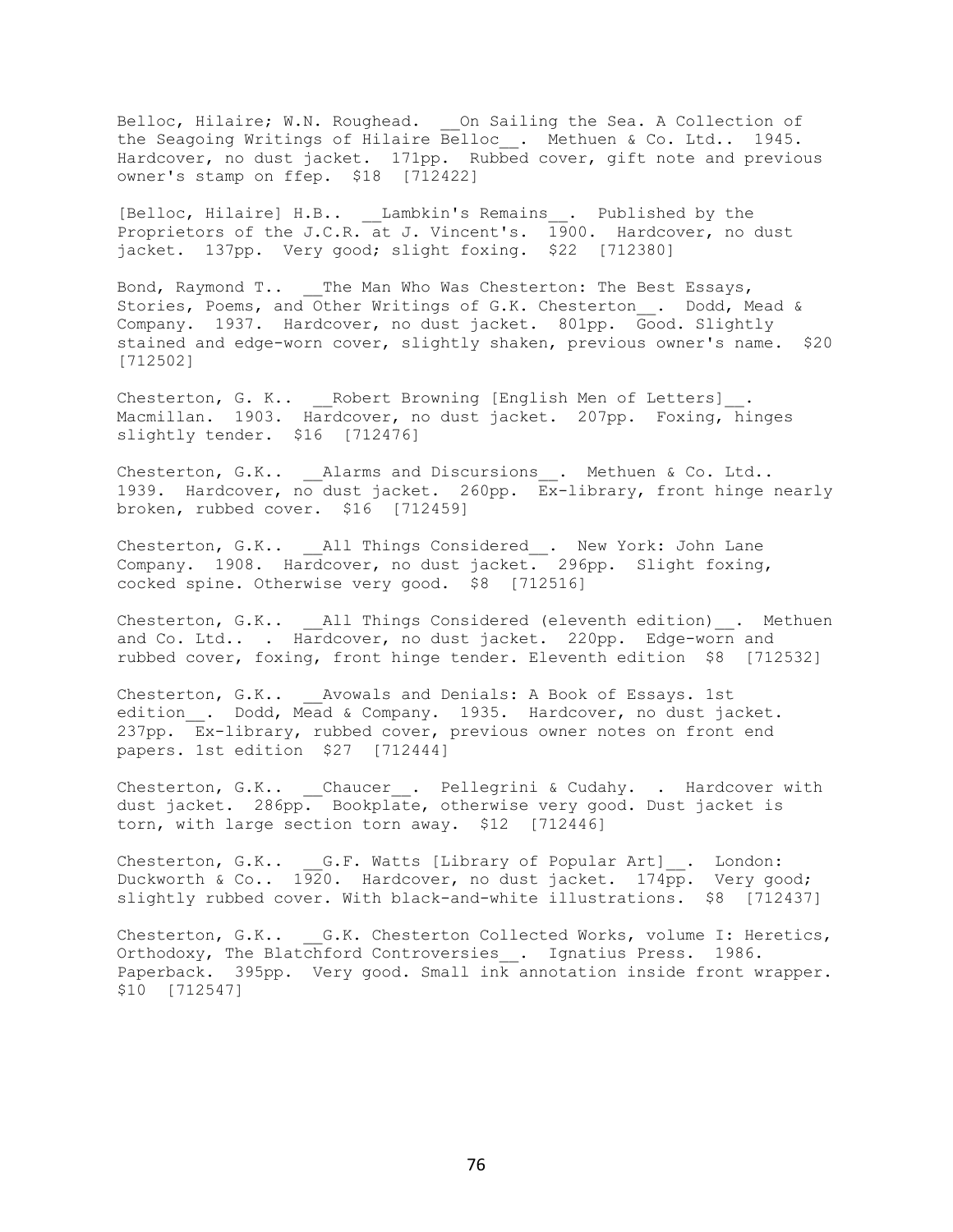Chesterton, G.K.. \_\_G.K. Chesterton Collected Works, volume V: The Outline of Sanity, The Appetite of Tyranny, The Crimes of England, Lord Kitchener, Utopia of Usurers, How to Help Annexation, The End of the Armistice . Ignatius Press. 1987. Hardcover with dust jacket. 657pp. VG/VG \$47 [712546]

Chesterton, G.K.. Robert Browning [English Men of Letters] Macmillan & Co., Limited. 1926. Hardcover, no dust jacket. 207pp. Foxing, previous owner's stamp, boards slightly stained and rubbed. \$9 [712375]

Chesterton, G.K.. Robert Browning [English Men of Letters]. Macmillan. 1908. Hardcover, no dust jacket. 207pp. Shaken, slight penciling, rubbed cover. \$8 [712435]

Chesterton, G.K.. Robert Browning [English Men of Letters]. Macmillan. 1910. Hardcover, no dust jacket. 207pp. Underlining, previous owner's name, ink underlining \$8 [712436]

Chesterton, G.K.. Robert Browning [English Men of Letters]. Macmillan. 1903. Hardcover, no dust jacket. 205pp. First edition. Water-stained spine, edge-worn boards, book-plate. Good otherwise. \$8 [712530]

Chesterton, G.K.. \_\_\_Robert Louis Stevenson\_\_. New World Chesterton, New York:Sheed and Ward. 1928. Hardcover with dust jacket. 175pp. Slight pencil marginalia, ffep torn out. Slightly sunned and edge-worn dust jacket. Good otherwise. \$12 [712520]

Chesterton, G.K.. \_\_Robert Louis Stevenson\_\_. Dodd, Mead and Company. 1928. Hardcover, no dust jacket. 211pp. First edition. Ex-library, slightly edge-worn cover. Good otherwise. \$27 [712528]

Chesterton, G.K.. \_\_The Apostle and the Wild Ducks and Other Essays Paul Elek. 1975. Hardcover with dust jacket. 169pp. G/VG. Slight ink markings. \$16 [712359]

Chesterton, G.K.. The Appetite of Tyranny. Including Letters to an Old Garibalian . New York: Dodd, Mead and Company. 1915. Hardcover, no dust jacket. 122pp. Foxing, worn cover, front hinge becoming tender,previous owner's name. \$27 [712534]

Chesterton, G.K.. The Catholic Church and Conversion . Macmillan. 1950. Hardcover with dust jacket. 115pp. G/G. Slight pencling chipped dust jacket. \$10 [712386]

Chesterton, G.K.. \_\_The Collected Poems of G.K. Chesterton . Dodd, Mead & Company. 1932. Hardcover, no dust jacket. 390pp. Very good; slightly edge-worn cover. \$10 [712392]

Chesterton, G.K.. The Common Man . Sheed & Ward. 1950. Hardcover with dust jacket. 279pp. Book in very good condition, dust jacket torn and chipped. Previous owner's notes on ffep. \$20 [712397]

77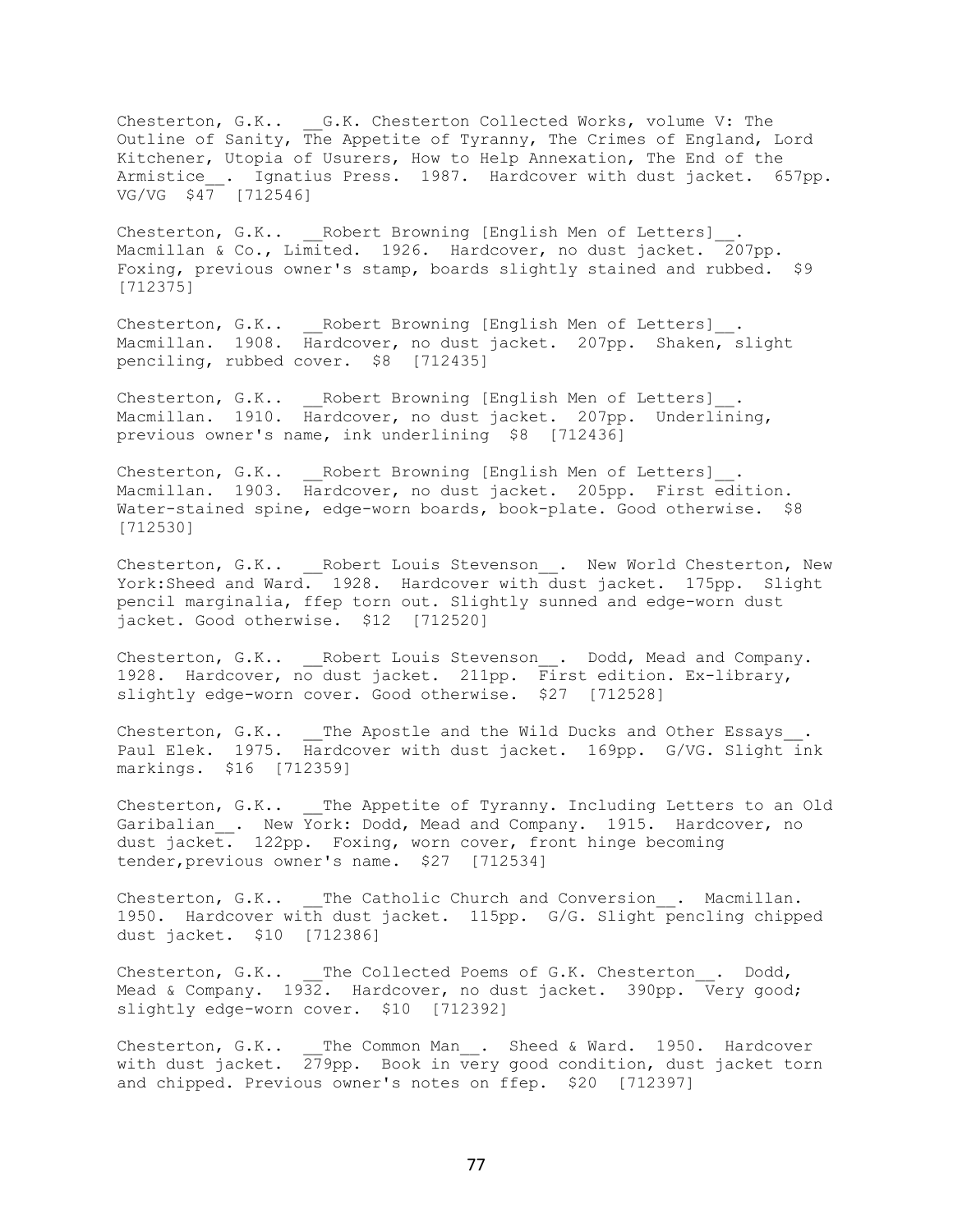Chesterton, G.K.. \_\_The Defendant (second impression) \_\_. New York: Dodd, Mead and Company. 1904. Hardcover, no dust jacket. 131pp. Second impression. Rubbed, edge-worn and slightly scuffed cover. Light foxing. Sound otherwise. \$20 [712527]

Chesterton, G.K.. The Flying Inn . John Lane Company. 1914. Hardcover, no dust jacket. 320pp. Shaken, rubbed cover. Good otherwise. \$20 [712467]

Chesterton, G.K.. \_\_The Flying Inn. 8th edition\_\_. Methuen & Co. Ltd.. 1927. Hardcover, no dust jacket. 282pp. Ex-library, edge-worn cover, shaken. \$9 [712438]

Chesterton, G.K.. The Judgment of Dr. Johnson: A Comedy in Three Acts . G.P. Putnam's Sons, The Knickerbocker Press. 1928. Hardcover, no dust jacket. 121pp. Slightly yellowed pages, spine cloth slightly worn at head and tail. Very good otherwise. \$150 [712354]

Chesterton, G.K.. The Man Who Was Thursday: A Nightmare . Dodd, Mead & Company. 1935. Hardcover, no dust jacket. 192pp. Very good; previous owner's name, lightly bumped board corners. \$8 [712521]

Chesterton, G.K.; A.L. Maycock ed.. \_\_The Man Who Was Orthodox: A Selection from the Uncollected Writings of G.K. Chesterton . London: Dennis Dobson. 1963. Hardcover, no dust jacket. 191pp. Very good. Ink notes on ffep. \$20 [712522]

Chesterton, G.K.; Alfred Lyall. \_\_\_ Robert Browning; bound together with Tennyson (2 books in one) [English Men of Letters series]\_\_. New York: Grosset & Dunlap Publishers. 1906. Hardcover, no dust jacket. 398pp. Worn cover, back hinge tender, foxing. Otherwise sound. 207, 191 pages \$15 [712529]

Chesterton, G.K.; Dorothy Collins ed.. \_\_The Spice of Life and Other Essays . Darwen Finlayson, Beaconsfield. 1964. Hardcover with dust jacket. 175pp. G/G. Slightly edge-worn boards, light to moderate ink markings in the text, previous owner's name and notes on ffep. Slightly water-spotted and chipped dust jacket. \$47 [712519]

Chesterton, G.K.; Lawrence J. Clipper ed.. G.K. Chesterton Collected Works, volume XXIX: The Illustrated London News 1911-1913 . Ignatius Press. 1988. Paperback. 616pp. Slightly musty, slight foxing, cocked spine, rubbed wrappers. Sound otherwise. \$15 [712538]

Chesterton, G.K.; Lawrence J. Clipper ed.. G.K. Chesterton Collected Works, volume XXVII: The Illustrated London News 1905-1907 . Ignatius Press. 1986. Paperback. 622pp. Stained wrappers, slightly creased spine, ink notes on front blank. Sound otherwise. \$27 [712543]

Chesterton, G.K.; Lawrence J. Clipper ed.. G.K. Chesterton Collected Works, volume XXVIII: The Illustrated London News 1908-1910\_\_. Ignatius Press. 1987. Paperback. 668pp. Very good. \$27 [712544]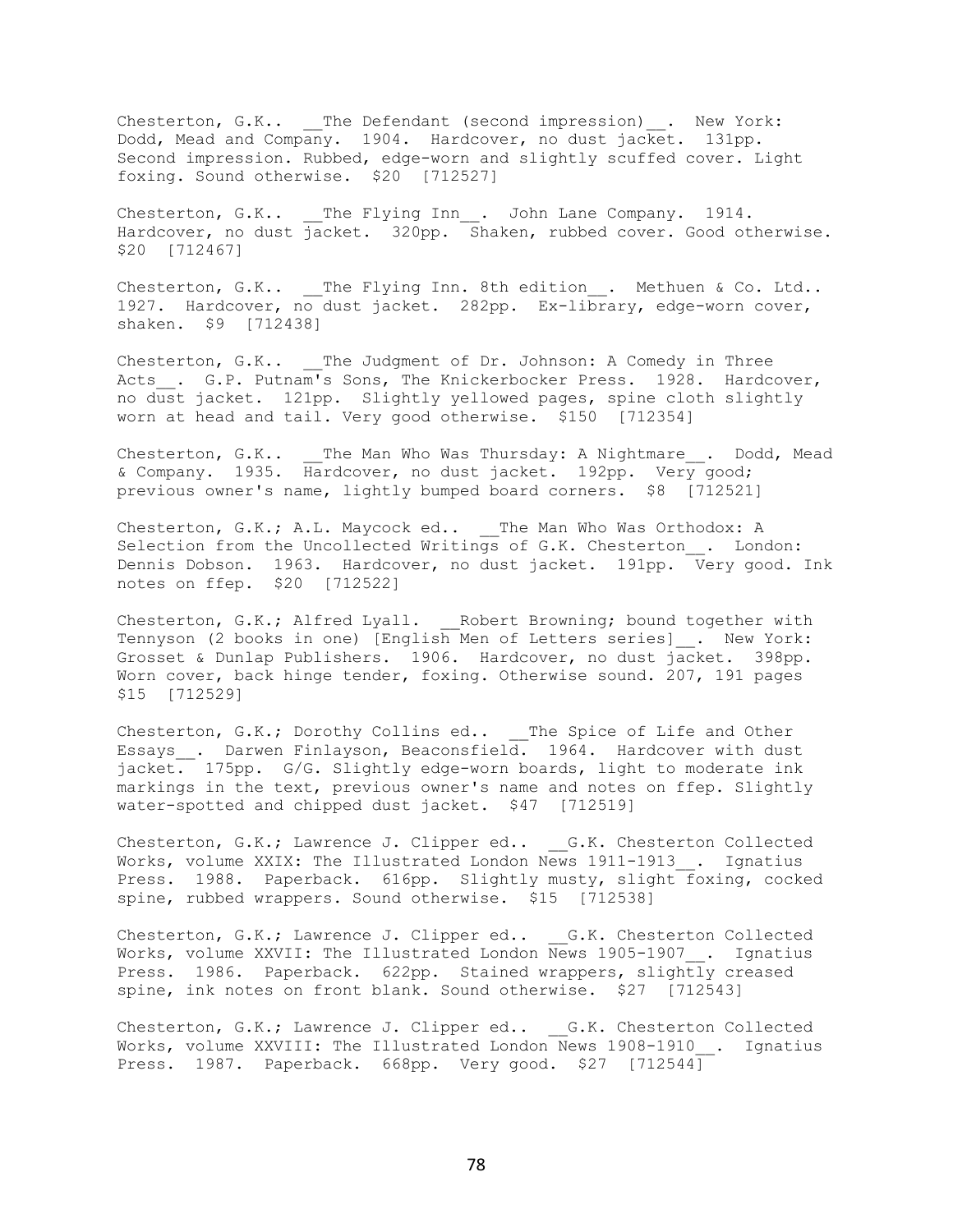Chesterton, G.K.; Lawrence J. Clipper ed.. \_\_G.K. Chesterton Collected Works, volume XXX: The Illustrated London News 1914-1916\_\_. Ignatius Press. 1988. Hardcover with dust jacket. 578pp. G/VG. Cocked spine, slightly chipped dust jacket. \$27 [712545]

Chesterton, G.K.; Lawrence J. Clipper ed.. G.K. Chesterton Collected Works, volume XXXI: The Illustrated London News 1917-1919 . Ignatius Press. 1989. Paperback. 596pp. Very good. \$15 [712539]

Chesterton, G.K.; Lawrence J. Clipper ed.. \_\_G.K. Chesterton Collected Works, volume XXXII: The Illustrated London News 1920-1922 . Ignatius Press. 1989. Paperback. 607pp. Very good. \$12 [712540]

Chesterton, G.K.; Lawrence J. Clipper ed.. G.K. Chesterton Collected Works, volume XXXIV: The Illustrated London News 1926-1928 . Ignatius Press. 1991. Paperback. 667pp. Very good. \$37 [712541]

Chesterton, G.K.; Lawrence J. Clipper ed.. \_\_G.K. Chesterton Collected Works, volume XXXVI: The Illustrated London News 1932-1934 . Ignatius Press. 2011. Paperback. 611pp. Very good; upper back corner slightly bumped. \$37 [712542]

Chesterton, Gilbert K.. St. Francis of Assisi . George H. Doran Company. 1924. Hardcover, no dust jacket. 234pp. Slight foxing, rubbed and edge-worn cover, book-plate. \$8 [712445]

Figgis, Darrell; G.K. Chesterton intro.. \_\_\_\_\_\_ A Vision of Life: Poems London: John Lane the Bodley Head; New York: John Lane Company. 1909. Hardcover, no dust jacket. 100pp. First edition. Sunned cover, light to moderate foxing, previous owner's name. \$25 [712518]

Knox, Ronald. Broadcast Minds . Sheed & Ward. 1932. Hardcover, no dust jacket. 280pp. Foxing, faded and rubbed cover, edge-worn cover, previous owner's notes on ffep. Good otherwise. \$27 [712472]

Las Vergnas, Raymond. \_\_Chesterton, Belloc, and Baring\_\_. New York: Sheed & Ward. 1938. Hardcover with dust jacket. 153pp. VG/G. 1st US edition. 16mo, green cloth, silver spine lettering. Light rubbing to extremities, very clean and sharp otherwise. Dust jacket spine tanned, edges worn, nice bright image of 'The Conversation Piece' on front cover. \$22 [712367]

Poynter, J.W.. \_\_\_Hilaire Belloc Keeps the Bridge: An Examination of His Defence of Roman Catholicism . London: Watts & Co.. 1929. Paperback. 59pp. Slight foxing, creased spine, otherwise good. \$15 [712369]

Sieveking, L. de Giberne; illustrated by G.K. Chesterton. Stampede! With Illustrations by G.K. Chesterton . Bretano's. 1928. Hardcover, no dust jacket. 305pp. Very good. Spine edges slightly worn. Otherwise very good. \$12 [712473]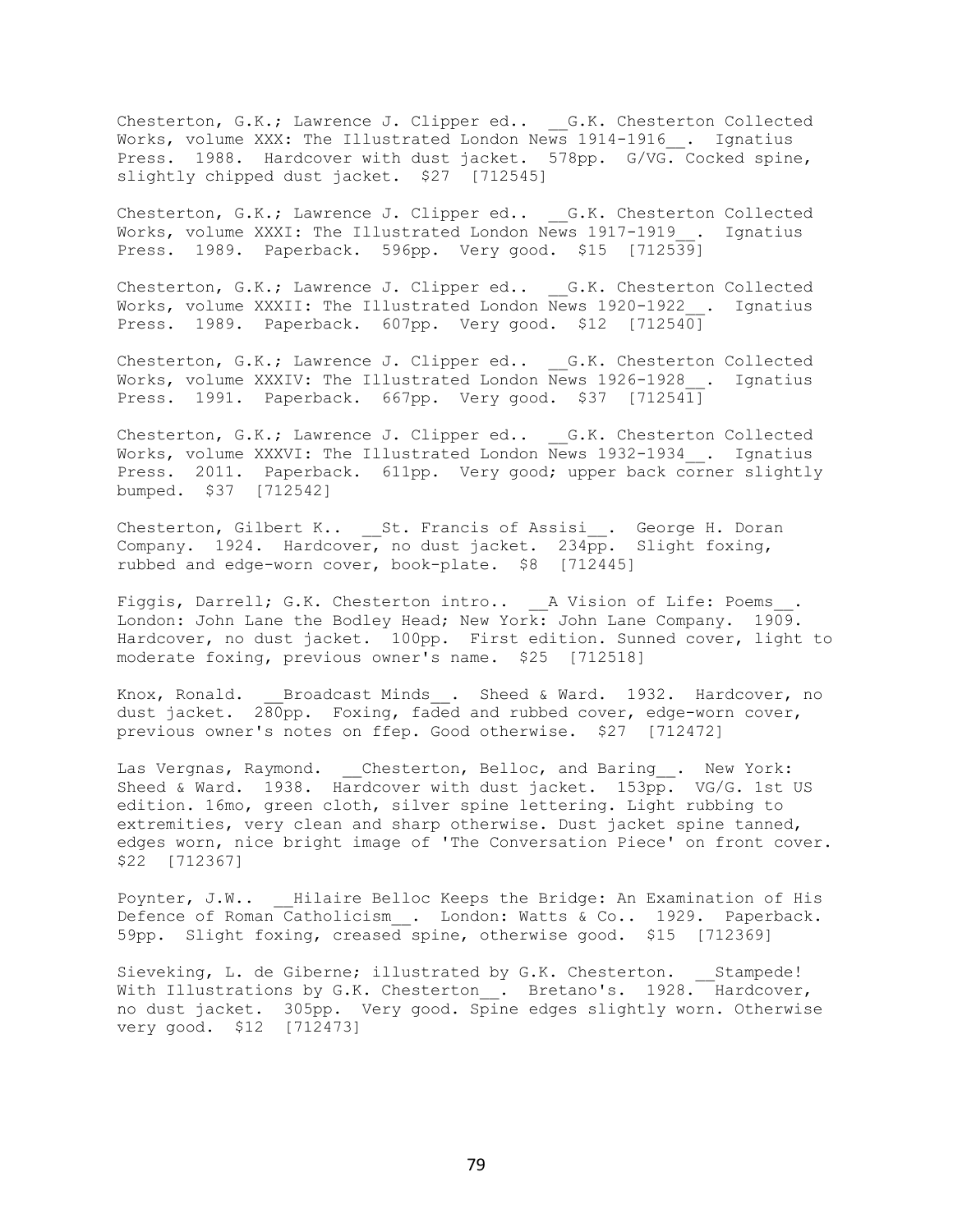Sieveking, L. de Giberne; illustrated by G.K. Chesterton. \_\_Stampede! With Illustrations by G.K. Chesterton\_\_. The Cayme Press. 1924. Hardcover, no dust jacket. 305pp. Very good; foxed end papers. \$12 [712474]

Sullivan, John ed.. G.K. Chesterton: A Centenary Appraisal . Barnes & Noble Books. 1974. Hardcover with dust jacket. 243pp. VG/VG \$11 [712535]

Titterton, W.R.. \_\_G.K. Chesterton: A Portrait\_\_. Douglas Organ. 1947. Hardcover with dust jacket. 235pp. VG/G. Slight foxing, previous owner's note on ffep. \$11 [712466]

JUDAICA

Berthelot, Katell; Joseph E. David, and Marc Hirshman. \_\_The Gift of the Land and the Fate of the Canaanites in Jewish Thought\_. Oxford. 2013. Paperback. 464pp. Very good. \$10 [711636]

Blady, Ken. \_\_Jewish Communities in Exotic Places\_\_. Jason Aronson Inc.. 2000. Hardcover with dust jacket. 422pp. VG/VG \$13 [711838]

Boccaccini, Gabrielle. Middle Judaism: Jewish Thought, 300 B.C.E. to 200 C.E. . Fortress. 1991. Hardcover with dust jacket. 289pp. VG/VG. Previous owner's name inside front cover, blind-stamp on halftitle page. \$16 [711557]

Brauer, George C. Jr.. Judaea Weeping: The Jewish Struggle Against Rome from Pompey to Masada, 63 B.C. to 73 A.D. . Thomas Y. Crowell Co.. 1970. Hardcover with dust jacket. 296pp. VG/G. Previous owner's stamps, slightly chipped dust jacket. \$8 [711711]

Epstein, I. trans.. \_\_The Babylonian Talmud, Seder Kodashim, volume 2 only . The Soncino Press. 1948. Hardcover, no dust jacket. 621pp. In English. Seder Kodashim volume 2 only. Very good condition. \$11 [711466]

Epstein, I. trans.. The Babylonian Talmud, Seder Kodashim, volume 3 only. The Soncino Press. 1948. Hardcover, no dust jacket. 621pp. In English. Seder Kodashim volume 3 only. Very good condition. \$11 [711465]

Epstein, I. trans.. The Babylonian Talmud, Seder Mo'ed, Index Volume only . The Soncino Press. 1938. Hardcover, no dust jacket. 701pp. In English. Index volume only. Very good condition; slightly rubbed cover. \$11 [711454]

Epstein, I. trans.. The Babylonian Talmud, Seder Mo'ed, Volume 1 only . The Soncino Press. 1938. Hardcover, no dust jacket. pp. In English. Seder Mo'ed, Volume 1 only. Very good; slightly rubbed cover. \$11 [711460]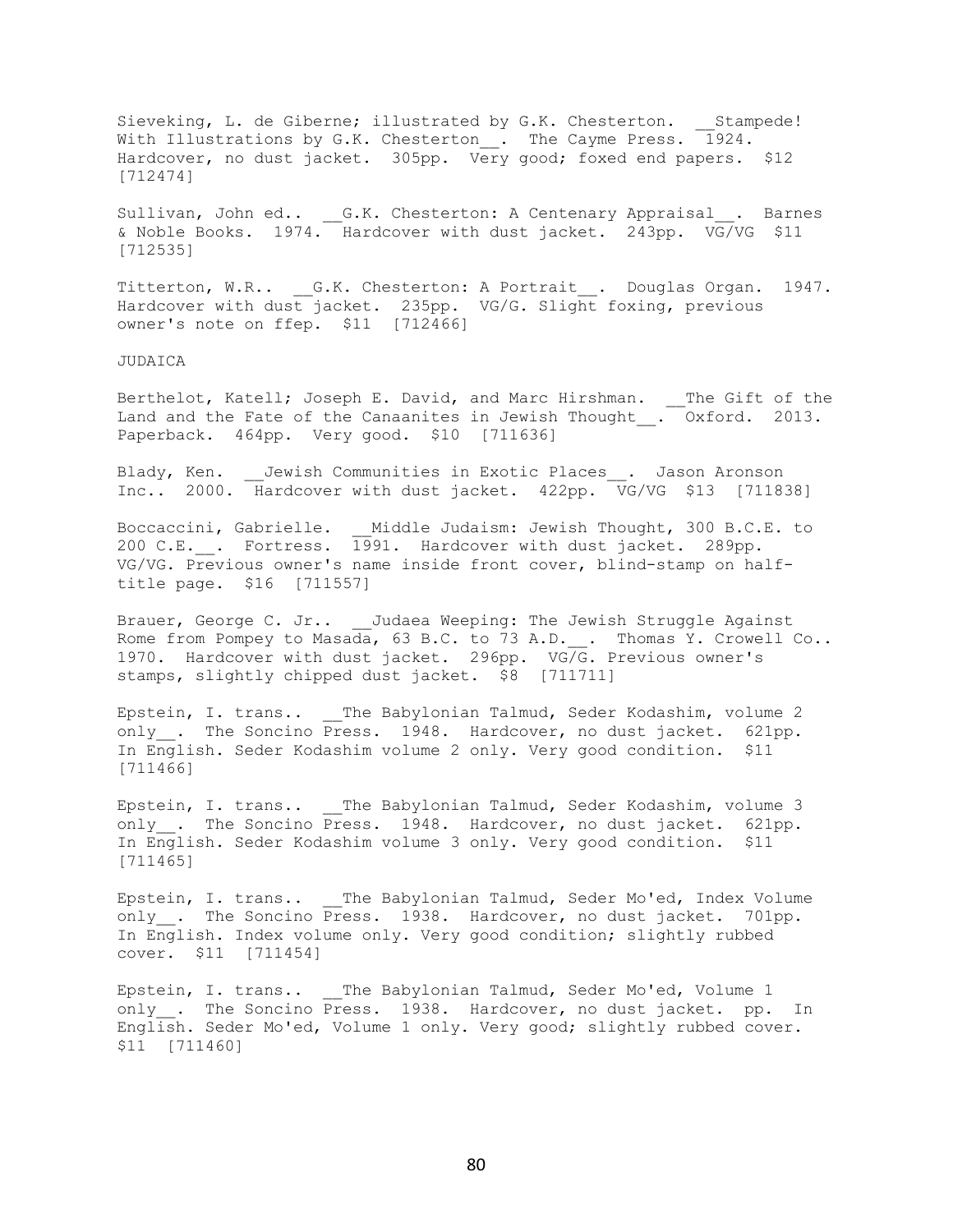Epstein, I. trans.. \_\_The Babylonian Talmud, Seder Mo'ed, Volume 2 only\_\_. The Soncino Press. 1938. Hardcover, no dust jacket. 300pp. In English. Seder Mo'ed, Volume 2 only. Very good condition; slightly rubbed cover. \$11 [711453]

Epstein, I. trans.. \_\_The Babylonian Talmud, Seder Mo'ed, Volume 3 only . The Soncino Press. 1938. Hardcover, no dust jacket. pp. In English. Seder Mo'ed, Volume 3 only. Slight penciling, slightly rubbed cover, bumped board corners. Good otherwise. \$11 [711459]

Epstein, I. trans.. The Babylonian Talmud, Seder Mo'ed, Volume 4 only . The Soncino Press. 1938. Hardcover, no dust jacket. pp. In English. Seder Mo'ed, Volume 4 only. Good; cocked spine,slightly rubbed cover. \$11 [711458]

Epstein, I. trans.. \_\_The Babylonian Talmud, Seder Nashim Volume 1 only . The Soncino Press. 1936. Hardcover, no dust jacket. 930pp. In English. Seder Nashim, volume 1 only. Very good; slightly rubbed cover. \$11 [711462]

Epstein, I. trans.. The Babylonian Talmud, Seder Nashim Volume 2 only . The Soncino Press. 1936. Hardcover, no dust jacket. 771pp. In English. Seder Nashim, volume 2 only. Very good; slightly rubbed cover. \$11 [711463]

Epstein, I. trans.. The Babylonian Talmud, Seder Nashim, Volume 3 only . The Soncino Press. 1936. Hardcover, no dust jacket. 300pp. In English. Seder Nashim, Volume 3 only. Very good condition; slightly rubbed cover. \$11 [711452]

Epstein, I. trans.. The Babylonian Talmud, Seder Nashim, Volume 4 only . The Soncino Press. 1936. Hardcover, no dust jacket. 463pp. In English. Seder Nashim, Volume 4 only. Very good condition; slightly rubbed cover. \$11 [711455]

Epstein, I. trans.. The Babylonian Talmud, Seder Nezikin, Volume 2 only . The Soncino Press. 1935. Hardcover, no dust jacket. 842pp. In English. Seder Nezikin, Volume 2 only. Very good condition; slightly rubbed cover. \$11 [711456]

Epstein, I. trans.. \_\_The Babylonian Talmud, Seder Nezikin, Volume 3 only<sub>\_\_</sub>. The Soncino Press. 1935. Hardcover, no dust jacket. 863pp. In English. Seder Nezikin, Volume 3 only. Penciling; slightly rubbed cover, good otherwise. \$11 [711457]

Epstein, I. trans.. \_\_The Babylonian Talmud, Seder Tohoroth . The Soncino Press. 1948. Hardcover, no dust jacket. 621pp. In English. Seder Tohoroth volume only. Slight penciling; slightly rubbed cover. \$11 [711464]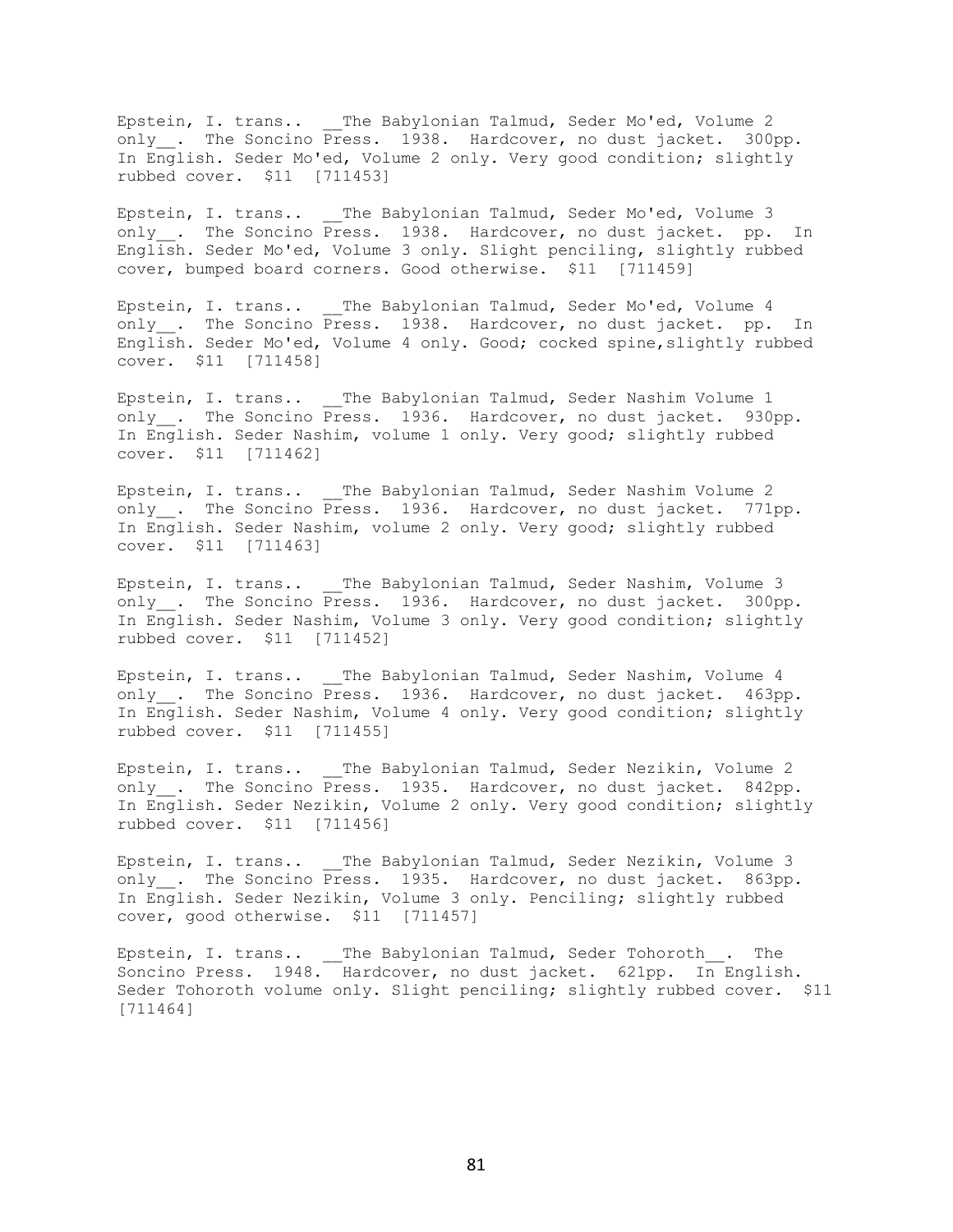Epstein, I. trans.. \_\_The Babylonian Talmud, Seder Zera'im\_\_. The Soncino Press. 1948. Hardcover, no dust jacket. 430pp. In English. Seder Zera'im volume only. Very good; slightly rubbed cover. \$11 [711461]

Goodenough, Erwin R.; abridged by Jacob Neusner. \_\_Jewish Symbols in the Greco-Roman Period. Abridged Edition\_\_. Princeton. 1988. Hardcover with dust jacket. 274pp. Abridged edition. Includes black and white plates. VG/VG. Previous owner's name stamps. \$12 [711619]

Halpern-Amaru, Betsy. Rewriting the Bible: Land and Covenant in Postbiblical Jewish Literature . Trinity Press International. 1994. Paperback. 189pp. Very good; blind-stamp on title page. \$8 [711880]

Kalmin, Richard. \_\_Sages, Stories, Authors, and Editors in Rabbinic Babylonia [Brown Judaic Studies 300]\_\_. Scholars Press. 1994. Hardcover, no dust jacket. 340pp. Very good; previous owner's name on ffep. \$22 [711732]

Levison, N.. \_\_The Jewish Background of Christianity: A Manual of the Political, Religious, Social and Literary Life of the Jews from 586 B.C. to A.D. 1<sub>\_\_</sub>. T. & T. Clark. 1932. Hardcover, no dust jacket. 205pp. Ex-library, worn cover. Good otherwise. \$16 [711909]

Madden, Frederic W.. \_\_History of Jewish Coinage, and of Money in the Old and New Testament [Library of Biblical Studies]\_\_. KTAV. 1967. Hardcover, no dust jacket. 350pp. Very good. \$9 [712731]

Mulder, Martin Jan and Harry Sysling, eds.. \_\_Mikra: Text, Translation, Reading and Interpretation of the Hebrew Bible in Ancient Judaism and Early Christianity [Compendium Rerum Iudaicarum ad Novum Testamentum Section Two, vol. 1] . Van Gorcum / Fortress. 1988. Hardcover with dust jacket. 929pp. VG/VG. Blind-stamp \$37 [711760]

Neusner, Jacob. The Economics of the Mishnah . Chicago. 1990. Paperback. 183pp. Ink underlining, curled wrappers. \$10 [711857]

Neusner, Jacob. The Midrash: An Introduction . Jason Aronson Inc.. 1990. Paperback. 234pp. Very good. Previous owner's name on half-title page and label inside front wrapper, blind-stamp on title page. \$8 [711764]

Neusner, Jacob. \_\_The Mishnah: An Introduction\_\_. Jason Aronson Inc.. 1989. Paperback. 235pp. Very good. Previous owner's name on half-title page and label inside front wrapper. \$16 [711763]

Sacchi, Paolo. Jewish Apocalyptic and Its History . Sheffield. 1990. Hardcover with dust jacket. 288pp. VG/VG \$67 [712588]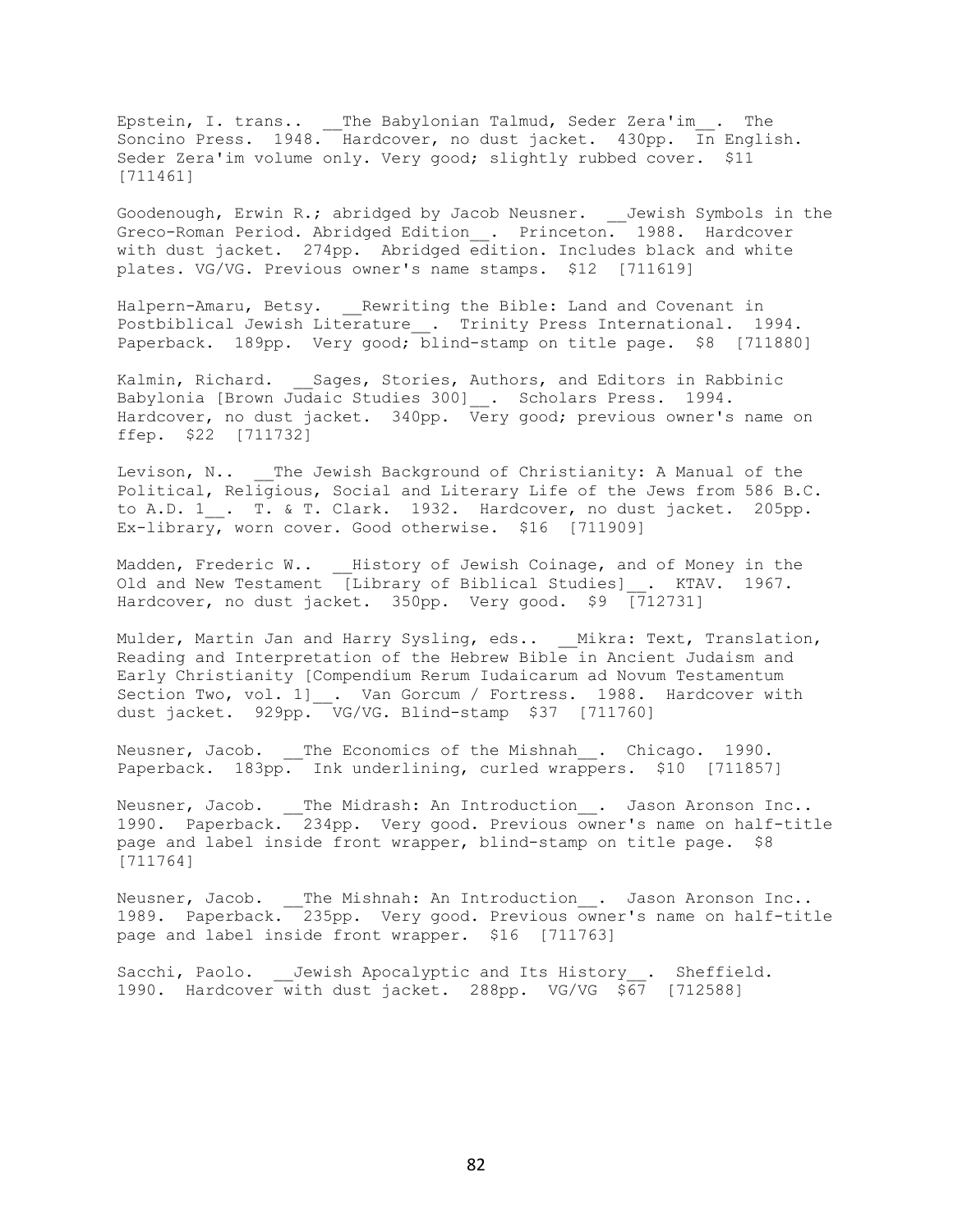Safrai, Shmuel ed.. \_\_The Literature of the Sages, First Part: Oral Tora, Halakha, Mishna, Tosefta, Talmud, External Tractates[Compendia Rerum Iudaicarum ad Novum Testamentum, Section One]\_\_. Fortress. 1987. Hardcover with dust jacket. 464pp. VG/G. Slightly torn dust jacket. \$47 [711622]

Stone, Michael E., Ed.. Jewish Writings of the Second Temple Period: Apocrypha, Pseudepigrapha, Qumran Sectarian Writings, Philo, Josephus [Compendia Rerum Iudaicarum ad Novum Testamentum, Section Two, Volume 2]\_\_. Van Gorcum / Fortress. 1984. Hardcover with dust jacket. 698pp. VG/VG \$32 [711761]

Strack, H.L. and G. Stemberger. Introduction to the Talmud and Midrash . Fortress. 1992. Paperback. 472pp. Very good; previous owner's name on half-title. \$20 [711645]

Triebel, Lothar. \_\_Jenseitshoffnung in Wort und Stein. Nefesch und Pyramidales Grabmal als Phanomene Antiken Judischen Bestattungswesens im Kontext der Nachbarkulturen [Arbeiten zur Geschichte des Antiken Judentums und des Urchristentums. Ancient Judaism and Early Christianity LVI] . Brill. 2004. Hardcover, no dust jacket. 343pp. In German. Ex-library, otherwise nearly pristine. 343, lii pages. This item is at our location in Eugene, Oregon. \$8 [712591]

## LITERATURE

Austen, Jane. Emma (volume 1 and volume 2) [The Novels of Jane Austen series] . London: J.M. Dent and Company. 1897. Hardcover, no dust jacket. 503pp. 12mo. Emma, volume 1 and volume 2, in The Novels of Jane Austen series. Ex-library, worn and discolored cover, foxing, shaken. 245, 258 pages. \$27 [711416]

Austen, Jane. \_\_Fragment of a Novel, written by Jane Austen, January-March 1817, now first printed from the Manuscript\_\_. Oxford: At the Clarendon Press. 1925. Hardcover, no dust jacket. 170pp. Ex-library, edge-worn and scuffed cover, foxed end papers. Good otherwise. \$15 [711414]

Austen, Jane. Lady Susan. Written About 1805, First Published in 1871, now reprinted from the Manuscript . Oxford: At the Clarendon Press. 1925. Hardcover, no dust jacket. 173pp. Ex-library, edge-worn cover, foxed end papers. Good otherwise. \$15 [711413]

Austen, Jane. Persuasion [The Novels of Jane Austen series] . London: J.M. Dent and Company. 1896. Hardcover, no dust jacket. 259pp. 12mo. This volume only, in The Novels of Jane Austen series. Ex-library, worn and discolored cover, yellowed pages, slightly shaken. \$27 [711415]

Chekhov, Anton. \_\_Greatest Plays\_\_. Franklin Library. 1979. Quarter leather. 274pp. Quarter-leather binding. Very good condition, with publisher issued bookplate on front glued end paper. \$11 [712796]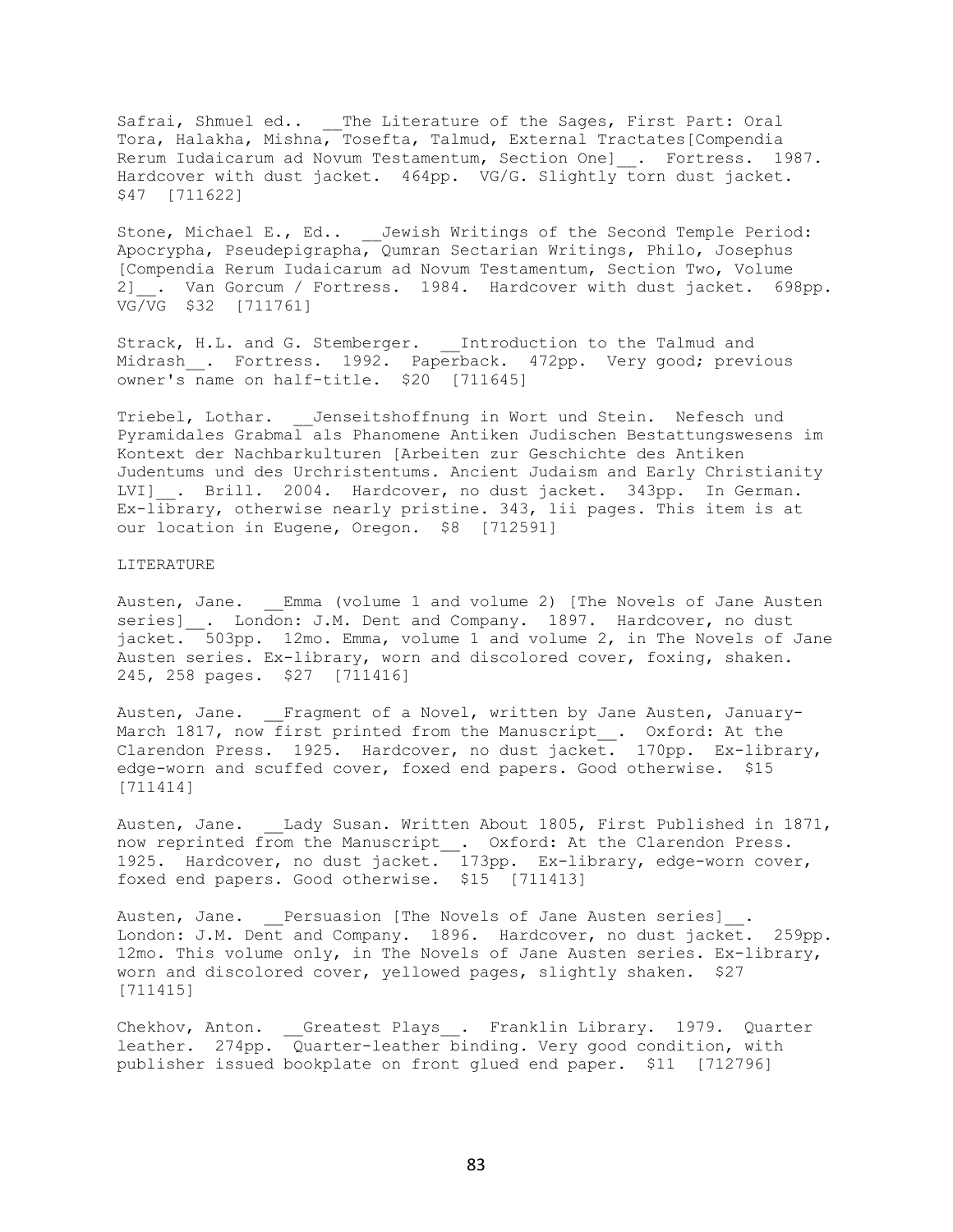Fielding, Henry. The History of Tom Jones, a Foundling . Franklin Library. 1979. Full leather. 732pp. Limited edition, bound in genuine leather. Near fine condition. \$16 [712794]

Hawthorne, Nathaniel. \_\_The Scarlet Letter\_\_. Easton Press. 1975. Full leather. 270pp. Collector's edition, bound in genuine leather. Bookplate and previous owner's label on ffep, otherwise very good. \$16 [712793]

Ibsen, Henrik; Eva le Gallienne trans.. \_\_Four Plays\_\_. Franklin Library. 1979. Quarter leather. 403pp. Quarter-leather binding. Near fine. \$11 [712797]

Joyce, James. A Portrait of the Artist as a Young Man. Easton Press. 1977. Full leather. 254pp. Near fine, collector's edition, bound in genuine leather. \$37 [712790]

Sterne, Laurence; illustrated by John Austen. \_\_The Life and Opinions of Tristram Shandy, Gentleman, with Illustrations by John Austen. Franklin Library. 1980. Full leather. 524pp. Limited edition, bound in genuine leather. Near fine condition. \$16 [712800]

Swift, Jonathan; illustrated by Fritz Eichenberg. Gulliver's Travels: An Account of the Four Voyages into Several Remote Nations of the Word\_\_. Easton Press. 1976. Full leather. 343pp. Collector's edition, bound in genuine leather. Bookplate and previous owner's label on ffep, gilt worn away at spots along lower page edges, otherwise very good. \$16 [712799]

Wells, H.G.. \_\_The Dream: A Novel\_\_. The Macmillan Company. 1924. Hardcover, no dust jacket. 318pp. Foxing, previous owner's name, edgeworn cover. \$8 [712463]

## MISCELLANY

Ashe, Geoffrey. \_\_Gandhi\_\_. Stein and Day. 1968. Hardcover with dust jacket. 404pp.  $G/G$ . Sunned and chipped dust jacket. \$8 [711906]

Beatty, Richmond C.; J. Phillip Hyatt and Monroe K. Spears eds..  $\_$  Vanderbilt Studies in the Humanities, vol. 1 $\_$ . Nashville: Vanderbilt University. 1951. Hardcover with dust jacket. 275pp. Previous owner's name, chipped and torn dust jacket. \$8 [711672]

Grant, E.W.M.; Addison Mizner, Oliver Herford. \_\_ The Perfectly Good Cynic's Calendar, with Astronomical Attachment\_\_. San Francisco and New York: Paul Elder and Company. 1908. Hardcover, no dust jacket. pp. 16mo, in floral cloth decorative binding,illustrated throughout. Very good condition. \$37 [711419]

Knox, Ronald A.. Essays in Satire . E.P. Dutton & Co.. 1930. Hardcover, no dust jacket. 287pp. Musty, edge-worn cover. \$15 [712480]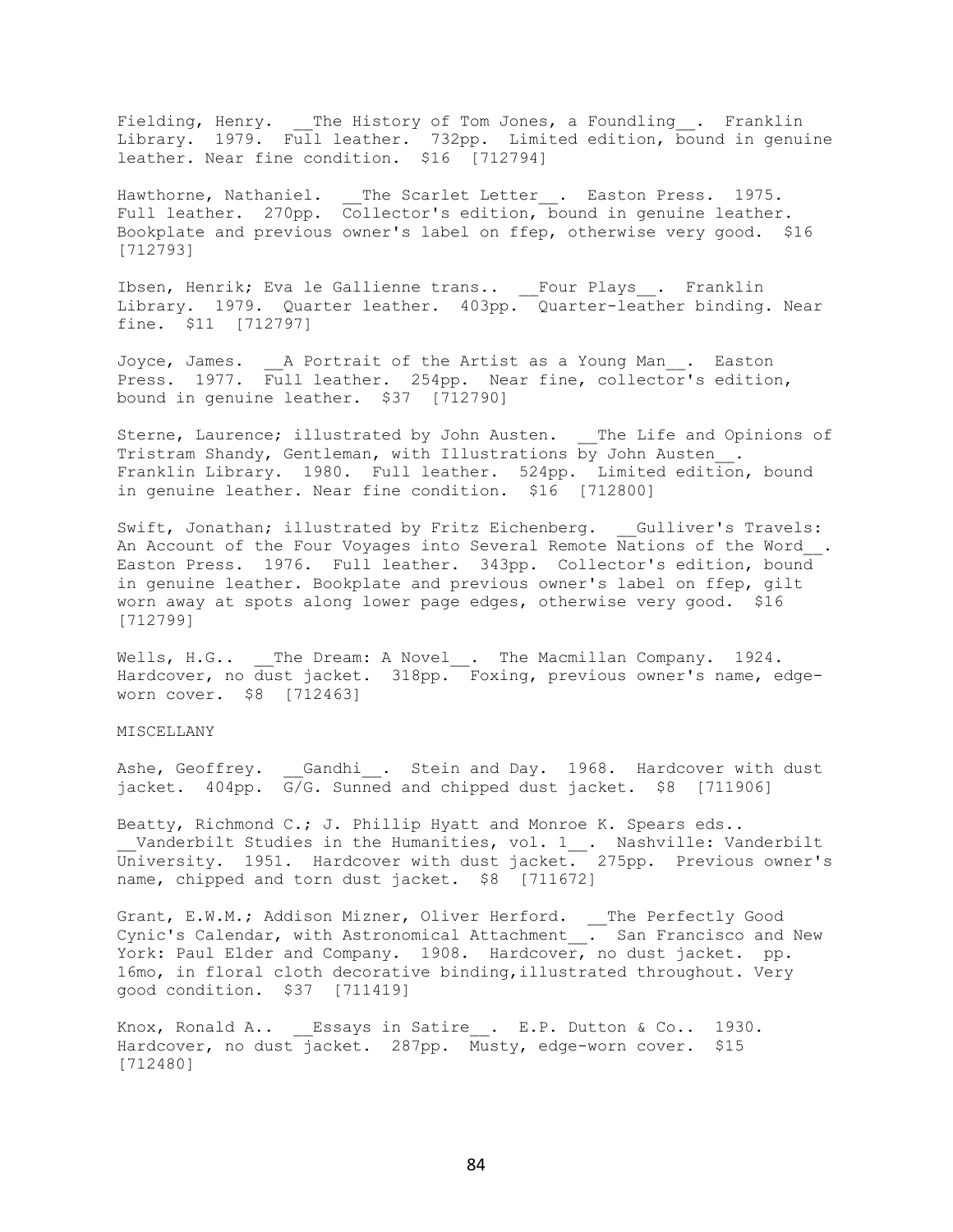Knox, Ronald A.. \_\_Essays in Satire\_\_. E.P. Dutton & Co.. 1930. Hardcover, no dust jacket. 287pp. Worn cover, light foxing, shaken, previous owner's name. \$15 [712481]

Lombroso, Cesare. Crime: Its Causes and Remedies . Easton Press. 1994. Full leather. 471pp. Near fine, collector's edition, bound in genuine leather. \$32 [712791]

Martin, Montgomery ed.. \_\_Antique Maps of the Nineteenth Century World\_\_. Portland House. 1989. Hardcover with dust jacket. 179pp. G/VG. Folio. Back end papers slightly stained, otherwise very good. Due to the weight of this book, shipping will cost more than the standard rate indicated on some websites. \$16 [712806]

Sieveking, Lance. The Eye of the Beholder . Hulton Press. 1957. Hardcover with dust jacket. 312pp. VG/G. Chipped dust jacket. \$22 [712330]

## NEW TESTAMENT

The New Interpreter's Bible: New Testament Survey . Abingdon. 2006. Hardcover, no dust jacket. 399pp. Previous owner's stamps, otherwise very good. \$22 [712581]

Allison, Dale C.. The Jesus Tradition in Q . Trinity Press International. 1997. Hardcover, no dust jacket. 243pp. Previous owner's name, extensive yellow highlighting. \$22 [712768]

Allison, Dale C., Jr.. \_\_The New Moses: A Matthean Typology\_ Fortress. 1993. Hardcover with dust jacket. 396pp. VG/VG \$30 [712654]

Allison, Dale Jr.. \_\_The End of the Ages Has Come: An Early Interpretation of the Passion and Resurrection of Jesus . Fortress. 1985. Hardcover with dust jacket. 194pp. VG/VG \$12 [712653]

Ashton, John ed.. \_\_The Interpretation of John [Issues in Religion and Theology 9] . Fortress / SPCK. 1986. Paperback. 182pp. Very good. Previous owner's name stamp, laminated wrappers. \$14 [712628]

Balch, David L., ed.. \_\_Social History of the Matthean Community: Cross-Disciplinary Approaches. Fortress. 1991. Hardcover with dust jacket. 286pp. G/VG. Slight ink underlining. \$25 [712589]

Bammel, Ernst and C.F.D. Moule, eds.. Jesus and the Politics of His Day . Cambridge. 1984. Hardcover with dust jacket. 511pp. From the personal library of noted scholar Leander E. Keck. G/G. Cocked spine, slight ink markings. \$54 [712583]

Barclay, John M.. Jews in the Mediterranean Diaspora: From Alexander to Trajan (323 BCE-117 CE)\_\_. Edinburgh: T. & T. Clark. 2000. Hardcover with dust jacket. 522pp. VG/VG. Blind-stamp. \$67 [712658]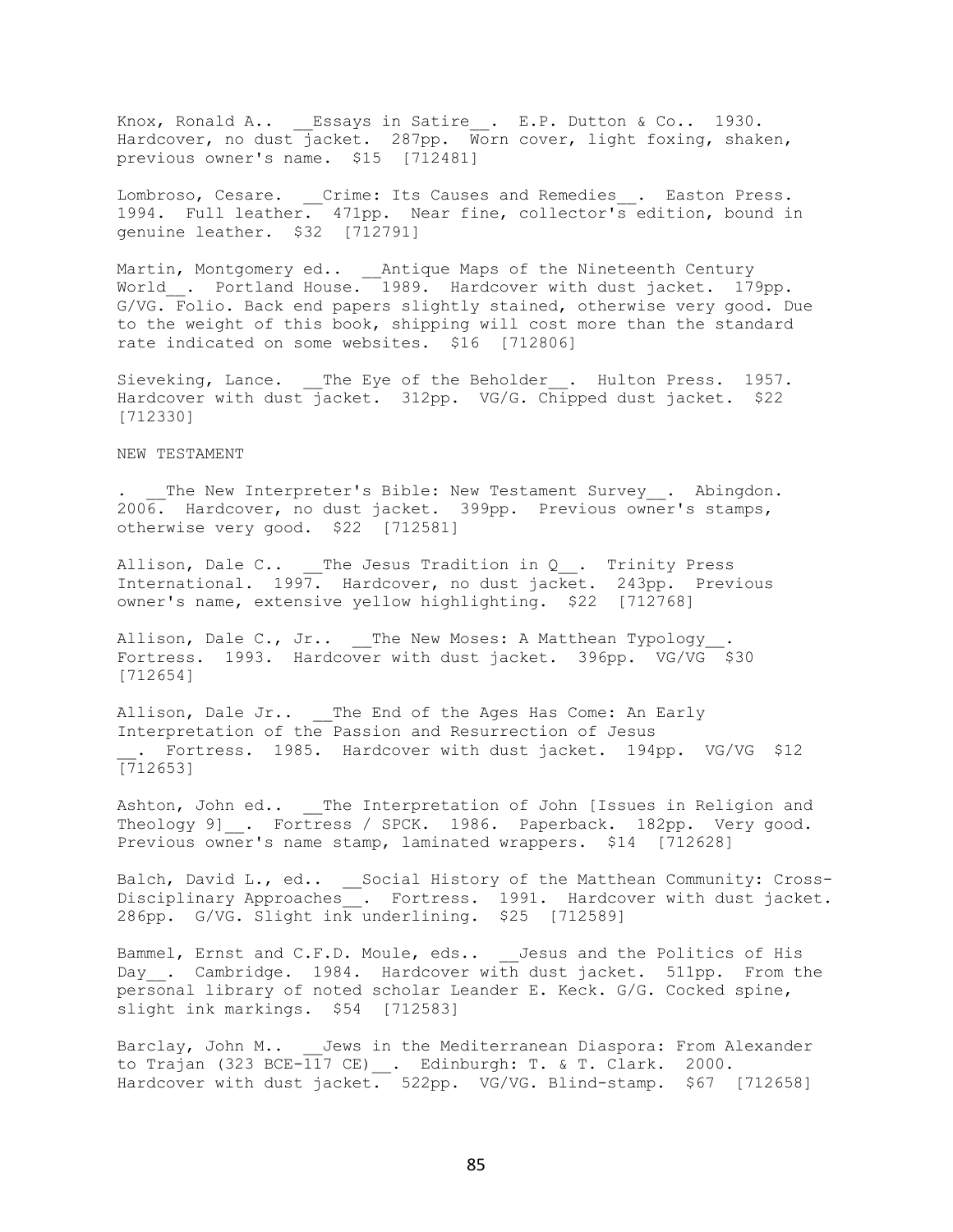Bassler, Jouette, M. ed.. Pauline Theology, vol I: Thessalonians, Philippians, Galatians, Philemon\_\_. Fortress. 1991. Hardcover with dust jacket. 289pp. Ink & pencil underlining in a few sections. Else sound, in a very good dust jacket. \$22 [712579]

Bauman, Clarence. \_\_The Sermon on the Mount: The Modern Quest for Its Meaning\_\_. Mercer. 1985. Paperback. 440pp. Very good. Blind-stamp on front blank. \$20 [711724]

Bird, Michael; Dodson, Joseph R. eds.. \_\_ Paul and the Second Century [Library of New Testament Studies 412] . Bloomsbury / T. & T. Clark. 2013. Paperback. 270pp. Very good. \$37 [712767]

Black, Matthew. An Aramaic Approach to the Gospel and Acts, 2nd edition . Oxford: At the Clarendon Press. 1954. Hardcover with dust jacket. 304pp. G/G. Foxing, light penciling, chipped dust jacket. \$15 [711813]

Boers, Hendrikus. \_\_ Neither on This Mountain Nor in Jerusalem: A Study of John 4 [Society of Biblical Literature Monograph Series 35]\_\_. Scholars Press. 1988. Hardcover, no dust jacket. 230pp. Very good. Previous owner's label on ffep. \$9 [712652]

Boers, Hendrikus. Weither on this Mountain Nor in Jerusalem: A Study of John 4 [Society of Biblical Literature Monograph Series No. 35]  $\blacksquare$ Scholars Press. 1988. Paperback. 230pp. Very good; laminated wrappers, previous owner's name stamp. \$15 [712663]

Brown, Schuyler. \_\_\_Apostasy and Perseverance in the Theology of Luke [Analecta Biblica, 36] \_. Pontificial Biblical Institute. 1969. Paperback. 166pp. Slightly bent corners, otherwise very good. \$8 [712334]

Campbell, Joan Cecelia. Kinship Relations in the Gospel of John [Catholic Biblical Quarterly Monograph Series 42]\_\_. Catholic Biblical Quarterly. 2007. Paperback. 246pp. Very good. Laminated wrappers, previous owner's label. \$13 [712317]

Chester, Andrew and Ralph P. Martin. \_\_ The Theology of the Letters of James, Peter, and Jude [New Testament Theology] . Cambridge. 1994. Paperback. 189pp. From the personal library of noted scholar M. Eugene Boring, with his signature inside. Boring's underlining and annotations throughout. Good otherwise. \$10 [711925]

Chilton, Bruce D.. A Galilean Rabbi and His Bible: Jesus' Use of the Interpreted Scriptures of His Time [Good New Studies 8]\_\_. Michael Glazier, Inc.. 1984. Paperback. 213pp. Very good. \$12 [711818]

Countryman, L. Wm.. \_\_The Rich Christian in the Church of the Early Empire. Contradictions and Accommodations [Texts and Studies in Religion] . Edwin Mellen Press. 1980. Paperback. 239pp. Inscribed and signed by the author. Curled wrapper corners, edge-worn wrappers, otherwise very good. \$16 [711634]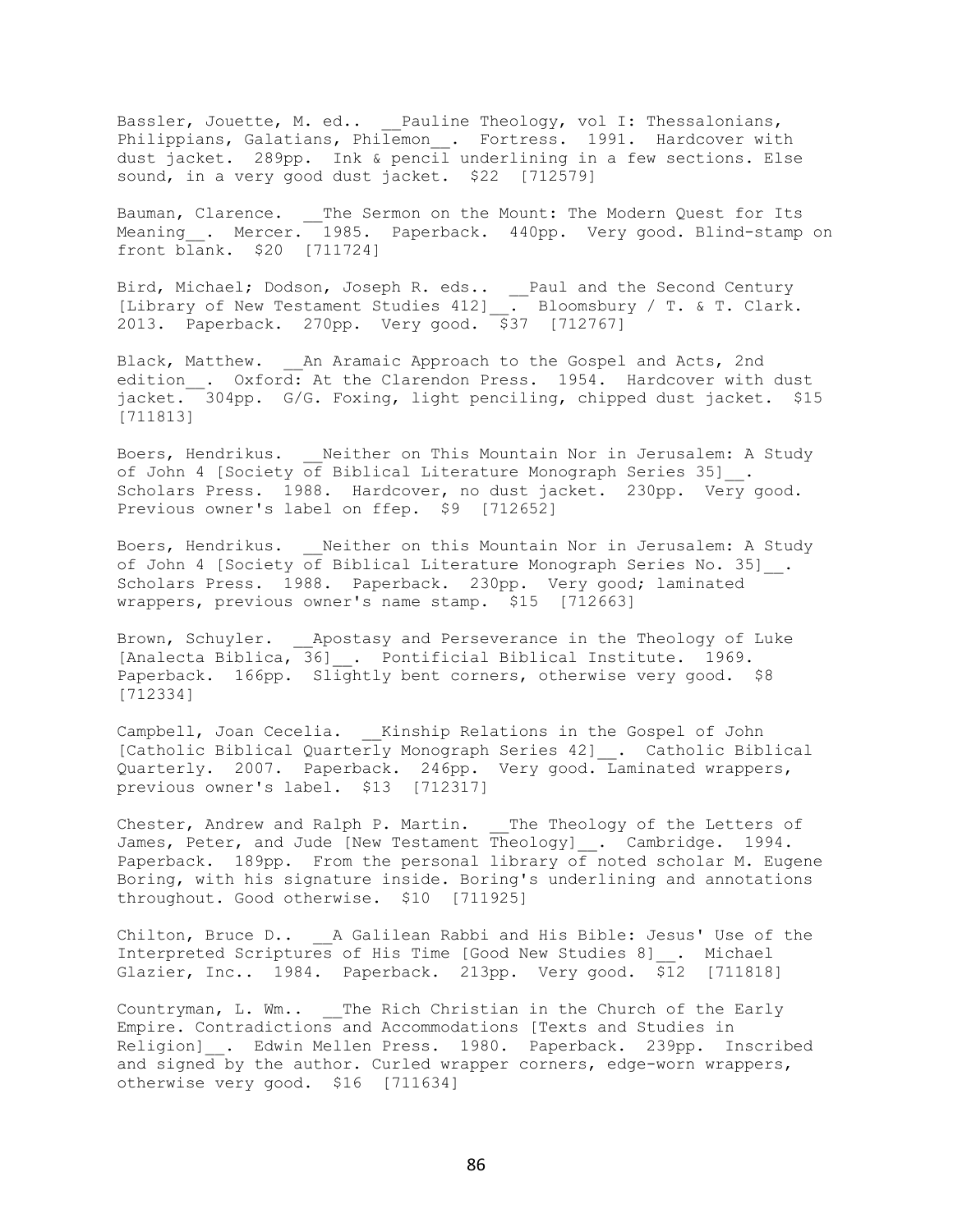Crossan, John Dominic. \_\_The Cross That Spoke: The Origins of the Passion Narrative\_\_. Harper & Row. 1988. Hardcover with dust jacket. 437pp. NF/NF \$27 [711826]

Cullmann, Oscar. Christ and Time. Westminster. 1950. Hardcover, no dust jacket. 253pp. Extensive ink underlining, corner-clipped dust jacket, book-plate, worn and water-spotted cover. \$10 [711633]

Culpepper, R. Alan and C. Clifton Black eds.. \_\_ Exploring the Gospel of John. In Honor of D. Moody Smith\_\_. Westminster John Knox Press. 1996. Hardcover, no dust jacket.. 409pp. From the personal library of noted scholar M. Eugene Boring. Moderate to heavy ink underlining and marginalia, in Boring's hand. Sound otherwise. \$27 [712329]

Dahl, Nils Alstrup. The Crucified Messiah and Other Essays. Augsburg. 1974. Paperback. 189pp. Creased wrappers, good otherwise. \$15 [711895]

Darby, J.N.. Synopsis of the Books of the Bible, volume 1 through volume 3: Matthew through Revelation (3 volumes). Third edition, revised . London: G. Morrish. . Hardcover, no dust jacket. pp. Complete set, volume 1 through volume 3 (3 volumes total). Ex-library, foxing, worn and chipped covers. 510, 478, 546 pages. \$27 [711486]

Davies, W.D.. Christian Origins and Judaism . Darton, Longman & Todd. 1962. Hardcover, no dust jacket.. 261pp. from the personal library of noted scholar M. Eugene Boring. Ink underlining, label on spine. \$9 [712363]

Davis, Stephan K.. \_\_Antithesis of the Ages: Paul's Reconfiguration of Torah [Catholic Biblical Quarterly Monograph Series 33]\_\_. Catholic Biblical Quarterly. 2002. Paperback. 257pp. Very good. \$12 [712315]

Deissmann, Adolf. Light From the Ancient East: The New Testament Illustrated by Recently Discovered Texts of the Graeco-Roman World, revised edition . Baker Book House. 1965. Hardcover, no dust jacket. 535pp. Back hinge nearly broken, cover rubbed, upper edge of front board bumped. \$11 [712574]

Deissmann, Adolf. Light From the Ancient Near East. Baker . 1980. Paperback. 535pp. Creased spine, otherwise very good. \$16 [712318]

Dey, Lala Kalyan Kumar. \_\_ The Intermediary World and Patterns of Perfection in Philo and Hebrews [SBL Dissertation Series 25] . Scholars Press. 1975. Paperback. 239pp. Very good; previous owner's name on half-title. \$27 [711825]

Dodd, C.H.. The Interpretation of the Fourth Gospel . Cambridge. 1955. Hardcover with dust jacket. 478pp. VG/G. Previous owners' names. Torn and yellowed dust jacket. \$13 [711625]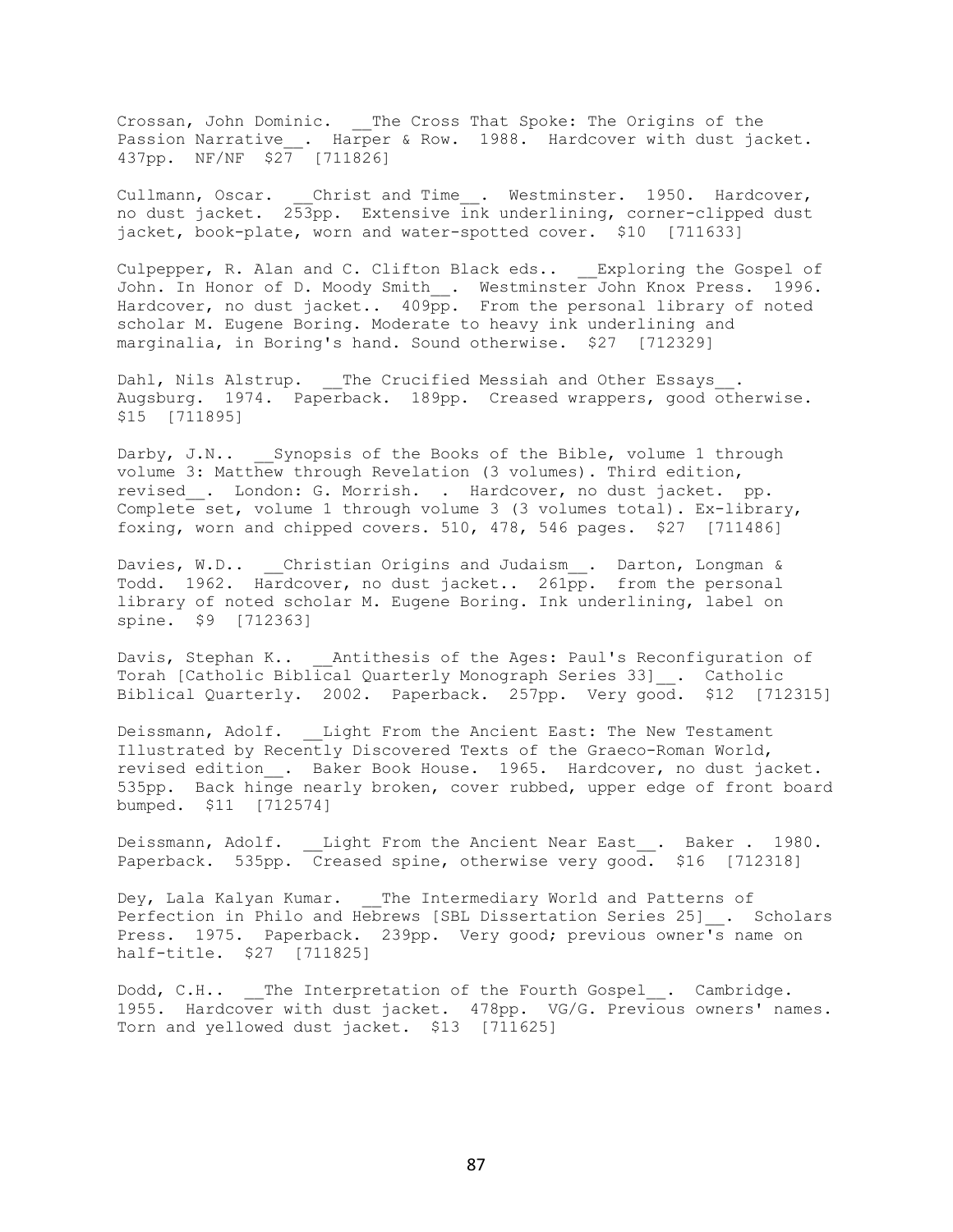Dodd, C.H. . \_\_History and the Gospel\_\_. London: Nisbet. 1941. Hardcover with dust jacket. 189pp. G/VG. Slight foxing, previous owners' names, laminated boards, dust jacket slightly chipped. \$16 [712323]

Drumwright, Huber L. and Curtis Vaughan, eds.. New Testament Studies: Essays in Honor of Ray Summers In His Sixty-Fifth Year\_\_. Baylor University. 1975. Hardcover with dust jacket. 195pp. VG/VG \$10 [711774]

Duling, Dennis C.. A Marginal Scribe: Studies in the Gospel of Matthew in a Social-Scientific Perspective\_. Cascade Books. 11/11/2011. Paperback. 410pp. Very good. \$22 [712568]

Dunn, James D. G.. Christology in the Making: A New Testament Inquiry Into the Origins of the Doctrine of the Incarnation, Second Edition\_\_. Eerdmans. 1996. Paperback. 443pp. Very good; front wrapper creased. \$22 [712322]

Elliott, Neil. The Arrogance of Nations: Reading Romans in the Shadow of Empire [Paul in Critical Contexts] . Fortress. 2010. Hardcover with dust jacket. 223pp. G/G. Ex-library. Large section sliced from dust jacket at lower spine. \$11 [712336]

Epp, Eldon Jay and George W. MacRae, eds.. The New Testament and Its Modern Interpreters [Society of Biblical Literature: The Bible and Its Modern Interpreters 3] . Fortress / Scholars Press. 1988. Hardcover with dust jacket. 601pp. VG/G. Previous owner's name, sunned dust jacket. \$11 [711889]

Epp, Eldon Jay and George W. MacRae, eds.. The New Testament and Its Modern Interpreters [Society of Biblical Literature: The Bible and Its Modern Interpreters 3] . Fortress / Scholars Press. 1988. Hardcover, no dust jacket. 601pp. Ink underlining, lower page edges stained. \$11 [711905]

Evans, Craig A. and Stanley E. Porter, eds.. Wew Testament Backgrounds: A Sheffield Reader [The Biblical Seminar, 43] . Sheffield. 1997. Paperback. 335pp. Very good; edge-worn wrappers. \$16 [712567]

France, R. T.. \_\_Gospel Perspectives, volume II: Studies in History and Tradition in the Four Gospels\_. JSOT Press. 1981. Hardcover, no dust jacket. 375pp. Volume 2 only. Very good. Blind-stamp, slightly yellowed pages. \$22 [711862]

France, R. T. and David Wenham, Eds.. \_\_Gospel Perspectives, volume III: Studies in Midrash and Historiography ... JSOT Press. 1983. Hardcover, no dust jacket. 299pp. Volume 3 only. Yellowed pages, otherwise good. \$11 [711864]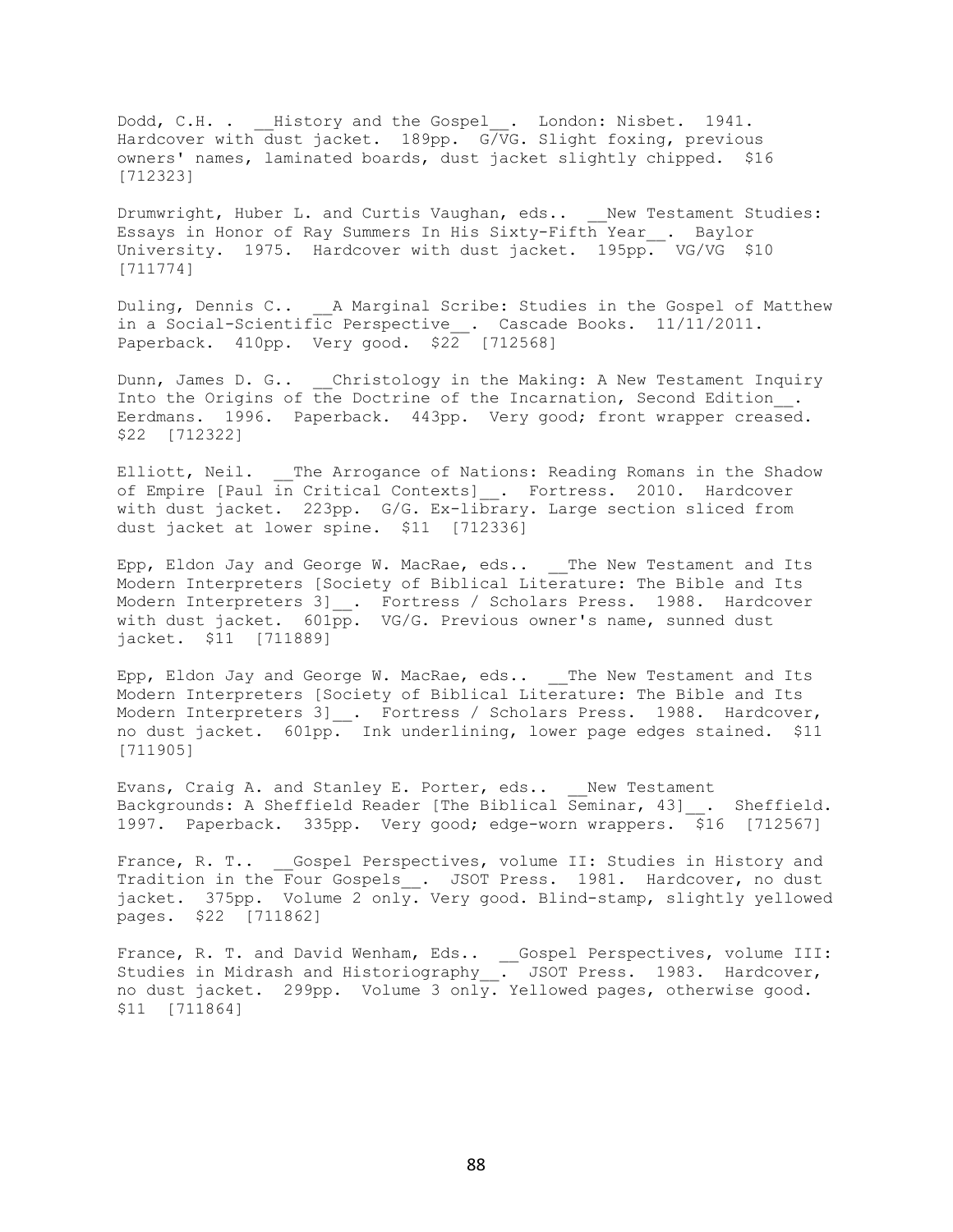France, R.T. and David Wenham eds.. \_\_Gospel Perspectives, volume I: Studies of History and Tradition in the Four Gospels\_. JSOT Press. 1980. Hardcover, no dust jacket. 263pp. Volume 1 only. Slight foxing, binding slightly tender at preface. Good otherwise. \$10 [711863]

Gale, Herbert M.. The Use of Analogy in the Letters of Paul. Westminster. 1964. Hardcover, no dust jacket. 282pp. Very good; slightly sunned spine. \$8 [711781]

Green, Joel B. and Max Turner eds.. \_\_Jesus of Nazareth: Lord and Christ. Essays on the Historical Jesus and New Testament Christology\_\_. Eerdmans. 1994. Hardcover with dust jacket. 536pp. VG/VG \$15 [711653]

Guignebert, Ch.. Jesus [L'Evolution de l'Humanite, Deuxieme Section I.III] . Paris: La Renaissance du Livre. 1933. Quarter leather. 692pp. In French. Quarter leather with marbled boards. Yellowed pages, slight penciling. Good otherwise. \$22 [711392]

Helyer, Larry R.. Exploring Jewish Literature of the Second Temple Period. A Guide for New Testament Studies . IVP. 2002. Paperback. 528pp. Very good. Previous owner's name inside. \$22 [711546]

Hemer, Colin J.. \_\_The Letters to the Seven Churches of Asia in Their Local Setting . Eerdmans / Dove. 2001. Paperback. 338pp. Very good, blind-stamp on title page. \$18 [711637]

Hengel, Martin. \_\_Studies in the Gospel of Mark\_\_. Fortress Press. 1985. Paperback. 220pp. Very good. \$15 [711790]

Holwerda, David E.. Jesus and Israel: One Covenant or Two? Eerdmans. 1994. Paperback. 193pp. Very good. \$12 [711766]

Horsley, Richard A.. \_\_Scribes, Visionaries, and the Politics of Second Temple Judea . Westminster John Knox Press. 2007. Paperback. 262pp. Very good. \$12 [711733]

Horsley, Richard A. and John S. Hanson. \_\_Bandits, Prophets, and Messiahs: Popular Movements at the Time of Jesus . Harper & Row. 1988. Paperback. 271pp. From the personal library of noted scholar Krister Stendahl. Foxing, front wrapper slightly torn, faint scent of pipe tobacco. Good otherwise. \$16 [712554]

James, Montague Rhodes, Trans. by. The Apocryphal New Testament Being the Apocryphal Gospels, Acts, Etpisltes, and Apocalypses\_\_. Oxford: At the Clarendon Press. 1955. Hardcover with dust jacket. 594pp. VG/G. Chipped dust jacket. \$27 [712300]

Kasemann, Ernst. Perspectives on Paul [New Testament Library] \_\_. SCM Press. 1971. Hardcover with dust jacket. 173pp. VG/VG. Previous owner's name and stamp, edge-worn dust jacket. \$22 [711811]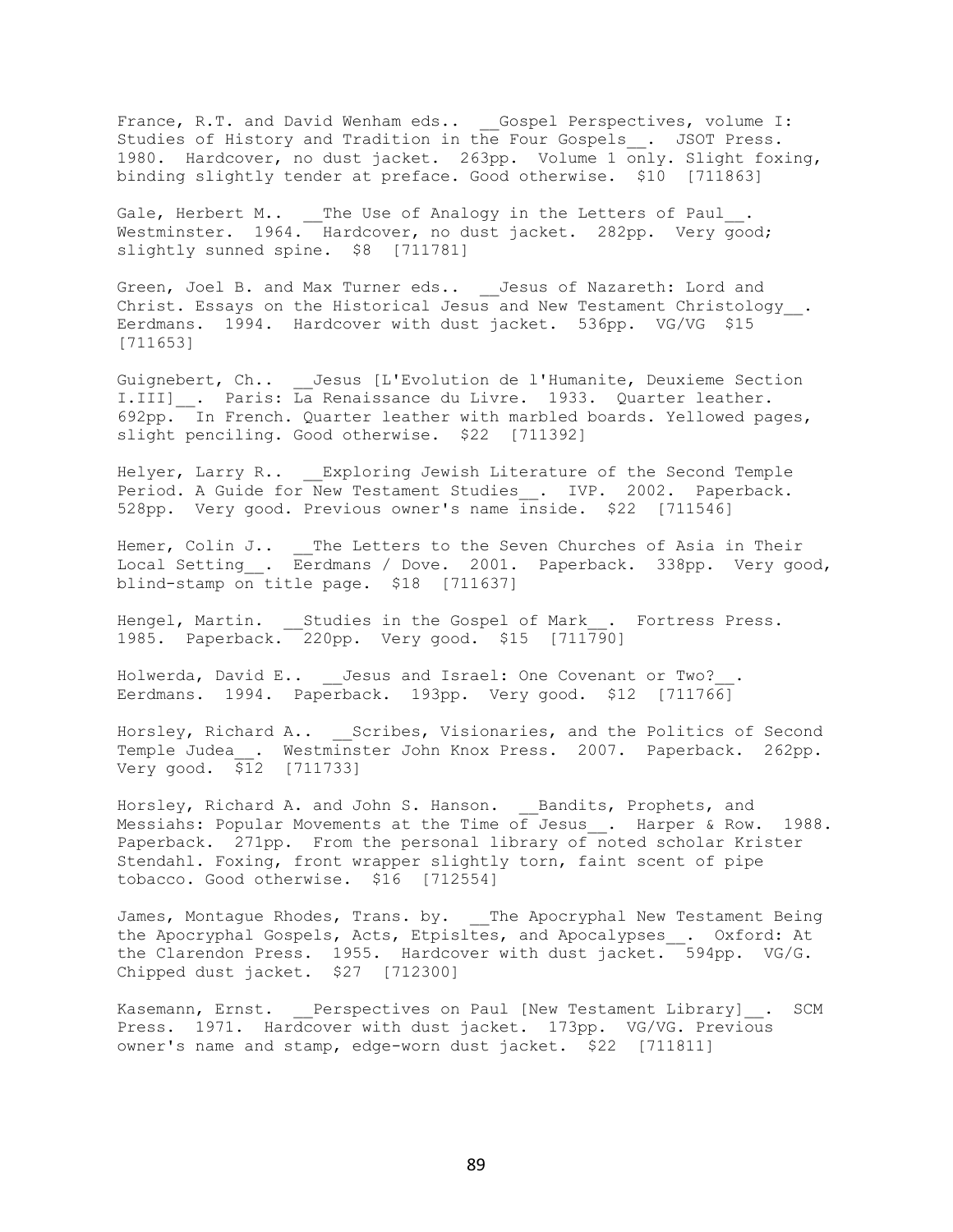Keathley, Naymond H. ed.. \_\_ With Steadfast Purpose: Essays on Acts in Honor of Henry Jackson Flanders, Jr.\_\_. Baylor. 1990. Hardcover with dust jacket. 345pp. VG/VG \$11 [711874]

Kee, Howard Clark. What Can We Know About Jesus? [Understanding Jesus Today] . Cambridge University Press. 1990. Hardcover, no dust jacket. 122pp. Stained cover, otherwise good. \$16 [712566]

Krause, Martin ed.. Gnosis and Gnosticism [Nag Hammadi Studies, vol. VIII] . Leiden: Brill. 1977. Hardcover, no dust jacket. 233pp. Exlibrary, otherwise very good. \$37 [712785]

Kummel, Werner Georg; S. McLean Gilmour and Howard C. Kee, Trans. by. The New Testament: The History of the Investigation of Its Problems Abingdon. 1972. Hardcover, no dust jacket. 510pp. Previous owners' names and stamps, otherwise good. \$8 [711882]

Law, Robert. The Tests of Life: A Study of the First Epistle of St. John, 3rd edition [Thornapple Commentaries] . Baker. 1982. Paperback. 422pp. Creased spine, label remnants inside front wrapper. \$11 [711892]

MacDonald, Dennis R.. Two Shipwrecked Gospels: The Logoi of Jesus and Papias's Exposition of Logia about the Lord [Early Christianity and Its Literature 8] . Society of Biblical Literature. 2012. Paperback. 711pp. Previous owner's name, creased spine, slighlty bent page corners. Good otherwise. \$47 [711945]

Mack, Burton L.. \_\_A Myth of Innocence: Mark and Christian Origins\_\_. Fortress. 1988. Hardcover with dust jacket. 432pp. Extensive ink underlining and highlighting, chipped dust jacket. \$27 [711894]

Manson, T.W.. \_\_\_The Teaching of Jesus: Studies in Its Form and Content . Cambridge. 1951. Hardcover with dust jacket. 352pp. VG/VG. Previous owners' names. \$11 [711626]

Marcus, Joel. \_ The Way of the Lord: Christological Exegesis of the Old Testament in the Gospel of Mark . Westminster John Knox Press. 1992. Hardcover with dust jacket. 240pp. VG/VG. Blind-stamp on half-title page. \$12 [711901]

Marshall, I. Howard. Luke: Historian and Theologian . IVP. 1998. Paperback. 252pp. Very good. \$8 [712551]

McNicol, Allan J.. Jesus' Directions for the Future: A Source and Redaction-History Study of the Use of the Eschatological Traditions in Paul and in the Synoptic Accounts of Jesus' Last Eschatological Discourse [New Gospel Studies, 9] . Mercer. 1996. Hardcover, no dust jacket. 219pp. Very good. \$22 [711617]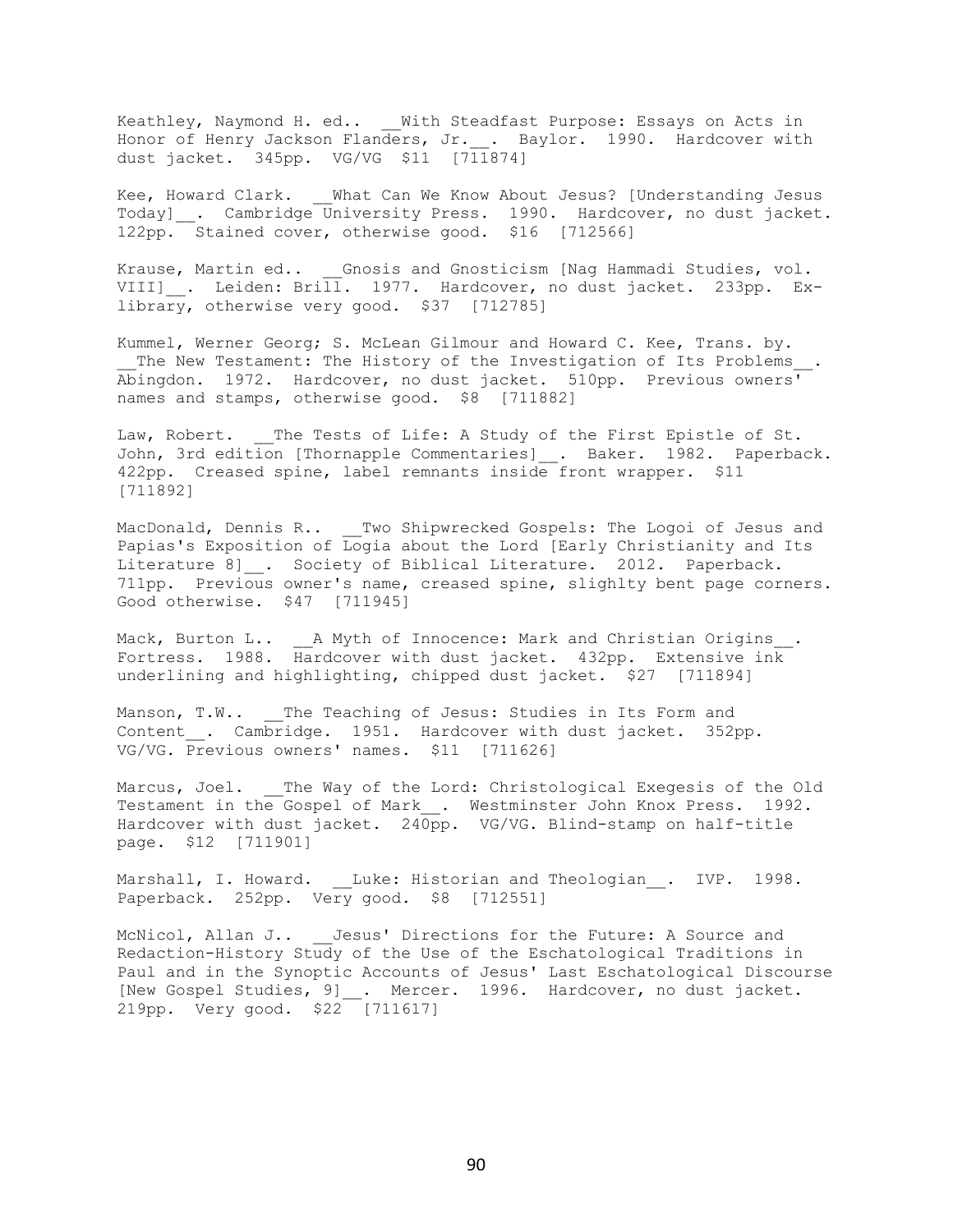Minear, Paul S.. \_\_Eyes of Faith: A Study in the Biblical Point of View\_. Westminster Press. 1946. Hardcover, no dust jacket. 307pp. Ex-library, slight underlining, edge-worn cover, slightly shaken. \$10 [711903]

Nash, Scott ed.. The Sermon on the Mount: Studies and Sermons Smyth & Helwys. 1992. Paperback. 182pp. Very good. \$10 [711853]

Newman, Barclay M. and Eugene A. Nida. \_\_A Translator's Handbook on the Acts of the Apostles [Helps for Translators volume XII]\_. United Bible Societies. 1972. Paperback. 542pp. Musty, lower spine page corners damp-stained. \$11 [712266]

Novenson, Matthew V.. Christ Among the Messiahs: Christ Language in Paul and Messiah Language in Ancient Judaism . Oxford. 2012. Hardcover with dust jacket. 239pp. VG/VG \$75 [712339]

Oakes, Peter. \_\_ Reading Romans in Pompeii: Paul's Letter at Ground Level . Fortress. 2009. Hardcover with dust jacket. 194pp. VG/VG. Previous owner's name. \$22 [712332]

Parsons, Mikeal C. and Richard I. Pervo. \_\_ Rethinking the Unity of Luke and Acts . Fortress. 1993. Paperback. 148pp. Very good. \$8 [711729]

Perkins, Pheme. \_\_ Jesus as Teacher [Understanding Jesus Today]\_\_. Cambridge. 1990. Hardcover, no dust jacket. 117pp. Very good. \$16 [712557]

Perlewitz, Miriam. \_\_The Gospel of Matthew [Message of Biblical Spirituality] . Michael Glazier. 1988. Hardcover, no dust jacket. 191pp. Very good. \$22 [712320]

Perowne, Stewart. \_\_The Life and Times of Herod the Great\_\_. Hodder & Stoughton. 1957. Hardcover with dust jacket. 186pp. VG/VG \$10 [711849]

Quarles, Charles L.. \_\_Illustrated Life of Paul\_\_. Broadman & Holeman Academic. 2014. Paperback. 292pp. Creased spine, otherwise good. \$22 [711891]

Quoidbach, Th.. Le Christ et Inconnu (Tome I and Tome II; 2 volumes) . Bruxelles: Librairie Vanderlinden; Paris: Editions Alsatia. 1947. Hardcover, no dust jacket. 767pp. In French. Tome 1 and Tome 2, in two volumes. In wheat colored cloth, with red leather title blocks on spine. Very good condition. 363, 404 pages. \$15 [711381]

Riches, John. The World of Jesus: First-Century Judaism in Crisis [Understanding Jesus Today] \_. Cambridge University Press. 1990. Hardcover, no dust jacket.  $\overline{151}$ pp. A few page corners creased, stained cover, otherwise good. \$16 [712555]

Robinson, James M.. \_\_The Nag Hammadi Library in English . Harper and Row. 1977. Hardcover with dust jacket. 493pp. VG/G. Previous owners'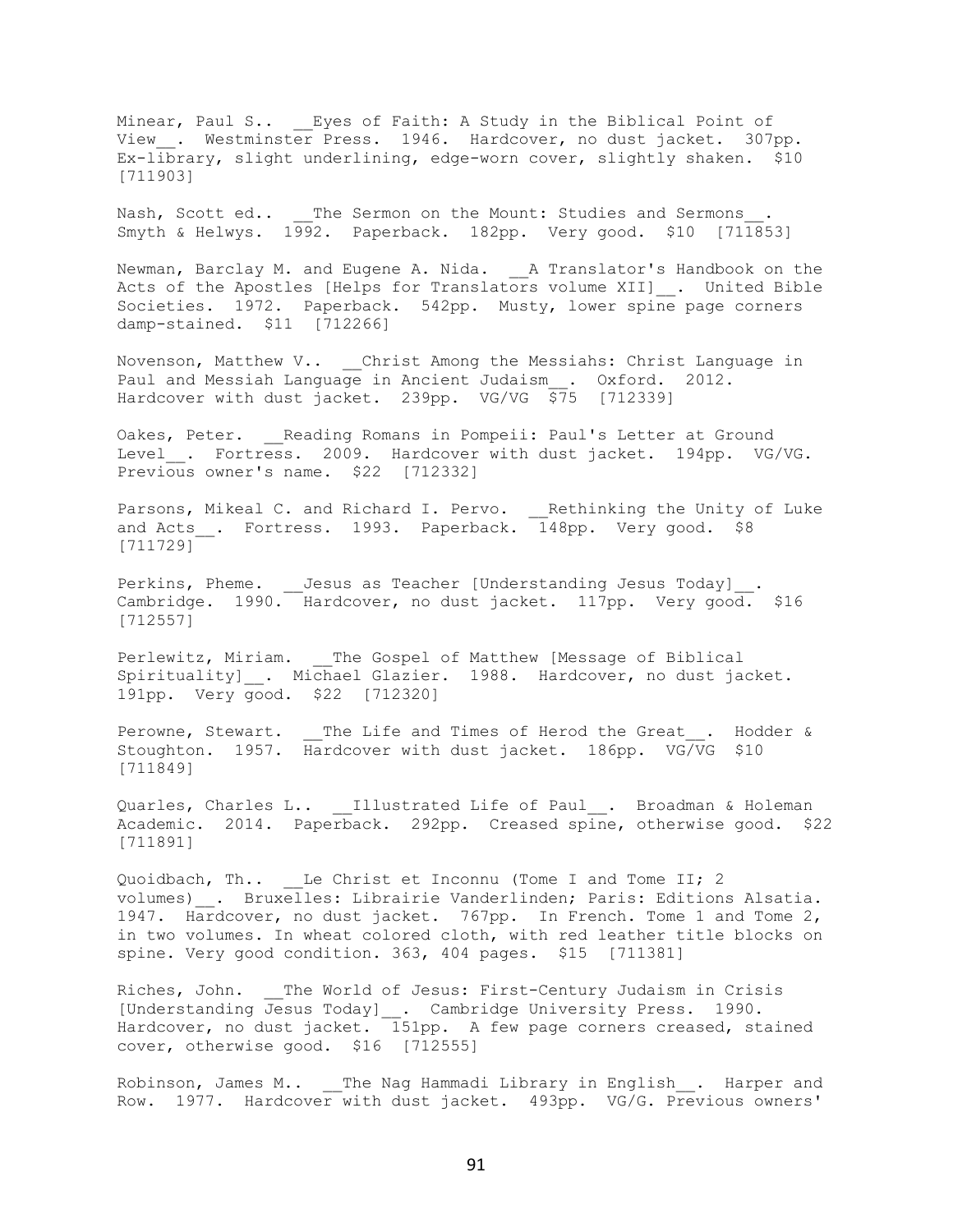names; chipped, torn and corner-clipped dust jacket \$16 [711757]

Robinson, James M., Paul Hoffmann, John S. Kloppenborg; James M. Robinson, ed., Paul Hoffmann, ed., John S. Klopenborg, ed.. The Critical Edition of Q: Synopsis including the Gospels of Matthew and Luke, Mark and Thomas with English, German, and French Translations of Q and Thomas [Hermeneia - A Critical and Historical Commentary of the Bible] . Fortress Press. 2000. Hardcover with dust jacket. 581pp. VG/G. Original edition with sewn binding. Sunned and creased dust jacket. \$42 [712621]

Rosner, Brian S. ed.. \_\_Understanding Paul's Ethics: Twentieth Century Approaches . Eerdmans / Paternoster. 1995. Paperback. 377pp. Very good. \$8 [711662]

Russell, J. Stuart. \_\_The Parousia: A Study of the New Testament Doctrine of Our Lord's Second Coming\_\_. Baker. 1983. Paperback. 561pp. Creased and edge-worn wrappers, some creased lower page corners, good otherwise. \$10 [711842]

Sampley, J Paul ed. 2011 in the Greco-Roman World: A Handbook . T & T Clark / Trinity Press Intl.. 2003. Hardcover with dust jacket. 690pp. VG/VG \$50 [712335]

Sanders, E.P.. Jewish Law from Jesus to the Mishnah: Five Studies . SCM Press / Trinity Press International. 1990. Hardcover with dust jacket. 404pp. VG/VG. Blind-stamp on ffep. \$13 [711661]

Savage, Timothy B.. \_\_ Power Through Weakness: Paul's Understanding of the Christian Ministry in 2 Corinthians [Society for New Testament Studies Monograph Series 86] . Cambridge. 1996. Paperback. 251pp. G/VG. Light to moderate ink underlining, previous owner's name. \$27 [712321]

Schuller, Eileen. Post-Exilic Prophets [Message of Biblical Spirituality] \_. Michael Glazier. 1988. Hardcover, no dust jacket. 192pp. Very good; slightly cocked spine. \$22 [712651]

Skarsaune, Oskar. \_\_In the Shadow of the Temple: Jewish Influences on Early Christianity\_\_. Intervarsity Press. 2002. Hardcover with dust jacket. 455pp. G/VG. Ink underlining. \$20 [711556]

Sklba, Richard J.. Pre-Exilic Prophecy: Words of Warning, Dreams of Hopes, Spirituality of Pre-Exilic Prophets [Message of Biblical Spirituality] . Michael Glazier. 1990. Hardcover, no dust jacket. 183pp. Very good. \$22 [712778]

Strauss, David Friedrich. \_\_The Life of Jesus Critically Examined [Lives of Jesus Series] \_. Fortress. 1972. Paperback. 812pp. Highlighting, previous owner's name, sunned. \$16 [712745]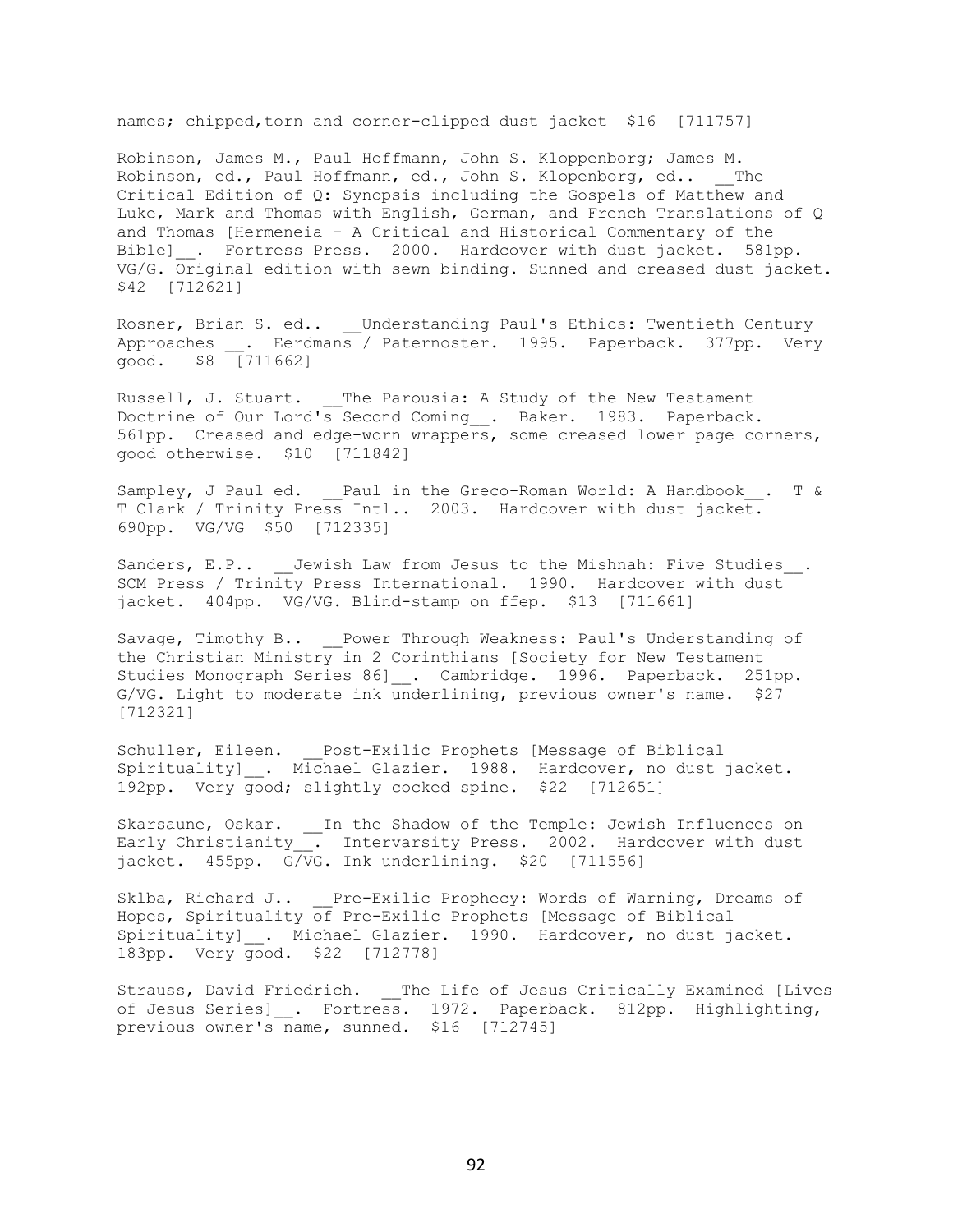Strauss, David Friedrich. \_\_The Life of Jesus Critically Examined [Lives of Jesus Series]\_. Fortress. 1972. Paperback. 812pp. Faded wrappers, good otherwise. \$16 [712746]

Tiede, David. Jesus and the Future [Understanding Jesus Today] Cambridge University. 1990. Hardcover, no dust jacket. 103pp. Very good. \$16 [712556]

Turner, Nigel. Grammatical Insights into the New Testament . T. & T. Clark. 1983. Hardcover, no dust jacket. 198pp. Good; slight markings. \$15 [712573]

Viviano, Benedict Thomas. \_\_ The Kingdom of God in History [Good News Studies 27] . Michael Glazier. 1988. Paperback. 168pp. Very good. \$12 [711828]

Wedderburn, A. J. M.. \_\_The Reasons For Romans\_\_. Fortress Press. 1991. Paperback. 169pp. Ink underlining, otherwise sound. \$16 [711846]

Westermann, Claus; Friedemann W. Golka and Alastair H. B. Logan, Trans. by and Ed. by. \_\_The Parables of Jesus in the Light of the Old Testament . Fortress. 1990. Paperback. 211pp. Very good; blindstamp on title page. \$20 [711822]

Wilson, R. McL.. \_\_Gnosis and the New Testament\_\_. Oxford: Basil Blackwell. 1968. Hardcover with dust jacket. 149pp. VG/G. Chipped dust jacket \$8 [711615]

Witherington, Ben III. \_\_ Jesus the Sage: The Pilgrimage of Wisdom\_\_. Fortress. 1994. Hardcover with dust jacket. 436pp. VG/VG \$20 [711614]

Wright, N.T.. The Climax of the Covenant: Christ and the Law in Pauline Theology . Fortress. 1992. Hardcover with dust jacket. 316pp. G/VG. Moderate red ink underlining, previous owner's label. \$22 [712316]

OLD TESTAMENT

Ahlstrom, Gosta W.. \_\_The History of Ancient Palestine . Fortress. 1993. Paperback. 990pp. Very good; previous owner's name on halftitle. \$10 [711649]

Albertz, Rainer. <br>
<u>A History of Israelite Religion in the Old Testament</u> Period, vol. 2: From the Exile to the Maccabees [Old Testament Library] . WJKP. 1994. Hardcover with dust jacket. 740pp. Volume 2 only. VG/VG \$27 [711516]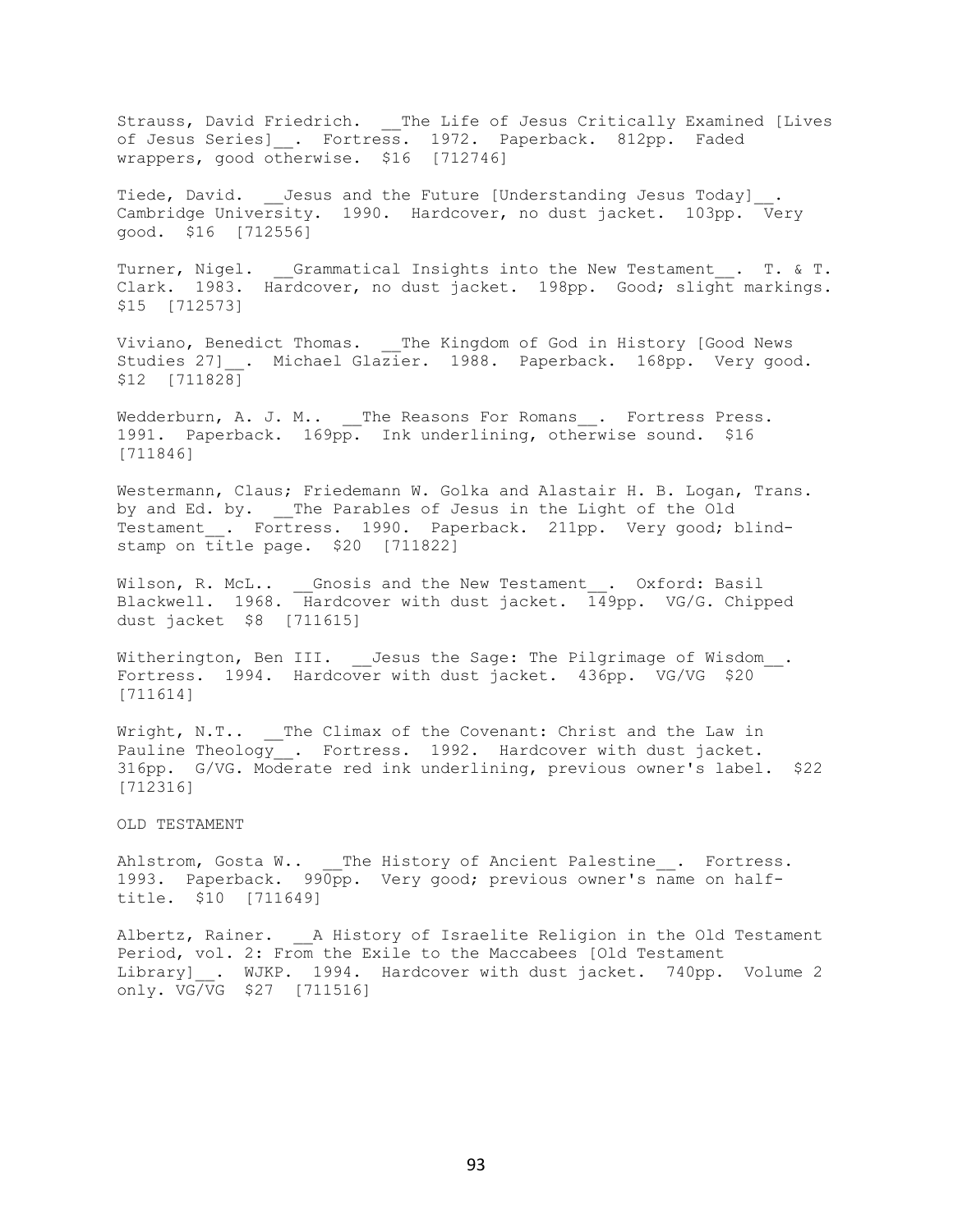Albertz, Rainer. <br>A History of Israelite Religion in the Old Testament Period, vol. 2: From the Exile to the Maccabees [Old Testament Library] . WJKP. 1994. Hardcover with dust jacket. 740pp. Volume 2 only. VG/G. Blind-stamp on title page, label on dust jacket spine. \$27 [711517]

Albertz, Rainer. <br>
<u>A History of Israelite Religion in the Old Testament</u> Period, volume 1: From the Beginnings to the End of the Monarchy [Old Testament Library]\_\_. Westminster/John Knox Press. 1994. Hardcover with dust jacket. 367pp. Volume 1 only. VG/G. Blind-stamp on title page, label on dust jacket's spine. \$9 [711508]

Albertz, Rainer. <br>
<u>A History of Israelite Religion in the Old Testament</u> Period, volume 1: From the Beginnings to the End of the Monarchy [Old Testament Library] \_. Westminster/John Knox Press. 1994. Hardcover with dust jacket. 367pp. Volume 1 only. VG/VG \$9 [711515]

Alt, Albrecht. \_\_Essays on Old Testament History and Religion\_\_. JSOT. 1989. Paperback. 274pp. Very good; blind-stamp on half title and title page. \$22 [711613]

Anderson, Gary A.. Sacrifices and Offerings in Ancient Israel: Studies in Their Social and Political Importance [Harvard Semitic Monographs 41] . Scholars Press. 1987. Hardcover, no dust jacket. 160pp. Extensive highlighting and underlining. Sound otherwise. \$30 [711814]

Anderson, Gary A.. \_\_The Genesis of Perfection: Adam and Eve in Jewish and Christian Imagination . WJKP. 2001. Hardcover with dust jacket. 257pp. G/VG. Blind-stamp on title page, binding slightly tender at title page. \$12 [711839]

Anderson, Gary A.. \_\_The Genesis of Perfection: Adam and Eve in Jewish and Christian Imagination . WJKP. 2001. Hardcover with dust jacket. 257pp. G/VG. Blind-stamp on title page, binding slightly tender at title page. \$12 [711840]

Anderson, Gary A.. \_\_ The Genesis of Perfection: Adam and Eve in Jewish and Christian Imagination . WJKP. 2001. Paperback. 257pp. Very good. Previous owner's name, wrappers slightly curled. \$11 [711841]

Arnold, Bill T.. \_\_Encountering the Book of Genesis\_\_. Baker Books. 1998. Hardcover, no dust jacket. 234pp. Previous owner's name and blind-stamp, lower board corners bumped and worn. Otherwise good. \$20 [711782]

Arnold, Bill T.. Encountering the Book of Genesis . Baker Books. 1998. Hardcover, no dust jacket. 234pp. Moderate ink underlining. \$20 [711876]

Auld, A. Graeme. Joshua Retold: Synoptic Perspectives . T&T Clark. 1998. Hardcover with dust jacket. 179pp. G/VG \$9 [712707]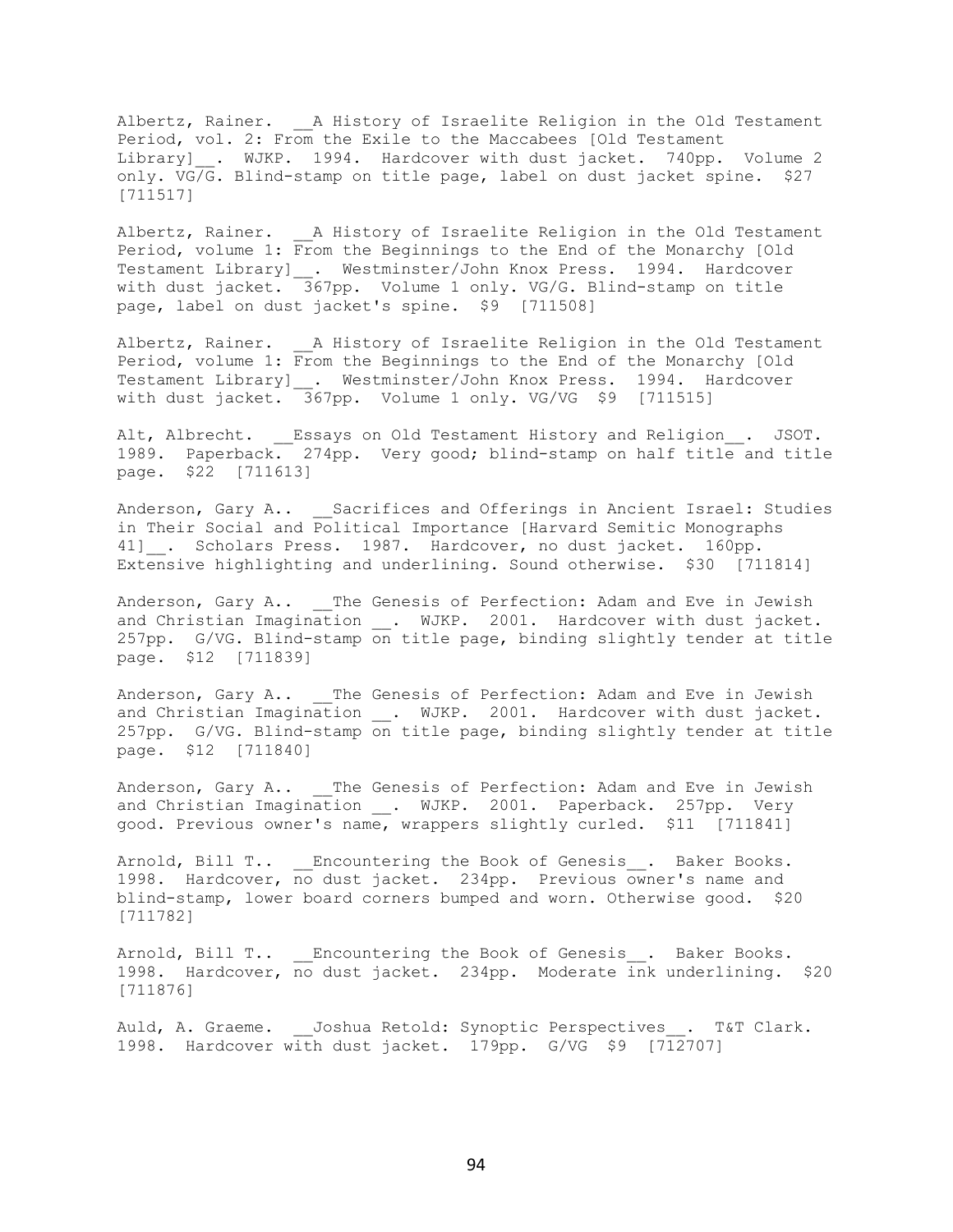Avishur, Y. and M. Heltzer. Studies on the Royal Administration in Ancient Israel in the Light of Epigraphic Sources\_\_. Archaeological Center Publication. 2000. Hardcover, no dust jacket. 295pp. Very good; previous owner's name inside front cover, small dent at upper edge of front cover. \$37 [711773]

Bal, Mieke. Murder and Difference: Gender, Genre, and Scholarship on Sisera's Death [Indiana Studies in Biblical Literature]\_\_. Indiana University Press. 1988. Hardcover with dust jacket. 150pp. VG/VG \$10 [712717]

Bal, Mieke eds.. Anti-Covenant: Counter-Reading Women's Lives in the Hebrew Bible [Journal for the Study of the Old Testament Supplement Series 81, Bible and Literature Series 22] . Almond Press, Sheffield. 1989. Hardcover, no dust jacket. 243pp. Very good. \$22 [711750]

Barre, Michael L.. \_\_The Lord Has Saved Me: A Study of the Psalm of Hezekiah (Isaiah 38: $\overline{9-}20$ ) [Catholic Biblical Quarterly Monograph Series 39] . Catholic Biblical Association. 2005. Paperback. 294pp. Very good. Previous owner's label and small stain on half title page. \$19 [712714]

Beck, Astrid B., Andrew H. Bartelt, Paul R. Raabe and Chris A. Franke, Eds.. Fortunate the Eyes That See: Essays in Honor of David Noel Freedman in Celebration of His Seventieth Birthday . Eerdmans. 1995. Hardcover with dust jacket. 672pp. VG/G. Slightly torn dust jacket. \$9 [711865]

Bellinger, W.H. Jr.. \_\_ A Hermeneutic of Curiosity and Readings of Psalm 61 [Studies in Old Testament Interpretation 1]\_\_. Mercer University Press. 1995. Hardcover, no dust jacket.  $151\overline{pp}$ . Very good. \$9 [711504]

Bellinger, W.H. Jr.. \_\_Psalms: A Guide to Studying the Psalter. 2nd edition . Baker Academic. 2012. Paperback. 173pp. Lower edge slightly bumped, otherwise very good. \$8 [711787]

Bellinger, W.H., Jr.. A Hermeneutic of Curiosity and Readings of Psalm 61 [Studies in Old Testament Interpretation, 1] . Mercer University. 1995. Hardcover, no dust jacket. 151pp. Very good; previous owner's name inside front cover. \$8 [711618]

Berger, Klaus. Die Griechische Daniel-Diegese, Eine Altkirchliche Apokalypse. Text, Ubersetzung und Kommentar [Studia Post-Biblica]\_\_. E.J. Brill. 1976. Hardcover, no dust jacket. 163pp. In German. Exlibrary, otherwise very good. \$22 [712290]

Berlinerblau, Jacques.. \_\_The Vow and the 'Popular Religious Groups' of Ancient Israel: A Philological and Sociological Inquiry [Journal for the Study of the Old Testament Supplement Series 210] . Sheffield Academic Press. 1996. Hardcover, no dust jacket. 219pp. Slightly cocked spine, ffep stapled to half-title page. Small stain on fore-edge. Otherwise a solid, unmarked copy. \$11 [712648]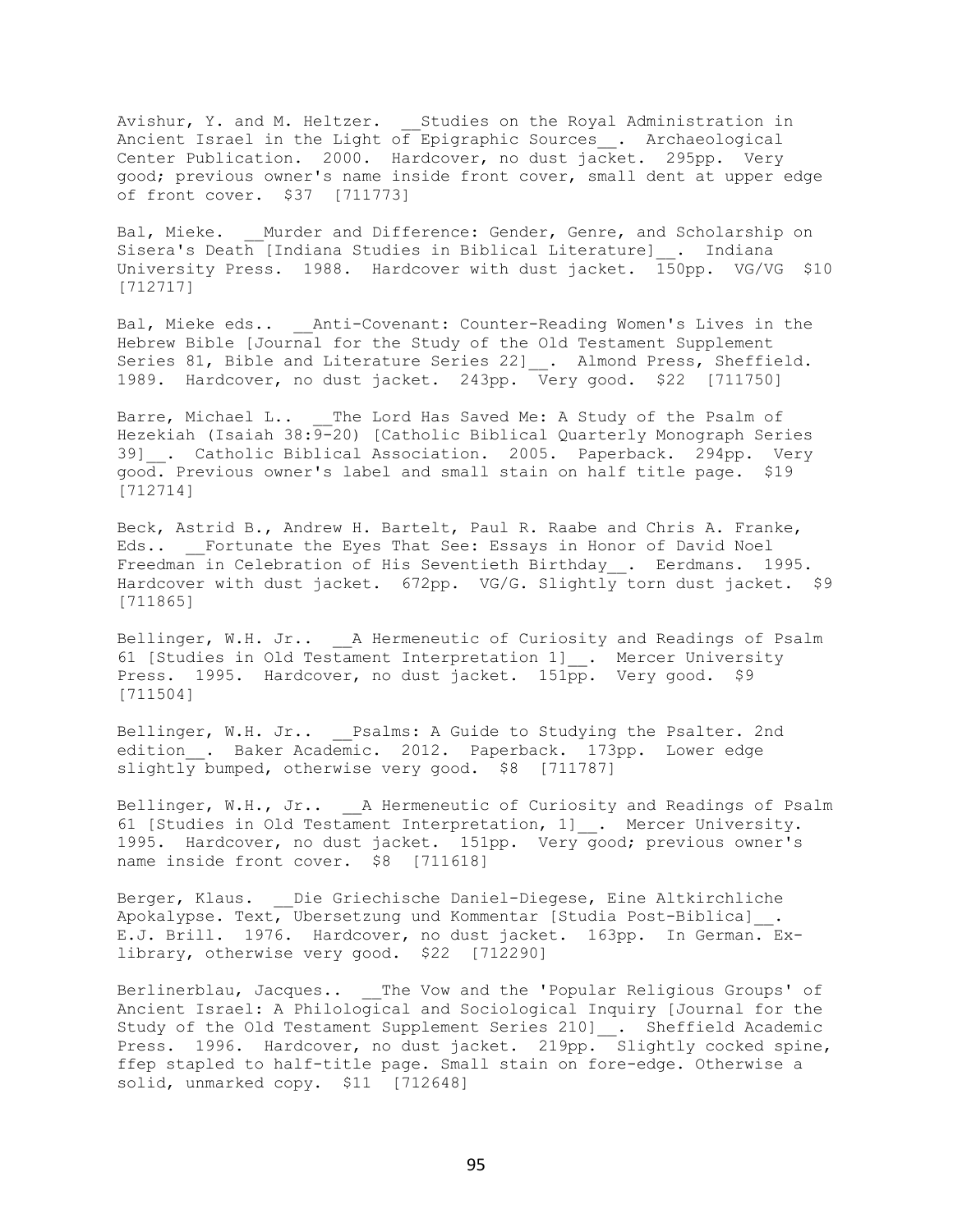Blenkinsopp, Joseph. \_\_Sage, Priest, Prophet: Religious and Intellectual Leadership in Ancient Israel [Library of Ancient Israel]\_\_. Westminster John Knox Press. 1995. Hardcover with dust jacket. 191pp. Extensive ink underlining and notes, slightly sunned dust jacket. \$8 [711538]

Blenkinsopp, Joseph. Sage, Priest, Prophet: Religious and Intellectual Leadership in Ancient Israel [Library of Ancient Israel] . Westminster John Knox Press. 1995. Hardcover with dust jacket. 191pp. G/VG. Light to moderate penciling. \$8 [712549]

Boer, Roland. \_\_Jameson and Jeroboam [Society of Biblical Literature Semeia Studies] . Society of Biblical Literature. 1996. Hardcover, no dust jacket. 367pp. Very good. \$27 [712709]

Boice, James Montgomery. Joshua: We Will Serve the Lord. A Bible Study Commentary\_\_. Revell. 1989. Hardcover with dust jacket. 192pp. VG/VG \$12 [711893]

Borgman, Paul. Genesis: The Story We Haven't Heard . IVP Academic. 2001. Paperback. pp. New copy, damaged in shipping: lower corners badly bumped. \$8 [711929]

Borgman, Paul. Genesis: The Story We Haven't Heard . IVP Academic. 2001. Paperback. pp. New copy, but corners were slightly bumped during shipping. \$8 [711930]

Bouzard, Walter C., Jr.. We Have Heard With Our Ears, O God: Sources of the Communal Laments in the Psalms [SBL, Dissertation Series, No. 159]\_\_. Scholars Press. 1997. Hardcover, no dust jacket. 229pp. Exlibrary, else very good. \$22 [712708]

Brown, Michael L.. \_\_Israel's Divine Healer [Studies in Old Testament Biblical Theology]\_\_. Zondervan. 1994. Paperback. 462pp. Very good. Blind-stamp on half-title page. \$8 [711914]

Brownlee, William H.. \_\_The Midrash Pesher of Habakkuk [SBL, Monograph Series, No. 24] . Scholars Press. 1979. Hardcover, no dust jacket. 220pp. Moderate underlining, otherwise sound. \$15 [712715]

Bruce, Alexander Balmain. \_\_The Parables of Christ (originally titled Parabolic Teaching of Christ) . Klock and Klock Christian Publishers. 1908. Hardcover, no dust jacket. 515pp. Previous owner's stamps on back blank, otherwise very good. Originally titled Parabolic Teaching of Christ. \$22 [711802]

Bullinger, E.W.. The Book of Job . Kregel Publications. 1990. Paperback. 203pp. Very good. \$12 [711836]

Bush, George. Motes on Genesis, volume 2 only\_\_. Klock and Klock Christian Publishers. 1981. Hardcover, no dust jacket. 444pp. Volume 2 only. Near fine. \$9 [711803]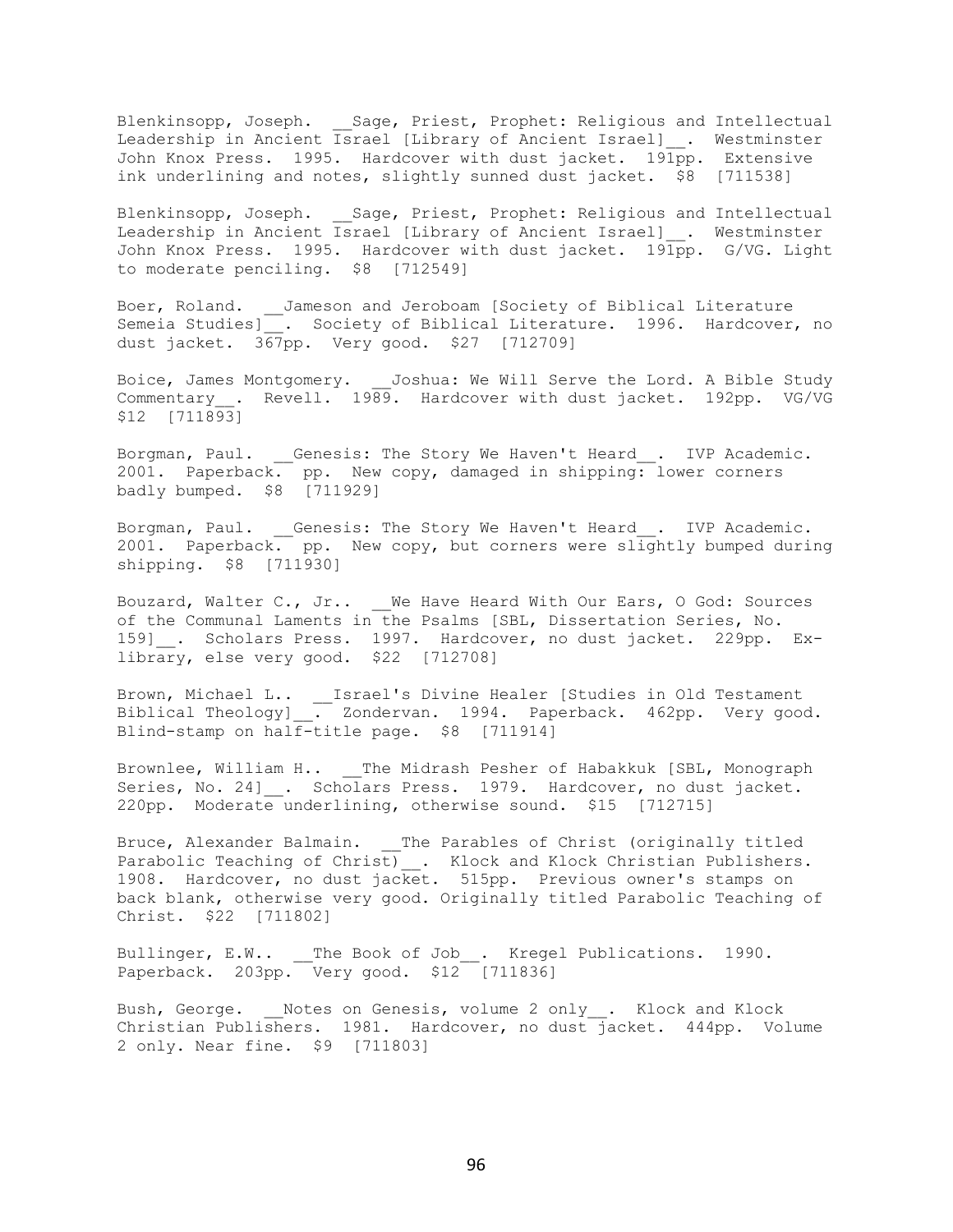Campbell, Antony F. and Mark A. O'Brien. \_\_Rethinking the Pentateuch: Prolegomena to the Theology of Ancient Israel\_\_. Westminster/John Knox. 2005. Paperback. 183pp. Front wrapper curled, otherwise very good. \$5 [712716]

Carmichael, Calum. The Laws of Deuteronomy\_\_. Cornell University Press. 1974. Hardcover with dust jacket. 277pp. VG/G. Slight chipping along dust jacket edges. \$16 [712711]

Carroll R., Mark Daniel. \_\_Contexts For Amos: Prophetic Poetics in Latin American Perspective [Journal for the Study of the Old Testament Supplement Series 132] . Sheffield Academic Pr. 1992. Hardcover, no dust jacket. 362pp. Very good; adhesive stain on front cover. \$11 [712712]

Chalcraft, David J. ed.. \_\_Social-Scientific Old Testament Criticism [The Biblical Seminar, 47]\_\_. Sheffield Academic Press. 1997. Paperback. 395pp. Very good. \$8 [712719]

Charles, Robert Henry. The Greek Versions of the Testaments of the Twelve Patriarchs, Edited from nine MSS together with the Variants of the Armenian and Slavonic Versions and Some Hebrew Fragments\_\_. Oxford Univ. Pr. / Georg Olms Verlagsbuchhandlung. 1966. Hardcover, no dust jacket. 324pp. In Greek. Very good; previous owner's name, sunned spine. \$22 [712713]

Cheyne, T.K.. The Origin and Religious Contents of The Psalter in the Light of Old Testament Criticism and the History of Religions . London: Kegan Paul, Trench, Trubner & Co. Ltd.. 1891. Hardcover, no dust jacket. 517pp. Edge-worn cover, ex-library, yellowed pages. Sound otherwise. \$16 [712646]

Childs, Brevard S..  $\quad \_$ Introduction to the Old Testament as Scripture $\_\,.$ Fortress Press. 1979. Hardcover with dust jacket. 688pp. Ink underlining, previous owner's name on ffep. \$8 [711558]

Childs, Brevard S.. \_\_ Old Testament Theology in a Canonical Context . Fortress. 1986. Hardcover with dust jacket. 255pp. VG/G. Slightly sunned dust jacket. \$11 [712640]

Christensen, Duane L.. \_\_Prophecy and War in Ancient Israel: Studies in the Oracles Against the Nations in Old Testament Prophecy [Bibal Monograph Series 3] . Bibal Press. 1989. Paperback. 307pp. Very good. Blind-stamp and previous owner's name in title page. \$27 [711869]

Clements, Ronald Ernest. Wisdom in Theology: The Didsbury Lectures, 1989 . Paternoster Press / Eerdmans. 1992. Paperback. 188pp. Very good; previous owner's name. \$10 [711844]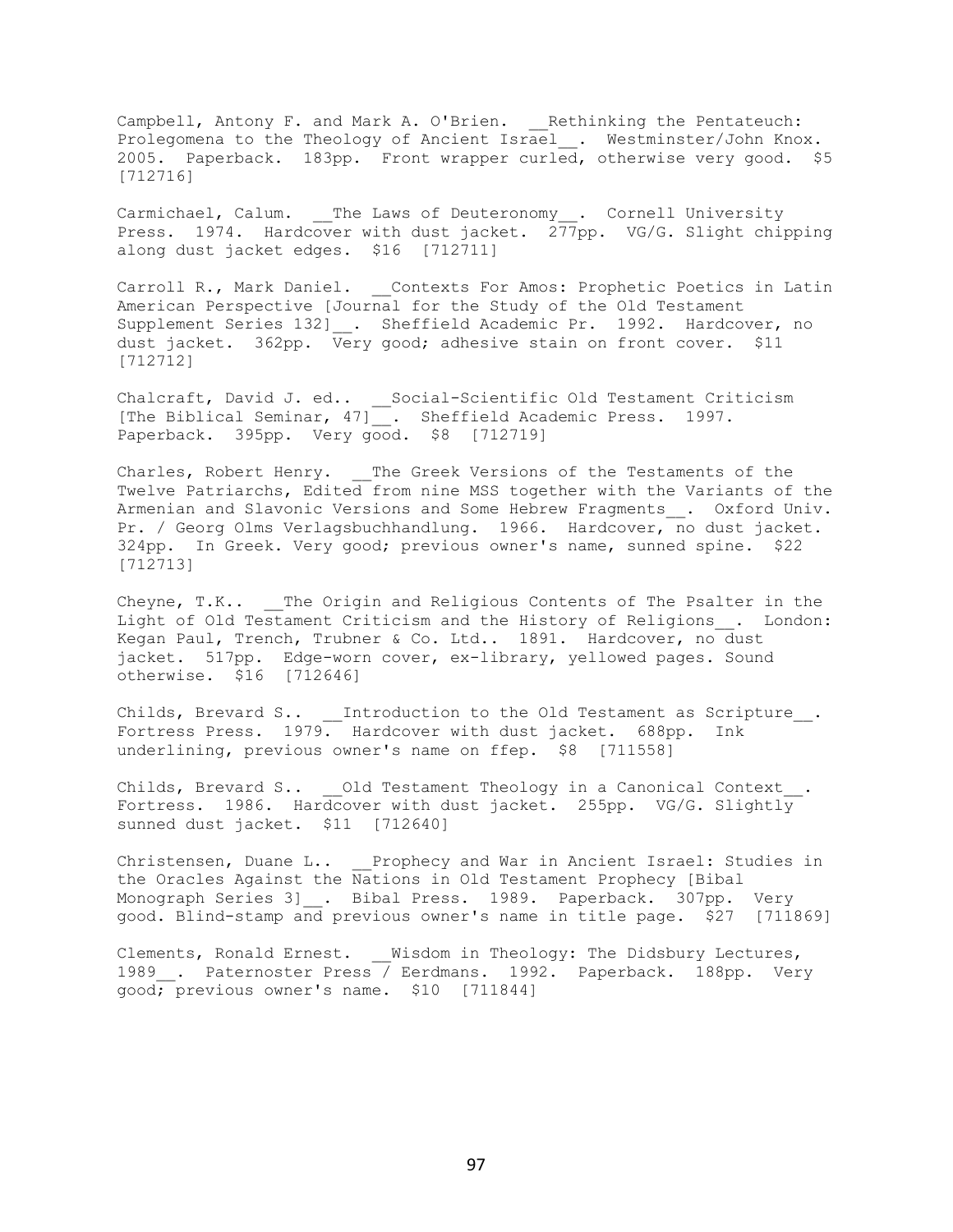Clines, David J. A. and Tamara C. Eskenazi, eds.. \_\_Telling Queen Michal's Story: An Experiment in Comparative Interpretation [Journal for the Study of the Old Testament Supplement Series 119] \_\_. Sheffield. 1991. Hardcover, no dust jacket. 301pp. Slightly bowed boards, sound otherwise. \$15 [711745]

Clines, David J.A.. \_\_The Esther Scroll: The Story of the Story [Journal for the Study of the Old Testament Supplement Series 30]\_. JSOT Press. 1984. Hardcover, no dust jacket. 260pp. Very good; blind-stamp on ffep. \$27 [711751]

Cohn, Norman. \_\_ Noah's Flood: The Genesis Story in Western Thought Yale. 1996. Hardcover with dust jacket. 154pp. VG/VG \$8 [711877]

Collins, John J.. Jewish Wisdom in the Hellenistic Age[Old Testament Library] . WJKP. 1997. Hardcover with dust jacket. 275pp. VG/G. Previous owner's name on ffep. Edge-worn dust jacket. \$18 [711527]

Collins, John J.. \_\_The Apocalyptic Vision of the Book of Daniel [Harvard Semitic Museum, Harvard Semitic Monographs, No. 16] . Scholars. 1977. Hardcover, no dust jacket. 239pp. Extensive yellow highlighting. Sound otherwise. \$22 [711511]

Cook, Stephen L.. Prophecy and Apocalypticism: The Postexilic Social Setting . Fortress. 1995. Paperback. 246pp. Ink underlining, previous owner's name. \$8 [712789]

Craven, Toni. The Book of Psalms [Message of Biblical Spirituality 6] . Michael Galzier, The Liturgical Press. 1992. Paperback. 172pp. Very good; previous owner's name. \$11 [711888]

Crenshaw, James L.. \_\_Prophetic Conflict: Its Effect Upon Israelite Religion . Walter de Gruyter. 1971. Hardcover, no dust jacket.. 134pp. Extensive red underlining. This item is located at our store in Portland, Oregon. Please anticipate extra shipping time. \$15 [712704]

Crenshaw, James L.. Urgent Advice and Probing Questions: Collected Writings on Old Testament Wisdom\_\_. Mercer University Press. 1995. Hardcover, no dust jacket.  $605p\overline{p}$ . Slight ink underlining, previous owner's name inside front cover. \$47 [711647]

Cross Jr., Frank Moore. Canaanite Myth and Hebrew Epic: Essays in the History of the Religion of Israel . Harvard. 1973. Hardcover with dust jacket. 376pp. VG/G. Bookplate, dust jacket has a small water stain to spine. \$25 [712702]

Cross Jr., Frank Moore. Canaanite Myth and Hebrew Epic: Essays in the History of the Religion of Israel\_\_. Harvard Univ. Pr.. 1973. Hardcover, no dust jacket. 376pp. Good. Penciling, previous owner's name, sound otherwise. \$22 [712703]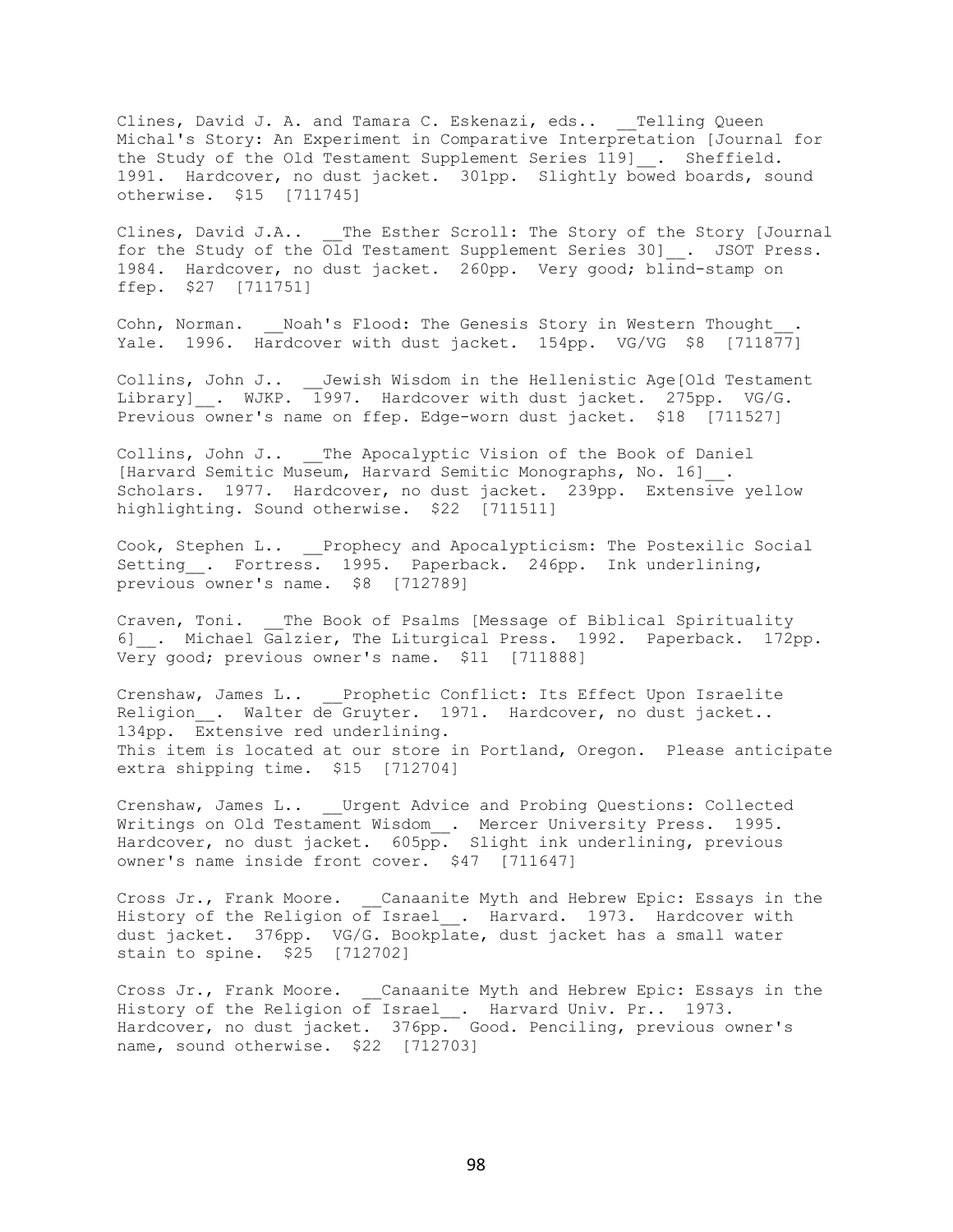Davies, Philip R.. \_\_IQM, The War Scroll From Qumran: Its Structure and HIstory [Biblica et  $\overline{O}$ rientalia 32]<sub>\_\_</sub>. Rome: Biblical Institute Press. 1977. Paperback. 131pp. Very good. Bookplate and blind-stamp, yellowed wrappers. \$27 [712680]

Davies, Philip R.. Scribes and Schools: The Canonization of the Hebrew Scriptures [Library of Ancient Israel] . Westminster John Knox Press. 1998. Hardcover with dust jacket. 219pp. VG/VG. Previous owner's name on ffep. \$11 [711534]

Davila, James R.. Liturgical Works [Eerdmans Commentaries on the Dead Sea Scrolls] . Eerdmans. 2000. Paperback. 338pp. Very good; slightly edge-worn wrappers. \$9 [712685]

Day, John, Robert P. Gordon and H. G. M. Williamson, Eds.. \_\_ Wisdom in Ancient Israel: Essays in Honour of J.A. Emerton\_\_. Cambridge. 1998. Paperback. 311pp. Very good; previous owner's name on half-title. \$22 [711735]

Delaughter, Thomas J.. Malachi: Messenger of Divine Love . Insight Press, Incorporated. 1976. Hardcover with dust jacket. 158pp. G/G. Inscribed and signed by the author. Yellowed end-papers, slight edge-wear to dust jacket. \$11 [711506]

Delitzsch, Franz Julius; Paton J. Gloag. \_\_The Messianic Prophecies in Historical Succession: Lectures Delivered at the Institutum Judaicum, 1887; together with The Messianic Prophecies [Baird Lectures 1879] . Klock and Klock Christian Publishers. 1983. Hardcover, no dust jacket. 600pp. Two books bound as one. Near fine condition. 232, 368 pages \$47 [711795]

Dell, Katharine J.. \_\_The Book of Proverbs in Social and Theological Context . Cambridge University Press. 2006. Hardcover with dust jacket.<sup>225</sup>pp. Slight ink underlining, otherwise good. \$47 [711549]

Denney, James. The Biblical Doctrine of Reconciliation . Klock and Klock Christian Publishers. 1985. Hardcover, no dust jacket. 339pp. Near fine. \$20 [711806]

Denney, James. \_\_The Death of Christ. Revised and enlarged edition, including The Atonement and the Modern Mind . Klock and Klock Christian Publishers. 1982. Hardcover, no dust jacket. 316pp. Near fine. \$15 [711800]

Dever, William G.. Beyond the Texts: An Archaeological Portrait of Ancient Israel and Judah . SBL Press. 2017. Hardcover with dust jacket. 749pp. NF/VG \$37 [712718]

Dever, William G.. Who Were the Early Israelites and Where Did They Come From? . Eerdmans. 2003. Hardcover with dust jacket. 268pp. G/G. Ex-library \$5 [712701]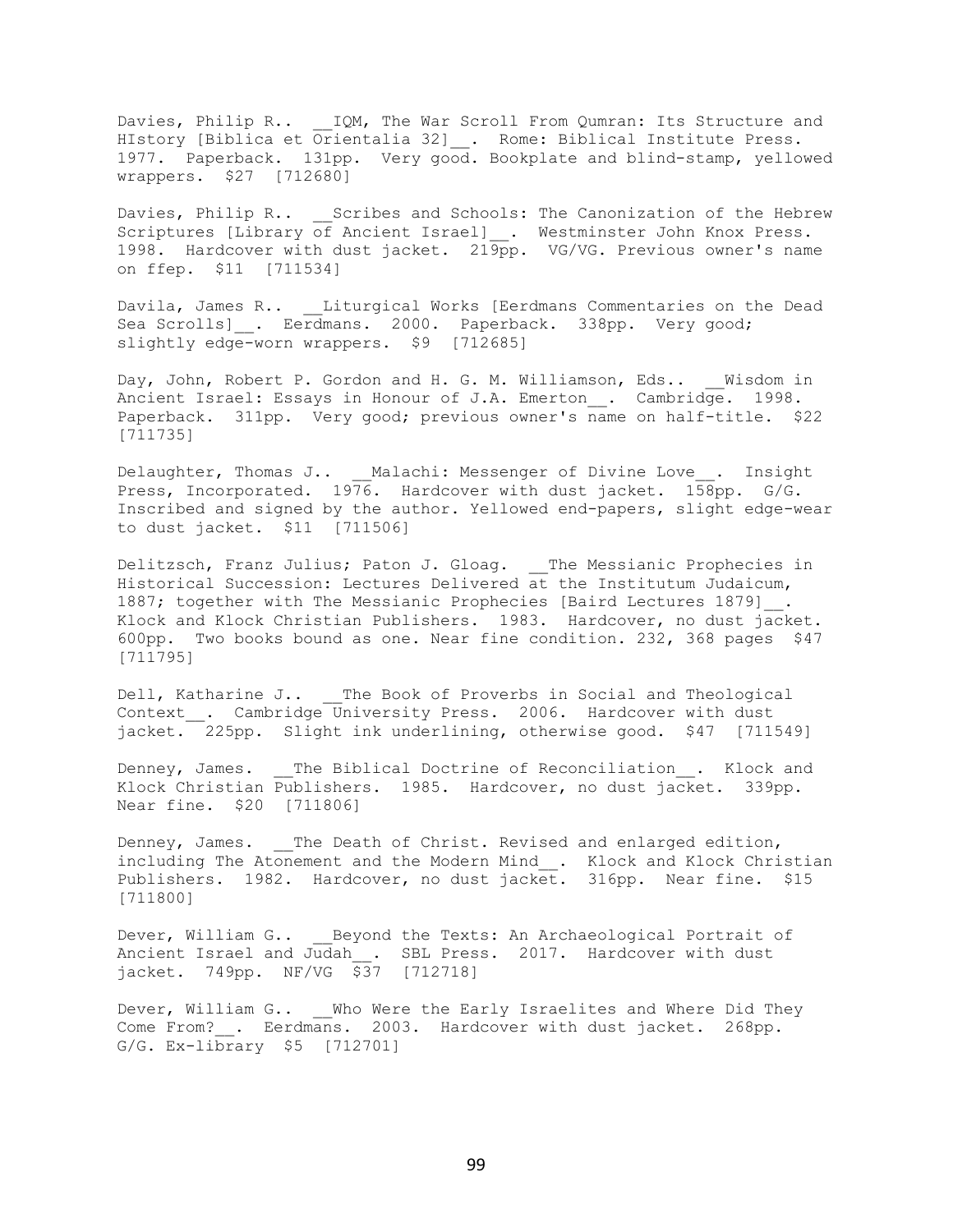Diamond, A.R.. \_\_The Confessions of Jeremiah in Context: Scenes of Prophetic Drama [Journal for the Study of the Old Testament Supplement Series 45] . Sheffield. 1987. Paperback. 308pp. Very good; blindstamp on title page. \$16 [711820]

Diamond, A.R.. The Confessions of Jeremiah in Context: Scenes of Prophetic Drama [JSOT, Supplement Series 45]\_\_. Sheffield. 1987. Paperback. 308pp. Very good. \$16 [712700]

Dobbs-Allsopp, F. W.. \_\_Weep, O Daughter of Zion: A Study of the City-Lament Genre in the Hebrew Bible [Biblica et Orientalia - 44] \_\_. Editrice Pontificio Istituto Biblico. 1993. Paperback. 228pp. Good; slight underlining. \$22 [712699]

Donner, Herbert. Israel Unter den Volkern [Supplements to Vetus Testamentum, vol. XI]\_\_. E.J. Brill. 1964. Hardcover, no dust jacket.. 193pp. In German. Very good condition. \$12 [712720]

Douglas, Mary. Leviticus as Literature . Oxford. 2000. Paperback. 280pp. Very good. Blind-stamp on half-title page. \$27 [711824]

Driver, G.R.; D. Winton Thomas, J.T. Milik, A. Diez Macho, P.A.H. de Boer, B. Mazar (Maisler), E. Vogt, J. Coppens, G. Castellino, O. Eissfeldt, P.W. Skehan, W. Eichrodt, H. Junker, G. Widengren, W.F. Albright. \_\_Volume du Congres, Strasbourg 1956 [Supplements to Vetus Testamentum, vol. IV] . E.J. Brill. 1956. Hardcover, no dust jacket. 258pp. Worn cover, foxing. Sound otherwise. \$16 [712681]

Dutcher-Walls, Patricia. \_\_Reading the Historical Books: A Student's Guide to Engaging the Biblical Text\_. Baker Books. 2014. Paperback. 178pp. Very good. \$8 [711927]

Edelman, Diana Vikander. \_\_King Saul in the Historiography of Judah [Journal for the Study of the Old Testament Supplement Series 121]\_\_. Sheffield. 1991. Hardcover, no dust jacket. 347pp. Cocked spine, otherwise good. \$27 [711747]

Farrar, F.W.. \_\_The Life and Work of St. Paul, volume 2 only . Klock and Klock Christian Publishers. 1981. Hardcover, no dust jacket. 649pp. Volume 2 only. Near fine. \$27 [711801]

Fewell, Danna Nolan, es.. \_\_Reading Between Texts: Intertextuality and the Hebrew Bible [Literary Currents in Biblical Interpretation]\_\_. W/JKP. 1992. Paperback. 283pp. Very good. Blind-stamp on half-title page. \$12 [711780]

Firmage, Edwin B.; Weiss, Bernard G. et Welch, John W. eds.. Religion and Law: Biblical-Judaic and Islamic Perspectives . Eisenbrauns. 1990. Hardcover, no dust jacket.  $401pp$ . Very good.  $$45$  [712682]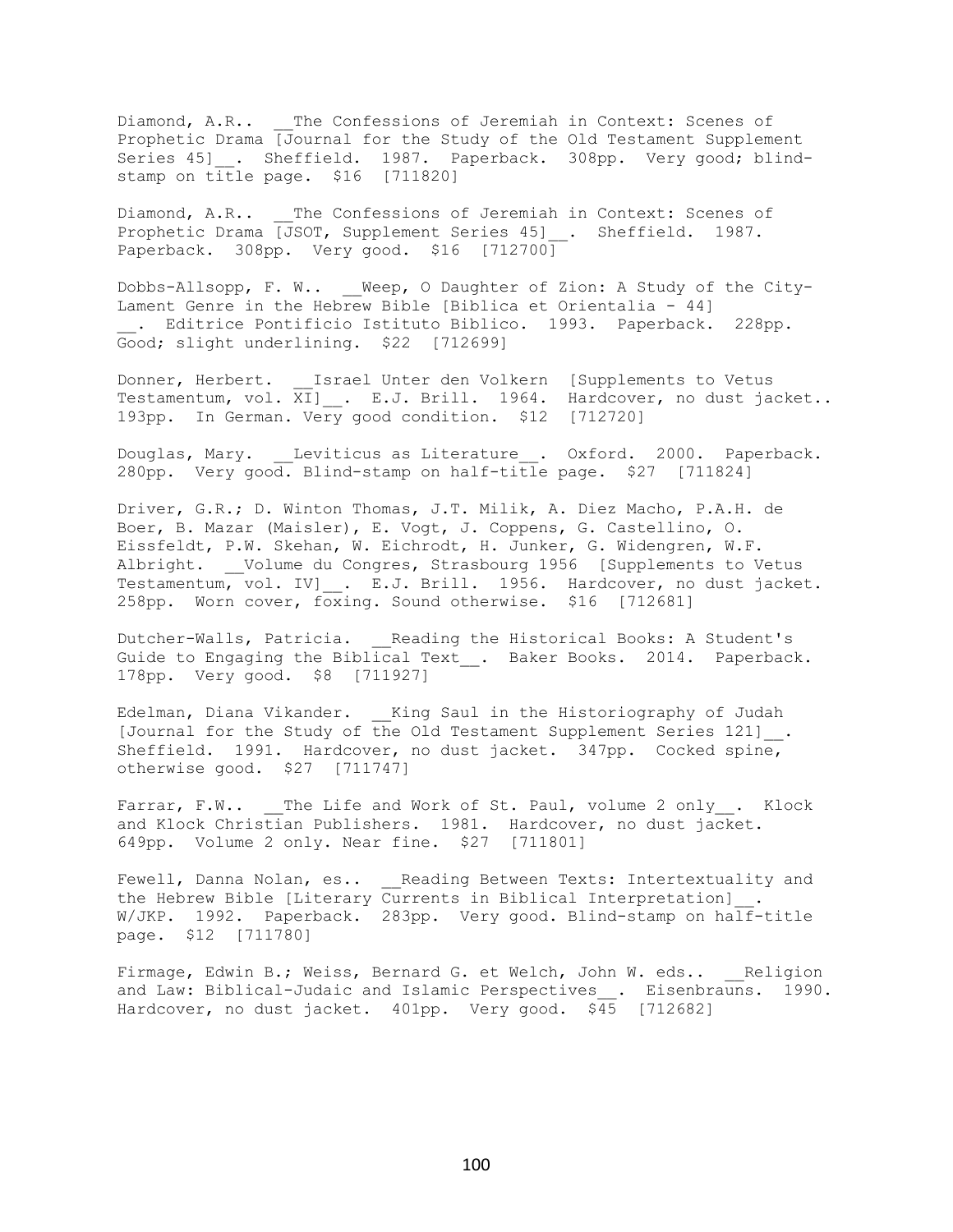Fitzpatrick, Paul E.. \_\_ Disarmament of God: Ezekiel 38-39 in Its Mythic Context [Catholic Biblical Quarterly Monograph Series 37]\_\_. Catholic Biblical Association. 2004. Paperback. 243pp. Slight damp-warping to some pages. \$25 [712710]

Fontaine, Carole R.. Traditional Sayings in the Old Testament Almond. 1982. Paperback. 279pp. Very good; blind-stamp on half-title page. \$20 [711683]

Fromm, Erich. \_\_You Shall Be as Gods: A Radical Interpretation of the Old Testament and Its Tradition . Holt, Rinehart & Winston. 1966. Hardcover with dust jacket. 240pp. G/G. Slight penciling, chipped dust jacket. \$15 [711725]

Frost, Stanley Brice. \_\_Old Testament Apocalyptic: Its Origins and Growth . Epworth Press. 1952. Hardcover with dust jacket. 270pp. G/G. Previous owners' names, worn board edges, chipped dust jacket. \$15 [711778]

Gerbrandt, Gerald Eddie. Kingship According to the Deuteronomistic History [Society of Biblical Literature Dissertation Series 87] . Scholars Press. 1986. Paperback. 229pp. Very good; blind-stamp on title page, slight edge-wear to the wrappers. \$8 [711726]

Gerbrandt, Gerald Eddie. Kingship According to the Deuteronomistic History [Society of Biblical Literature Dissertation Series 87]\_\_. Scholars Press. 1986. Paperback. 229pp. Very good; previous owner's name, slight edge-wear to the wrappers. \$8 [711727]

Gibson, John C.. \_\_Canaanite Myths and Legends\_\_. Edinburgh: T & T Clark. 1978. Hardcover, no dust jacket. 168pp. Very good; in transparent mylar cover. \$32 [712734]

Good, Edwin M.. Irony in the Old Testament [Bible and Literature series] . Almond. 1981. Paperback. 256pp. Very good. \$30 [711744]

Gooding, D.W.. Relics of Ancient Exegesis: A Study of the Miscellanies in 3 Reigns 2 [Society for Old Testament Study Monograph Series 4] . Cambridge. 1976. Hardcover with dust jacket. 132pp. VG/G. Slightly chipped dust jacket. \$20 [712650]

Gordon, Cyrus H. and Rendsburg, Gary A.. The Bible and the Ancient Near East . Norton. 1997. Hardcover with dust jacket. 345pp. VG/VG \$10 [712684]

Gordon, Robert P.. \_\_ Studies in the Targum to the twelve Prophets from Nahum to Malachi . . Leiden: E.J. Brill. 1997. Hardcover, no dust jacket. 177pp. Exlibrary, otherwise very good. \$57 [712782]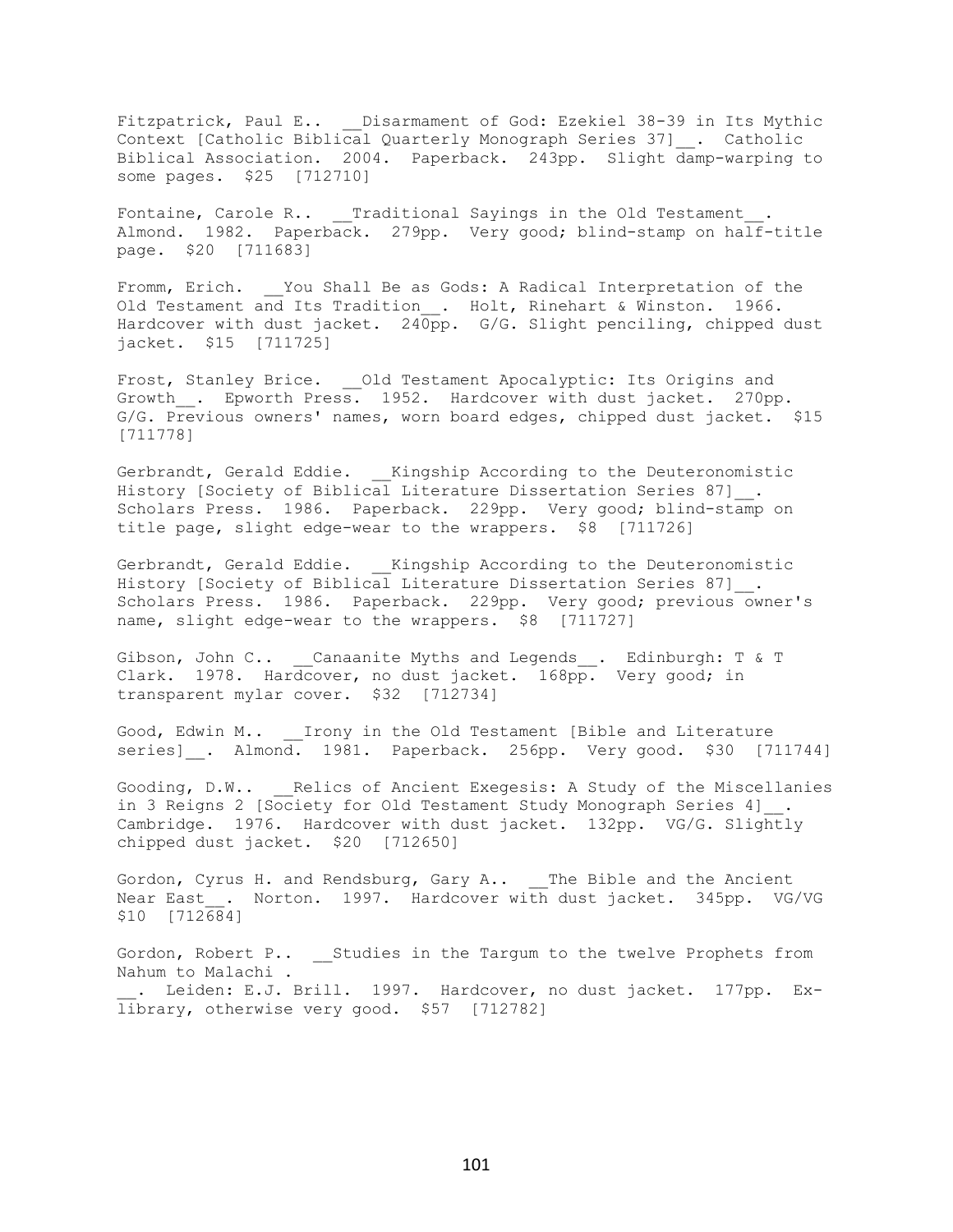Gottwald, Norman K.. \_\_The Politics of Ancient Israel [Library of Ancient Israel] . Westminster John Knox Press. 2000. Hardcover with dust jacket. 366pp. VG/VG. Previous owner's name on ffep. \$22 [711536]

Gowan, Donald E.. Bridge Between the Testaments: Reappraisals of Judaism From the Exile to the Birth of Christianity\_\_. Pickwick Publications. 1986. Paperback. 417pp. Very good; previous owner's name on half-title page. \$8 [711759]

Gowan, Donald E.. Theology in Exodus: Biblical Theology in the Form of a Commentary . WJKP. 1994. Hardcover with dust jacket. 297pp. VG/VG \$8 [711719]

Gray, George Buchanan. Sacrifice in the Old Testament: Its Theory and Practice . KTAV Publishing House Inc.. 1971. Hardcover, no dust jacket. 434pp. Very good. \$25 [711621]

Gray, George Buchanan; prolegomena by David Noel Freedman. The Forms of Hebrew Poetry [Library of Biblical Studies] . KTAV. 1972. Hardcover, no dust jacket. 303pp. Very good; previous owner's stamp. \$22 [712733]

Gray, John. The Biblical Doctrine of the Reign of God. T&T Clark. 1979. Paperback. 401pp. Very good; previous owner's name. \$16 [712632]

Gronkowski, W.. \_\_Le Messianisme d'Ezechiel\_\_. Paris: Paul Geuthner. 1930. Hardcover, no dust jacket. 202pp. In French. Previous owner's name on front blank and on title page. Light penciling. Good otherwise. \$37 [711389]

Guinan, Michael D.. The Pentateuch [Message of Biblical Spirituality 1] . Michael Glazier. 1990. Paperback. 138pp. Very good. \$10 [711912]

Gunkel, Hermann. \_\_The Folktale in the Old Testament\_\_. Almond. 1987. Paperback. 206pp. Very good; front wrapper creased, previous owner's initials on ffep. \$27 [711723]

Gunn, David M. . The Fate of King Saul: An Interpretation of a Biblical Story [JSOT Supplement 14]\_\_. Sheffield University Press. 1984. Paperback. 181pp. Very good; blind-stamp on title page. \$13 [712631]

Gunn, David M. and Paula M. McNutt eds.. 'Imagining' Biblical Worlds: Studies in Spatial, Social and Historical Constructs in Honor of James W. Flanagan [Journal for the Study of the Old Te . Sheffield Academic Press. 2002. Hardcover, no dust jacket. 336pp. Very good; previous owner's name on ffep. \$47 [711756]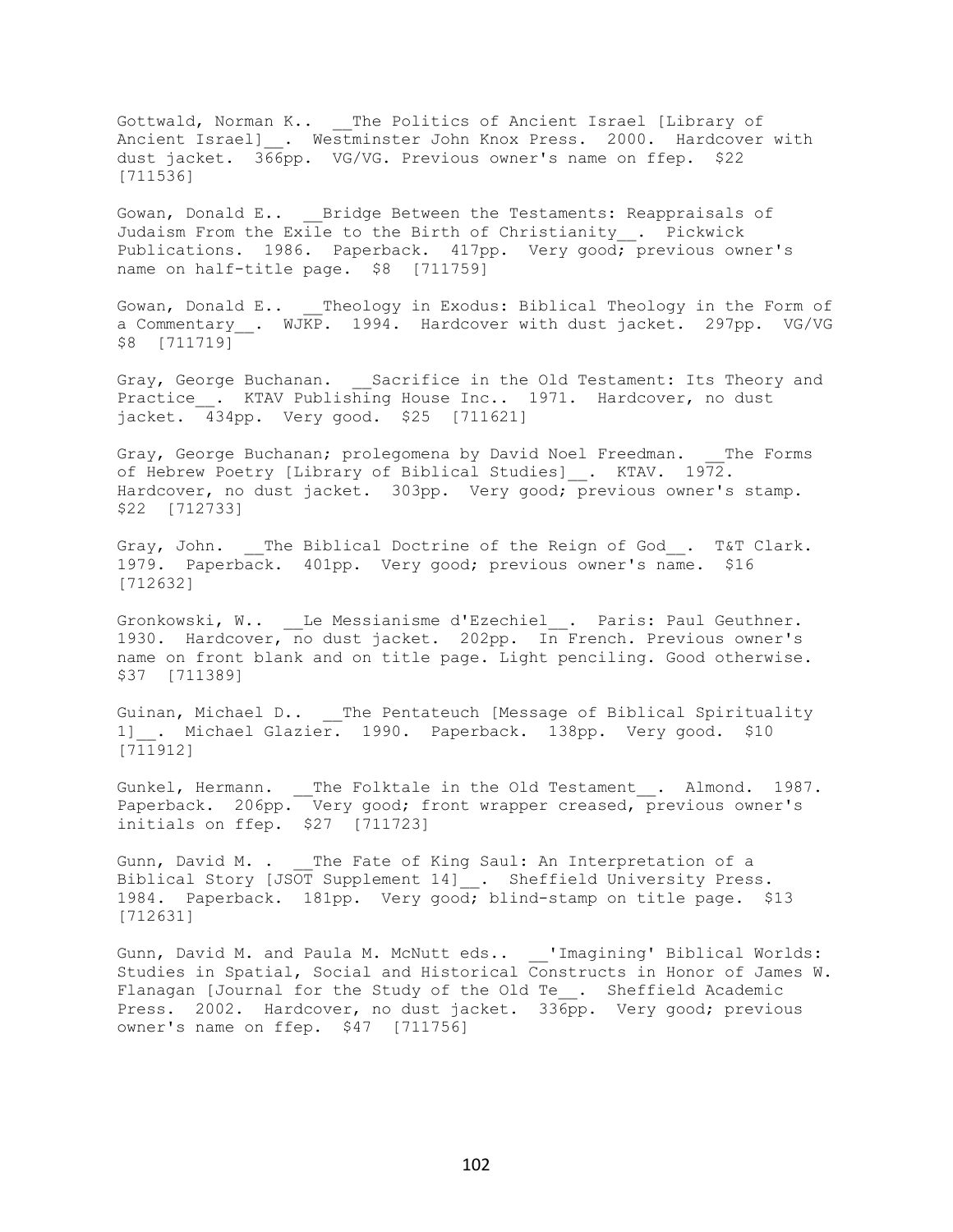Halpern, Baruch and Deborah W. Hobson eds.. \_\_Law and Ideology in Monarchic Israel [Journal for the Study of the Old Testament Supplement Series 124] . Sheffield Academic Press. 1991. Hardcover, no dust jacket.. 235pp. Ink underlining and highlighting throughout. Otherwise sound. \$27 [712645]

Hamilton, Victor P.. Handbook on the Historical Books: Joshua, Judges, Ruth, Samuel, Kings, Chronicles, Ezra-Nehemiah, Esther\_\_. Baker Academic. 2001. Hardcover with dust jacket. 557pp. VG/VG. Blind-stamp on title page. \$27 [711510]

Hamilton, Victor P.. Handbook on the Pentateuch. 2nd edition . Baker Academic. 2005. Hardcover with dust jacket. 468pp. VG/VG \$14 [711652]

Harrington, Daniel J.. \_\_Interpreting the Old Testament: A Practical Guide [Old Testament Message, volume 1]\_\_. Michael Glazier, Inc.. 1981. Hardcover, no dust jacket. 160pp. Very good; blind-stamp on half-title page. \$15 [711908]

Harrison, R.K.. Old Testament Times: A Social, Political, and Cultural Context . Baker Books. 2005. Hardcover, no dust jacket. 350pp. Very good. \$8 [712550]

Heim, Knut Martin. Like Grapes of Gold Set in Silver: An Interpretation of Proverbial Clusters in Proverbs 10:1-22:16 [Beihefte zur Zeitschrift fur die alttestamentliche Wissenschaft Band 273]\_\_. Walter de Gruyter. 1996. Hardcover, no dust jacket. 378pp. Previous owner's name, moderate ink underlining. \$67 [711548]

House, Paul R.. \_\_The Unity of the Twelve [Journal for the Study of the OLd Testament Supplement Series 97] . Almond Press. 1990. Hardcover, no dust jacket. 262pp. Slightly rubbed cover, slightly cocked spine, otherwise very good. \$37 [711753]

Jocz, J.. \_\_The Spiritual History of Israel\_\_. London: Eyre & Spottiswoode. 1961. Hardcover with dust jacket. 260pp. VG/VG. Previous owner's stamp on front glued end paper. \$15 [712647]

Jones, Gwilyn H.. \_\_The Nathan Narratives [Journal for the Study of the Old Testament Supplement Series 80] . Sheffield. 1990. Hardcover, no dust jacket. 196pp. Pencil underlining and notes throughout, sound otherwise. \$8 [711746]

Joyce, Paul. Divine Initiative and Human Response in Ezekiel [Journal for the Study of the Old Testament Supplement Series 51] . JSOT Press. 1989. Paperback. 186pp. Very good. Blind-stamp on title page. \$27 [711831]

Kaiser, Walter C. Jr.. A History of Israel from the Bronze Age through the Jewish Wars . Broadman & Holeman. 1998. Hardcover with dust jacket. 540pp. VG/VG. Previous owner's name on ffep. \$20 [711656]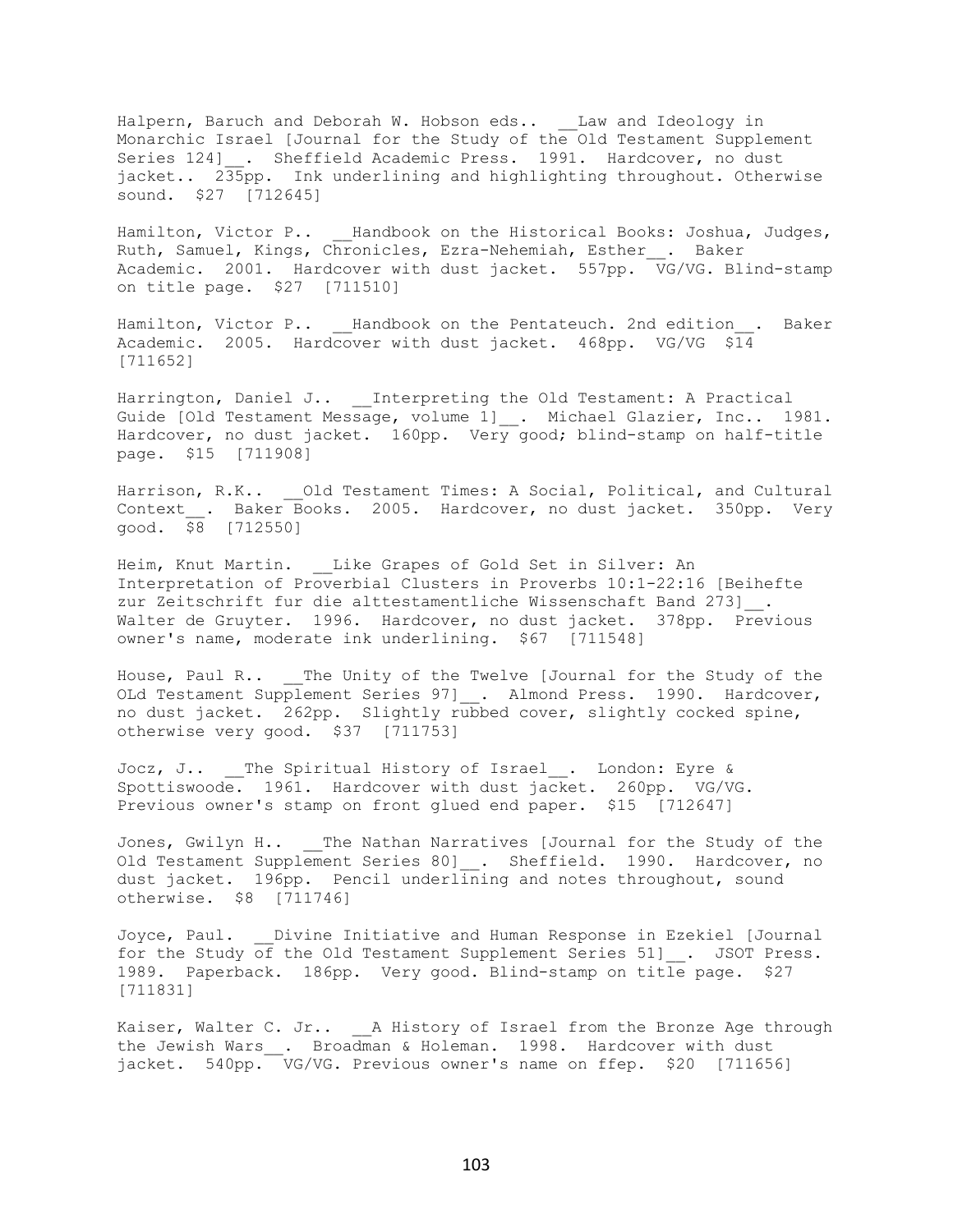Kellogg, S.H.. \_\_Studies in Leviticus: Tabernacle Worship and the Law of the Daily Life\_\_. Kregel Publications. 1988. Hardcover, no dust jacket. 576pp. Very good. \$20 [711785]

Kenik, Helen A.. Design for Kingship: The Deuteronomistic Narrative Technique in 1 Kings 3:4-15 [SBL Dissertation Series, No. 69] . Scholars Press. 1983. Paperback. 249pp. Sunned wrappers, otherwise good. \$8 [712649]

Kenik, Helen A.. \_\_ Design For Kingship: The Deuteronomistic Narrative Technique in 1 Kings 3:4-15 [Society of Biblical Literature Dissertation Series 69] . Scholars. 1983. Paperback. 249pp. Slight underlining, sound otherwise. \$8 [711870]

King, Philip J.. Jeremiah: An Archaeological Companion . Westminster/John Knox Press. 1993. Hardcover with dust jacket. 204pp. Light to moderate ink marginalia, edge-worn dust jacket. \$22 [711509]

Kirkpatrick, Patricia G. . \_\_ The Old Testament and Folklore Study [Journal for the Study of the Old Testament Supplement Series 62] . JSOT Press. 1988. Paperback. 152pp. Very good. Blind-stamp on title page. \$12 [711830]

Klein, Lillian R.. \_\_The Triumph of Irony in the Book of Judges [Journal for the Study of the Old Testament Supplement Series 68; Bible and Literature Series 14] . Almond Press. 1988. Paperback. 260pp. Very good; blind-stamp on title page. \$15 [711829]

Klein, Ralph W.. \_\_\_ Israel in Exile: A Theological Interpretation [Overtures to Biblical Theology]\_\_. Fortress Press. 1979. Paperback. 158pp. Very good. Blind-stamp on half-title page. \$15 [711833]

Knight, Douglas A.. \_\_Law, Power and Justice in Ancient Israel [Library of Ancient Israel]\_\_. Westminster John Knox. 2011. Hardcover with dust jacket. 305pp. VG/VG. Previous owner's name on ffep. \$27 [711651]

Knight, Douglas A. and Gene M. Tucker, eds.. The Hebrew Bible and Its Modern Interpreters [Society of Biblical Literature: The Bible and Its Modern Interpreters 1] . Fortress / Scholars Press. 1985. Hardcover with dust jacket. 516pp. Extensive ink underlining, faded dust jacket. \$8 [711890]

Kurtz, J.H.. Sacrificial Worship of the Old Testament . Klock and Klock Christian Publishers. 1980. Hardcover, no dust jacket. 456pp. Very good; previous owner's stamps. \$30 [711798]

Lemche, Niels Peter. The Old Testament between Theology and History: A Critical Survey\_\_. Westminster John Knox Press. 2008. Paperback. 476pp. Very good. \$11 [711550]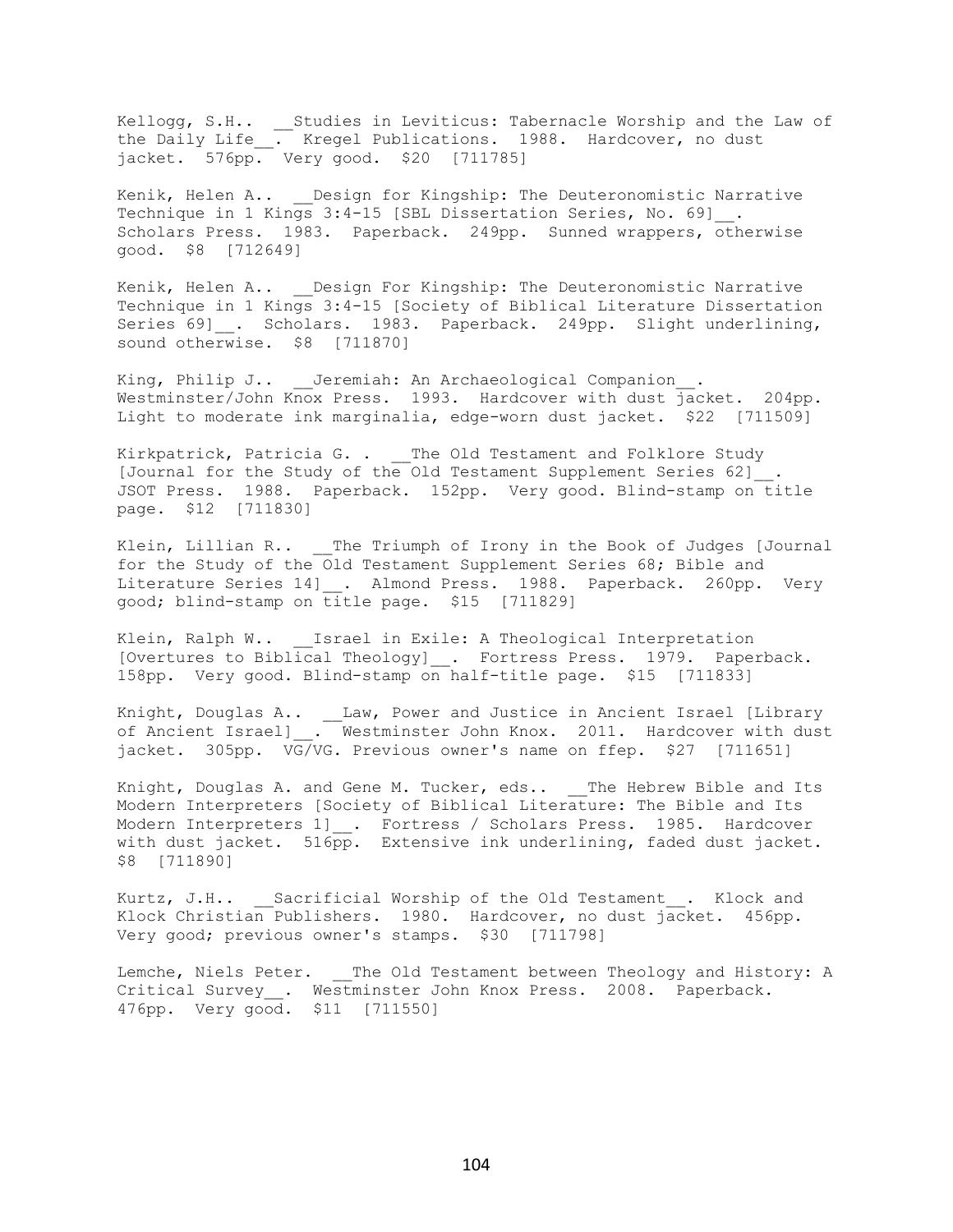Levine, Herbert J.. Sing Unto God a New Song: A Contemporary Reading of the Psalms\_. Indiana. 1995. Hardcover with dust jacket. 279pp. G/G. Light pencil underlining in first half. Small tear in dust jacket. \$20 [712683]

Levine, Herbert J.. Sing Unto God a New Song: A Contemporary Reading of the Psalms . Indiana. 1995. Hardcover with dust jacket. 279pp. G/G. Moderate yellow highlighting; blind-stamp. \$16 [712695]

Lods, Adolphe. \_\_The Prophets and the Rise of Judaism\_\_. Routledge & Kegan Paul. 1950. Hardcover with dust jacket. 378pp. Previous owners' names, stained and torn dust jacket. \$8 [711866]

Lohfink, Norbert. Qoheleth, A Continental Commentary [Continental Commentaries, Old Testament] . Fortress. 2003. Hardcover with dust jacket. 158pp. G/VG. Slight penciling. \$16 [712570]

Martinez, Florentino Garcia. \_\_The Dead Sea Scrolls Translated: The Qumran Texts in English (Second Edition) . Brill / Eerdmans . 1996. Paperback. 519pp. Moderate underlining, good otherwise. \$20 [712694]

Meek, Theophile James. \_\_Hebrew Origins. Revised and Enlarged Edition\_\_. Harper and Brothers. 1950. Paperback. 246pp. Water-damage to lower spine, chipped dust jacket. Sound otherwise. \$9 [711659]

Mettinger, Tryggve N.D.; Frederick H. Cryer trans.. \_\_In Search of God: The Meaning and Message of the Everlasting Names\_\_. Fortress. 1988. Hardcover with dust jacket. 251pp. VG/VG. Blind-stamp on half-title page. \$32 [711643]

Meyers, Carol. Discovering Eve: Ancient Israelite Women in Context. Oxford. 1988. Hardcover with dust jacket. 238pp. VG/VG. Previous owner's name on ffep. \$8 [711684]

Meyers, Carol L.. The Tabernacle Menorah: A Synthetic Study of a Symbol from the Biblical Cult [American Schools of Oriental Research Dissertation Series 2]\_\_. Scholars Press. 1976. Paperback. 243pp. Slightly sunned, blind-stamp. Otherwise very good. \$37 [712642]

Meyers, Carol L.. The Tabernacle Menorah: A Synthetic Study of a Symbol from the Biblical Cult [American Schools of Oriental Research Dissertation Series 2] . Scholars Press. 1976. Paperback. 243pp. Slightly sunned, back wrapper slightly creased. Otherwise very good. \$37 [712643]

Miller, Patrick D.. The Religion of Ancient Israel [Library of Ancient Israel] . Westminster John Knox Press. 2000. Hardcover with dust jacket. 335pp. VG/VG. Previous owner's name on ffep. \$22 [711535]

Miller, Patrick D., Jr.. \_\_ The Divine Warrior in Early Israel [Harvard Semitic Monographs, volume 5] . Harvard University Press. 1973. Hardcover, no dust jacket..  $279$ pp. Ink underlining, otherwise good. \$21 [712641]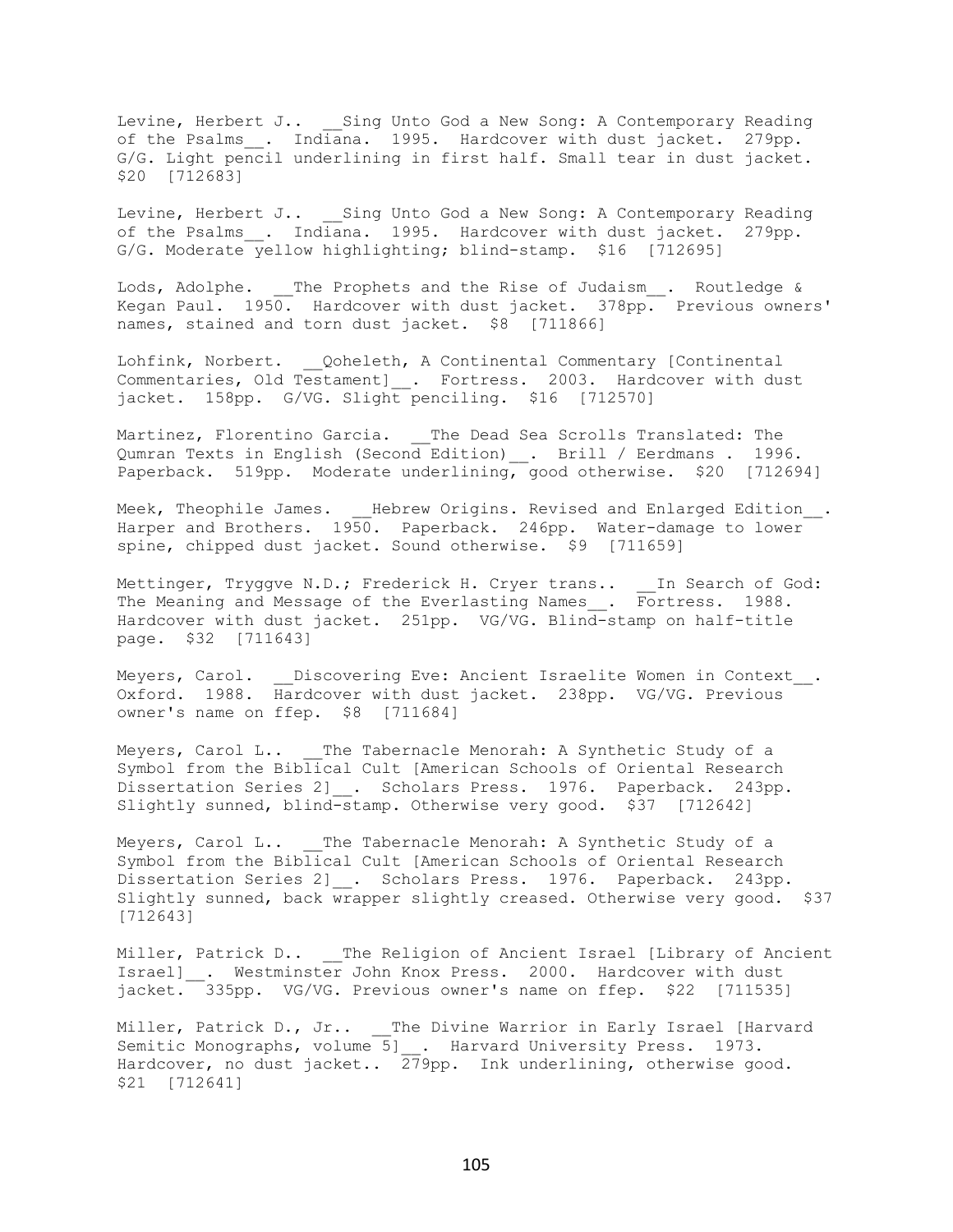Miller, Patrick D., Jr. and J. J. M. Roberts. \_\_The Hand of the Lord: A Reassessment of the 'Ark Narrative' of 1 Samuel [Johns Hopkins Near Eastern Studies] \_\_. Johns Hopkins University. 1977. Hardcover, no dust jacket. 119pp. Penciling, previous owner's name inside front cover, good otherwise. \$11 [712770]

Miller, Patrick D., Jr. and J. J. M. Roberts. The Hand of the Lord: A Reassessment of the 'Ark Narrative' of 1 Samuel [Johns Hopkins Near Eastern Studies] . Johns Hopkins University. 1977. Hardcover, no dust jacket. 119pp. Previous owner's name and book-plate, small nick to edge of front board, good otherwise. \$11 [712771]

Miller, Patrick D., Jr., Paul D. Hanson and S. Dean McBride, eds.. Ancient Israelite Religion: Essays in Honor of Frank Moore Cross . Fortress. 1987. Paperback. 672pp. Very good. \$22 [712552]

Moberly, R.W.L.. \_\_The Theology of the Book of Genesis [Old Testament Theology] . Cambridge. 2009. Paperback. 272pp. Very good. \$16 [711926]

Nassif, Fr. Bassam and Michel Nseir. \_\_ The People of God in Bible and Tradition [Balamand Theological Conferences 4]\_\_. Daccache Printing House. 2018. Hardcover with dust jacket. 278pp. NF/VG \$50 [712692]

Nassif, Fr. Bassam and Michel Nseir. \_\_The People of God in Bible and Tradition [Balamand Theological Conferences 4]\_\_. Daccache Printing House. 2018. Hardcover with dust jacket. 278pp. NF/VG \$50 [712693]

Neusner, Jacob. Israel After Calamity: the Book of Lamentations [The Bible of Judaism Library]\_\_. Trinity Press International. 1995. Paperback. 117pp. Near fine. \$10 [711856]

Nickelsburg, George W.E. ed.. \_\_Studies on the Testament of Moses [Septuagint and Cognate Studies 4]\_\_. Society of Biblical Literature. 1973. Paperback. 125pp. Underlining, previous owner's name, slightly torn wrappers. \$8 [712660]

Nickelsburg, George W.E., Jr., ed.. Studies on the Testament of Joseph [SBL Septuagint and Cognate Studies,  $\overline{No}$ . 5]. Scholars Press. 1975. Paperback. 153pp. Some underlining, good otherwise. \$11 [712661]

Niditch, Susan. Qral World and Written Word: Ancient Israelite Literature [Library of Ancient Israel] . Westminster John Knox Press. 1996. Hardcover with dust jacket. 366pp. Previous owner's name on ffep, extensive ink underlining. \$12 [711537]

Niditch, Susan. War in the Hebrew Bible: A Study in the Ethics of Violence . Oxford. 1995. Paperback. 180pp. Very good. Blind-stamp on title page. \$10 [711678]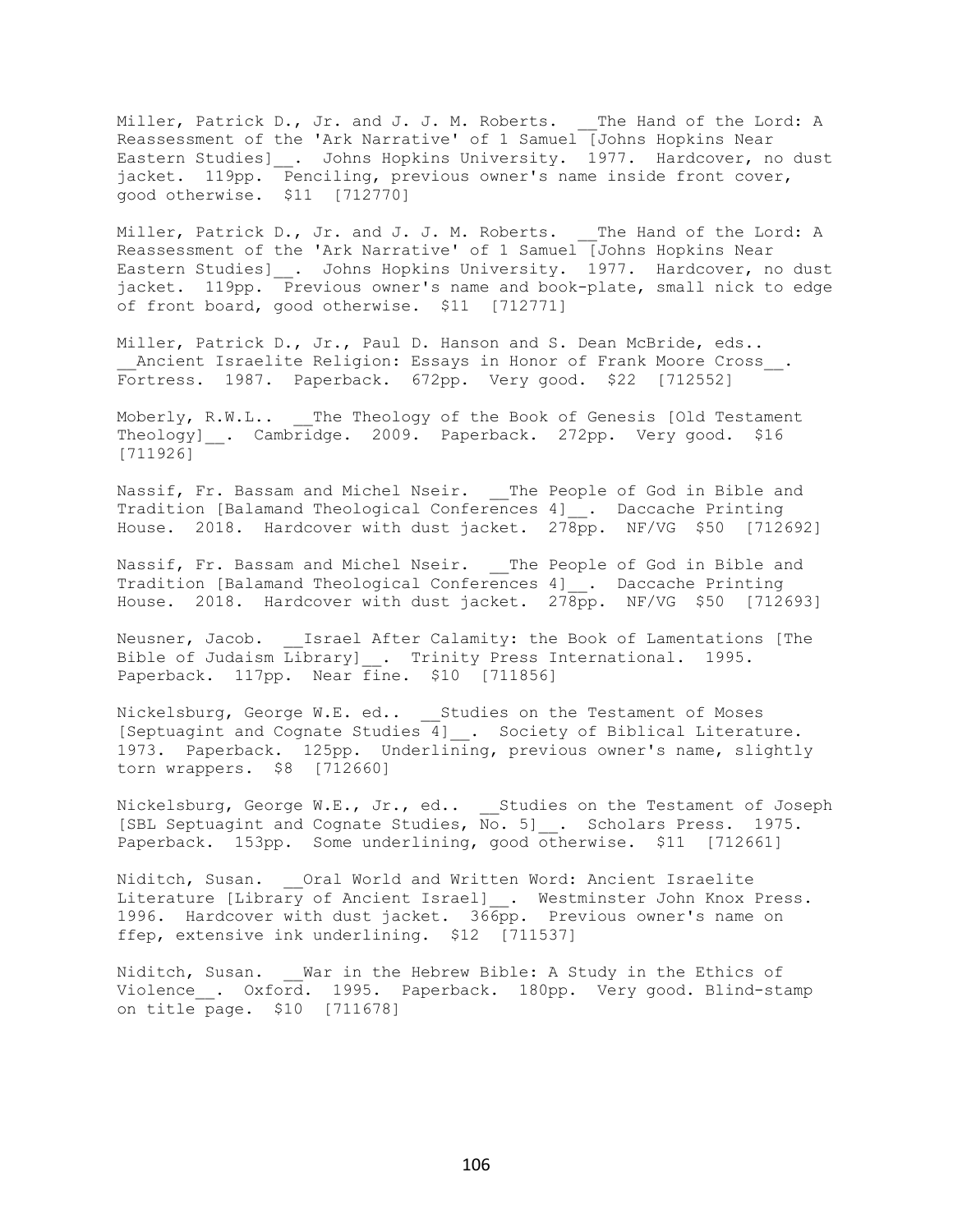North, Christopher R.. \_\_The Suffering Servant in Deutero-Isaiah: An Historical and Critical Study\_\_. Oxford. 1948. Hardcover with dust jacket. 276pp. G/G. Previous owner's name, slight markings, chipped dust jacket. \$10 [711885]

Noth, Martin. \_\_The Old Testament World\_\_. Fortress. 1966. Hardcover with dust jacket. 404pp. VG/G. Previous owner's name, small label on dust jacket, chipped dust jacket. \$8 [711743]

Oesterley, W.O.E.. \_\_A Fresh Approach to the Psalms\_\_. New York: Charles Scribner's Sons. 1937. Hardcover, no dust jacket. 303pp. Worn cover, previous owner's name, book-plate, and label on ffep. Yellowed pages. \$10 [711687]

Ogden, Graham. Qoheleth [Readings: A New Biblical Commentary] . Sheffield Academic Press. 1987. Hardcover, no dust jacket. 236pp. Very good; blind-stamp on half-title page. \$37 [711742]

Olson, Dennis T.. Deuteronomy and the Death of Moses: A Theological Reading [Overtures to Biblical Theology]  $\ldots$  Fortress Press. 1994. Paperback. 191pp. Very good; blind-stamp on title page. \$16 [711832]

Orton, David E.. Marrative and Novella in Samuel: Studies by Hugo Gressmann and Other Scholars, 1906-1923 [Journal for the Study of the Old Testament Supplement Series 116; Historical Texts and Interpreters in Biblical Scholarship 9]\_\_. Almond Press. 1991. Hardcover, no dust jacket. 183pp. Very good \$24 [711754]

Parke-Taylor, Geoffrey H.. \_\_The Formation of the Book of Jeremiah: Doublets and Recurring Phrases [Society of Biblical Literature Monograph Series 51] . SBL. 2000. Hardcover, no dust jacket. 327pp. Very good condition. \$30 [712670]

Pearson, Birger A. ed.. \_\_\_ Religious Syncretism in Antiquity: Essays in Conversation with Geo Widengren . Scholars Press. 1975. Paperback. 222pp. Very slight ink marking, previous owner's name, slightly sunned and torn wrappers. Good otherwise. \$22 [712787]

Penchansky, David. \_\_The Betrayal of God: Ideological Conflict in Job [Literary Currents in Biblical Interpretation]\_\_. W/JKP. 1990. Paperback. 124pp. Very good; blind-stamp. \$15 [711854]

Perdue, Leo G.. Reconstructing Old Testament Theology: After the Collapse of History [Overtures to Biblical Theology] . Fortress. 2005. Paperback. 399pp. Very good; previous owner's name on half-title. \$10 [711675]

Perdue, Leo G.. \_\_The Collapse of History: Reconstructing Old Testament Theology [Overtures to Biblical Theology]\_\_. Fortress. 1994. Paperback. 317pp. Extensive ink underlining, previous owner's name, otherwise sound. \$10 [711674]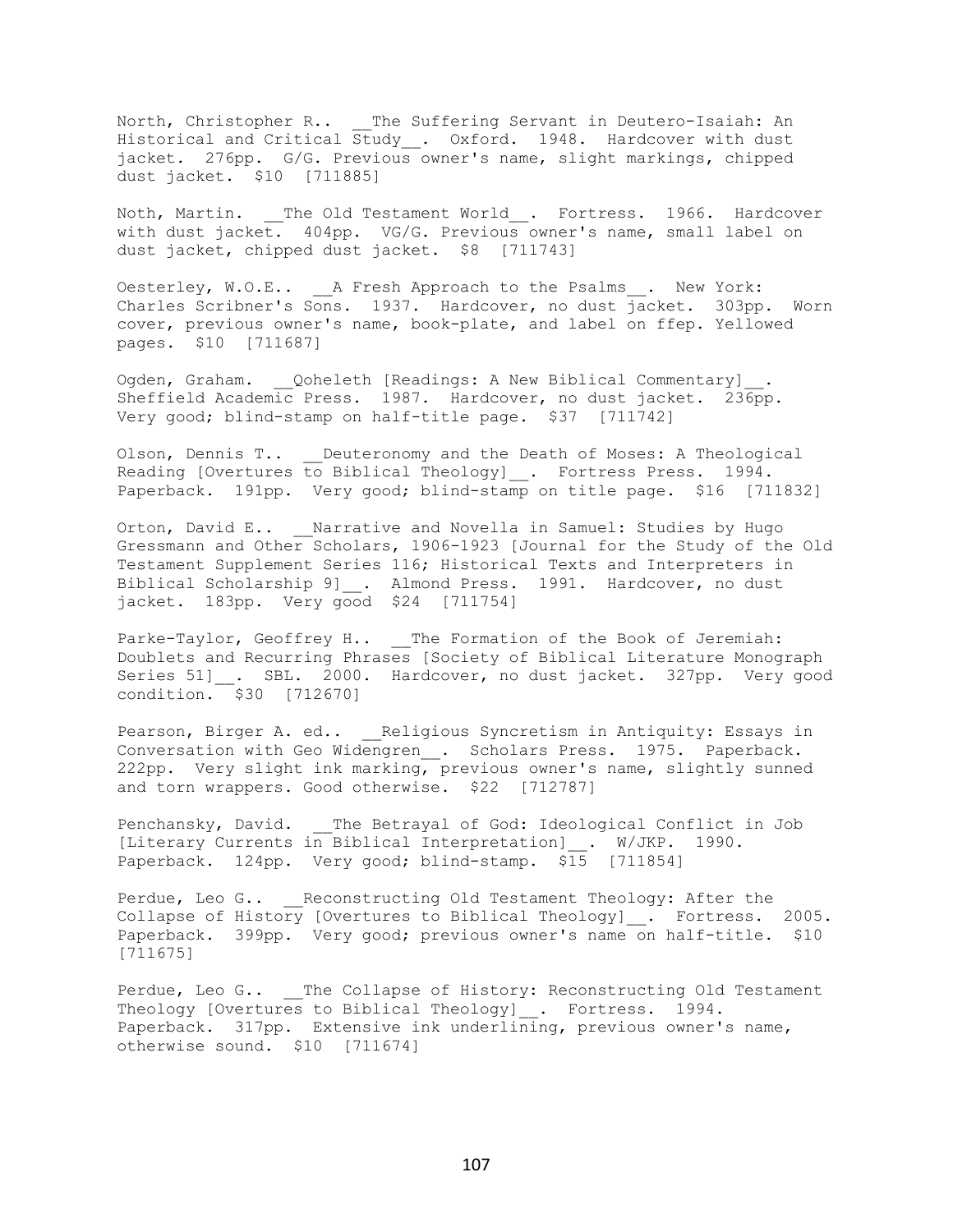Perdue, Leo G. and Brian W. Kovacs eds.. \_\_ A Prophet to the Nations: Essays in Jeremiah Studies\_\_. Eisenbrauns. 1984. Hardcover with dust jacket. 399pp. G/VG. Slight ink underlining. \$10 [711513]

Perdue, Leo G.; Joseph Blenkinsopp, John J. Collins, Carol Meyers. Families in Ancient Israel [The Family, Religion and Culture] . Westminster John Knox Press. 1997. Paperback. 285pp. Very good; previous owner's name on half title page. \$15 [711654]

Perdue, Leo G.; Joseph Blenkinsopp, John J. Collins, Carol Meyers. Families in Ancient Israel [The Family, Religion and Culture] . Westminster John Knox Press. 1997. Paperback. 285pp. Very good. Blind-stamp on half title. \$20 [711663]

Petersen, David L.. \_\_The Roles of Israel's Prophets [Journal for the Study of the Old Testament Supplement Series, 17] . Sheffield. 1981. Hardcover, no dust jacket. 131pp. Very good. Blind-stamp on title page. \$22 [711738]

Petersen, David L.. \_\_The Roles of Israel's Prophets [Journal for the Study of the Old Testament Supplement Series, 17] . Sheffield. 1981. Hardcover, no dust jacket. 131pp. Blind-stamp on half-title page, small dents in front lower board edge. \$22 [711739]

Pfeiffer, Robert H.. \_\_Religion in the Old Testament\_\_. A. & C. Black. 1960. Hardcover with dust jacket. 276pp. VG/G. Previous owner's stamps. Edge-worn and slightly grubby dust jacket. \$9 [711848]

Rashkow, Ilona N.. \_\_The Phallacy of Genesis: A Feminist-Psychoanalytic Approach [Literary Currents in Biblical Interpretation]\_\_. Westminster John Knox. 1993. Paperback. 144pp. Very good; blind-stamp on halftitle. \$15 [711658]

Reventlow, Henning Graf. \_\_Problems of Old Testament Theology in the Twentieth Century . Fortress. 1985. Paperback. 194pp. Slight foxing, otherwise very good. \$8 [711791]

Rollston, Chrisopher A.. Writing and Literacy in the World of Ancient Israel. Epigraphic Evidence from the Iron Age\_\_. Society of Biblical Literature. 2010. Paperback. 171pp. Extensive ink underlining. \$14 [711655]

Rost, Leonhard. \_\_The Succession to the Throne of David . Almond Press. 1982. Paperback. 133pp. Ink underlining, foxing. \$10 [711858]

Rost, Leonhard. \_\_The Succession to the Throne of David . Almond Press. 1982. Paperback. 133pp. Foxing, otherwise very good. \$10 [711859]

Rowley, H.H.. \_\_From Joseph to Joshua: Biblical Traditions in the Light of Archaeology\_\_. Oxford. 1970. Hardcover with dust jacket. 200pp. Cocked spine, bumped corners, faded & chipped dust jacket. \$13 [712786]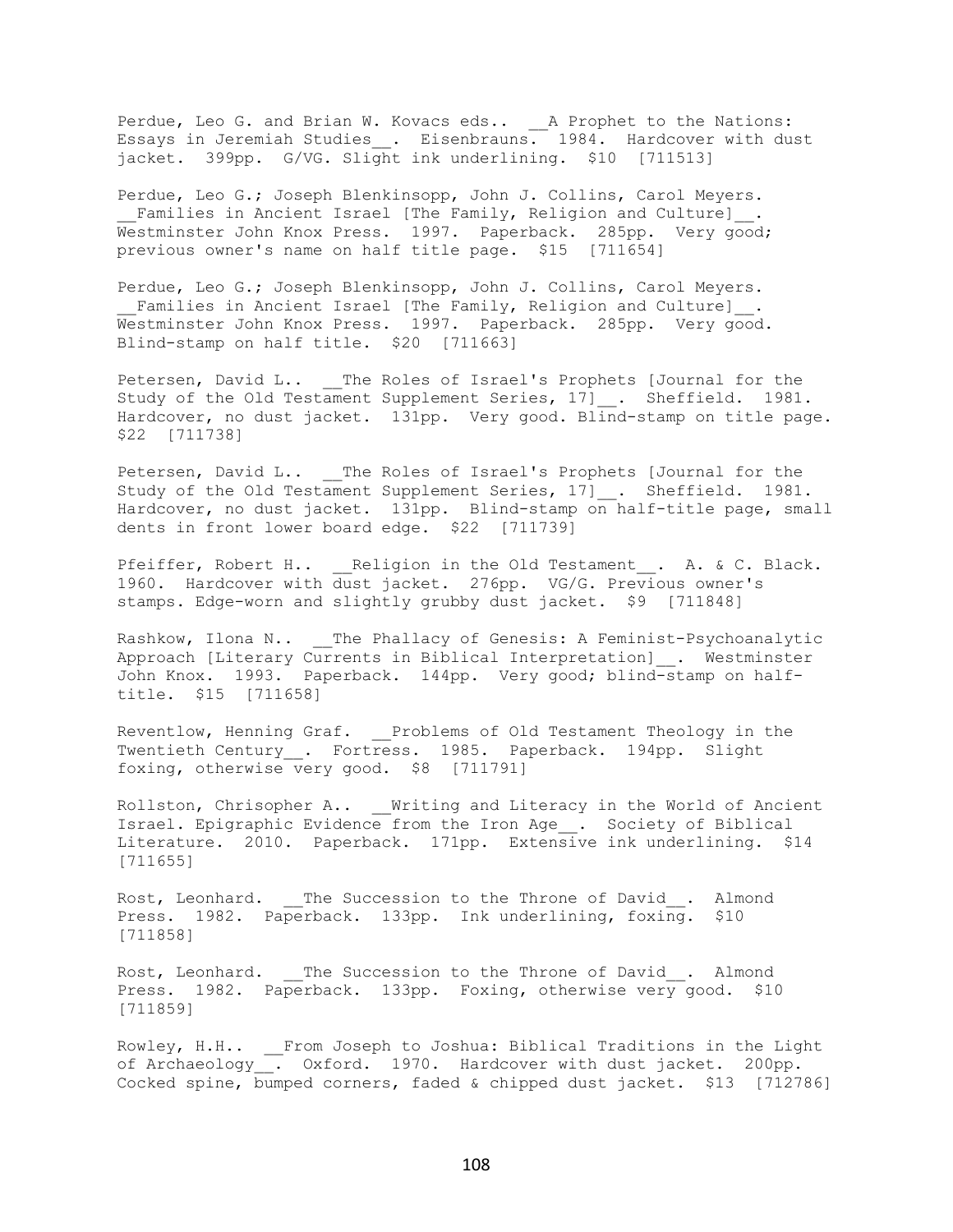Rowley, H.H.. Worship in Ancient Israel: Its Forms and Meaning . SPCK. 1967. Hardcover with dust jacket. 307pp. VG/VG. Corner-clipped dust jacket. From the personal library of liturgist Louis Weil. \$8 [712775]

Schoors, Antoon. I Am God Your Saviour: A Form-Critical Study of the Main Genres in Is.  $XL-LV$  [Supplements to Vetus Testamentum, Vol. XXIV]. Leiden: Brill. 1973. Hardcover, no dust jacket. 343pp. Very good. \$37 [712772]

Schoors, Antoon. I Am God Your Saviour: A Form-Critical Study of the Main Genres in Is. XL-LV [Supplements to Vetus Testamentum, vol. XXIV]. Leiden: Brill. 1973. Hardcover, no dust jacket. 343pp. Ex-library, rubbed cover. Good otherwise. \$37 [712773]

Seitz, Christopher R.. \_\_Zion's Final Destiny: The Development of the Book of Isaiah. A Reassessment of Isaiah 36-39\_\_. Fortress Press. 1991. Hardcover with dust jacket. 228pp. VG/VG. Blind-stamp on half-title. \$22 [711642]

Sendrey, Alfred. \_\_Music in Ancient Israel\_\_. New York: Philosophical Library. 1969. Hardcover with dust jacket. 674pp. VG/G. Slightly chipped dustjacket, in mylar cover. \$20 [712779]

Shead, Andrew G.. \_\_The Open Book and the Sealed Book: Jeremiah 32 in its Hebrew and Greek Recensions [JSOT, Supplement Series 347; The Hebrew Bible and its Versions 3]\_\_. Sheffield Academic Press. 2002. Hardcover, no dust jacket. 319pp. Ex-library, otherwise very good. \$8 [712784]

Sheed, F.J.. Genesis Regained . Sheed & Ward. 1969. Hardcover with dust jacket. 182pp. VG/G. Previous owner's stamps. Corner-clipped and slightly edge-worn dust jacket. \$15 [711777]

Sherwood, Yvonne. The Prostitute and the Prophet: Hosea's Marriage in Literary-Theoretical Perspective [JSOT, Supplement Series 212; Gender, Culture, Theory 2] . Sheffield. 1996. Paperback. 357pp. Very good; label on spine.  $$9$  [712774]

Slavitt, David R.. \_\_The Book of the Twelve Prophets . Oxford. 2000. Hardcover with dust jacket. 133pp. VG/G. Slightly chipped dust jacket. \$9 [712776]

Smalley, Beryl; Roland Murphy ed.. Medieval Exegesis of Wisdom Literature: Essays by Beryl Smalley\_\_. Scholars Press. 1986. Hardcover, no dust jacket. 142pp. Very good; previous owner's bookplate. \$42 [712696]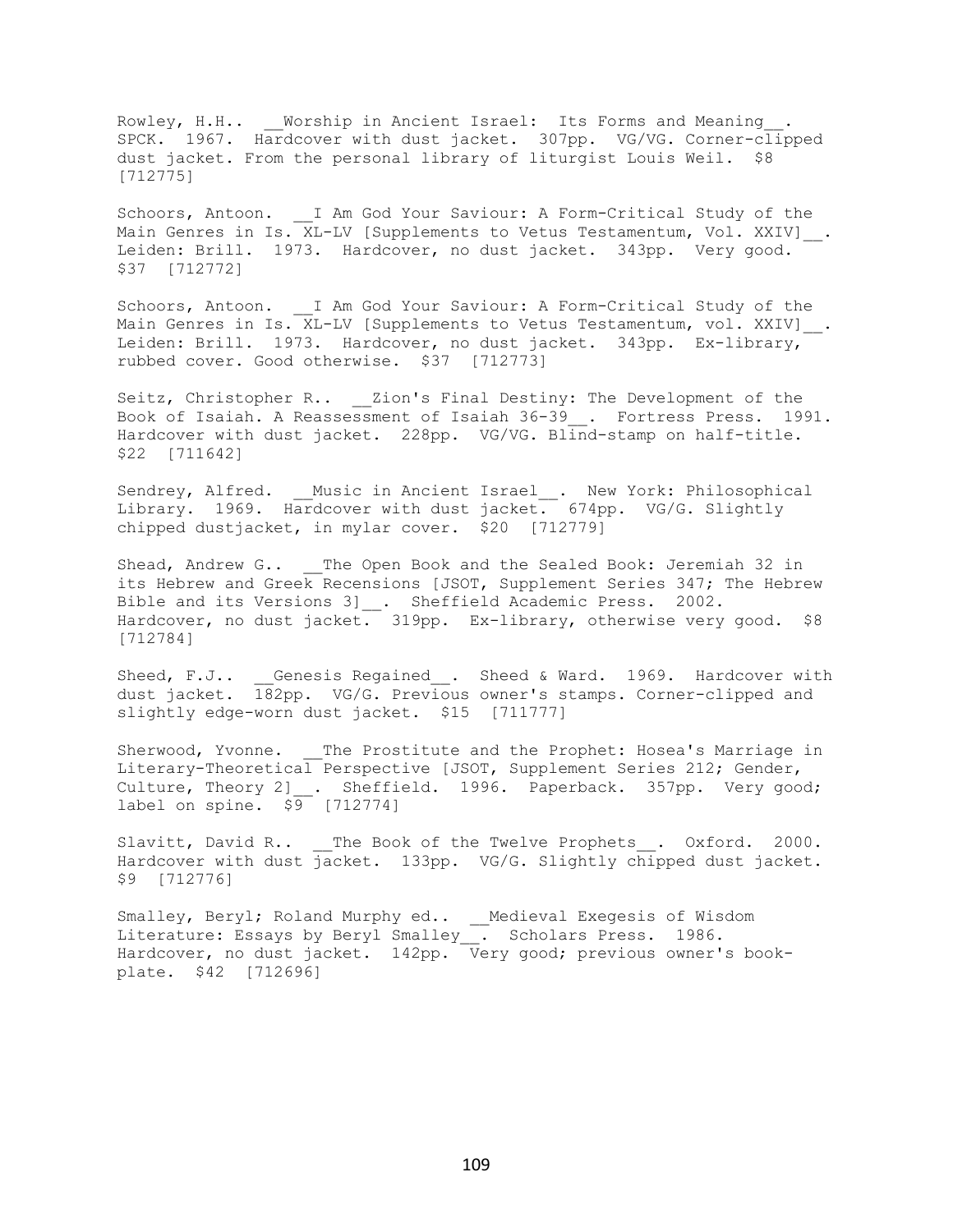Smith, George Adam; Samuel Yeivin intro.; Harry Orlinsky ed.. Jerusalem: The Topography, Economics, and History from the Earliest Times to A.D. 70 (2 Volumes in 1) [Library of Biblical Studies]\_\_. KTAV. 1972. Hardcover, no dust jacket. pp. Two volumes bound in one volume. Very good. Light rubbing to extremities, owner's blind-stamp to halftitle. lxxxiii, 498, xvi, 631 pages. \$32 [712788]

Snaith, Norman. \_\_Hymns of the Temple\_\_. SCM Press. 1951. Hardcover with dust jacket. 127pp. VG/G. Previous owner's name inside front cover, small tears in dust jacket, slight browing to dust jacket. \$8 [711712]

Snaith, Norman H.. \_\_ The Jewish New Year Festival: Its Origin and Development . Society for Promoting Christian Knowledge. 1947. Hardcover with dust jacket. 230pp. Slightly bowed boards, foxing, previous owner's name. Good otherwise. \$8 [711819]

Soggin, J. Alberto. \_\_ An Introduction to the History of Israel and Judah, 2nd edition\_\_. Trinity Press International. 1993. Paperback. 474pp. Very good; previous owner's name and stamp, label on spine. \$8 [711899]

Soggin, J. Alberto. \_\_Israel in the Biblical Period: Institutions, Festivals, Ceremonies, Rituals . T. & T. Clark. 2001. Paperback. 209pp. Extensive ink underlining and notes.  $$8$  [711545]

Soll, Will. Psalm 119: Matrix, Form, and Setting [Catholic Biblical Quarterly Monograph Series 23]\_\_. Catholic Biblical Quarterly . 1991. Paperback. 192pp. Very good. \$45 [712783]

Soltau, Henry W.. The Tabernacle: The Priesthood and the Offerings Kregel Publications. 1985. Hardcover with dust jacket. 474pp. VG/VG \$8 [711767]

Stansell, Gary. Micah and Isaiah: A Form and Tradition Historical Comparison [Society of Biblical Literature, Dissertation Series No. 85]\_\_. Scholars Press. 1988. Paperback. 165pp. Very good; blindstamp on half-title page. \$13 [711640]

Stulman, Louis. The Prose Sermons of the Book of Jeremiah: A Redescription of the Correspondences with Deuteronomistic Literature in the Light of Recent Text-Critical Research [Society of Biblical Literature Dissertation Series 83] . Scholars. 1987. Paperback. 157pp. Very good. \$14 [711641]

Suter, David Winston. Tradition and Composition in the Parables of Enoch [SBL Dissertation Series 47] . Scholars Press. 1979. Hardcover, no dust jacket. 236pp. Very good. Bookplate, previous owner's blindstamps. \$12 [712735]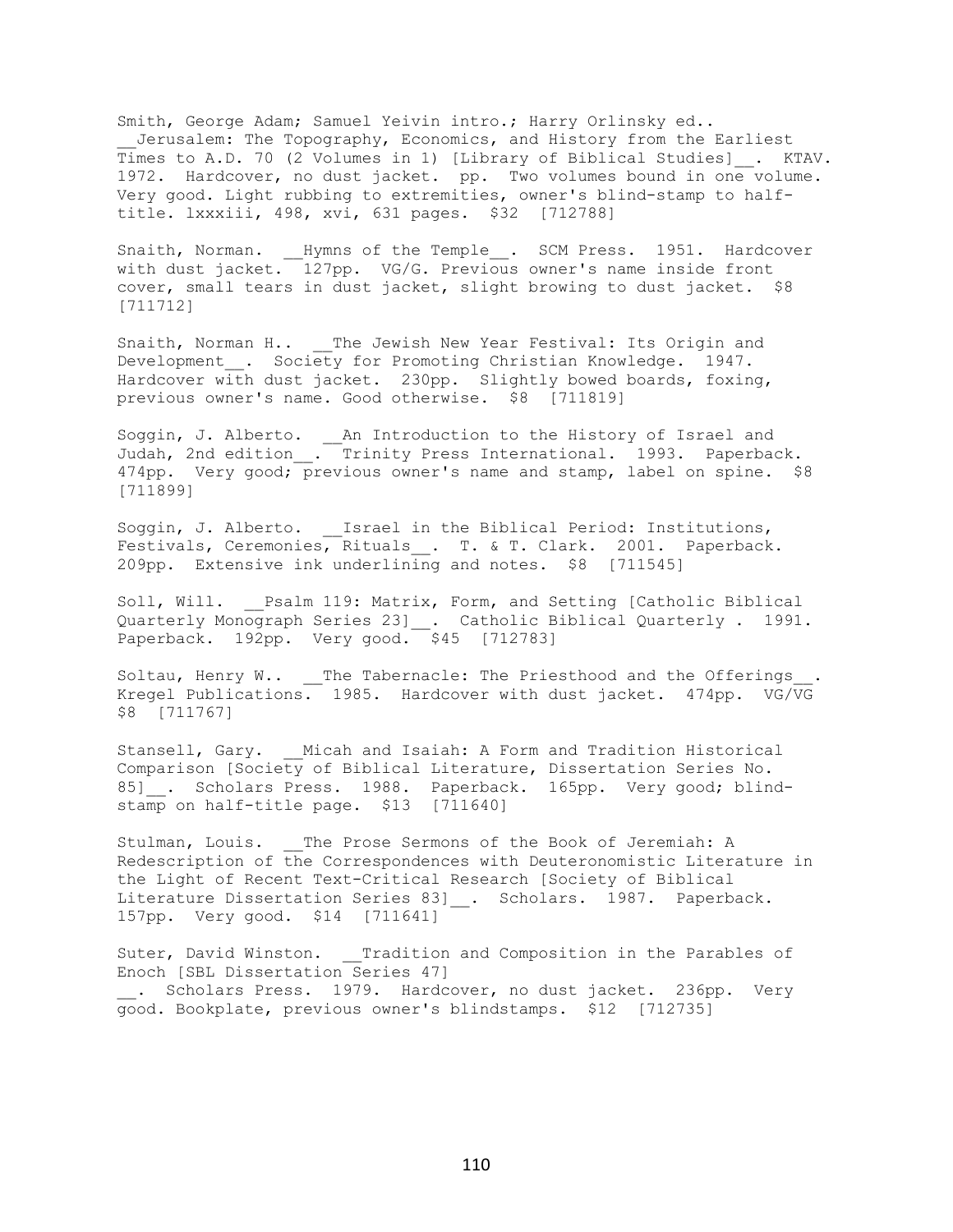Ter Linden, Nico. \_\_The Story Goes: The Stories of the Torah\_\_. SCM. 1999. Paperback. 296pp. Very good. \$15 [712732]

Thompson, Henry O.. Mekal: The God of Beth-Shan . Leiden: E.J. Brill. 1970. Hardcover, no dust jacket. 216pp. Ex-library, sunned spine. Otherwise good, free of underlining etc. \$37 [712580]

Turner, Laurence A.. Announcements of Plot in Genesis[Journal for the Study of the Old Testament Supplement Series 96] . Sheffield. 1990. Hardcover, no dust jacket. 210pp. Very good. Blind-stamp on half-title page. \$22 [711741]

van Unnik, W.C. and A.S. van der Woude. Studia Biblica et Semitica Theodoro Christiano Vriezen Qui Munere Professoris Theologiae per XXV Annos Functus Est, Ab Amicis, Collegis, Discipulis Dedicata\_\_. H. Veenman and Zonen N.V. Wageningen. 1966. Hardcover, no dust jacket. 405pp. Signed by Vriezen. Very good condition. \$16 [712584]

von Rad, Gerhard. \_\_\_Old Testament Theology, volume I and volume II (2) vols.)  $\ldots$  Harper & Row. 1962-65. Hardcover with dust jacket. pp. Complete set, volume 1 and volume 2. Ink underlining and highlighting throughout. 483, 470 pages. \$10 [711682]

Von Rad, Gerhard. \_\_The Problem of the Hexateuch and Other Essays . McGraw-Hill Book Co.. 1966. Hardcover, no dust jacket. 340pp. Ink underlining, worn boards, spine edges damaged, previous owner's name. \$9 [712655]

von Rad, Gerhard. Wisdom in Israel . Abingdon Press. 1978. Hardcover with dust jacket. 330pp. Extensive ink underlining, otherwise sound. \$8 [711845]

Weinfeld, Moshe. \_\_Deuteronomy and the Deuteronomic School\_\_. Oxford: Clarendon. 1972. Hardcover with dust jacket. 467pp. VG/G. Bookplate, owner's blindstamp to half-title, very clean and sharp otherwise. Worn dust jacket, in mylar. \$47 [712578]

Weippert, Helga. Die Prosareden des Jeremiabuches [Beiheft zur Zeitschrift fur die Alttestamentliche Wissenschaft 132]\_\_. Berlin: Walter de Gruyter. 1973. Hardcover, no dust jacket. 256pp. In German. Ex-library, otherwise very good. \$22 [712765]

Wells, Jo Bailey. God's Holy People: A Theme in Biblical Theology [Journal for the Study of the Old Testament Supplement Series 305]\_\_. Sheffield Academic Press. 2000. Hardcover, no dust jacket. 297pp. Boards slightly dented, otherwise very good. \$47 [712553]

Wernberg-Moller, P. Edited By Van Der Ploeg. \_\_The Manual of Discipline: Translated and annotated with an introduction [Studies on the Texts of the Desert of Judah, volume 1] . Leiden: E.J. Brill. 1957. Hardcover, no dust jacket. 180pp. Ex-library, foxed end papers. Otherwise good, free of markings etc. \$11 [712766]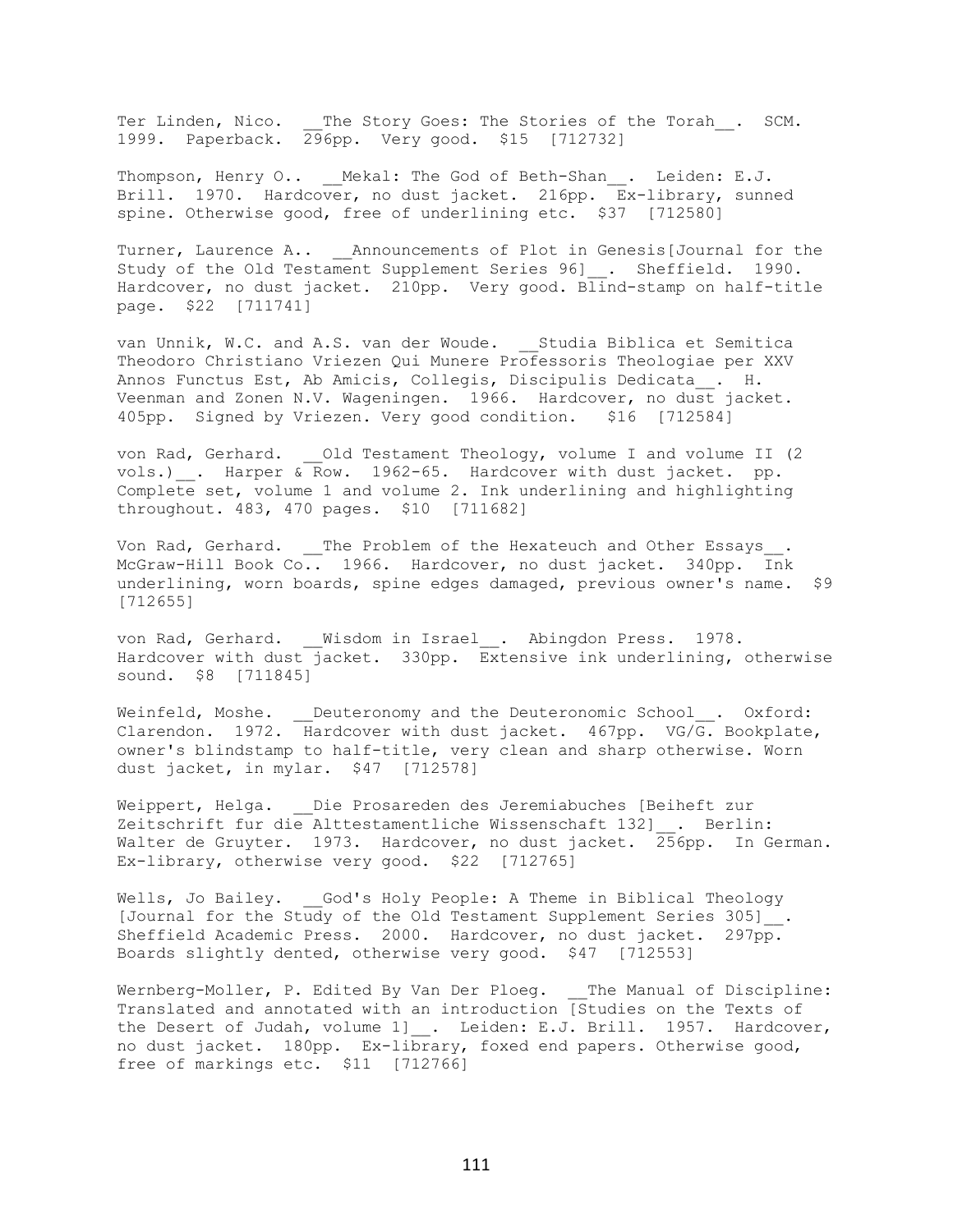Westcott, Frederick Brooke. \_\_The Biblical Doctrine of Justification (originally titled St. Paul and Justification)\_\_. Klock and Klock Christian Publishers. 1983. Hardcover, no dust jacket. 397pp. Near fine. \$22 [711804]

Whitelam, Keith W.. \_\_ The Just King: Monarchial Judicial Authority in Ancient Israel [Journal for the Study of the Old Testament Supplement Series 12] \_. Sheffield. 1979. Hardcover, no dust jacket. 320pp. Penciling, previous owner's name. Good otherwise. \$12 [712697]

Whybray, R.N.. The Composition of the Book of Proverbs [Journal for the Study of the Old Testament Supplement Series 168] . Sheffield. 1994. Hardcover, no dust jacket. 173pp. Ink underlining, previous owner's name. \$32 [711748]

Whybray, R.N.. The Heavenly Counsellor in Isaiah xl 13-14: A Study of the Sources of the Theology of Deutero-Isaiah [Society for Old Testament Studies Monograph Series 1]\_\_. Cambridge University Press. 1971. Hardcover with dust jacket. 91pp. VG/VG. Corner-clipped dust jacket. \$10 [712698]

Whybray, R.N.. Wealth and Poverty in the Book of Proverbs [Journal for the Study of the Old Testament Supplement Series 99] . Almond Press. 1990. Hardcover, no dust jacket. 132pp. Very good; blind-stamp on title page. \$37 [711755]

Wiklander, Bertil. Prophecy as Literature: A Text-Linguistic and Rhetorical Approach to Isaiah 2-4 [Conectanea Biblica Old Testament Series 22] . CWK Gleerup. 1984. Paperback. 278pp. Front wrapper creased, previous owner's stamp. Otherwise very good. \$11 [712592]

Williams, David S.. The Structure of 1 Maccabees [Catholic Biblical Quarterly Monograph Series 31]\_\_. Catholic Biblical Association of America. 1999. Paperback. 152pp. \$11 [712585]

Witte, Markus, Konrad Schmid, Doris Prechel und Jan Christian Gertz, Hrsgs.. Die Deuteronomistischen Geschichtswerke: Redaktions- und Religionsgeschichtliche Perspektiven zur Deuteronomismus Diskussion in Tora und Vorderen Propheten [Beihefte zur Zeitschrift Fur die Alttestamentliche Wissenschaft, Band 365] . Walter de Gruyter. 2006. Hardcover, no dust jacket. 444pp. In German. Very good condition. \$47 [712656]

Wolfers, David. Deep Things Out of Darkness: The Book of Job, Essays and a New English Translation . Eerdmans / Kok Pharos. 1995. Paperback. 552pp. Very good, blind-stamp on title page. \$14 [711505]

Wolff, Hans Walter. Anthropology of the Old Testament . Fortress. 1974. Hardcover with dust jacket. 293pp. VG/G. Previous owner's name stamp, torn and scuffed dust jacket. \$15 [711632]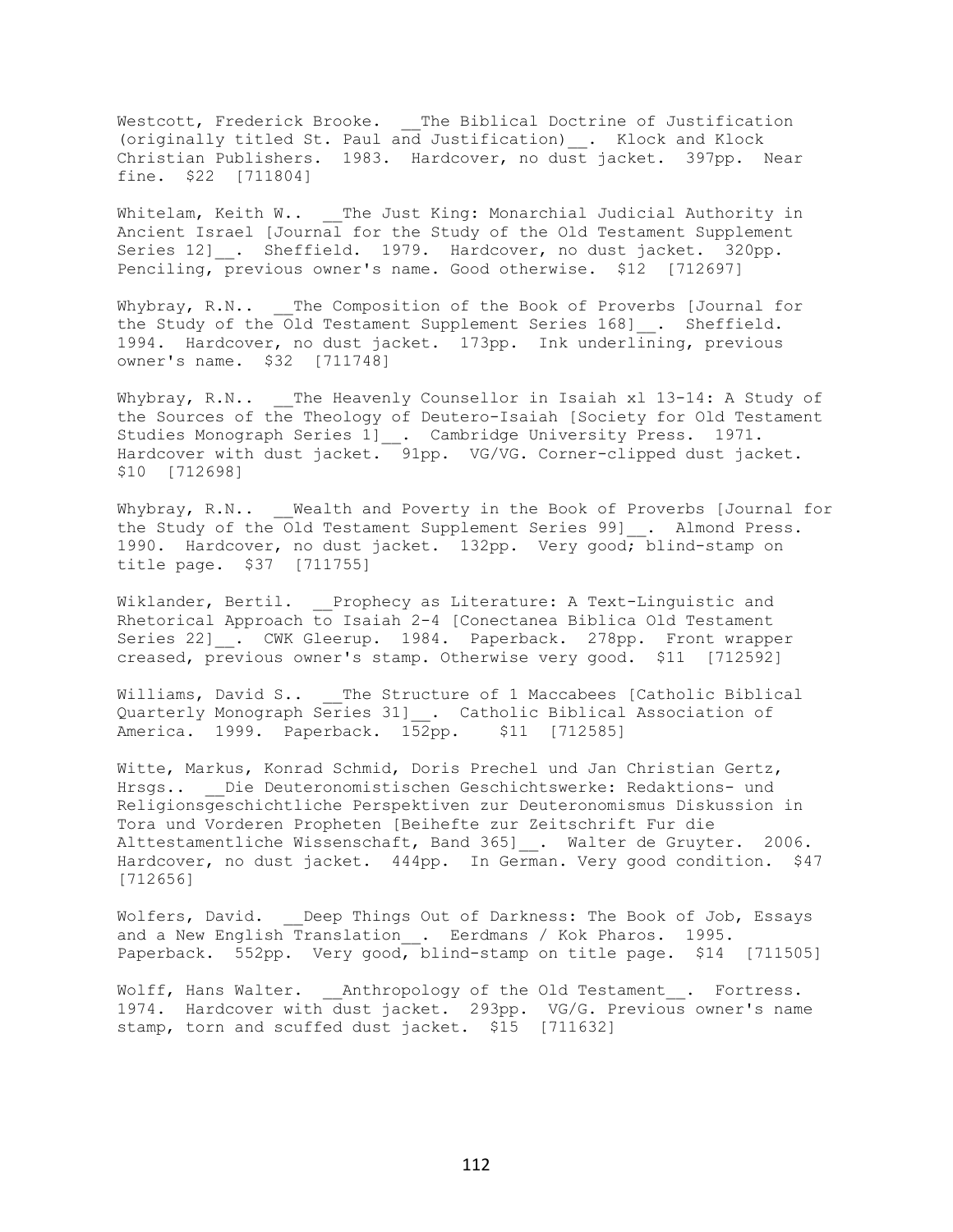Wood, Leon J.. The Prophets of Israel . Baker Book House. 1999. Paperback. 405pp. Blind-stamp on half-title page. Very good otherwise. \$15 [711670]

Wright, Charles H.H.. \_\_Studies in Daniel's Prophecy\_\_. Klock and Klock Christian Publishers. 1983. Hardcover, no dust jacket. 334pp. Near fine. \$27 [711799]

Yerkes, Royden Keith. \_\_Sacrifice in Greek and Roman Religions and Early Judaism\_\_. London: Adam and Charles Black. 1953. Hardcover, no dust jacket. 267pp. Foxing, highlighting, rubbed and edge-worn cover. \$10 [712662]

Zevit, Ziony. \_\_The Religions of Ancient Israel: A Synthesis of Parallelactic Approaches . Continuum. 2000. Paperback. 821pp. Very good. \$47 [711514]

## PHILOSOPHY

Bauman, Zygmunt. \_\_Intimations of Postmodernity\_\_. Routledge. 1992. Paperback. 232pp. Very good; slightly creased spine. \$10 [712601]

Buber, Martin. \_\_\_ Between Man and Man\_\_. London: Kegan Paul, Trench, Trubner & Co. 1949. Hardcover with dust jacket. 210pp. VG/G. First edition, third printing. From the personal library of Yale theologian George Lindbeck with his signature, d. 'Yale - 1952.' Very clean, sharp copy. Dust jacket torn and crinkled at head of spine, a few other short tears, clean and sharp otherwise, wrapped in mylar. \$37 [712599]

Cahn, Steven M.. \_\_Fate, Logic, and Time\_\_. Yale University Press. 1969. Hardcover with dust jacket. 150pp. VG/VG. Very slight foxing, previous owner's name. \$8 [712609]

Cameron, Kenneth Walter. Transcendental Epilogue: Primary Materials for Research in Emerson, Thoreau, Literary New England, The Influence of German Theology, and Higher Biblical Criticism, Vol. III . Transcendental Book. N.D.. Buckram. 377pp. Volume 3 only. Ex-library, in black library buckram. Slight curling around corners. Very good otherwise. 377 pages.Due to the weight of these volumes, shipping will cost more than the standard rate indicated on some websites. \$18 [712620]

Caputo, John D.. \_\_\_Against Ethics . Indiana Univ. Press. 1993. Paperback. 287pp. Moderate ink underlining, good otherwise. \$11 [712627]

Caputo, John D. and Michael J. Scanlon eds.. God, the Gift, and Postmodernism . Indiana University Press. 1999. Paperback. 322pp. Ink underlining, otherwise sound. \$11 [712626]

Casey, Edward. \_\_The Fate of Place: A Philosophical History . University of California Press. 1998. Paperback. 488pp. Green highlighting, sound otherwise. \$20 [712598]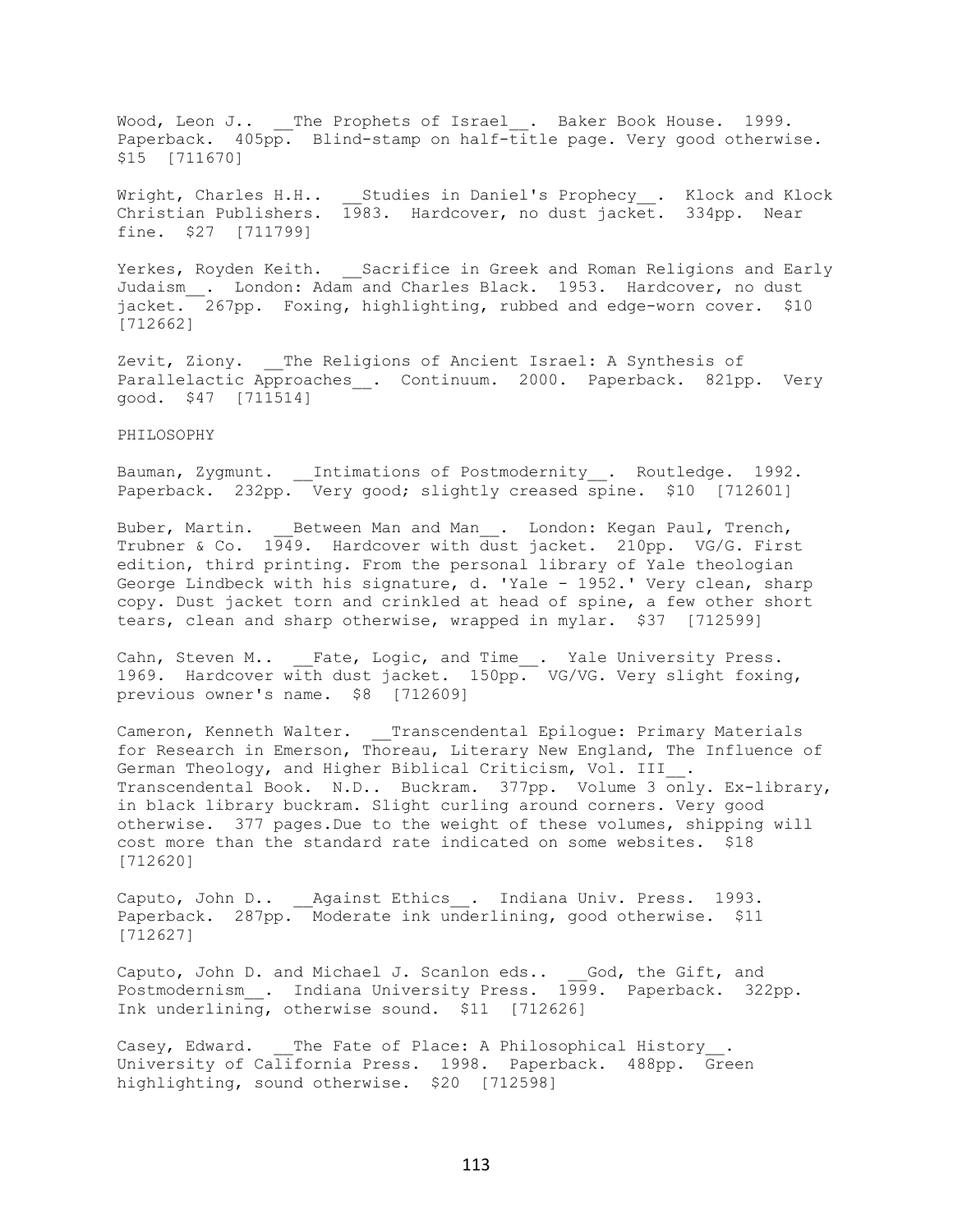Casey, Edward S.. Remembering, Second Edition: A Phenomenological Study. Second edition . Indiana Univ. Pr. 2000. Paperback. 362pp. Very good. \$27 [712622]

Christian, William A..  $\_\,$  An Interpretation of Whitehead's Metaphysics $\_\,$ . Yale Univ. Press. 1967. Hardcover with dust jacket. 419pp. VG/G. Slightly chipped dust jacket. \$37 [712603]

Cross, Richard. \_\_Duns Scotus [Great Medieval Thinkers]\_\_. Oxford. 1999. Paperback. 250pp. Ex-library, otherwise very good. \$37 [712610]

Descartes, Rene; John Cottingham, Robert Stoothoff, and Dugald Murdoch trans.. \_\_The Philosophical Writings of Descartes, vol. II . Cambridge. 2008. Paperback. 428pp. Volume 2 only. Very good condition. \$22 [712613]

Dilthey, Wilhelm. Hermeneutics and the Study of History [Wilhelm Dilthey Selected Works, vol. IV] . Princeton. 1996. Hardcover with dust jacket. 409pp. Previous owner's name, heavy ink underlining, rubbed and edge-worn dust jacket. \$57 [711812]

Emmanuel, Steven M.. \_\_The Blackwell Guide to the Modern Philosophers: From Descartes to Nietzsche . Blackwell. 2001. Paperback. 423pp. Ex-library, slightly curled wrapper edges and page corners. Good otherwise. \$12 [712635]

Geertz, Clifford. Available Light: Anthropological Reflections on Philosophical Topics\_. Princeton. 2000. Hardcover with dust jacket. 271pp. G/VG. Slight penciling. \$9 [712634]

Gilson, Etienne; Anton C. Pegis ed.. A Gilson Reader: Selected Writings of Etienne Gilson . Garden  $\overline{{\rm City}}$ , New York: Hanover House. 1957. Hardcover, no dust jacket. 358pp. Rubbed cover, previous owner's name. Otherwise very good. \$22 [712526]

Grondin, Jean. \_\_Introduction to Philosophical Hermeneutics\_\_. Yale University Press. 1994. Hardcover with dust jacket. 231pp. Sold as is. Extensive ink underlining, lower page edges stained, back board's lower edge has friction damage. Torn and scuffed dust jacket. \$10 [711758]

Heath, Joseph. Communicative Action and Rational Choice . MIT Press. 2001. Hardcover with dust jacket. 363pp. G/VG. Slight penciling, else otherwise good. \$13 [712633]

James, William. Some Problems of Philosophy: A Beginning of an Introduction to Philosophy . Longmans, Green, & Co.. 1919. Hardcover, no dust jacket. 237pp. Stained cover and upper page corners. Edge-worn cover. Sound otherwise. \$14 [712475]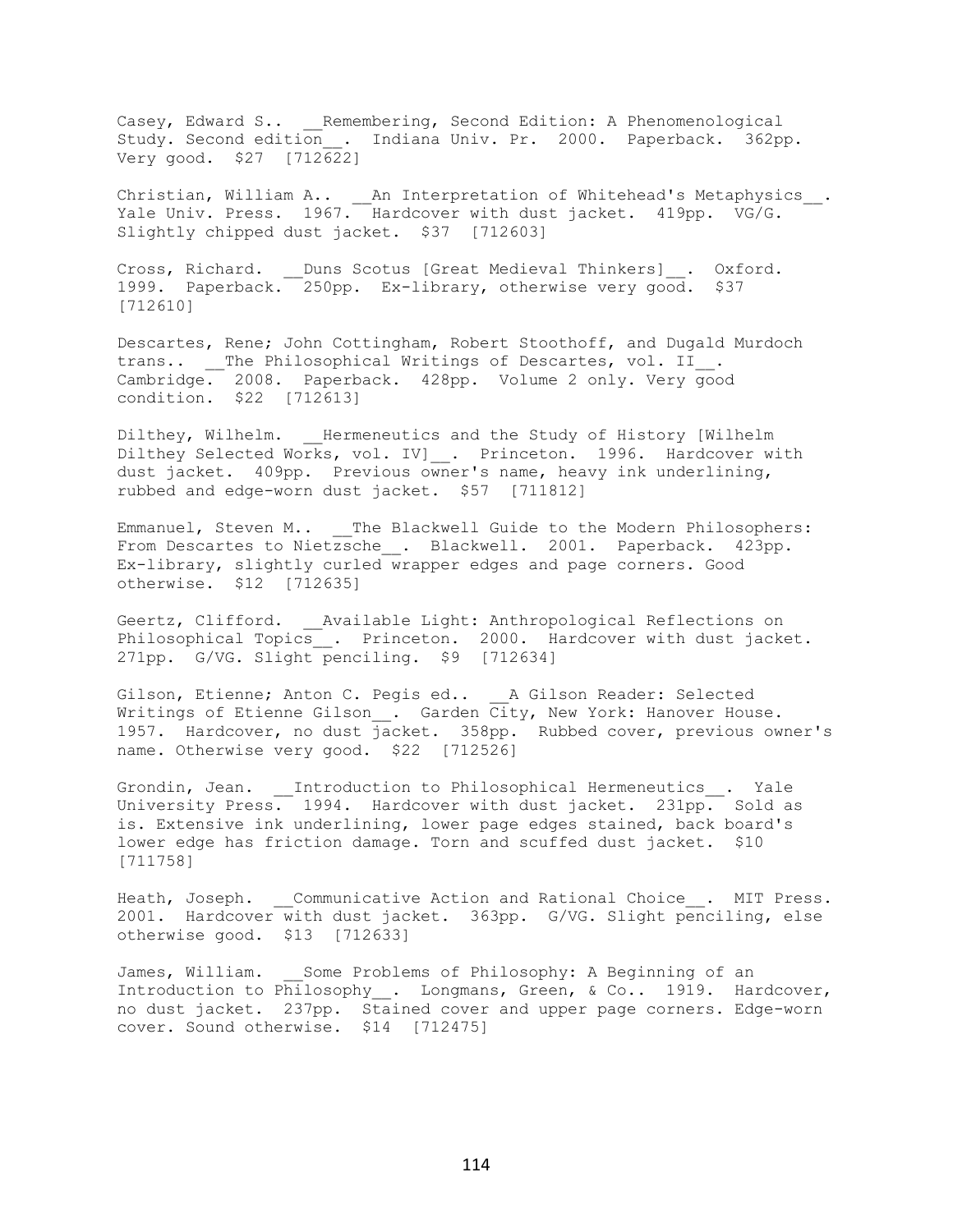Johnson, Mark. The Body in the Mind: The Bodily Basis of Meaning, Imagination, and Reason\_\_. Univ. of Chicago Press. 1990. Paperback. 233pp. Very slight penciling, otherwise good. \$12 [712597]

Kierkegaard, Soren; Alexander Drue ed.. The Journals of Kierkegaard. Oxford. 1951. Hardcover with dust jacket. 603pp. Foxing, previous owners' names, worn cover, chipped dust jacket. \$16 [712582]

Lamarque, Peter and Stein Haugom Olsen eds.. \_\_ Aesthetics and the Philosophy of Art: The Analytic Tradition [Blackwell Philosophy Anthologies] . Blackwell Publishing. 2003. Paperback. 571pp. Very good; wrapper edges slightly curled, slight creasing to page edges. \$13 [712674]

Lewis, Thomas A.. Freedom and Tradition in Hegel: Reconsidering Anthropology, Ethics, and Religion . University of Notre Dame Press. 2005. Hardcover with dust jacket. 258pp. VG/VG \$8 [712625]

Locke, John; Peter H. Nidditch ed.. An Essay Concerning Human Understanding . Oxford. 1979. Paperback. 748pp. Edgeworn wrappers, pencling. Previous owner's name inside front wrapper. Good otherwise. \$9 [712604]

Maritain, Jacques. Elements de Philosophie I: Introduction Generale a la Philosophie. Vingt-Ciinquieme Edition . Paris: Librairie Pierre Tequi, Editeur. 1951. Hardcover, no dust jacket. 226pp. In French. Volume 1 only.In wheat colored buckram, red leather title block on spine. Scuffed title block, foxing. Good otherwise. \$10 [711440]

Mesnard, Jean; Claude and Marcia Abraham Trans.. \_\_Pascal\_\_. University of Alabama Press. 1969. Hardcover, no dust jacket. 150pp. Ex-library, lower page corners and some edges damp-warped. Otherwise sound. \$14 [711427]

Mesnard, Jean; Claude and Marcia Abraham Trans.. \_\_Pascal\_\_. University of Alabama Press. 1969. Hardcover, no dust jacket. 150pp. Ex-library, good otherwise. \$14 [711428]

Mill, John Stuart. On Liberty . Easton Press. 1991. Full leather. 190pp. Near fine, collector's edition, bound in genuine leather. \$50 [712795]

Misak, Cheryl. Frank Ramsey: A Sheer Excess of Powers . Oxford University Press. 2020. Hardcover with dust jacket. 500pp. VG/VG \$16 [712612]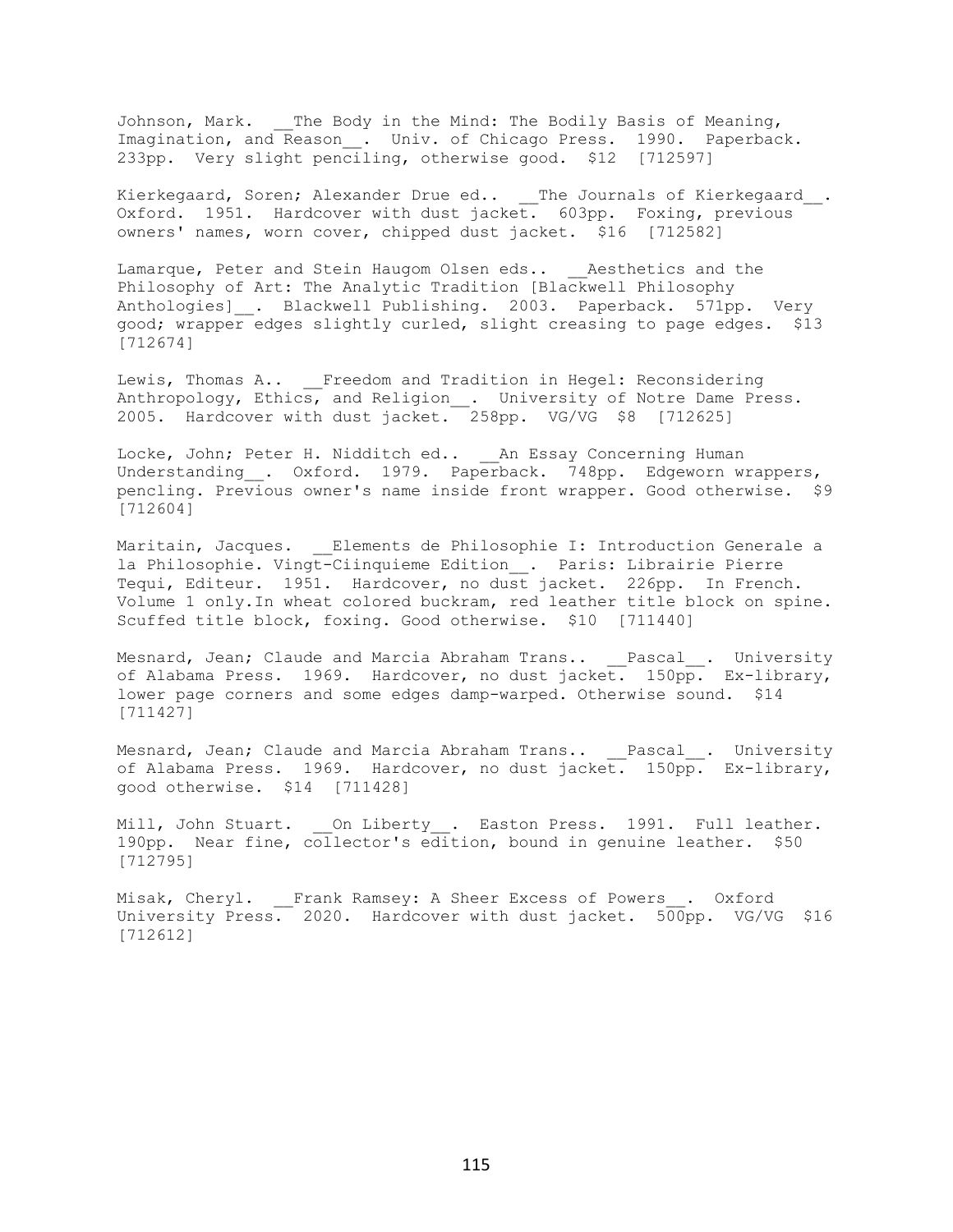Reid, Thomas. Essays on the Intellectual and Active Powers of Man. Volume 1 and Volume 2 (2 volumes total) \_\_. Philadelphia: William Young, Bookseller. 1793. Full leather. 1194pp. Very good. 8vo, brown calf, rebacked with matching calf, black labels, and gilt floral stamps in flat panels. Original boards' leather is scuffed and worn, rubbed away along the extremities. Title pages are a bit brittle and chipped at extremities; text shows some age spotting and superficial staining, a few creases; text block edges show some evidence of handling; otherwise a clean, solid, and handsome set. 590, 604 pages. William Young was the first American printer of the Scottish Philosopher's essays, as well as the first to print the Active (1785) and Intellectual (1788) Powers together. \$950 [712443]

Sallis, John ed.. Reading Heidegger: Commemorations\_\_. Indiana. 1993. Paperback. 418pp. Volume 2 only. Slight foxing, good otherwise. \$9 [712614]

Santayana, George. \_\_The Idea of Christ in the Gospels or God in Man: A Critical Essay \_. New York: Charles Scribner's Sons. 1946. Hardcover, no dust jacket. 266pp. Foxed end papers, slight markings, edge-worn cover. Good otherwise. \$9 [712406]

Soltau, Roger H.. Pascal: The Man and the Message . Greenwood Press, Publishers. 1970. Hardcover, no dust jacket. 216pp. Ex-library, good otherwise. \$22 [711438]

Taylor, Charles. \_\_A Secular Age\_\_. Harvard Belknap. 2007. Hardcover with dust jacket. 874pp. G/G. Slightly stained cover, small ink note on ffep and front blank. \$22 [711940]

Taylor, Charles. Hegel . Cambridge. 1987. Paperback. 580pp. Some pencil marginalia, previous owner's name, deeply creased spine, sound otherwise. \$19 [712596]

Topliss, Patricia. \_\_ The Rhetoric of Pascal: A Study of His Art of Persuasion in the Provinciales and the Pensees\_. Leicester University Press. 1966. Hardcover, no dust jacket. 342pp. Ex-library, foxing, faded and stained cover. Sound otherwise. \$15 [711437]

# PREACHING

Dwenger, Joseph. Repertorium Oratoris Sacri, Containing Outlines of Six Hundred Sermons, for all the Sundays and Holidays of the Ecclesiastical Year, also for Other Solemn Occasions, Compiled from the Works of Eminent Preachers of Various Ages and Nations by a Secular Priest (4 vols.) . New York and Cincinnati: Fr. Pustet. 1878. Half leather. pp. Complete set, volume 1 through volume 4; four volumes total. Worn half-leather bindings. Previous owner's stamp on each title page. Slight worming to first volume's title page. Large stain impacts many pages in fourth volume (still readable). Some foxing. Otherwise good. 529, 485, 488, 464 pages. Due to the weight of these volumes, shipping will cost more than the standard rate indicated on some websites. \$100 [711403]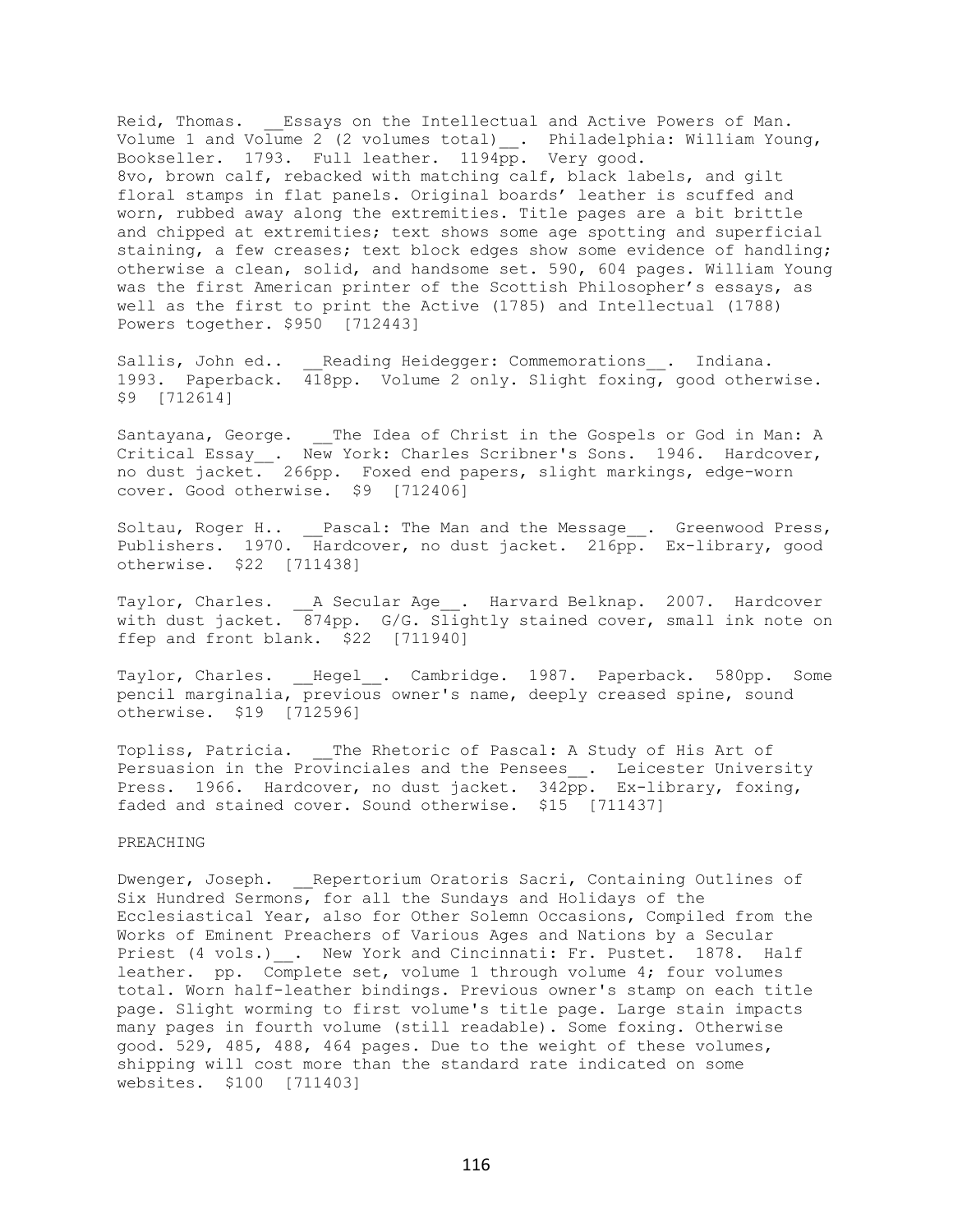Fant, Clyde E. Jr.; William M. Pinson, Jr.. 20 Centuries of Great Preaching (volume 1 through volume 13)\_. Word Books. 1974. Hardcover, no dust jacket. pp. Complete set, volume 1 through volume 13 (13 volumes total). Due to the weight of these volumes, shipping will cost more than the standard rate indicated on some websites. \$100 [711809]

Newman, John Henry Cardinal; Daniel M. O'Connell ed. . \_\_Favorite Newman Sermons, Selected from the Works of John Henry Cardinal Newman\_\_. The America Press. 1946. Hardcover, no dust jacket. 413pp. Very good. Previous owner's name and gift note on ffep, rubbed cover. \$14 [712407]

#### PSYCHOLOGY

Entwistle, David N.. \_\_ Integrative Approaches to Psychology and Christianity, Fourth Edition . Cascade Books. 11/3/2021. Paperback. 414pp. As new. \$16 [712618]

Kristeva, Julia; Kelly Oliver ed.. \_\_The Portable Kristeva. Updated Edition . Columbia. 2002. Paperback. 471pp. Edge-worn wrappers, corners slightly bent, small stains on lower page edges. Good otherwise. \$11 [712600]

Pavlov, Ivan Petrovitch. Lectures on Conditioned Reflexes: Volume 1: Twenty-Five Years of Objective Study of the Higher Nervous Activity (Behaviour) of Animals; and Volume 2: Conditioned Reflexes and Psychiatry (2 vols.) total\_\_. Easton Press. 1994. Full leather. pp. Volume 1 and volume 2  $(2 \overline{v}$ ols. total). Near fine, collector's edition, bound in genuine leather. 414, 199 pages. \$67 [712792]

Shepard, Roger N. . \_\_Mental Images and Their Transformations . MIT Press. 1982. Hardcover with dust jacket. 364pp. VG/G. Slightly edge-worn dust jacket. \$20 [712636]

Wundt, Wilhelm; Edward Leroy Schaub trans.. \_\_ Elements of Folk Psychology: Outlines of a Psychological History of the Development of Mankind . Gryphon Editions, Classics of Psychiatry and Behavioral Sciences Library. 1994. Full leather. 532pp. Privately printed limited edition, bound in full leather. Near fine. \$67 [712798]

## REFERENCE

. Shorter Oxford English Dictionary on Historical Principles (2) vols.), Fifth Edition . Oxford. 2002. Hardcover, no dust jacket. pp. Complete set, vol. 1 and 2 (2 vols. total); thumb-indexed. Ex-library, otherwise very good. This item is at our location in Eugene, Oregon. Due to the weight of these volumes, shipping will cost more than the standard rate indicated on some websites. \$50 [712619]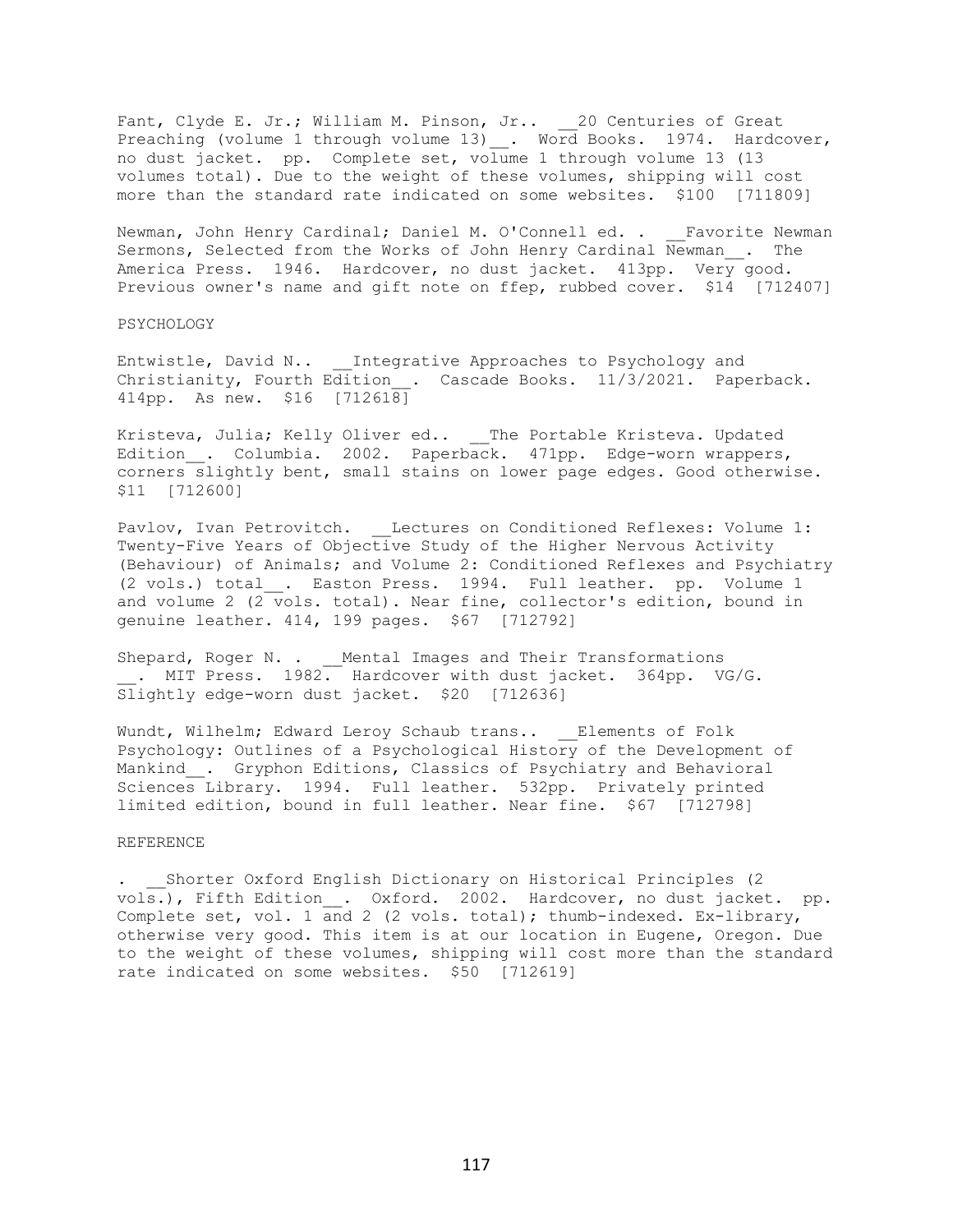Buhl, Maria Sophia & Lotte Kurras. \_\_Die Handschriften der Ehemaligen Hofbibliothek Stuttgart 4,2: Codices physici, medici, mathematici etc. (HB XI 1-56), Poetae (HB XII 1-23), Poetae Germanici (HB XIII 1-11), Vitae sanctorum (HB XIV 1-28) \_\_. Otto Harrassowitz Wiesbaden. 1969. Paperback. 147pp. In German. Front wrapper creased, otherwise very good. \$10 [711408]

Dillmann, August. Grammatik der Athiopischen Sprache . Akademische Druck- U. Verlagsanstalt. 1956. Hardcover, no dust jacket. 488pp. In Ethiopian and German. Previous owner's name small tear in cloth at upper spine. \$15 [712269]

Edwards, Richard A.. Concordance to Q [Sources for Biblical Study 7] . Society of Biblical Literature and Scholars Press. 1975. Paperback. 186pp. Yellowed pages, bent corners. Good otherwise. \$8 [711910]

Hayes, John H., ed.. \_\_Dictionary of Biblical Interpretation (2 vols.)\_\_. Abingdon. 1999. Hardcover, no dust jacket. pp. Complete set of two volumes in original slip case. Very good condition. Due to the weight of these volumes, shipping will cost more than the standard rate indicated on some websites. \$11 [711771]

Kittel, Gerhard (Hsg.). \_\_Theologisches Worterbuch zum Neuen Testament, Band 1 through Band 9 (no register volume) . Stuttgart: W. Kohlhammer. 1957. Hardcover, no dust jacket. pp. In German. Band 1 through Band 9 only (9 volumes total)- lacks register volume. Ex-library, foxing, some bumped spines, light damp-staining to two covers. Sound otherwise.Due to the weight of these volumes, shipping will cost more than the standard rate indicated on some websites. \$77 [711484]

Kittel, Gerhard ed.; Geoffrey W. Bromiley trans.. Theological Dictionary of the New Testament (10 vols.) . Eerdmans. . Hardcover with dust jacket. pp. Complete set, volume 1 through volume 10. Very musty, some stains, chipped and faded dust jackets, previous owner's name. Due to the weight of these volumes, shipping will cost more than the standard rate indicated on some websites. \$147 [711499]

Kittel, Gerhard ed.; Geoffrey W. Bromiley trans.. Theological Dictionary of the New Testament (10 vols.) . Eerdmans. . Hardcover with dust jacket. pp. Complete set, volume 1 through volume 10. Previous owners' names, some concave spines. Most volumes lack dust jackets. Good otherwise.Due to the weight of these volumes, shipping will cost more than the standard rate indicated on some websites. \$137 [711500]

Kittel, Gerhard ed.; Geoffrey W. Bromiley trans.. Theological Dictionary of the New Testament (10 vols.) . Eerdmans. . Hardcover, no dust jacket. pp. Complete set, volume 1 through volume 10. Exlibrary, musty, shaken. Worn covers, concave spines, light foxing. Due to the weight of these volumes, shipping will cost more than the standard rate indicated on some websites. \$127 [711501]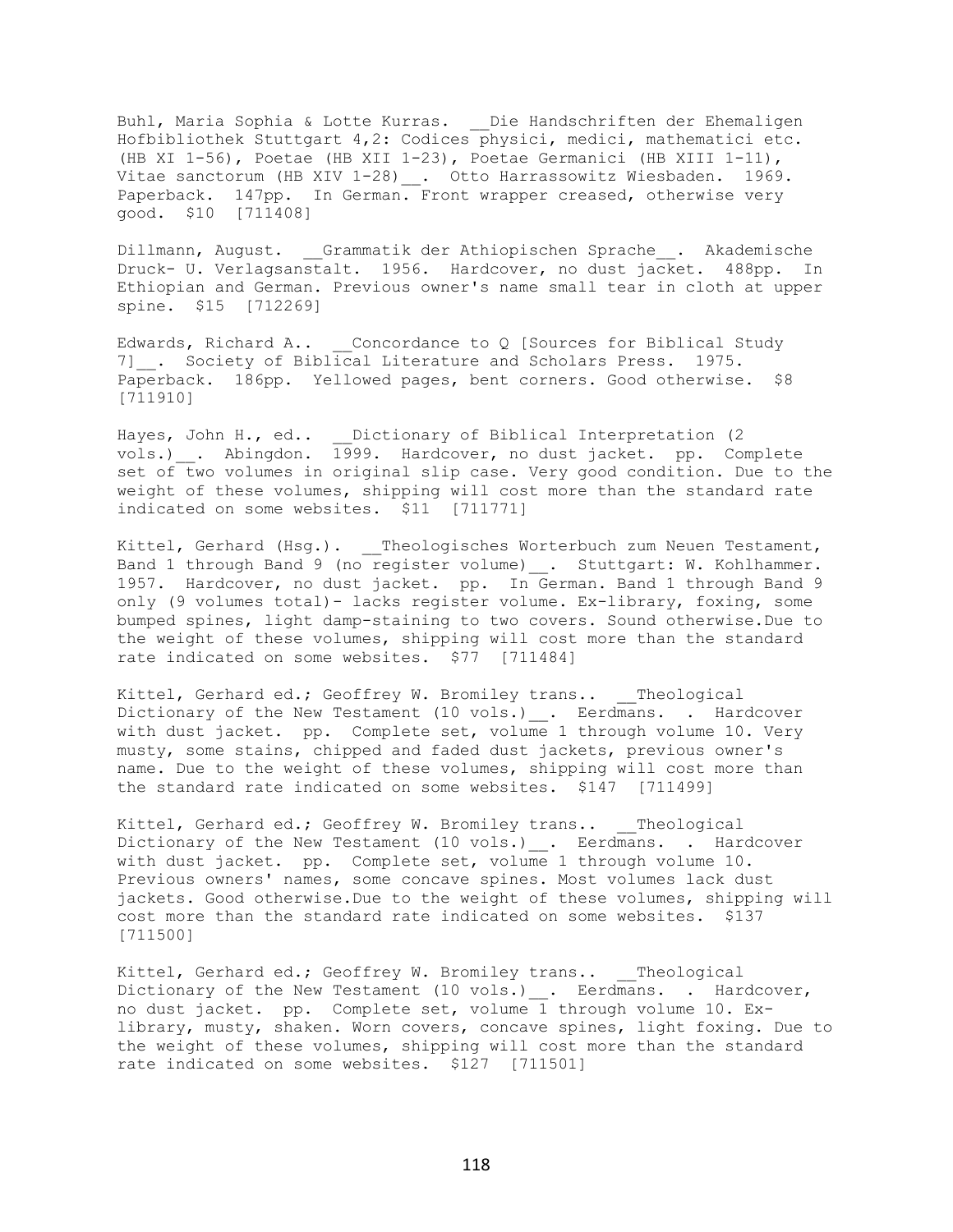Robinson, Theodore H.; revised by L.H. Brockington. Paradigms and Exercises in Syriac Grammar, 4th edition\_\_. Oxford: At the Clarendon Press. 1962. Hardcover with dust jacket. 158pp. G/G. Slight markings, book-plate, chipped and torn dust jacket. \$8 [712360]

Vigouroux, F.. Dictionnaire de la Bible (Tome 1 through Tome 5, in 10 volumes) [Encyclopedie des Sciences Ecclesiastique]\_\_. Paris: Librairie Letouzey et Ane. 1926. Paper boards. pp. In French. Rebound in paper boards. Complete set, Tome 1 through Tome 5, in ten volumes. Profusely illustrated. Slightly bowed and edge-worn boards. Good otherwise. Due to the weight of these volumes, shipping will cost more than the standard rate indicated on some websites. \$377 [711409]

Wieand, Albert Cassel. A New Harmony of the Gospels: The Gospel Records of the Message and Mission of Jesus Christ, Based on the Revised Standard Version . Wm. B. Eerdmans. 1984. Hardcover with dust jacket. 268pp. VG/G. Slightly chipped dust jacket. \$8 [711443]

Ziefle, Helmut W.. Dictionary of Modern Theological German. Second Edition\_. Baker Books. 1992. Paperback. 354pp. Very good. \$15 [711554]

# THEOLOGY

. Cours de Prones, a l'Usage des Cures de la Campagne, Contenant... Tome 1 and Tome 2 (2 volumes) \_\_. A. Avignon: Chez Francois Chambeau. 1806. Full leather. 986pp. In French. Tome 1 and Tome 2 (2 volumes). 12mo, full leather bindings. Rubbed and edge-worn covers, small split at second volume's upper front joint. Very light foxing. Good otherwise. 482, 504 pages. \$97 [711376]

Melanges Catholiques: Extraits de l'Avenir (Tome 1 and Tome 2, bound in a single volume) . Paris: l'Agence Generale pour la Defense de la Liberte Religieuse, au Bureau Rue Jacob. 1831. Quarter leather. pp. In French. Quarter leather. Edge-worn and slightly sunned cover. Bookplate of Bibliotheque D.A.P.F. Guerrier de Dumaste on front glued end paper. Extensive handwritten notes, dated 1831 and 1836, on verso of ffep and on front blank. Light foxing.  $(2)$ ,  $5$ ,  $(2)$ ,  $463$ ,  $(4)$ ;  $(6)$ ,  $440$ ,  $(2)$  \$37 [711383]

Anderson, James F. ed. & trans.. \_\_An Introduction to the Metaphysics of St. Thomas Aquinas\_\_. Henry Regnery. 1953. Hardcover with dust jacket. 137pp. VG/VG \$11 [712465]

Aquinas, Thomas / S. Thomae de Aquino. \_\_Summa Theologiae cura et studio Insituti Studiorum Medievalium Ottaviensis... Editio altera emendata. Tomus 1 through Tomus 4, plus Supplement (5 volumes total)\_\_. Ottawa: Commissio Piana. 1953. Hardcover, no dust jacket. pp. In Latin. Complete set, volume 1 through volume 4, plus Supplement (5 volumes total). Ex-library, covers rubbed and edge-worn. Good otherwise. Due to the weight of these volumes, shipping will cost more than the standard rate indicated on some websites. \$127 [711483]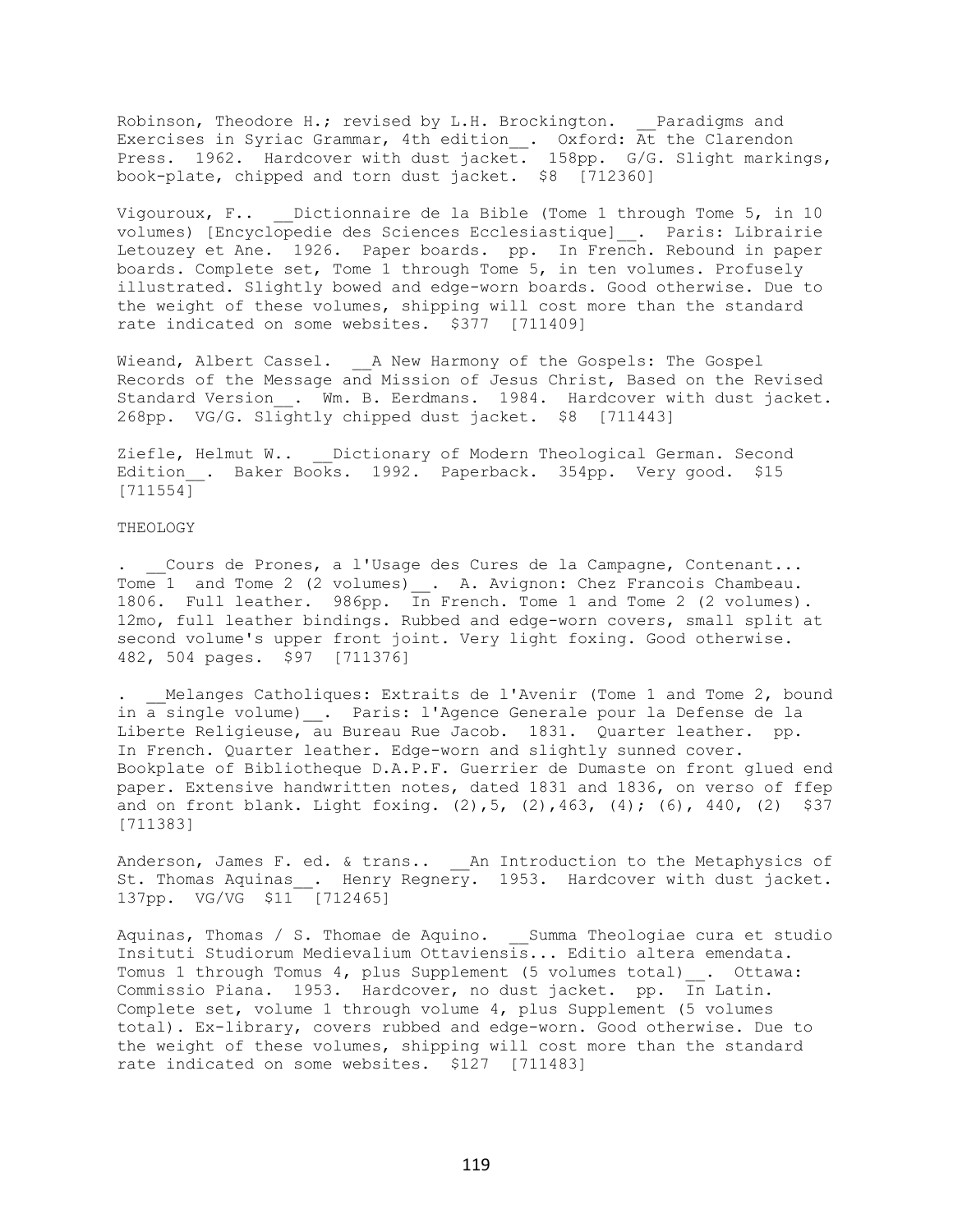Balthasar, Hans Urs von. \_\_The Glory of the Lord: A Theological Aesthetics, Volume I: Seeing the Form\_\_. Ignatius Press / Crossroad Publications. 1982. Hardcover with dust jacket. 691pp. G/G. Moderate ink marks, creased and slightly damp-warped dust jacket. \$29 [711942]

Barr, James. Fundamentalism . SCM Press. 1981. Paperback. 376pp. Very good. \$15 [711770]

Barr, James. \_\_The Garden of Eden and the Hope of Immortality\_\_. Fortress. 1993. Paperback. 146pp. Foxing, re-glued binding. Sound otherwise. \$15 [711855]

Barth, Karl. God in Action . Round Table Press. 1963. Hardcover with dust jacket. 143pp. VG/G. Previous owner's label on ffep, torn and chipped dust jacket. \$10 [711665]

Barth, Karl. \_\_Kirchliche Dogmatik, Erster Halbband (I/1). Die Lehre vom Wort Gottes: Prolegomena zur Kirchlichen Dogmatik, Erster Halbband. Evangelischer Verlag A.G. Zollikon-Zurich. 1947. Hardcover, no dust jacket. 528pp. In German. From the personal library of Martin E. Marty. Volume 1 part 1 only. Ex-library, foxing. Otherwise good. \$15 [711493]

Barth, Karl. \_\_ Kirchliche Dogmatik, Zweiter Halbband (I/2). Die Lehre vom Wort Gottes: Prolegomena zur Kirchlichen Dogmatik, Zweiter Halbband\_\_. Evangelischer Verlag A.G. Zollikon-Zurich. 1945. Hardcover, no dust jacket. 1011pp. In German. From the personal library of Martin E. Marty. Volume 1 part 2 only. Ex-library, foxing. Otherwise good. \$15 [711494]

Barth, Karl. \_\_Kirchliche Dogmatik, Zweiter Halbband (II/1). Die Lehre von Gott. Erster Halbband\_\_. Evangelischer Verlag A.G. Zollikon-Zurich. 1946. Hardcover, no dust jacket. 782pp. In German. Volume 2 part 1 only. Ex-library, foxing. Otherwise good. \$15 [711495]

Barth, Karl. \_\_ Kirchliche Dogmatik, Zweiter Halbband (II/2). Die Lehre von Gott. Zweite Halbband\_\_. Evangelischer Verlag A.G. Zollikon-Zurich. 1946. Hardcover, no dust jacket. 898pp. In German. Volume 2 part 2 only. Ex-library, foxing, ffep corner-clipped. Otherwise good. \$15 [711496]

Barth, Karl; G.T. Thomson & Harold Knight trans.; G.W. Bromiley and T.F. Torrance ed.. Church Dogmatics vol. I part 2: The Doctrine of the Word of God . Edinburgh: T.&T. Clark. 2000. Hardcover, no dust jacket. 905pp. Volume 1 part 2 only. Penciling, a few small white paint stains on cover. Sound otherwise \$32 [712324]

Barth, Karl; G.W. Bromiley trans.; G.W. Bromiley and T.F. Torrance ed.. \_\_Church Dogmatics vol. I part 1: The Doctrine of the Word of God. Second edition . Edinburgh: T.&T. Clark. 2003. Hardcover with dust jacket. 503pp. Volume 1 part 1 only. Penciling, upper page corners damp-warped, cocked spine, chipped dust jacket. \$27 [712491]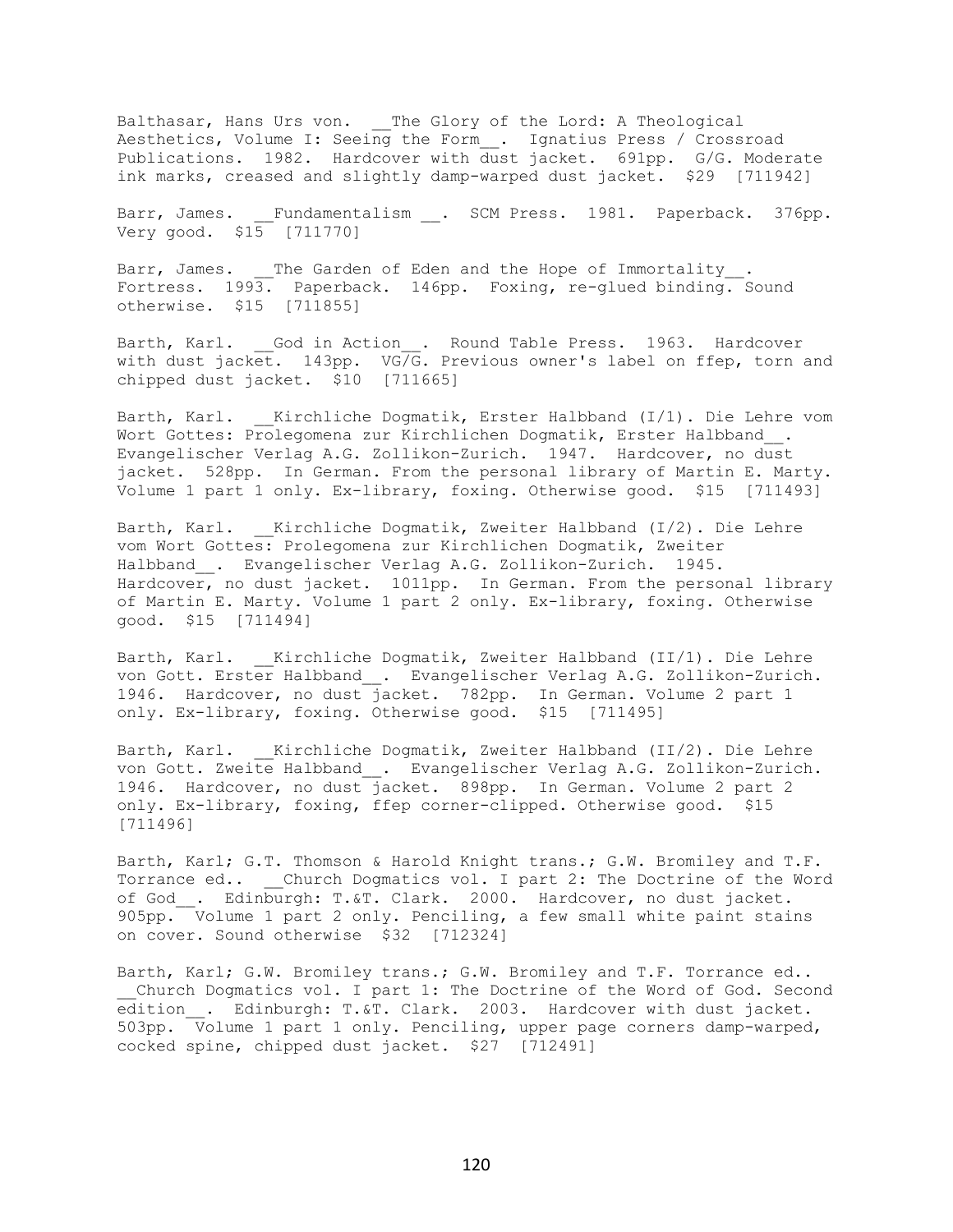Baxter, Richard; Leonard Bacon. \_\_ Select Practical Writings of Richard Baxter, with a Life of the Author. In Two Volumes\_\_. New-Haven: Durrie and Peck. 1831. Full leather. 1200pp. Complete set, volume 1 and volume 2. Sold as is. Very worn, full leather bindings. Ex-library, with library labels affixed to spines and front boards. Joints splitting, tender hinges. Heavy foxing, creased pages. 600, 600 pages. \$27 [711469]

Berkhof, Hendrikus. Christian Faith: An Introduction to the Study of the Faith. Revised edition\_\_. Eerdmans. 1986. Hardcover with dust jacket. 572pp. VG/VG \$10 [711792]

Blamires, Harry. \_\_The Will and the Way\_\_. Macmillan. 1957. Hardcover with dust jacket. 128pp. G/VG. Slight foxing, previous owners' names. \$8 [712562]

Bohr, David. \_\_Catholic Moral Tradition, Revised\_\_. Wipf and Stock. 2/22/2006. Paperback. 368pp. Upper corners bent, sound otherwise. \$16 [712617]

Bouyer, Louis. \_\_Liturgy and Architecture\_\_. University of Notre Dame Press. 1967. Hardcover with dust jacket. 127pp. VG/G. Chipped dust jacket \$37 [712764]

Brown, Colin. \_\_Miracles and the Critical Mind . Eerdmans / Paternoster. 1983. Hardcover with dust jacket. 383pp. VG/VG \$16 [711850]

Bruce, Alexander Balmain. \_\_The Epistle to the Hebrews: The First Apology for Christianity. An Exegetical Study\_\_. Klock and Klock Christian Publishers. 1980. Hardcover, no dust jacket. 460pp. Near fine. \$15 [711794]

Chaliand, Gerard. \_\_Les Voix du Sacre: Les plus beaux textes des religions disparues . Robert Laffont. 1992. Hardcover with dust jacket. 188pp. In French. Illustrated in color. VG/VG \$47 [711406]

Dakin, A. Hazard. Von Hugel and the Supernatural . Society for Promoting Christian Knowledge. 1934. Hardcover, no dust jacket. 273pp. Ex-library, worn and stained cover. Spine cloth torn and chipped along the edges, small spots of cloth worn away along board edges, foxing. \$10 [711424]

de Gruchy, John W. ed.. The Cambridge Companion to Dietrich Bonhoeffer . Cambridge. 1999. Paperback. 281pp. Wrappers slightly rubbed and edge-worn, corners slightly bumped, otherwise very good. \$8 [712487]

Detzel, Heinrich. Christliche Ikonographie: Ein Handbuch zum Berstandnitz der Christlichen Kunst (Band 1 and Band 2; 2 volumes)\_\_. Herder'sche Verlagshandlung. 1894. Hardcover, no dust jacket. 1296pp. In German. Band 1 and Band 2 (2 volumes). Red cloth, many black and white illustrations. Very good condition. 583, 713 pages. \$27 [711400]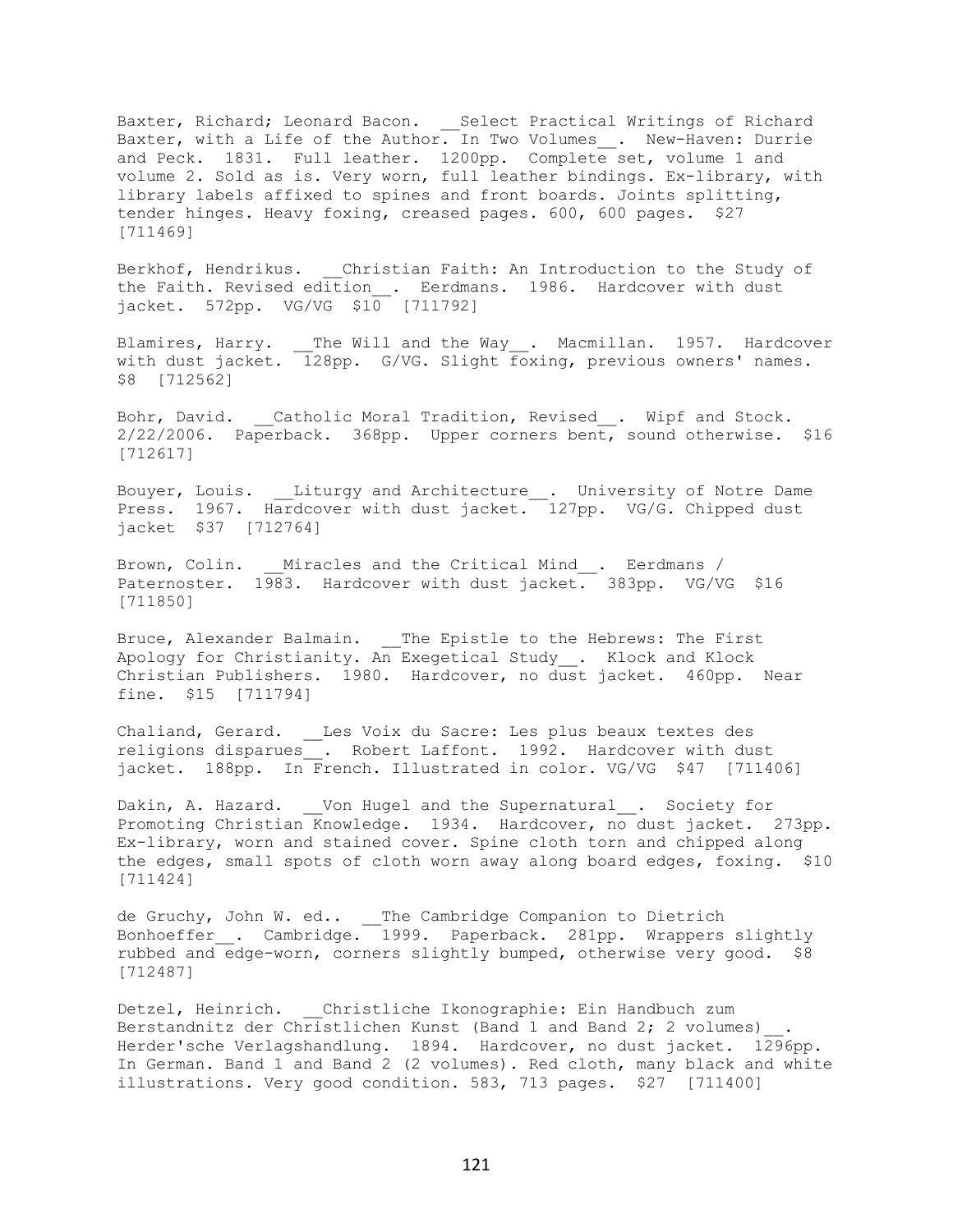Ellul, Jacques. The Judgment of Jonah . Eerdmans. 1971. Paperback. 103pp. Very good; rubbed wrappers, previous owner's name. \$8 [712637]

Elowsky, Joel C. ed.. We Believe in the Holy Spirit [Ancient Christian Doctrine 4] . IVP Academic. 2009. Hardcover with dust jacket. 309pp. VG/VG. Lower spine bumped. \$29 [711474]

Flanagan, Philip. Mewman, Faith and the Believer . Sands & Co. Ltd.. 1946. Hardcover with dust jacket. 210pp. Boards slightly bowed, previous owner's note on ffep, dust jacket badly torn and stained. \$9 [712398]

Forsyth, P.T.. \_\_Faith, Freedom and the Future\_\_. Independent Press Ltd.. 1955. Hardcover with dust jacket. 355pp. Foxing, previous owner's name, torn dust jacket. Good otherwise. \$19 [712453]

Forsyth, P.T.. \_\_God the Holy Father\_\_. Independent Press. 1957. Hardcover with dust jacket. 148pp. G/G. Slight foxing, previous owner's name, chipped dust jacket. \$22 [712448]

Forsyth, P.T.. God the Holy Father . Independent Press. 1957. Hardcover with dust jacket. 148pp.  $\overline{G/G}$ . Previous owner's stamp, penciling, slightly chipped dust jacket. \$150 [712561]

Forsyth, P.T.. Lectures on the Church and the Sacraments . Longmans, Green & Co..  $19\overline{17}$ . Hardcover, no dust jacket. 289pp. Foxing, penciling and pencil notes, slightly sunned cover. Previous owner's name on ffep. \$10 [712451]

Forsyth, P.T.. \_\_Marriage: Its Ethic and Religion\_\_. Hodder & Stoughton. . Hardcover with dust jacket. 152pp. Slight foxing, previous owner's name and book-plate, rubbed and slightly sunned cover. \$30 [712455]

Forsyth, P.T.. Revelation Old and New: Sermons and Addresses . Independent Press. 1962. Hardcover with dust jacket. 144pp. G/G. Slight penciling, chipped dust jacket. \$16 [712447]

Forsyth, P.T.. The Justification of God: Lectures for War-Time on a Christian Theodicy . London: Independent Press Ltd. 1948. Hardcover, no dust jacket. 224pp. Faded cover, bumped corners, previous owners' names. Otherwise good. \$8 [711728]

Forsyth, P.T.. The Justification of God: Lectures for War-Time on a Christian Theodicy . Duckworth & Co.. 1916. Hardcover, no dust jacket. 233pp. Rubbed and sunned cover, bumped corners, foxing, back hinge slightly tender, previous owner's name. \$8 [712450]

Forsyth, P.T.. The Person and Place of Jesus Christ . Independent Press Ltd.. 1961. Hardcover with dust jacket. 357pp. G/G. Pencil underlining, slightly chipped dust jacket. \$9 [712454]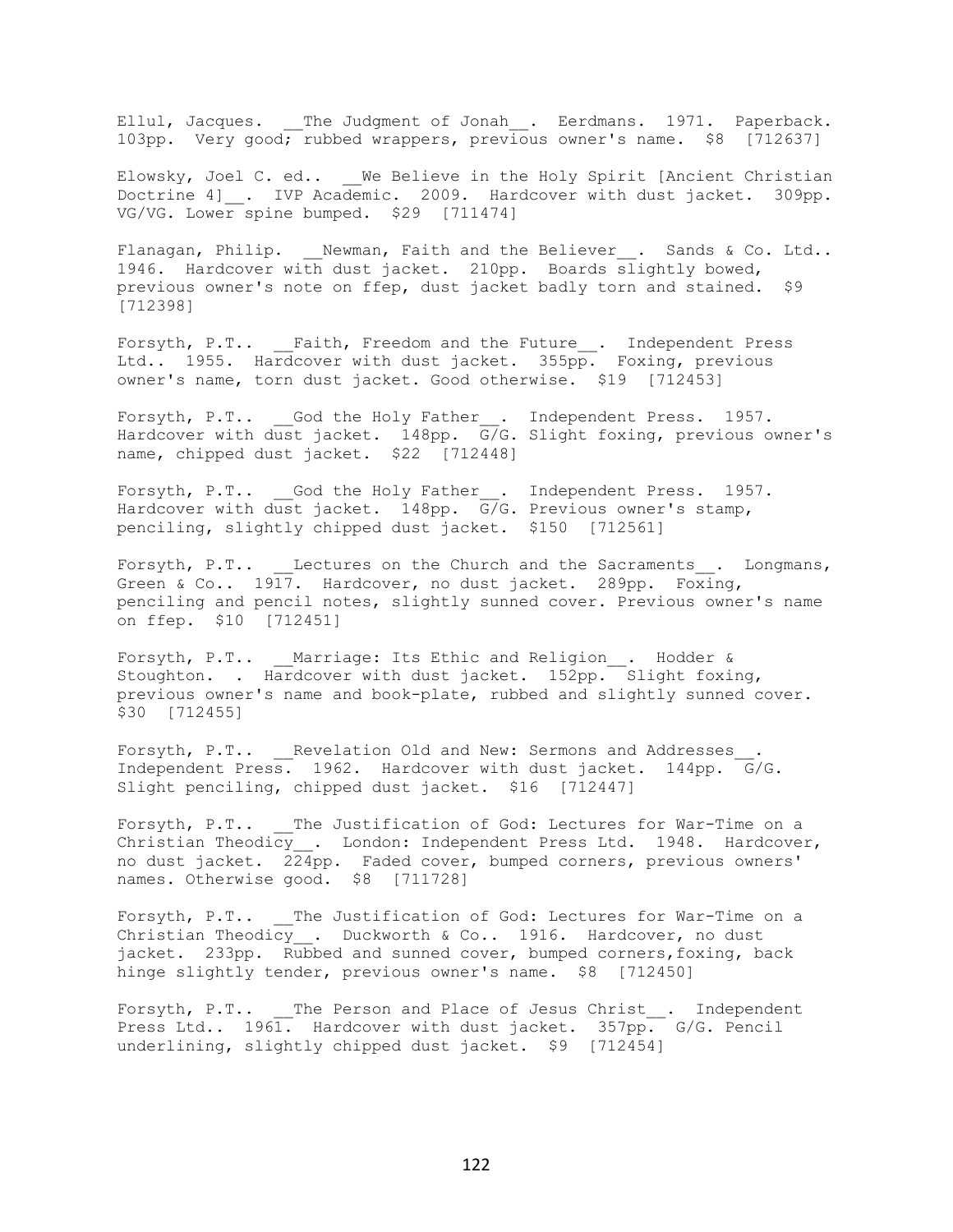Forsyth, P.T.. The Principle of Authority in Relation to Certainty, Sanctity and Society\_. Independent Press Ltd.. 1952. Hardcover with dust jacket. 430pp. Upper page edges bent, notes on ffep, badly torn dust jacket. \$11 [712452]

Forsyth, P.T.. The Soul of Prayer . Independent Press Ltd.. 1949. Hardcover, no dust jacket. 92pp. Worn and faded cover, spine cloth splitting along back joint, bookplate, previous owner's name, penciling. \$15 [712559]

Forsyth, P.T.. The Soul of Prayer . Independent Press Ltd.. 1960. Hardcover with dust jacket. 92pp. VG/G. Previous owner's name, chipped dust jacket. \$25 [712564]

Forsyth, P.T.. This Life and the Next: The Effect on this Life of Faith in Another\_\_. Independent Press Ltd.. 1946. Hardcover with dust jacket. 87pp. Very good. Previous owners' names, smudged and cornerclipped dust jacket. \$8 [712449]

Forsyth, P.T. . Rome, Reform and Reaction: Four Lectures on the Religious Situation . Hodder & Stoughton. 1899. Hardcover with dust jacket. 246pp. Rubbed and edge-worn cover, previous owner's name, extensive ink underlining and margin notes. \$14 [712433]

Forsyth, P.T. . The Cruciality of the Cross . Independent Press. 1957. Hardcover with dust jacket. 104pp. G/G. Slight penciling, chipped and torn dust jacket. \$11 [712431]

Forsyth, P.T. . \_\_The Cruciality of the Cross\_\_. Independent Press. 1949. Hardcover with dust jacket. 258pp. G/G. Foxing, chipped and torn dust jacket. Previous owner's name on ffep. \$8 [712432]

Forsyth, P.T. . The Cruciality of the Cross . Independent Press. 1957. Hardcover with dust jacket. 104pp. VG/VG \$11 [712560]

Forsyth, Peter Taylor. \_ Christ on Parnassus: Lectures on Art, Ethic, and Theology . Hodder and Stoughton. . Hardcover, no dust jacket. pp. Worn cover, with chipped and rubbed title block. Tender hinges, foxing, previous owners' names on ffep. \$19 [712536]

Frobe-Kapteyn, Olga (Hrsg.). Eranos-Jahrbuch, volume 1 through volume 23, 1933-1954 (23 volumes total)\_\_. Rhein-Verlag Zurich. . Hardcover, no dust jacket. pp. In German. Unbroken run, volume 1 through volume 23, 1933-1954. Ex-library, foxing, slight bowing to a few covers. Good otherwise. Due to the weight of these volumes, shipping will cost more than the standard rate indicated on some websites. Due to the weight of these volumes, shipping will cost more than the standard rate indicated on some websites. \$247 [711497]

Geisler, Norman L.. \_\_\_ Thomas Aquinas: An Evangelical Appraisal . Baker. 1991. Paperback. 196pp. Very good; corners slightly bent. \$13 [711911]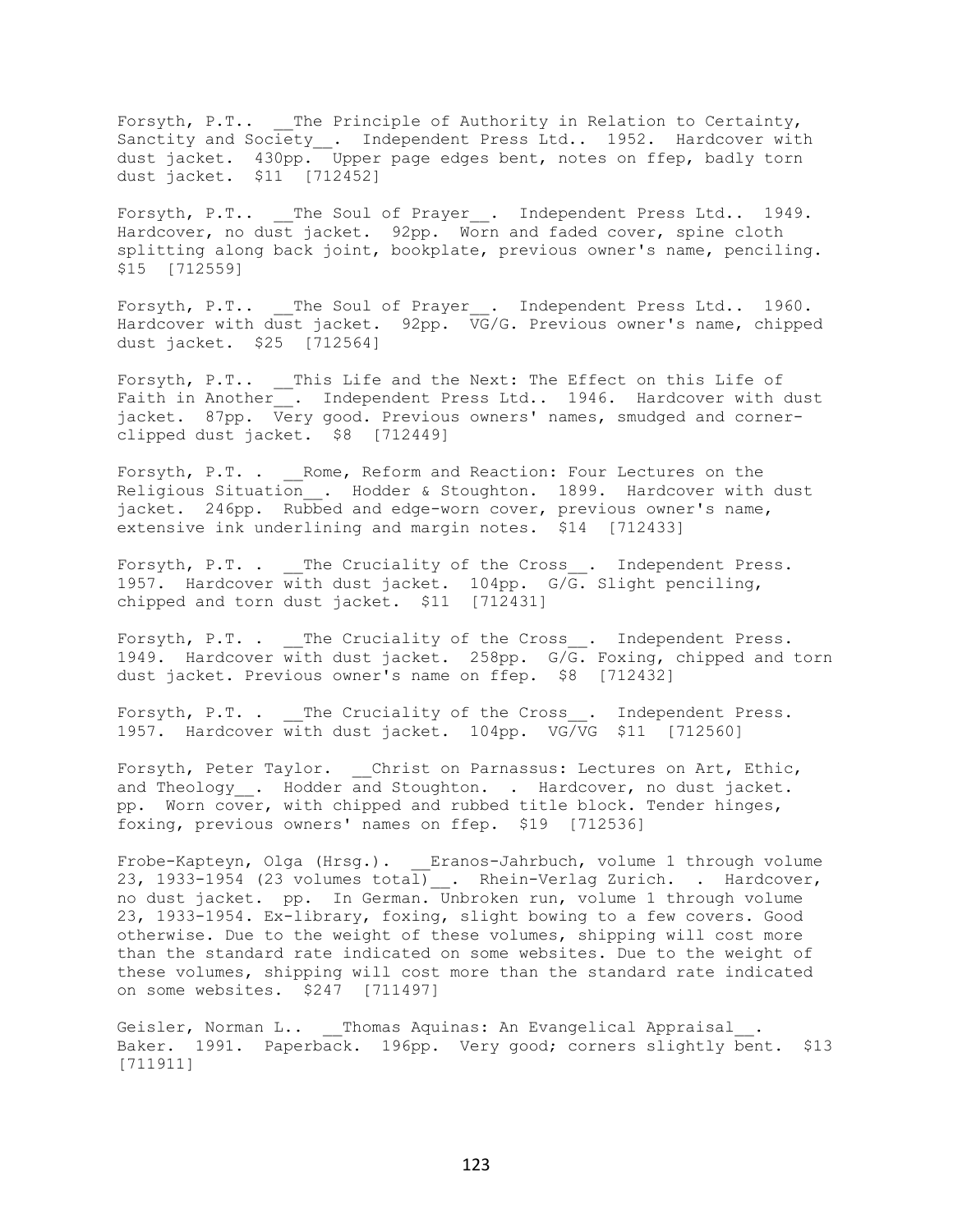Grensted, L.W. (foreword). What is the Oxford Group? By the Layman with a Notebook\_\_. Oxford University Press. 1933. Hardcover, no dust jacket. 132pp. Sold as is. Chew mark on spine, previous owner's name on a label on front board, blind-stamps. Slightly yellowed pages. Otherwise a sound, unmarked copy. \$35 [712293]

Guardini, Romano. Sacred Signs . Pio Decimo Press. 1956. Paperback. 106pp. Good; slight foxing, previous owner details partially removed from title page, slightly stained wrappers. \$15 [712379]

Guardini, Romano. The Church and the Catholic and the Spirit of the Liturgy . Sheed & Ward. 1953. Hardcover with dust jacket. 211pp. VG/VG. Spine edges slightly worn. \$27 [712395]

Guardini, Romano; Heinz R. Kuehn ed.. The Essential Guardini: An Anthology of the Writings of Romano Guardini\_\_. Liturgy Training Publications. 1997. Paperback. 184pp. Very good. \$8 [712499]

Hart, Trevor ed.. Justice the True and Only Mercy: Essays on the Life and Theology of Peter Taylor Forsyth\_. T. & T. Clark. 1995. Hardcover with dust jacket. 333pp. VG/VG \$27 [712761]

Hartog, Paul A.. The Contemporary Church and the Early Church: Case Studies in Ressourcement . Pickwick Publications. 2/1/2010. Paperback. 262pp. Very good. \$16 [711919]

Haught, John F.. Is Nature Enough? Meaning and Truth in the Age of Science . Cambridge. 2006. Paperback. 223pp. Pencil underlining, good otherwise. \$9 [712602]

Hooker, Richard; W. Speed Hill ed.. \_\_Of the Laws of Ecclestical Polity, Book V [Folger Edition of the Works of Richard Hooker, Volume 2]\_\_. Belknap Press of Harvard University Press. 1977. Hardcover, no dust jacket. 552pp. Works, vol. 2: Book 5 of the Laws only. Very good condition. \$37 [712503]

Hunsinger, George. \_\_Disruptive Grace: Studies in the Theology of Karl Barth\_\_. Eerdmans. 2000. Hardcover with dust jacket. 375pp. Signed by the author. Lower half of title page sliced away, otherwise G/VG. \$22 [712251]

Hunsinger, George. \_\_Disruptive Grace: Studies in the Theology of Karl Barth . Eerdmans. 2000. Hardcover with dust jacket. 375pp. VG/VG. Previous owner's name. \$11 [712252]

Kepes, Gyorgy. Language of Vision . Paul Theobald and Company. 1969. Hardcover, no dust jacket. 228pp. Ex-library, otherwise very good. \$8 [711444]

Larson, Martin A.. \_\_ The Religion of the Occident or the Origin and Development of the Essene-Christian Faith . Philosophical Library. 1959. Hardcover with dust jacket. 711pp. Foxing, chipped and slightly torn dust jacket. \$12 [711815]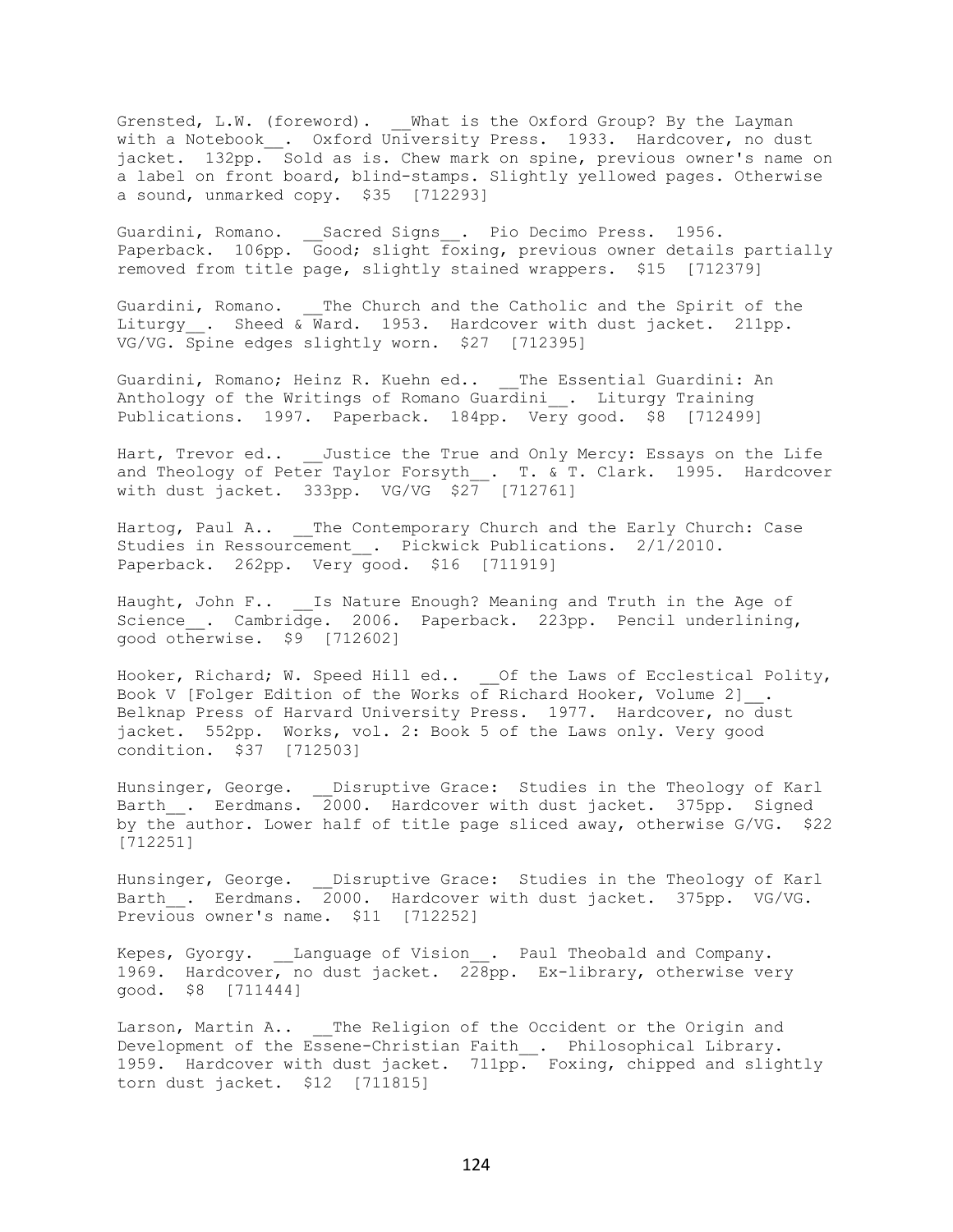Launoy, Jean de / Joannis Launoii. \_\_Joannis Launoii ... Opera omnia ...auctoris vita, variis monumentis ... aucta et illustrata: Accessit tractatus de varia Launoii, Librorum Fortuna, Tomi Secundi Pars Prima\_\_. Coloniae Allobrogum: Sumptibus Fabri et Barrillot, Sociorum, et Marci-Michaelis Bousquet et Sociorum. 1731. Full leather. 780pp. This is the original printing of 1731. Tomi Secundi Pars Prima only. In Latin. Folio, in very worn and chipped full leather binding. Steel engraved illustration on title page. Ex-library, with library labels on spine and front board; weak along the joints, tender hinges, leather splitting away in pieces along spine. Light to moderate foxing. Due to the weight of this volume, shipping will cost more than the standard rate indicated on some websites. \$77 [711932]

Launoy, Jean de / Joannis Launoii. \_\_Joannis Launoii ... Opera omnia ...auctoris vita, variis monumentis ... aucta et illustrata: Accessit tractatus de varia Launoii, Librorum Fortuna, Tomi Quarti Pars Secunda\_\_. Coloniae Allobrogum: Sumptibus Fabri et Barrillot, Sociorum, et Marci-Michaelis Bousquet et Sociorum. 1732. Full leather. 576pp. This is the original printing of 1732. Tomi Quarti Pars Secunda only. In Latin. Folio, in very worn and chipped full leather binding. Steel engraved illustration on title page. Ex-library, with library labels on spine and front board; leather splitting away in pieces along spine. Weak along the joints, tender hinges, moderate to heavy foxing, some small stains. 502, lxxxiv pages. Due to the weight of this volume, shipping will cost more than the standard rate indicated on some websites. \$77 [711933]

Launoy, Jean de / Joannis Launoii. \_\_Joannis Launoii ... Opera omnia ...auctoris vita, variis monumentis ... aucta et illustrata: Accessit tractatus de varia Launoii, Librorum Fortuna, Tomi Quarti Pars Prima\_\_. Coloniae Allobrogum: Sumptibus Fabri et Barrillot, Sociorum, et Marci-Michaelis Bousquet et Sociorum. 1731. Full leather. 575pp. This is the original printing of 1731. Tomi Quarti Pars Prima only. In Latin. Folio, in very worn and chipped full leather binding. Steel engraved illustration on title page. Ex-library, with library labels on spine and front board; weak along the joints, leather splitting away in pieces along spine. Light to moderate foxing. Due to the weight of this volume, shipping will cost more than the standard rate indicated on some websites. \$77 [711934]

Launoy, Jean de / Joannis Launoii. \_\_Joannis Launoii ... Opera omnia ...auctoris vita, variis monumentis ... aucta et illustrata: Accessit tractatus de varia Launoii, Librorum Fortuna, Tomi Tertii Pars Prima\_\_. Coloniae Allobrogum: Sumptibus Fabri et Barrillot, Sociorum, et Marci-Michaelis Bousquet et Sociorum. 1732. Full leather. 662pp. This is the original printing of 1732. Tomi Tertii Pars Prima only. In Latin. Folio, in very worn and chipped full leather binding. Steel engraved illustration on title page. Ex-library, with library labels on spine and front board; tender hinges, weak along the joints, leather splitting away in pieces along spine and detached in places. Light to moderate foxing, some damp-staining, slightly musty. Slight worming to ffep. Due to the weight of this volume, shipping will cost more than the standard rate indicated on some websites. \$77 [711935]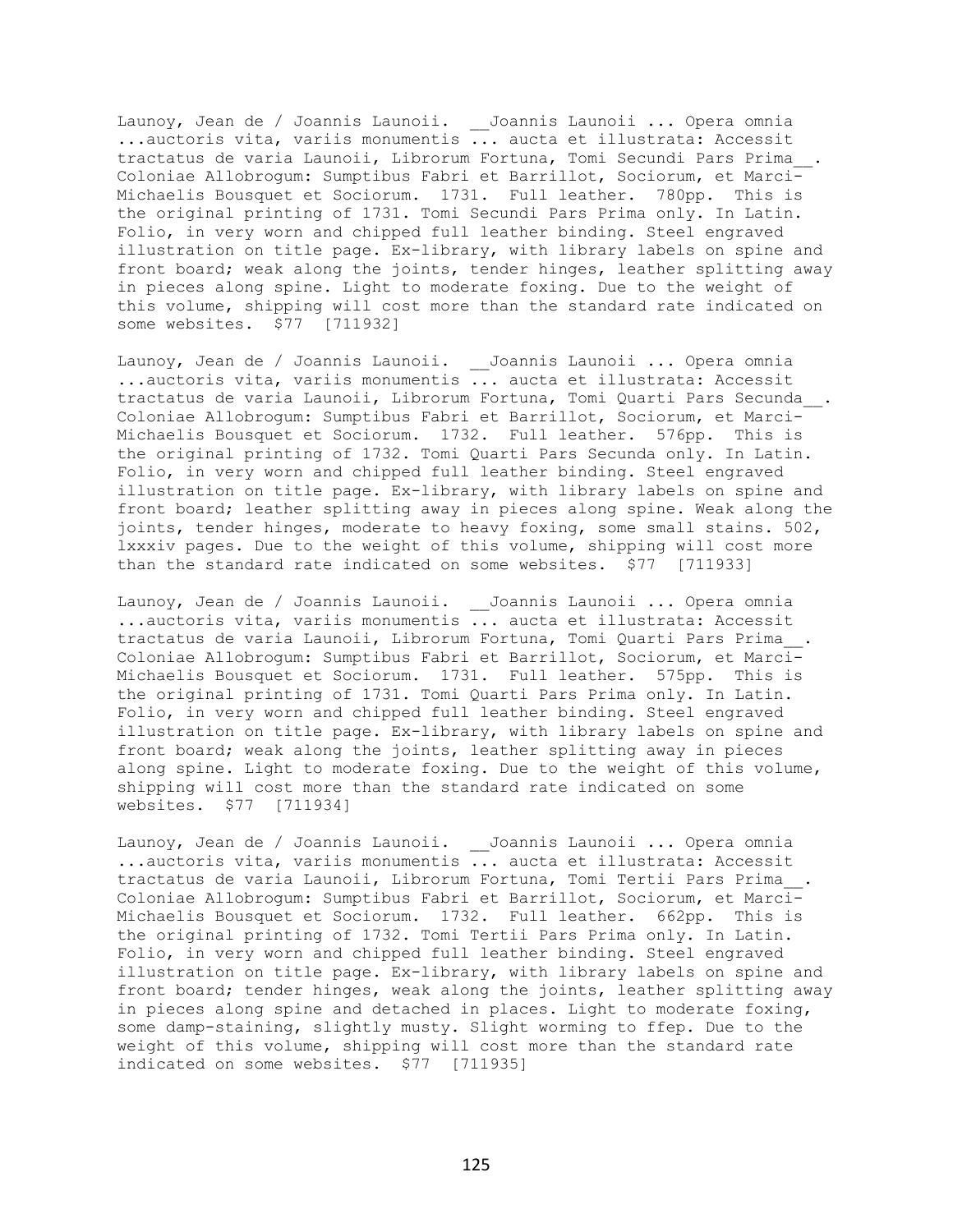Liberatore, Matthaei. \_\_Institutiones Ethicae et Iuris Naturae, Editio Decima\_. Neapoli: Francisci Giannini et Fil. 1890. Quarter leather. 379pp. In Latin. Rubbed and edge-worn quarter leather binding. Small round label on front board. Heavy foxing. Sound otherwise. \$15 [711380]

Liddon, H.P.. \_\_ The Divinity of Our Lord and Saviour Jesus Christ: Eight Lectures Preached Before the University of Oxford in 1866 . Klock and Klock Christian Publishers. 1978. Hardcover, no dust jacket. 585pp. Near fine. \$16 [711793]

Machen, J. Gresham. The Christian Faith in the Modern World. Wm. B. Eerdmans. 1947. Hardcover, no dust jacket. 258pp. Ex-library, rubbed cover, shaken, note on back blank. \$18 [711921]

Marechal, Joseph; Joseph Donceel ed.. A Marechal Reader . Herder & Herder. 1970. Hardcover with dust jacket. 250pp. Ex-library, upper page corners slightly stained. Sound otherwise. \$37 [712358]

McGrath, Alister E.. T.F. Torrance: An Intellectual Biography\_\_. T. & T. Clark. 1999. Hardcover with dust jacket. 300pp. VG/VG \$35 [712338]

Moffitt, John. \_\_Journey to Gorakhpur: An Encounter with Christ Beyond Christianity\_. Holt, Rinehart & Winston. 1972. Hardcover with dust jacket. 304pp. VG/VG. Previous owner's stamp on ffep. \$8 [711907]

Moltmann, Jurgen. Religion, Revolution, and the Future . Charles Scribner's Sons. 1969. Hardcover, no dust jacket. 220pp. Ink underlining, slight foxing, previous owner' name. \$8 [711884]

Moody, John. John Henry Newman . Sheed & Ward. 1945. Hardcover with dust jacket. 353pp. VG/G. Sunned and chipped dust jacket. \$8 [712396]

Muzzarelli, D. Alfonso. Della Civile Giurisdizione ed Influenza sul Governo Temporale Esercitata Dai Romani Pontefici Ineominciando dall' Impero di Costantino sino alla donazione di Pippino Re dei Franchi Opera Postuma de Canonico\_\_. In Roma: Presso Bernardino Olivieri. 1816. Vellum. 252pp. In Italian. Half vellum, copper engraved vignette on title page. Rubbed cover, personal library stamp on front glued end paper and on title page, light to moderate foxing. \$87 [711382]

Newlands, George M.. \_\_ Theology of the Love of God . John Knox Press. 1980. Hardcover with dust jacket. 219pp. VG/VG \$15 [711628]

Pannenberg, Wolfhart. Ethics . Westminster / Search Press. 1981. Paperback. 220pp. Good; previous owner's name on half-title and title page, slightly creased wrappers. \$10 [711685]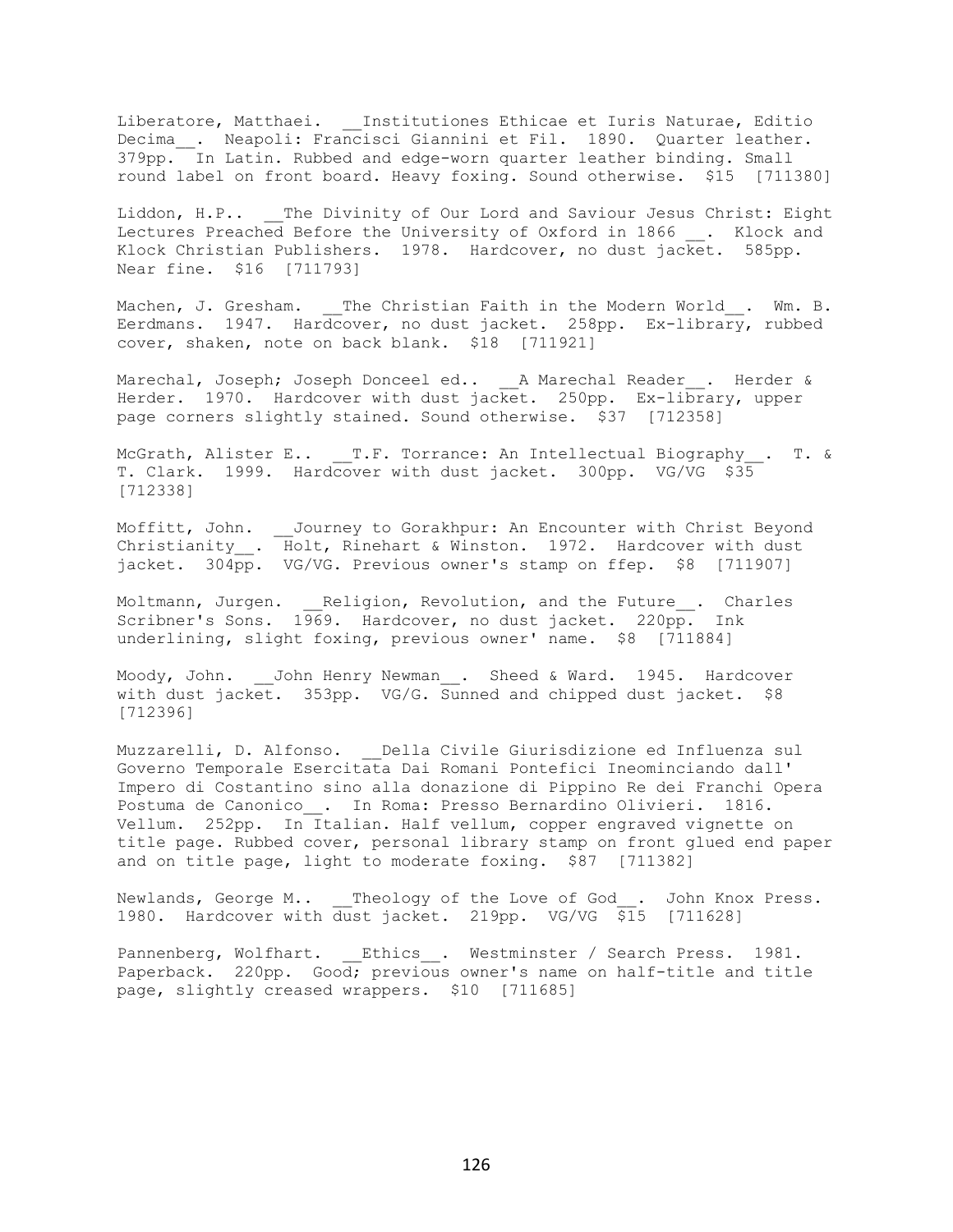Pelikan, Jaroslav. \_\_Historical Theology: Continuity and Change in Christian Doctrine\_\_. Corpus of New York; Westminster of Philadelphia; Hutchinson of London. 1971. Hardcover with dust jacket. 228pp. Slight ink underlining, previous owner's name, shaken, badly torn dust jacket, personal library label on dust jacket spine. \$27 [711948]

Peterson, David. Engaging with God: A Biblical Theology of Worship. Eerdmans. 1992. Paperback. 317pp. Very good. \$8 [711867]

Pieper, Josef. \_\_No One Could Have Known. An Autobiography: The Middle Years 1904-1945\_\_. Ignatius. 1987. Paperback. 227pp. Edge-worn and slightly cocked spine, previous owner label on front wrapper. Good otherwise. \$27 [712490]

Rahner, Hugo. Man at Play, or Did you ever practise eutrapelia? . Burns & Oates. 1965. Paperback. 105pp. Wrappers slightly curled, otherwise very good. \$9 [712393]

Rehm, Pierre. Histoire Generale des Religions: Religions Primitives, Mythologie, Judaisme, Islamisme, Catholicisme, Bouddhisme, Brahmanisme. Librairie Aristide Quillet. 1924. Hardcover, no dust jacket. 298pp. In French. With illustrations. Gilt raised decoration depicting Buddha on front cover. Small stains on front cover, light foxing, otherwise good. \$9 [711390]

Shurden, Walter B. ed.. The Struggle for the Soul of the SBC: Moderate Responses to the Fundamentalist Movement . Mercer. 1993. Paperback. 317pp. Very good. Blind-stamp on half-title page. \$12 [711720]

Sponheim, Paul. \_\_ Kierkegaard on Christ and Christian Coherence [Library of Philosophy and Theology] . SCM Press. 1968. Hardcover with dust jacket. 332pp. VG/G. Slightly creased and chipped dust jacket edges. \$16 [712742]

Steinmann, Jean. \_\_Pascal\_\_. A Helen and Kurt Wolff Book; Harcourt, Brace and World Inc.. 1966. Hardcover, no dust jacket. 304pp. Exlibrary, good otherwise. \$9 [711425]

Strenski, Ivan. \_\_Understanding Theories of Religion: An Introduction. Second Edition\_\_. Wiley Blackwell. 2015. Paperback. 268pp. Creased wrappers, lower corners slightly bent. Otherwise very good. \$27 [711473]

Torrance, T.F.. The Trinitarian Faith . T & T Clark. 1995. Paperback. 345pp. Creased spine, slight edge-wear to wrappers, very good otherwise. \$25 [711943]

Torrance, Thomas F.. Divine and Contingent Order . T & T Clark. 1981. Paperback. 162pp. Extensive ink underlining and highlighting, previous owner's name, personal library label on spine. \$12 [711944]